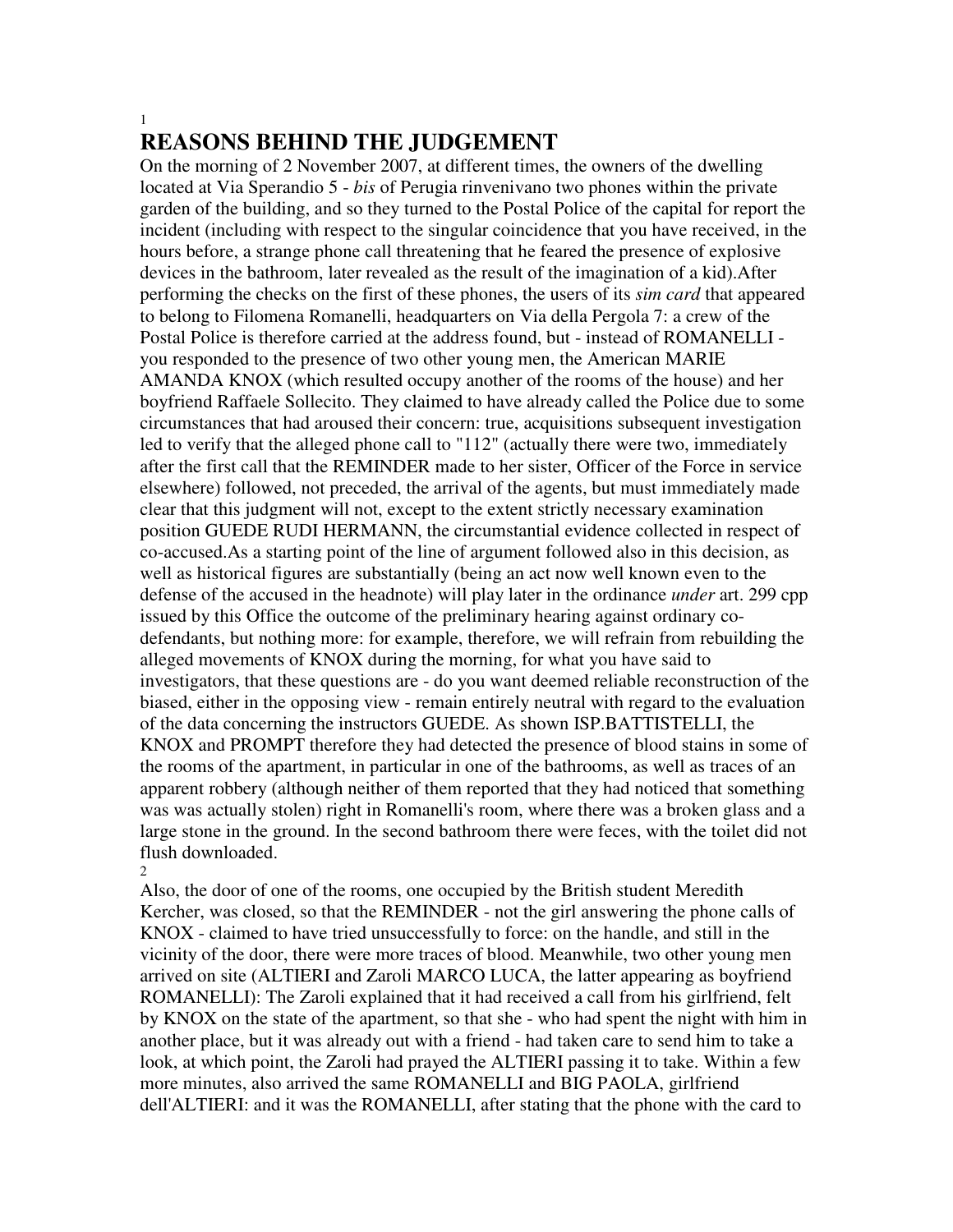her letterhead belonged in fact to KERCHER (had they donated her own because the fourth girl with their partner, MEZZETTI LAURA, had similar gift card to a different KNOX), to insist that were thrown down the door of MEREDITH. Despite KNOX - as later reported by the two pairs of young people - had indicated to those present in the habit of KERCHER to close the door even to go to the bathroom to take a shower, however, that statement seemed to conflict with the previous attempt of REMINDER to force the door, the alarm ROMANELLI revealed itself immediately before the discovery of a behavior that is not recognized as customary of his English friend, above all, the Italian emphasized that MEREDITH never left his cell, in particular the one with *sim card* British who used frequently to keep in touch with his mother, and that very cell was found to be the second found in the garden at Via Sperandio.Faced with the cautions of the Agents of the Postal Police, who felt that they could cause damage to private property only on the basis of what has been shown, it was the ALTIERI to take the trouble to break down the door to kick, but it just made a step to ' interior of the room, drew back in horror noticing blood in abundance and a bare foot - clearly a lifeless body, lying on the floor - stick out from under a blanket. It was, as soon after established, the corpse of KERCHER, which had a visible wound on the neck stab. The Isp. BATTISTELLI, at that point, inhibited all those present to enter the room, and did intervene colleagues of the Flying Squad.

This resulted, in the following days and by personnel of the Scientific Police Service, a widespread activity survey, which showed that: 3

- The entrance of the apartment, where there was a gate metal and a wooden door, did not have break-ins, the latch of the lock of the tax appeared locked, but this (as verified on the basis of testimony, *primarily* by the statements of ROMANELLI and MEZZETTI) depended on action by the occupants themselves, due to the malfunctioning of the same lock - after a small hallway before the threshold was reached in a room used as a living room-kitchen, where you repertavano some footprints shoe soles and small traces of blood - the right of the living room there was a door to the room occupied by MEZZETTI, in which not noted anything significant, while in the first bathroom, adjacent to the chamber, the *water* revealed itself not downloaded, with inside stool and toilet paper, - on the opposite side of the room was accessed instead of ROMANELLI, which had doors and drawers ransacked, with clothing and other objects thrown together on the bed and on the floor, on the inspection report of 2 November 2007, 14:00, gave acknowledged that: *"The room is lit by a window, located in the middle third of the anterior wall overlooking the driveway to the house.The same is protected externally by a Persian Florentine wood green, actually found half-open and free from break-ins. The door to the right of the shutter, is equipped with a device of closing named 'Espagnolette'. The window consists of two components in white wood with glass panels that open inward, each with inside dark wood color white. The dark tax right, is provided with a small latch closure, in place attached to the respective slot in turn fixed to the tax below, and a second device of closing, called 'Espagnolette' fitted with a latch more larger than the last, in place regularly open (..). The tax has left the broken glass in the lower half and a through hole of irregular shape, measuring cm. In length and 53 cm. 27 wide. The inner and outer sill of the window is covered with glass fragments of various sizes, also present in the room. The inner side of the dark of the tax on the left, in correspondence of the hole in the glass, presents an obvious nick in the wood of irregular shape, of cm. About 2, with fraying of wood fibers and some small shards of glass embedded therein (..). The outer sill of the window is from the ground below mt. 3.78 (..). On the front quadrant of the floor, below the window, at Mt. 0.93 from the right wall and mt. 0.66 from the front wall and mt. 2.31 from the back wall, is a paper bag of medium size (..), containing clothing and a stone the size cm. X 20 cm. X 15 cm. About 15, a second fragment of*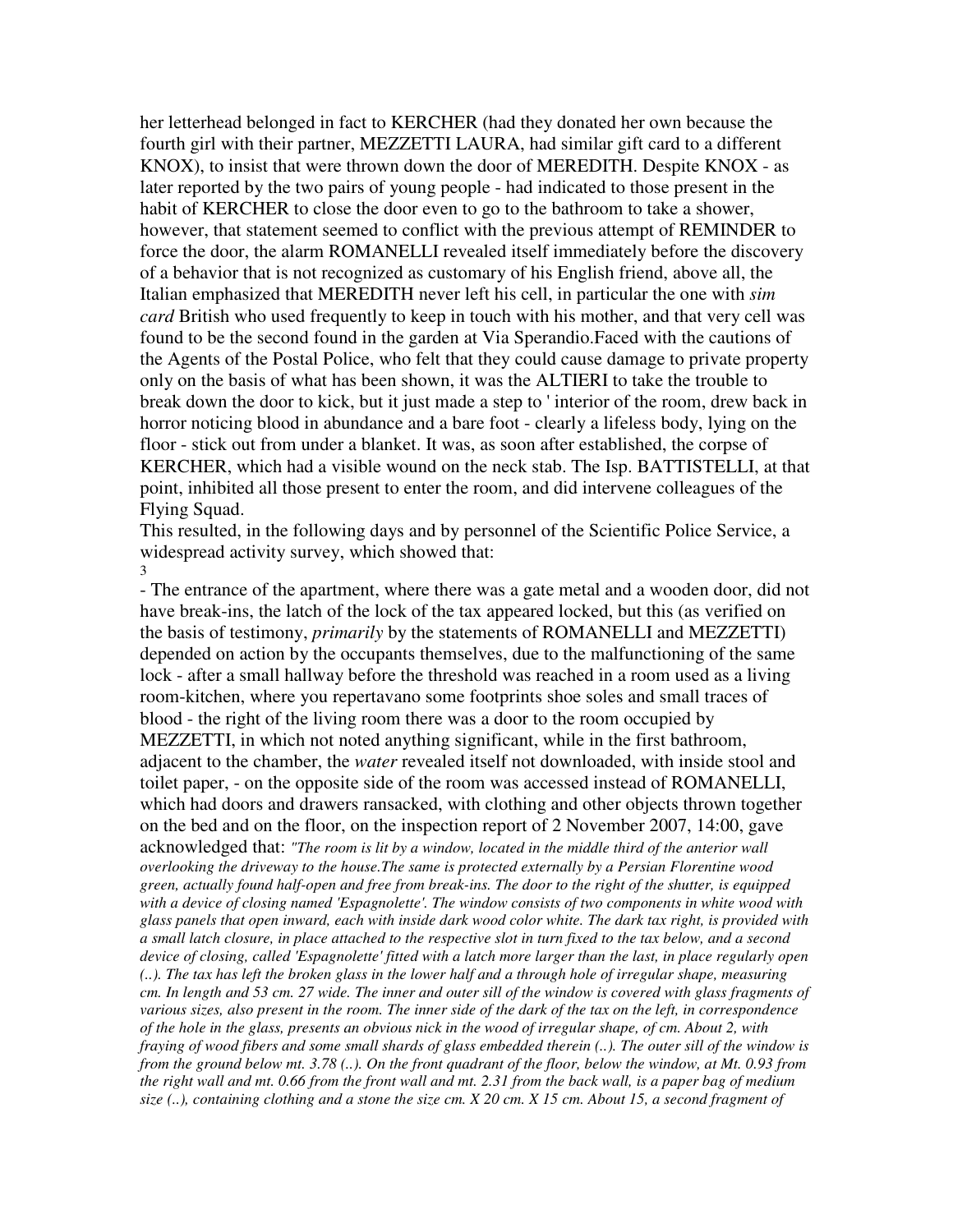*stone, small size, rests on the floor outside of the envelope, next to the stone (..) "-* on the wall of the middle, taking the left of the threshold of the room and right ROMANELLI that of MEZZETTI, opened a narrow corridor 4

(Which gave access to two more bedrooms and a second bathroom) on the floor of which were found in it other footwear impressions and traces of blood, - in the bathroom, which is in use at the two occupants appurava the last rooms (ie KNOX and the KERCHER), was found the presence of numerous blood stains, as well described in the inspection report noted: *"On the floor, in the space below the sink, we observe a pad of cotton in light blue on the size of cm. 74 x 48.The same, in the posterior portion of the right, is stained with blood substance (..). Above the left front edge of the sink, rests a plastic box containing 'cotton buds', whose cover, lower right corner, has a patch of blood-borne substance (..). Three other drippings are observed on the left edge of the sink; at the same height, on the inner tank, is a blood drop, which develops towards the siphon (..). The faucet in the sink aluminum, on the upper surface, is considerably stained with blood substance (..). Small traces of blood, drop-shaped, are on the toilet lid, the upper surface (..), as well as on the bathroom tiles, in the vicinity of the connection tube of water and ring tubecover aluminum (..). Inside the bidet, we observe a streak of blood substance accompanied by a drop of blood about cm. 2, with trend downward. Another drop blood is on the top edge of the bidet, left side, height of the siphon (..). The plastic tray of the power switch is a drop of blood substance, a second drop is present on the power button (..). On the right of the tax profile of the front door to the bathroom, dripping blood is a total length of cm. 26 (..). "-* While in the room in use at the KNOX (first left) is not showed anything significant on the investigation, it was obviously the last room, where was found the lifeless body of KERCHER, which focused the attention of investigators.Starting from the entrance gate, so the tax inspectors describing the condition of the premises: *"The inside handle tax applied, metal brass color, high from ground cm. 99, is greatly smeared, more in the upper part, the substance of blood.Other small bloodstains with pouring are present between the brass plate in the inner handle and the door, as well as on the plate of the lock, brass, housed in the thickness of the charge, and finally on the wood adjacent, in the vicinity of the plate itself (.. ). Before a wardrobe with two sliding doors, which measure mt. 1 of width, mt. 1.95 of height and mt. 0,60 depth. The door is left open on the right and on the left panel, inside, lower left corner, we see an area of contamination of blood and leaking substance, with streaks of elongated and curved, probably generated by the fingers of the hand, which is cm . And 35 cm* 

*from the bottom base. 58 from the rear panel of the cabinet (..). At the same height, in the same panel, the outer side, we observe a blood contamination of irregular shape (..).* 5

*Against the wall, left, with the headboard against the wall front, is the single bed with mattress covered with only the bottom sheet, on which rest: a woman's bag in beige leather, two terry socks, a book ( ..) stained the upper right corner of the cover, the substance of blood (..), a terry towel ivory, plenty of substance smeared blood (..). On the sheet, towel between the predicted and the bag are two blood spots of irregular shape (..) which measure cm. In length and 9.5 cm. Wide and 2 cm. In length and 14 cm. 3 wide. On the left wall, above the bed, at Mt. 0.61 m from the floor. 2.28 from the rear wall, is a small blood stain, of irregular shape, the size of cm. In length and 3 cm. 1 of width, with striations parallel filiform at the top and to the right eye (..). On the bottom panel of the desk, inside, you can see two small drops blood (..). On the front wall, about mt. 1.02 from the left wall and mt. 1.20 from the floor, is an area of contamination of blood substance, streaked with almost mutually parallel, elongated, presumably generated by the fingers of the hand (..) of the measure of cm. In length and 22 cm. 6.5 wide. On the floor, in cm. 39 cm from the back wall. 99 from the left wall is a foot track, a concentric circular marks, left by deposition blood (..). A second trace plantar signs in concentric circular, left for deposition blood, is at Mt. 0.89 from the rear wall and mt. 0.85 from the left wall (..). A third track footbed, a concentric circular marks, left by deposition blood, is at Mt. 0.81 from the rear wall and mt. 1.13 from the left wall (..). On the floor, at Mt. 1.50 from the left wall and mt. 0.78 from the rear wall, we observe a bra in white blood soaked substance, mostly in the suspender right and in the outer part of the upper left cup. The same occurs with the part of non-elastic strap on the left, torn from the ring in plastic fasteners and private strip of cloth where the hooks are attached to the rear end (..). On the floor, at Mt. 1.03 from the rear wall and mt. 1.58 from the left wall, is a*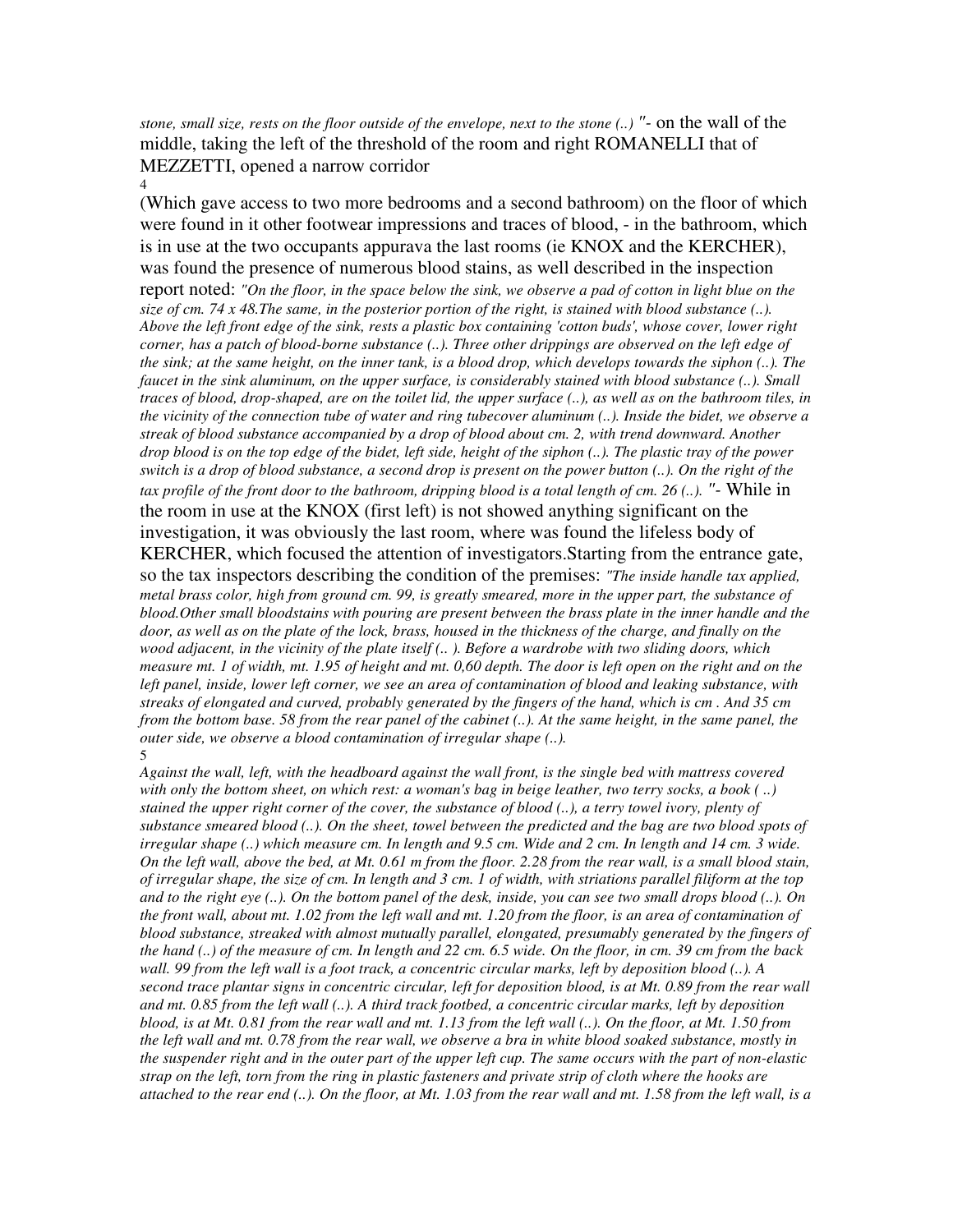*slip for women, rolled, black (..). On the floor, at Mt. 1.10 from the rear wall and mt. 1.08 from the left*  wall, is a pair of jeans of blue color (..) partially smeared with blood substance in the back, at the height of *the right pocket. On the floor, between the cabinet and the table, are visible (..) a hot water bottle in blue and a pair of boots in brown leather, resting (..) on a wide pool of dried substance blood (..). On the floor, on a carpet woven of blue, at Mt. 1.52 from the rear wall and mt. 2.52 from the left wall, is a shoulder bag in beige color cotton (..). On the same carpet, we observe a court in white cotton sock, at the foot of the substance smeared blood (..).* 6

*On the floor, at Mt. 1.20 from the rear wall and mt. 3.14 from the left wall, there is an area of blood contamination, which together measure cm. In length and 15 cm. 11 wide, enclosing several small patches of irregular shape and hairy formations (..). On the floor, front right quadrant (..), is an area of blood contamination, elongated, with semi-circular and parallel strips, which together measure cm. In length and 69 cm. 40 wide, also containing formations hairy, flanked by a radiused tiny blood splashes, spread to the*  right and anteriorly, involving both the left third of the right wall that the cabinet doors (..). On the floor, in *the space between the wardrobe and the bed, we see the body of Meredith Kercher. The same, on his back,*  resting his head in the direction of the front wall and left foot towards the back wall. Taking as a point of *reference for measuring the umbilical scar, is mt. 1.84 from the rear wall and mt. 1.80 from the left wall. The body is covered by a duvet beige in color, with the exception of the left foot and the upper half of the face, which protrude from the same (..). At about 00:45 hours of 03.11.2007 (..) we proceeded to discover the corpse (..). The trunk, intermediate and extended, resting his back on the floor and the gluteal region, right and left, on a cushion (..). The corpse wearing only a cotton shirt rolled up to the thoracic region, conspicuously substance smeared with blood. During the inspection mortis, following the rotation of the body, we observe on the floor in the second stocking from tennis white cotton, partially smeared substance of blood, a towel of green color in sponge, a sponge towel in ivory color, completely soaked substance of blood, the top sheet of the bed, in white cotton, smeared in several places of blood-borne substance, a shirt with zipper, fabric light blue cuffs and collar and blue in color, substance smeared with blood. Underlying the pillow, at Mt. 1.41 from the right wall and mt.0, 95 from the front wall, rinveniamo the flap of cloth bra that was missing from it, where the hooks are fixed closing. "* The first inspection report also dwelt on the lesions found on the victim's body, which, however, would have been much later and analytically described in the autopsy and forensic evidence. Dr. LUCA LALLI first consultant appointed by the Public Ministry in the course of the preliminary investigation, directly participated in the survey noted: in the subsequent processed, after stating that the cotton sweaters worn by the deceased girl were actually two, both raised on the chest to expose the breast, gave place to have detected at 00:50 on November 3 data cronotanatologici of ritual, namely: - *"Strictly valid in all muscle groups;* - *hypostasis red vinous localized to the slopes of the supine position, the pressure impallidenti digital* - *rectal temperature 22!C, ambient temperature 13!*C.

7 *Rigor mortis* and signs hypostatic were also found a few hours later, proceeding to further operations on the dead body at the morgue of the Hospital of Perugia: in that case, using the dr.GIORGIO EPICOCO as an auxiliary, as a specialist in obstetrics and gynecology,

TC indicated that *"the examination of the vulvar region shows no injury or elements suggesting that traumatic actions (..).On the inner surface of the labia minora, parallel to the insertion of the hymen, approximately from the border between the middle third and posterior third, we highlight the type lesions*  ecchimotico, purplish, who head to the fork, both right and left. The mucous membrane of the vaginal *canal, in the proximal, appears regularly plied, pale and without signs traumatic (..). At the level of the anorectal line, the border between semimucosa anal mucosa and the interrupter, there are some small discontinuities of the mucosa of dubious origin (..). Later research also focuses on the appearance of small lesions ecchimotico, purple color. "* Dr. LALLI PERFORMED in the context of some vaginal and anal swabs, which were delivered to the staff of the Scientific Police. In describing the results of the external examination of the body, the CT riscontrava inter alia: - *"Face (..): end petecchiatura appreciable bilateral palpebral and bulbar conjunctiva, which is prevalent on the right.The nostrils soft suffusions ecchymotic prevailing wing and right nasal all'imen noses to the left (..).*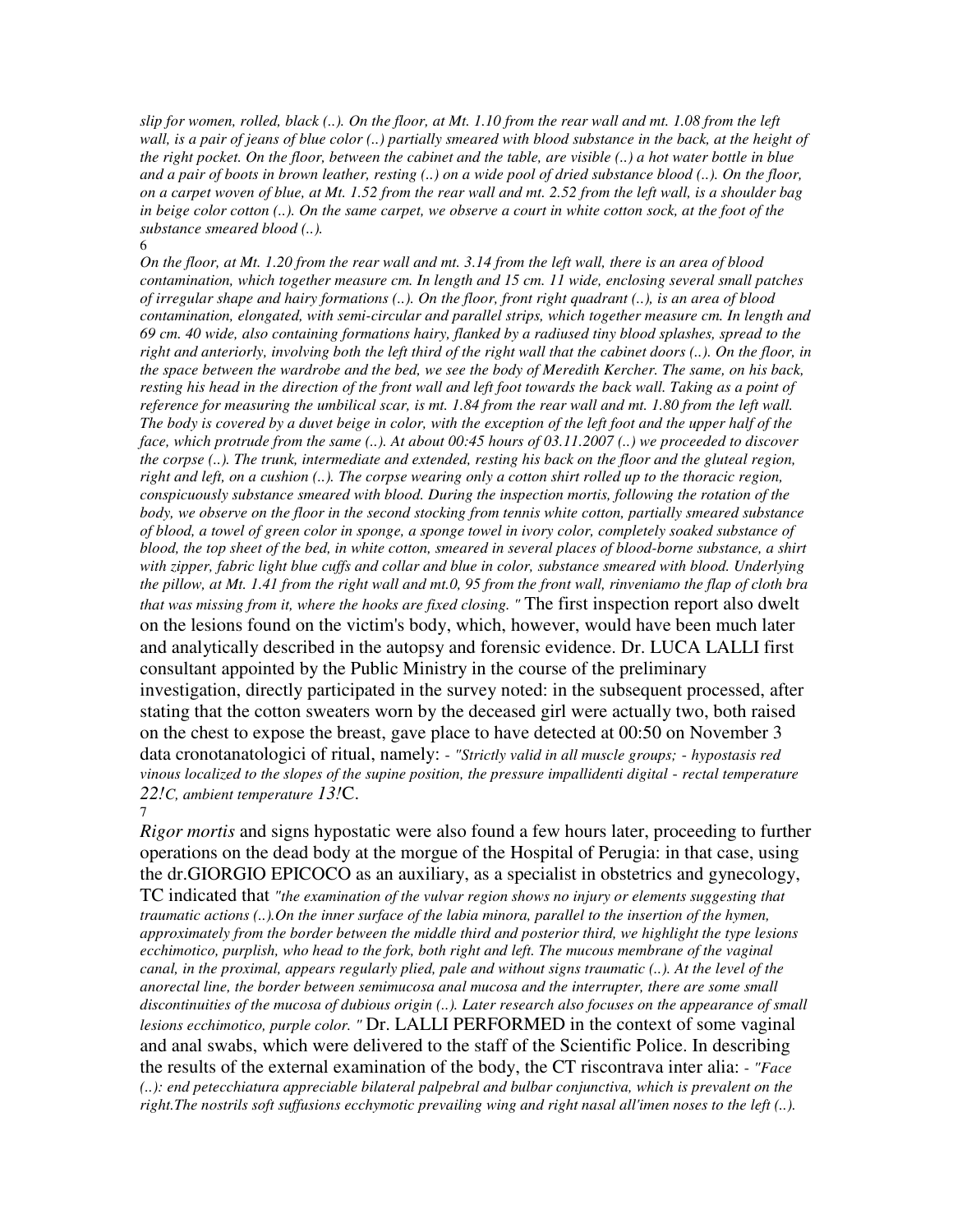*The lower lip near the labial commissure little bruising bluish, soft excoriated areas are present on the outside of the lower lip mucosa, prevalent on the left. Numerous ecchymotic areas and excoriated small indorale to the mucosa of the upper lip and lower prevailing left, bruising of the fornix lower gum. The left cheek, cm. And 2 cm inferiorly. 2 before the external acoustic meatus, superficial solution of continuous linear, obliquely placed in front and caudal direction, the length of cm. 2.2, which extends anteriorly with number 2 even more superficial solutions continuous length of cm.0, 6; cm. 2 below it, in correspondence of the horizontal branch of the mandible, in most area ecchymotic oval transverse axis of the dimensions of cm. 2.5 x 1.8, cm. 3.5 before it, always at the anteroinferior margin of the horizontal ramus of the*  mandible, other area round ecchymotic cm diameter. About 1; cm. 5 prior, below the symphysis left *paramedian, other roundish bruising of the maximum diameter of cm. 0.5, cm. 2.5 laterally, in correspondence of the horizontal branch of the right of the jaw, the other bruising roundish cm. 2.2, cm. 3 from the previous year, at the right mandibular angle, another bruising cm diameter. 1. In the submandibular region median, excoriated area of roughly quadrangular in shape most oblique axis in the direction towards the rear left of the corpse, the maximum size of cm. 1.6 x 0.4* 8

- *Package: in the left lateral cervical region, cm. 8 cm and inferiorly. 1.5 prior to the external acoustic meatus, presence of a large wound with sharp margins of the length of cm. 8, obliquely placed, in the sense caudal and lateral widely diastasata, which exposes the underlying tissues that appear dissected down to the ground osteocartilagineo.The margins have minimal hemorrhagic prevailing at a distance of cm. 3 from the far side where it detects small tang. Minimum bruised rib and the maximum amplitude of ecchimotico cm.* 0.2 is present at the extreme front of the top margin. A wound that is followed by a via that *approfonda in soft tissues with apparent oblique direction from front to back, from left to right and slightly from below upwards. Near the extreme front of the wound as described above is present, in close continuity*  with the lower margin area of the maximum amplitude of excoriated cm. 1, immediately below which it *detects other wound in net margins but slightly infiltrated with blood, with rib contusion of cm. 0.2 and tang localized to the extreme side. Predicted wound has dimensions of cm. 1.4 x 0.3, presents oblique direction downward and to the rear is disposed in parallel with respect to the previous one, and is followed by a via subcutaneous with oblique direction from below upwards, from right to left and slightly from front to back . The through seems intersect the wound previously described, ending at a distance of about cm. 2 on the upper edge of the wide lesion above. Departs from the front of the wound area tenuous excoriated surface solution with continuous maximum length of cm. 2. In the right lateral cervical region, cm. And 6 cm inferiorly. 5 prior to the external acoustic meatus, ecchymotic area of the maximum diameter of cm. 3 within which insists on the size of the wound linear cm. 1.5 x 0.4, obliquely arranged from top to bottom and from the left, with tiny tang to the front edge. A wound predicted that by following a approfonda with oblique direction from bottom to top, to the right and back to a maximum length of about 4 cm. Below it, superficial excoriation of irregular shape of the length of cm. 0.5. Inches. 0.5 before, other irregularly linear excoriation of the total length of cm. 1.5, which presents a partial obliquity in cranial direction and towards the left. In laterocervical left region, in the vicinity of the basal region of the neck, number three surface abrasions, linear, mutually parallel, obliquely arranged downwards and at the front, from left to right, the top has dimensions of cm. 0.8 x 0.4, the intermediate, post cm. 1.3 from the previous one, has dimensions of cm. 1.5 x 0.2, the lower, post cm. 0.8 from the previous one, has a length of cm. About 1* - *Upper limbs: the postero-lateral right elbow, number two ecchymotic areas rounded maximum diameter of cm. 1.2 x 1, placed at mutual distance of cm.1.5. At the postero-lateral middle third of the forearm, other area ecchymotic slightly oval in most longitudinal axis of the size of cm. 1.8 x 1.4 approx.* 9

*The palm of the right hand, at the third ray, superficial wound linear traverse the length of cm. 0.6, slightly infiltrated with blood; below it, ecchymotic linear area of the longitudinal dimensions of cm. 2 x 0.3 approximately; in correspondence of the fourth beam, other superficial wound of the dimensions of cm. 0.3. At the tip of the first finger, volar, another flesh wound, linear, transverse, the size of cm. 0.3. At the ulnar side of the first phalanx of the second finger of the left hand, superficial wound linear transverse length cm. 0.6 (..) - lower limbs: the antero-lateral aspect of the left thigh seem to some detectable (No. 3) tenuissime suffusions ecchymotic rounded, scarcely visible, the maximum diameter of cm. Approximately 1, placed along the same line at a distance of about 5 cm. one from the other.The anterior, middle third of the right leg, ecchymotic area round with a diameter of cm. About 2 (..)* The medical-legal consultant of the PM, the section of the body, highlighted, inter alia: - which wound through the largest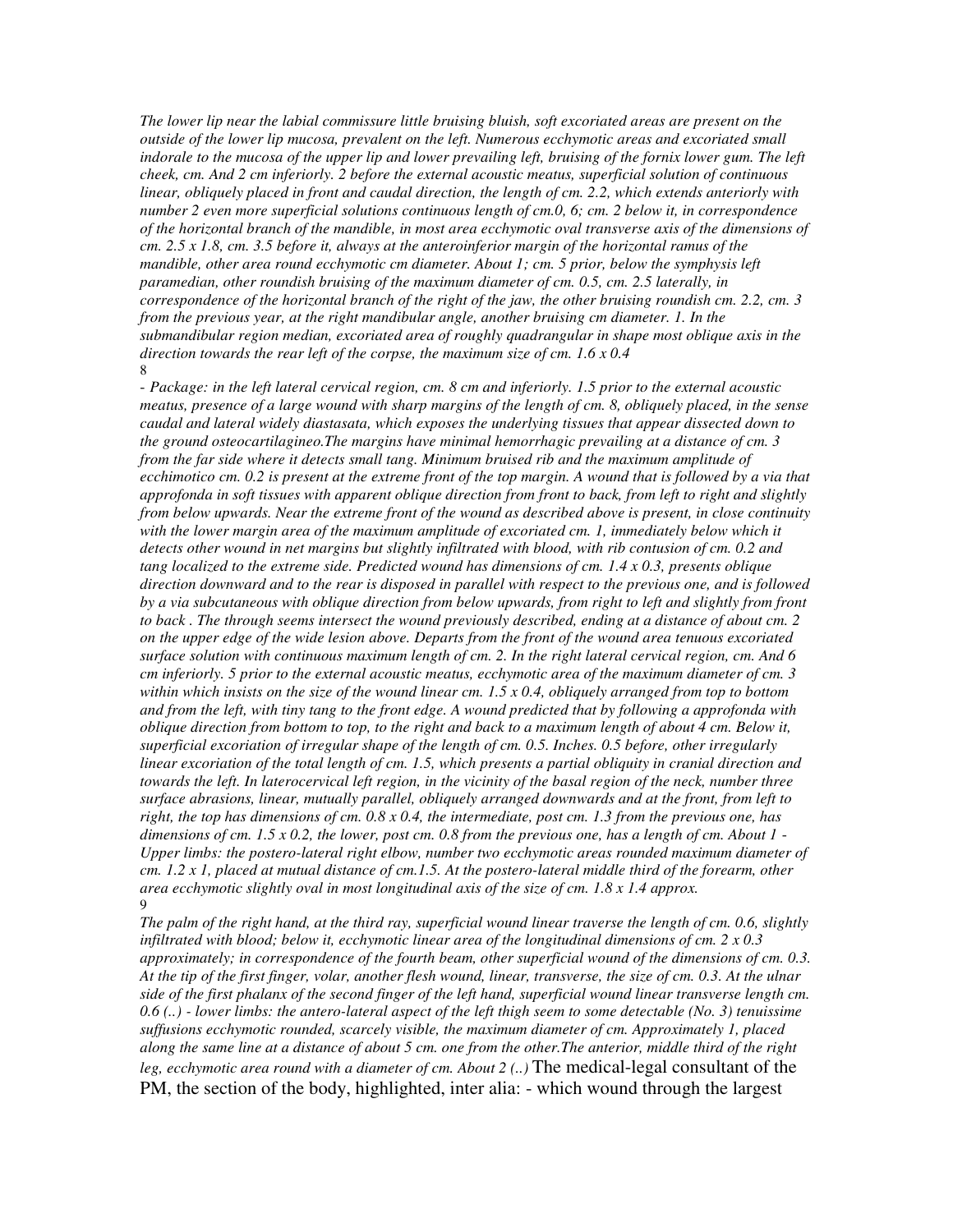had a length of 8 cm.; - Which had determined that action detrimental to the full section of the artery superior thyroid right - the fracture of the hyoid bone; - the leakage of fluid from blood vessels of both lungs.By limiting the time for the reconstruction of emergencies preliminary objective data that emerged during inspection and post-mortem examination, beyond the assessments made by different investigators, consultants appointed by and / or experts appointed later, it appeared it was therefore evident that the KERCHER been the subject of multiple aggressive behaviors, the most important of which had been made by a tool tip and cutting aimed at causing a large wound, but only one "tang" (and therefore, in all likelihood, single-ended): it was certainly one derived hemorrhagic *shock,* as a result of the injury to an artery.Another objective observation, according to "subconjunctival petechiae" encountered concerned a phenomenon asphyxia, due to aspiration of blood into the airways. Finally, we recorded a fracture, however, indicative of a violent action. These indications of medico-legal was combined as determined *visually* at the time of the discovery of the corpse: the girl had practically naked, serving as a context of aggression for sexual purposes, and in this regard were to assume significance in the alleged bruising vaginal and perianal area, which had given cognizance dr.LALLI and dr. EPICOCO. 10

Starting the activity of investigation, the Prosecutor and the Judicial Police proceeded to reconstruct the movements of the girl in the last hours of life, also moving from the assumptions made by CT in medico-legal point of time of death, to be placed at a distance of no more than 2 or 3 hours after the last meal eaten, and likely to be understood that occurred around 23:00 on November 1, 2007. It appurava so that Meredith Kercher, in Italy for study, he had a discussion with some of her friends and countrymen in the evening of 31 October (for the *Halloween* party, going to dance in a couple of places with a lot of disguises and masks ) and the following night, going to dinner at the home of AMY FROST and ROBYN BUTTERWORTH. The FROST, enforced in the minutes in the afternoon of 2 November and then again at a later date, stated that he had known MEREDITH about two months before, both attending the University for Foreigners of Perugia, and seeing her very often during that period, leaving along with other British girls several times a week.The young recalled that the murdered girl had a romance with an Italian student, named JAMES, who lived downstairs in the same building in Via della Pergola 7. And according to FROST, on the afternoon of 1 MEREDITH had reached around 16:00 / 16:30 in the apartment in Via Bontempi who heads the BUTTERWORTH shared with her and another girl (playing for England in the morning itself), and another friend, SOPHIE Purton, had arrived half an hour before. Here you can chat and were made to prepare something to eat, they had watched a movie on DVD, and more or less at 21:00, and MEREDITH SOPHIE had gone away to return to their homes. The night before, after dinner always in Via Bontempi along with other British girls, the same quartet (MEREDITH, SOPHIE, ROBYN and AMY) had led to the "Merlin", a *disco-pub* in the center of Perugia, to dance and drink in the company: there were withheld from midnight to the two and a half or so, after which it had gone in another room, the "Domus", enjoying themselves in the same way until four and a half or so.At that point they had returned home, with the exception of Purton who had gone later, being accompanied by other friends. The BUTTERWORTH claimed to have arrived in Italy more recently, and have known the KERCHER by AMY, her roommate, she also reported the relationship with JAMES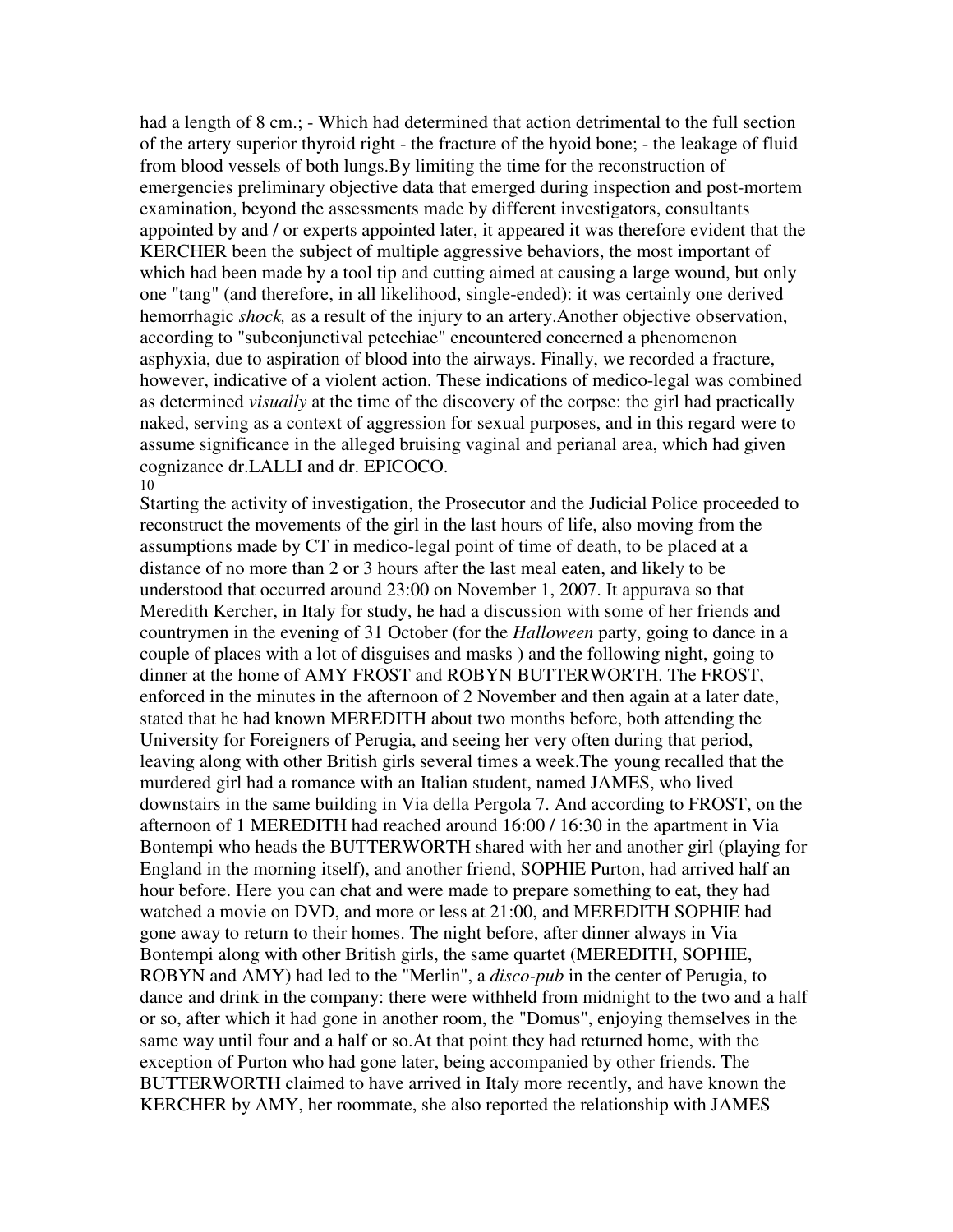MEREDITH, stating that the dead girl had spoken of it as a story, as not serious, with a strong *feeling.*The witness confirmed events and times of the evening of 1 November in the same terms as set out by FROST, and stating that during his stay in Via Bontempi MEREDITH had not made nor received calls. 11

SOPHIE Purton, ever since November 2, stated that he had often frequented the KERCHER, with whom he loved to go to the "Merlin" and meet friends, in turn, was said to know the history of her friend with the guy on the floor below, but she had never seen. Even the Purton stood around 21:00 the time they had left together from the house of the other girls, November 1 (confirming that be came around 15:30, before MEREDITH) had walked to Via del Roscetto, and there had been separate since the apartment of Purton was in one of those sleepers. As the young remembered the murdered girl had not revealed any strangeness, unless said or seems a bit 'tired due to the small hours made the day before celebrating *Halloween.*The next day, after a second report in which he described the events of the evening of 31, and dwelt particularly on a Moroccan boy with whom he had entertained, the Purton was called in for the third time, and in that case stated to have been a close friend of MEREDITH, to the point that she felt very intimate confidences do, including that of having smoked some reefer: so, she felt excluded that the KERCHER had been tied or interested in other men, apart GIACOMO, otherwise it would be been informed. As he had done the BUTTERWORTH, exclude the possibility that MEREDITH had received phone calls in the evening of 1, even while they were returning home. Finally, he added that he had learned from the friend that KNOX, sometimes, had brought men to their house, referring to a type "strange" (without going into details) working in an *internet cafe.*The same girl, also to have been the last person to have seen alive KERCHER, was repeatedly heard during the first few days of investigation: 5 provvedeva you directly to the PM, who explained that he lived in a house in Via del Lupo (where he had lived for a month also FROST, and it was through her that he had known MEREDITH, September 2) is just two minutes walk from the house in Via della Pergola. The Purton believed to be, together with AMY, the friend with whom he had the closest relationship MEREDITH: for this reason, stated he did not believe there was someone whose KERCHER afraid, otherwise it would have been made aware of. As for the people who attended MEREDITH, the Purton appointed the usual GIACOMO, it appeared that he knew not a South African, but did not exclude anyone who might know the usual basketball players of the pitch in the Piazza Grimana seen driving right on a daily basis. About drugs, the witness stated that the friend I smoked, but only when he was with the boys downstairs and without particularly loved it: however, MEREDITH had received from the young people - who had left the keys home, during their brief absence for the "bridge" of All Saints - the task of watering *cannabis* plants, and did not like it. 12

The Purton then confirmed the detail of the boy of the *'internet cafe* a bit' strange (again, without indicating good because: later, the young man would probably have been identified in some JUBA, who was also working at the *pub* "Le Chic" ) that Amanda had brought home, as he had told her MEREDITH. She also knew that her friend had had to complain, but without any particular argument or discussion, with the Moroccan which had reported in the previous report, due to a ring of SOPHIE who was held in a sort of pledge.Describing the evening of 31, the Purton recalled that the idea of dressing up for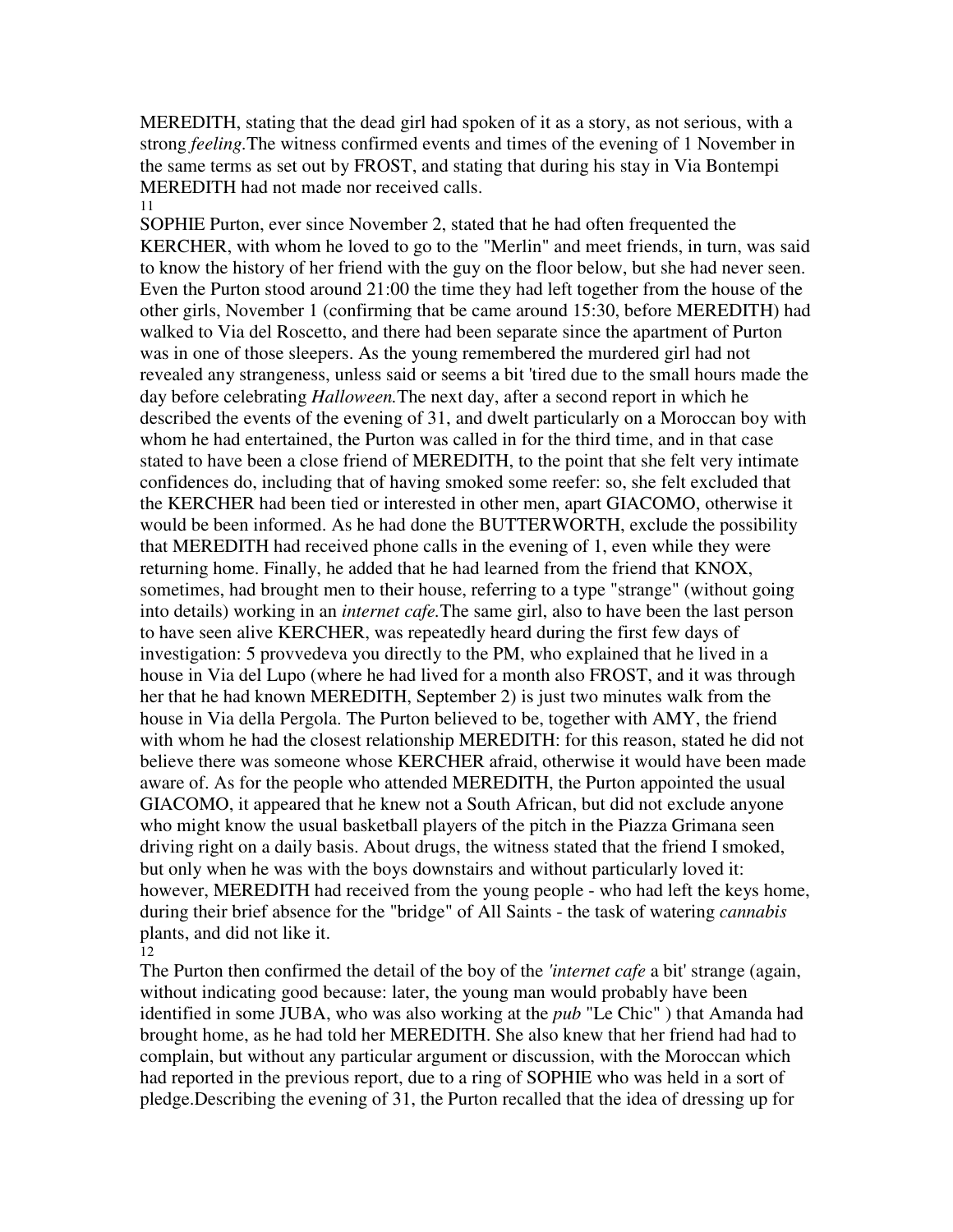*Halloween* came a little 'to all of them, as well as the decision to travel in two rooms already mentioned: here they had seen several boys, someone already met on previous occasions and others not, but the witness pointed out that she had been in direct contact with MEREDITH only to "Merlin", while the "Domus" had a discussion with other people, and her friend had been more closely with company and AMY ROBYN. During the evening, in any case, they had all had enough.On the afternoon of 1, when the KERCHER had reached the house in Via Bontempi, had begun to talk among girls of old flames or anything like that, focusing also on a *former* MEREDITH who was in England, had also commented on the previous evening, but without her friend confided that she had been approached or being hit by anyone in particular.The Purton, as a further demonstration of the confidence with her friend, stated that MEREDITH had told her about having sex with GIACOMO, and had made jokes and comments in the past about a guy who came from Switzerland, however, already left, which does not there was no story. That evening, as already shown by other depositions, MEREDITH had not received any phone calls or SMS, the four girls had eaten a pizza and cake, and then watch a DVD: in practice, they had finished dinner while also concluded the screening of film. Exit the house and AMY ROBYN, the KERCHER and she had dropped the steps at the bottom of Via Bontempi, reaching Via del Roscetto: here we were separated, because Via del Lupo was to the right, while MEREDITH had continued the way along Via Pinturicchio , then down more steps to Via della Pergola (at least, so the heads assumed, this being the usual way and shortest). The Purton was sure I checked the schedule in time to return home, and it was 21:00. On 17 November, the Purton made a new statement to the magistrate proceeding, confirming the first statements without being able to specify further the zone in which the four friends had begun to eat in the house and AMY ROBYN (probably 18:00, or perhaps first): corrected instead the time when it was returned to Via del Lupo, remembering that they were still 20:55. On apparel from MEREDITH, argued that her friend was wearing *jeans* a little 'ripped, a blue jacket and a blue sweatshirt, both "Adidas".

### 13

He added that part of the afternoon he had been engaged on *the internet* looking photographs of the previous evening (which one of her friends had put on his *blog),* indicating that MEREDITH then, returning home, he had agreed with the Purton on the fact that they were both tired and would go straight to bed, without saying anything about where he was or what he did that night AMANDA.Finally ruled that he had never met any of the usual frequenters of the basketball court before the University for Foreigners. Another of the English girls who had dined at the house in Via Bontempi the evening of October 31 was identified in HAYWARD NATALIE Betina, and the young claimed to have been a close friend of KERCHER: MEREDITH had confided to be very attracted to a guy GIACOMO name, who lived downstairs, up to tell her about kissing him for the first time and then having slept together (without adding, however, if they had made love) had also said, however, that was even more beautiful another of the boys downstairs. As a matter of HAYWARD, MEREDITH did not use drugs, or at least did not care had never spoken, it appeared that he had not received phone calls of harassment, or that some guy from her rejected bothered. RODENHURST SAMANTHA LEE ANNE stated that he was in turn to "Merlin" on the evening of 31, and to have met the KERCHER around midnight, while the heads there was already about an hour later, after the 02: 00, had reviewed MEREDITH also to the "Domus" in the company of FROST and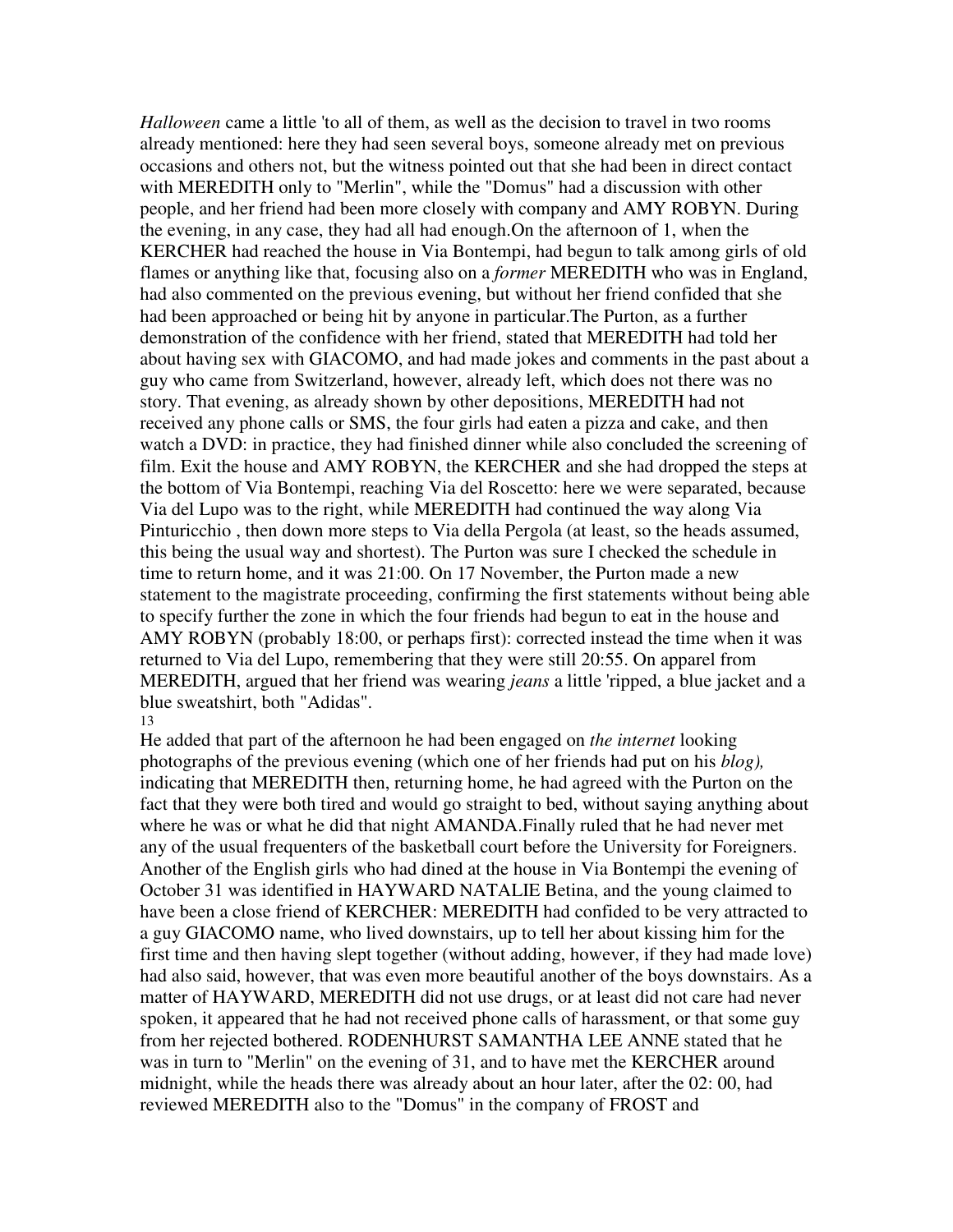BUTTERWORTH (while he had not noticed the Purton), and when she was gone around 3:30 - the girl killed was still there. The RODENHURST ruled that her friend had problems because of someone who importunasse. CHARLOTTE SUSANNE PAGE confirmed that he saw the KERCHER to "Merlin" 31, without specifying the time, claimed that he then went around 01:30 am at the "Domus", where, however, did not remember to have noticed. BIDWELL JADE was in turn to "Merlin" on the evening of 31, and had seen MEREDITH, whom he had met during a *meeting* at the University in September: claimed to have a good friendship with her, so much so that at of another night in the same room, some time before, had told her about an Italian boy with whom you attended.To tell the KERCHER, however, it was not a real boyfriend, because he had been able to see that not always telling the truth (one evening, had called him on the phone knowing that he had to stay at home, and instead he understood that the boy was released) and thought could not be faithful. 14

In the meantime, had been taken from information also ROMANELLI and MEZZETTI (and dall'ALTIERI and the Zaroli, however, reported that only useful data on the circumstances of the discovery of the body of the murdered girl), and both had already made the connection of the word with KERCHER the young student who lived in the apartment below. The ROMANELLI claimed to have personally received a call from MEREDITH, interested to occupy one of the rooms remained free in the apartment that the two Italian had rented, following ads appeared on *the internet* and in areas frequented by students (the KNOX had instead contacted the MEZZETTI): believing that AMANDA and she could be right girls, they soon reached the agreement, and was derived an absolutely peaceful coexistence, with the American and the British - for age and common interests - often came together.The witness did not define MEREDITH "girlfriend" with someone, stating, however, to know that it was seen a few times with GIACOMO, on the other hand, the MEZZETTI claimed to have seen often in the last two weeks, the two young men in the company, with the Italian boy who climbed into their apartment and saw the television with the KERCHER, or you appartava with her in the room. According to him, MEREDITH had told her of being very well with him, without any disagreement. Both Italian MEREDITH argued that, to the best of their knowledge, had never worn boys in the house, with the exception of the aforementioned GIACOMO, while the KNOX had happened: the ROMANELLI reported in a first occasion that something had been said about it by the same KERCHER and MEZZETTI, as well as seeing some guy with AMANDA without specifying the circumstances, while the other was the name of a couple of young men, one of whom presented to the KNOX like her. The same names, in addition to the SOLLECITO, were also made by ROMANELLI in a subsequent verbal. At one point, in fact, more or less from the month of October, according to the relations between ROMANELLI MEREDITH and AMANDA had a little 'gunned down, probably because the KNOX revealed itself on a much more extroverted, both of them, from time to time, made use of joints, which the witness had seen smoke to his roommates during a few evenings in the company of the boys downstairs. With regard to the payment of rent, the ROMANELLI and MEZZETTI stated that the total price was equal to  $\epsilon$  1,200.00 per month, which the girls shared between them, 300,00 euro per person: to the best of their knowledge, as they explained below, the KERCHER had already raised the sum required to match its part relating to the month of November, or at least so he had confided to them.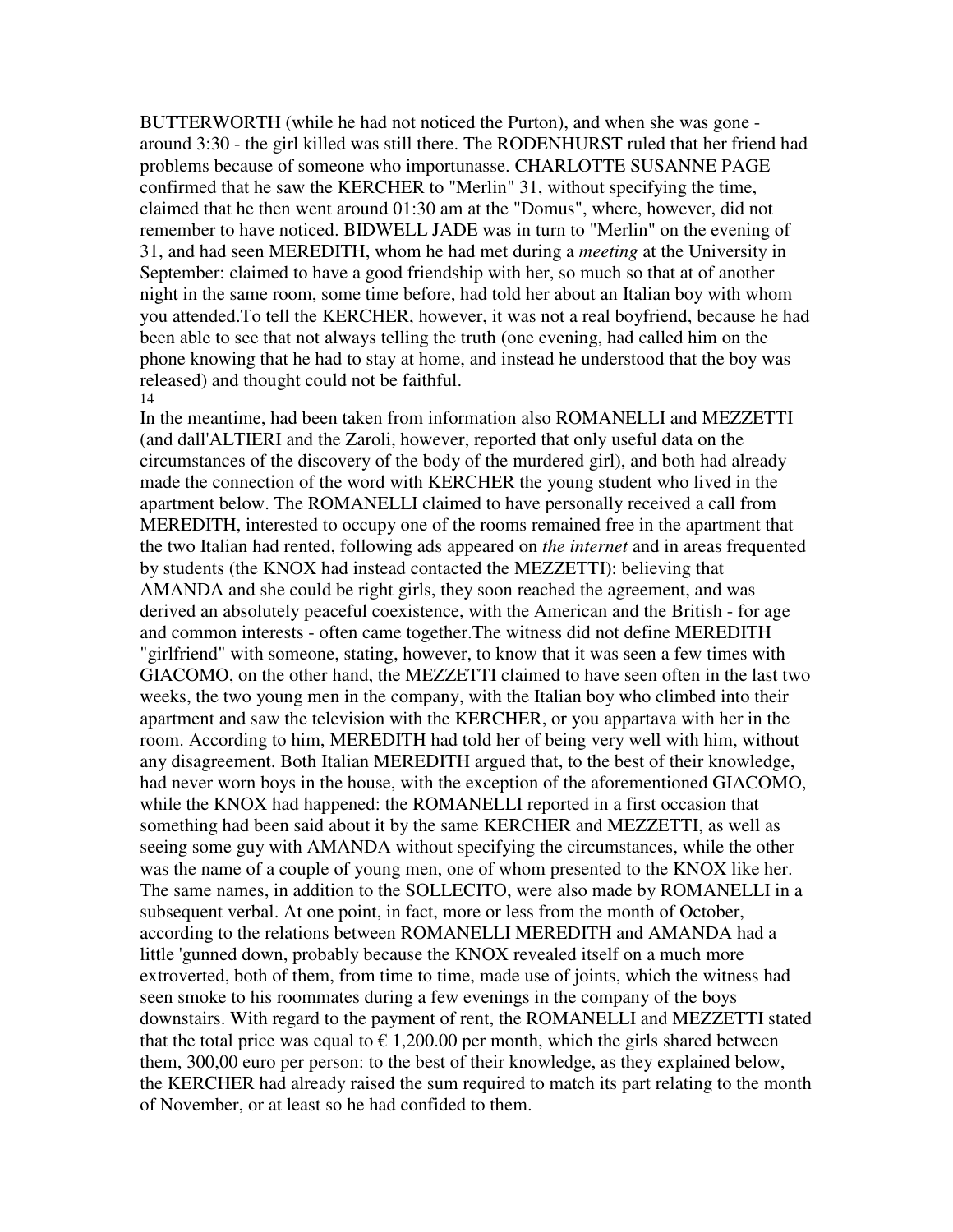### 15

Felt personally by the Public Prosecutor about the state of his room the night of November 1, the ROMANELLI argued that there were certainly valuable items, including a *laptop computer,* a pair of designer sunglasses and some gold jewelry, stored in a drawer: from a cursory glance, it seemed that nothing was missing, except perhaps some article of *makeup.*As for the window, he remembered to have certainly closed the windows, probably while leaving the shutters open: the shutters, though he was not one hundred percent sure, believed to have them shut, but without anchor them both, since the tax met resistance left on the sill due to a swelling of the wood. His memory was no longer accurate, as it considered to have definitely opened the shutters in the morning needing light to change (despite not having slept at home, but at your boyfriend, had passed there and then on to that ALTIERI celebrating his birthday), but was then removed in a hurry because it was already late. Information also taken from the four boys who occupied the apartment below Marche, did not emerge - if not by the statements of Bonassi STEFANO Dalio, which we will return later - items of interest: SILENCE JAMES confirmed to have had an affair with the KERCHER, even having sex with her (the first time in their apartment, subsequent to the girl's house), while it was said MARZAN MARCO aware of that relationship, stating that he thought the most involved in emotional terms was just GIACOMO (which in any case had also told some details about the type of relationship he had with MEREDITH) and LUCIANI RICCARDO which turned out to be the most isolated of the group, as if to cultivate friendships outside and not frequenting or most of the housemates - he did not know practically nothing useful to say . Cocciaretto GIORGIO, a friend and neighbor of the conductors of the property, which, however, did not live with them, indicated that it had known MEREDITH at the house of the other guys, seeing her on those occasions always natural and sociable, but he had noticed that his behavior changed when was walking around the city or in the various meeting places, to the point that not even greet him and seemed supercilious: added then to have known that in the last two or three weeks it was linked to the KERCHER GIACOMO. Later it turned out that just the Cocciaretto was the only one, in that context, to have had occasional telephone contact with the defendant GUEDE RUDI HERMANN, the KNOX could only say that his attitude was much more outgoing, with many friends and many acquaintances male. In the days immediately following the murder, investigators focused their attention on the version reported by KNOX, considered objectively credible.

### 16

Noting a number of contradictions between the assumptions of the girl and those of PROMPT, as well as taking note of the charge brought by the American directly against DIYA Lumumba said PATRICK (his employer at the *pub* "Le Chic", which AMANDA pointed out as responsible for the murder, as in the rather confused), the Public Prosecutor ordered the detention of all three, and the GIP - resulting in the outcome of the validation hearing - he ordered the restriction in prison by order of custody custody.Only later, by comparing in a palmprint database of imprinted in the blood and found on the pillow that was found under the victim's body, instead it was ascertained the presence at the scene of the 21-year old GUEDE RUDI HERMANN, a native of Ivory Coast but actually grew up in Perugia, a city where he had lived for a time with his father and was later entrusted to Umbrian family: the boy had recently returned after a prolonged stay in England, but without a stable, both as to be unavailable at the moment. He could be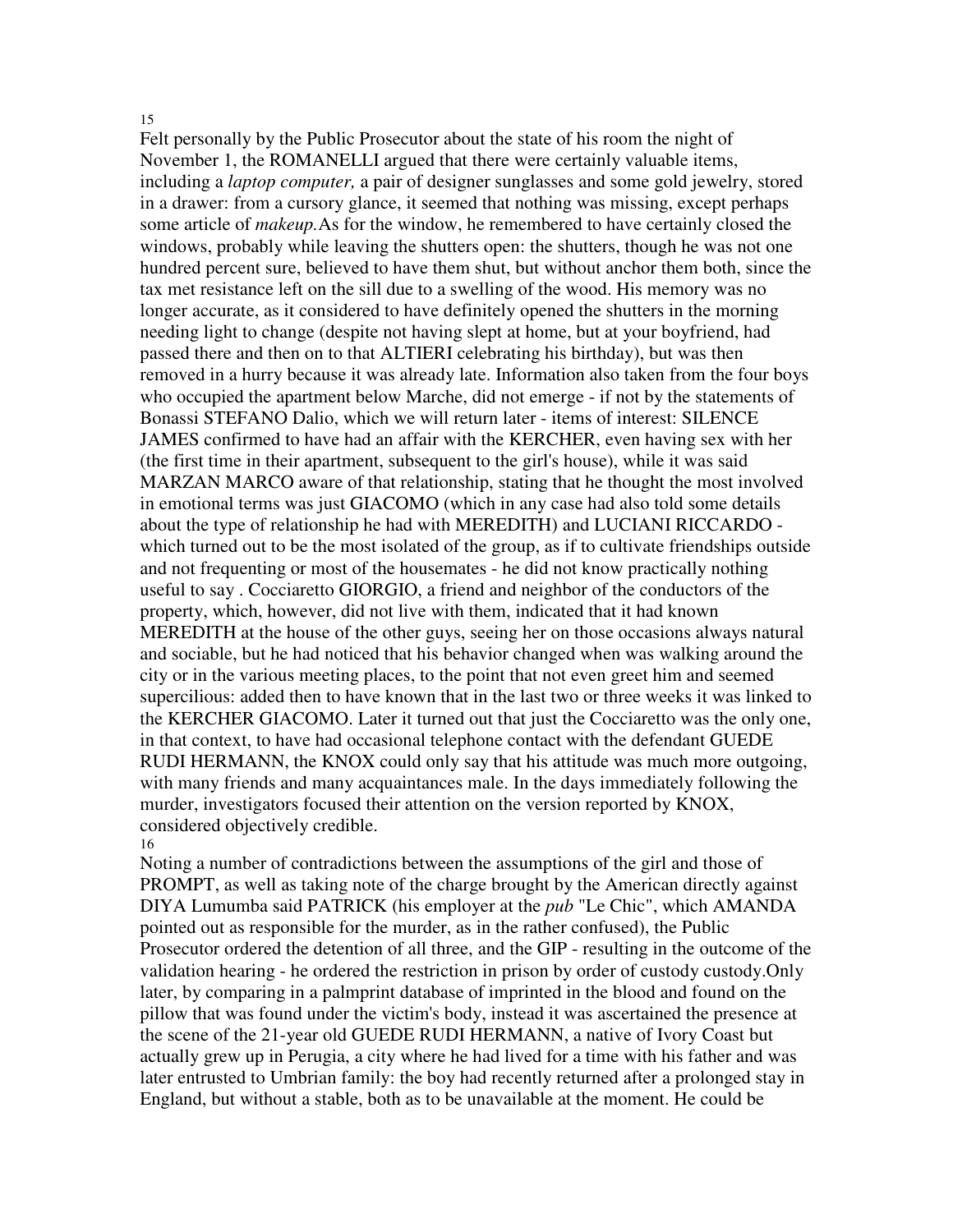reached with a more thorough examination of the 14 fragments of fingerprints papillary, repertati by the Police Scientific and considered useful for comparative purposes, were not attributed to any one of the subjects identified as possible goers Arrival: between these fragments, most part of which had been repertati in different environments KERCHER of the room, the first, labeled as "relief B", it was - with a record of 16 November 2007 Section Judicial Identity - attributed with absolute certainty to GUEDE, which were earlier in the fingerprint 2005, and in the same 2007. On 16 June 2005, in fact, the GUEDE had been subjected to the findings of ritual under the law n. 189/2002, as part of practice concerning his residence permit in Italy, and on 27 October 2007 *(ergo,* just five days before the murder), he had been identified in that of Milan and reported on the loose for theft, receiving stolen property, possession and carrying of weapons.On the latter occasion, in particular, that the appurava prevented had been caught in a nursery school: the director of the institute, arrived in the morning at the venue, there was just the GUEDE, which was justified by claiming to have you slept not having a place to go, the next control maintained by staff of the Commissioner PS "Garibaldi Venice "emerged that the young man was in possession of a *laptop* complete with accessories (result stolen at a law firm in Perugia), as well as a woman's watch, a hammer and a large kitchen knife, the latter of school property and, therefore, had been stolen from GUEDE immediately before. 17

Then analyzing the footprints made by biased when the previous identifications, and comparing them with that on the pillow, it emerged "similarities in the general characteristics on the performance of the track papillary and correspondence of more than 16-17 characteristic points equal in shape and position ". The investigations led to the GUEDE identify him as the young black man who had emerged from some depositions, in particular that of the already mentioned Bonassi: these had in fact reported that one evening, a South African guy nicknamed "The Baron" was entertained in 'apartment in Via della Pergola 7, downstairs, and during the evening were both present KERCHER that KNOX, had also added that the boy in question had revealed a certain attraction for the American, and - once gone in the bathroom, having drunk a bit 'too - had even fallen asleep on the *toilet.*At the turn of those investigations, on 12 and 27 November, two other witnesses had reported particular proved of considerable importance. ANT ALESSANDRA, a 26 year old Strozzacapponi that on the evening of 1 was coming to dinner downtown with her boyfriend, claimed to be arrived around 20:00 at the restaurant programmed in Via Ulisse Rocchi, but it was objected that c ' had to wait an hour or so, so, along with the boy, he took a walk up to 21:00 or so, returning to the local and consuming dinner. Here they had eaten a starter each, the dumplings and a chocolate tartlet, staying the time corresponding to the number of courses and service: just finished, however, had decided to leave because it was cold. Having left the car to the parking lot of St. Anthony, you were so direct walk to Piazza Grimana then taking the steps to reach the shed, but in the act to get off the heads reminded that her boyfriend - Minciotti LUCIO - had been violently struck by a black guy intent to run very fast towards Via Pinturicchio: according to the time indicated above, the ANT episode stood around 22:30 / 22:40. When you reach the parking lot, near the local "Counterpoint" had noticed a car on the back seat where there were a woman and a child, assisted by a tow truck. Later, the heads LOMBARDI GIAMPAOLO, an employee of a body with duties of truck driver recovery, he said he had a call to action with the tow truck right on Via della Pergola,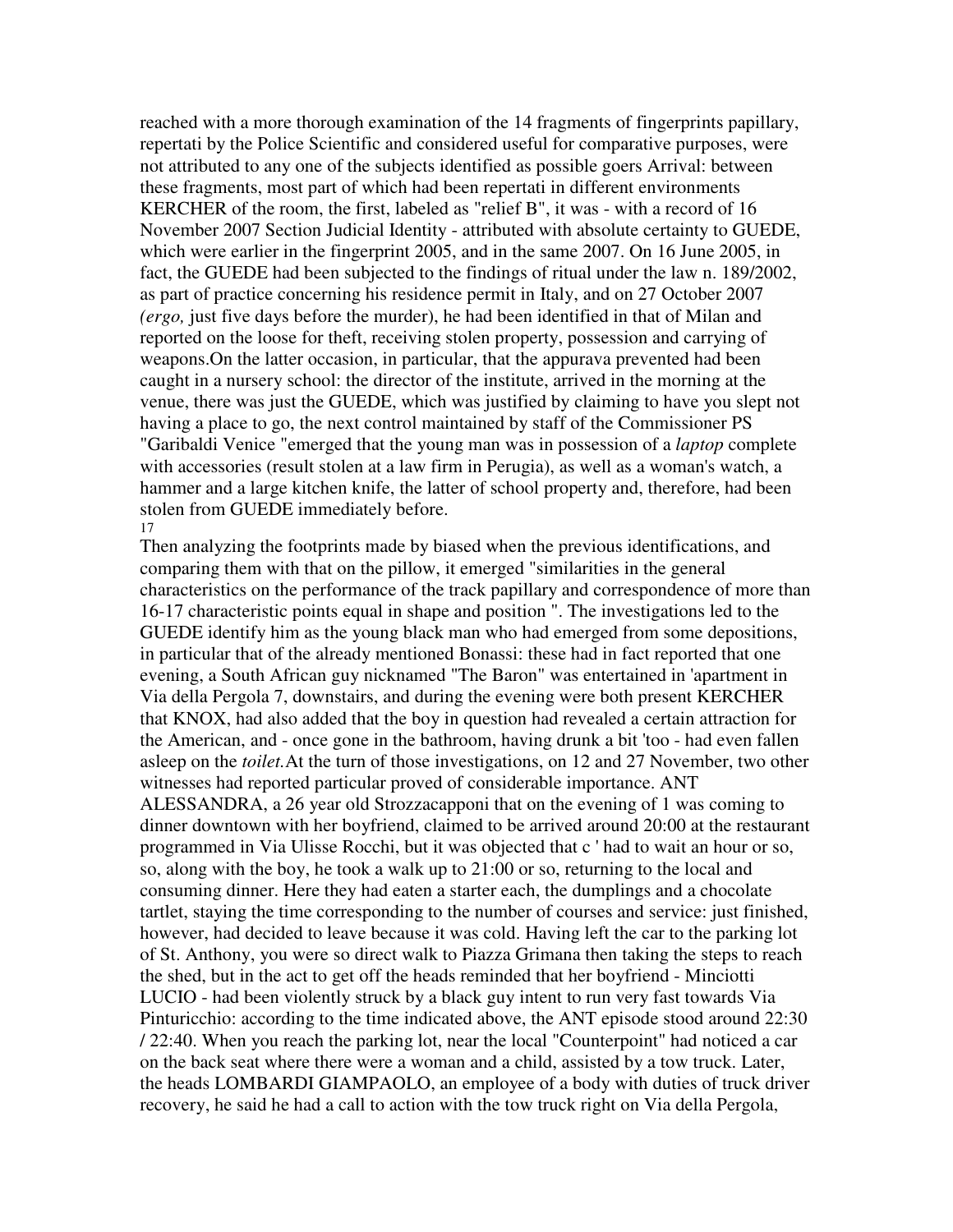approximately at 22:40 on November 1, reaching *on-site* at 23:00 and staying engaged in operations for 8-10 minutes: the LOMBARDI remembered having noticed, near the car to which assistance, two men and two women (but identified the owners of the car, it transpired that in fact, there was even more of a minor). 18

Mrs. bolsters NARA, residing at Via del Melo on the first floor of the building that faces the parking lot just mentioned, and therefore a short distance from the house that had been the scene of the crime, reported to the Public Prosecutor to have the windows of his apartment in the direction the building at Via della Pergola 7, of which, however, could see only the roof. The night between 1 and 2 November, he said, the woman had gone to bed early, more or less at 21:30 (as usual, and also to be been recently widowed), but after a lapse time indicate that he did not know, except to say that perhaps "two hour" had sleep, he felt the need to go to the bathroom. At that juncture, while he was already up and stood in front of the door-window access to a terrace, he heard a scream of a woman he called "heartbreaking", so much so that she felt his skin crawl: he had the distinct feeling that the cry came just in front of the house, so she started to look in that direction through the bathroom window, without seeing anything, but while he was portraying had heard a clatter of stones and leaves, at the driveway to the house of Via della Pergola. Shortly thereafter, he heard run, run away someone in particular, there was someone that she thought was running on an iron ladder that territory, which leads to Via del Melo and beyond in Via Pinturicchio, and someone else who "escaped on the side of the path "towards Via del Bulagaio or the area of the University for Foreigners. Later, he had not heard anything, while taking in explaining that I have also gone back to sleep right away because of the agitation that the cry had caused the contrary, it was also raised again to drink a bit 'of water, but never - nor the first time, or since - to notice what time it was. Finally signaled that he had phoned the police only the day before the deposition because of their state of health and the fact that initially he did not feel safe, but still remained firm in the knowledge that he had heard that cry very strong, so that he had reconnected itself the cry of the story of the murder. Returning to GUEDE, its unavailability lasted very little, found that one of the landmarks of the boy in the city was made by the family MANCINI TIBERI, having been the lady TIBERI IVANA his elementary school teacher, investigators turned to the son of this woman (GABRIELE MANCINI ) and another childhood friend (GIACOMO BENEDETTI) for groped to find him. The MANCINI, already 18 November 2007, recalled to know and be friends with RUDI for years, precisely because of the emotional bond that the mother had established with him, the boy had lived with his father, that he described as a MANCINI violent (much to point out that he had asked on one occasion at the same RUDI if the father had turned attentions of a sexual nature, feeling say no), while the boy's mother was virtually disappeared immediately after it is brought into the world. 19

Over the years, especially after the father of RUDI had returned to Côte d'Ivoire to return to Italy only sporadically, social services had dealt with several times the young man, before making an award to a family of Ponte San Giovanni, then - for a longer period of time, up to 18 years of GUEDE - CAPORALI to the family, the owner of a rather florid (the "Liomatic"), which also sponsored a basketball team, sport in which the boy was distinguished by yes play precisely into that *team* for a few seasons.And according to the reconstruction of MANCINI, describing the character of his friend as a bit '"rebel," the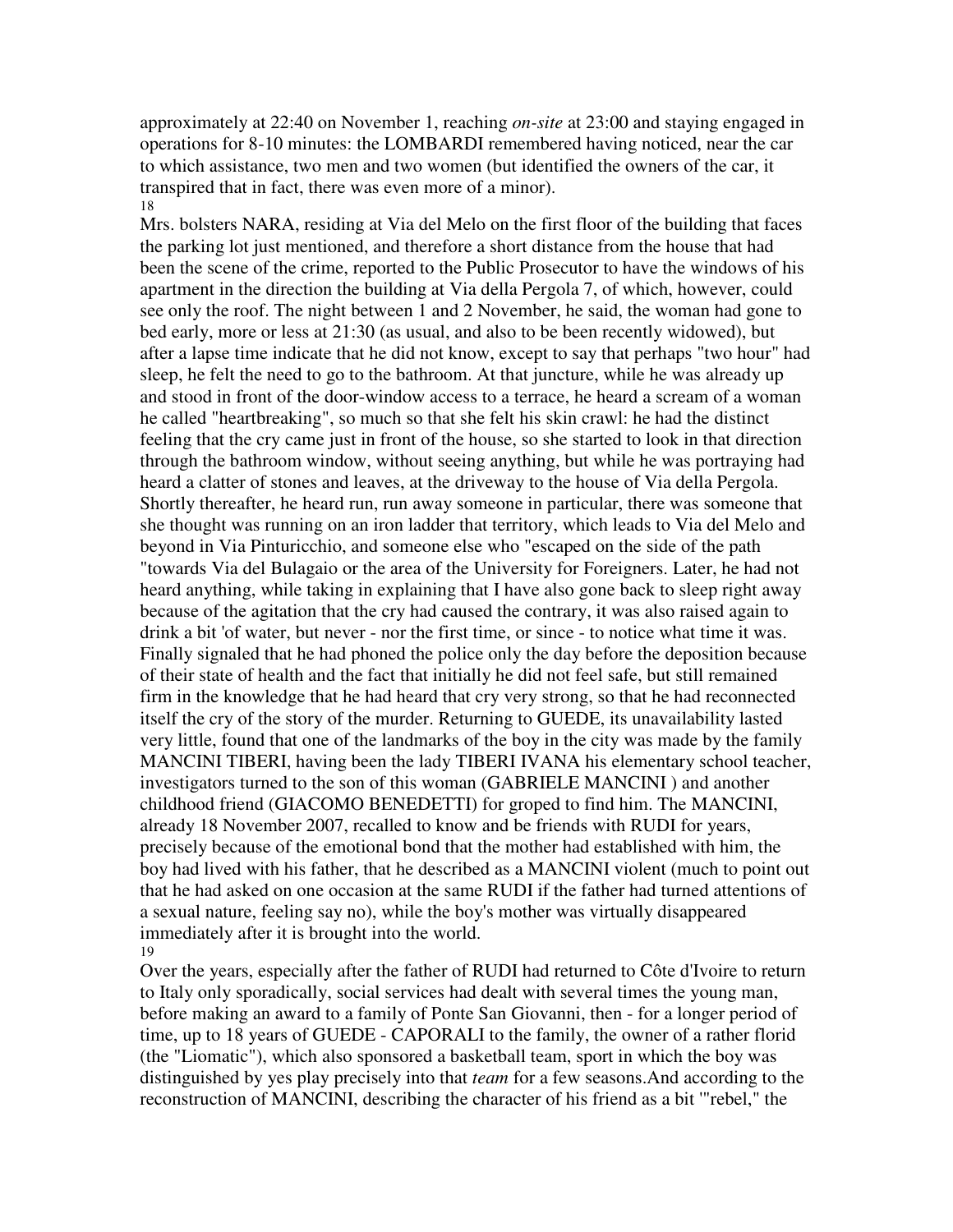coming of age RUDI had moved from an aunt who lived in Lecco, then had moved to Pavia, where he found some work , having also the opportunity to train with the local basketball team. Lost for a while 'contacts with the GUEDE, the witness had tracked down randomly by searching on *the internet* made out of curiosity, from which he showed the existence of a *blog* bearing the name of his friend: so was able to retrieve it, making give a new cellular delivery and ascertaining - at least according to the stories that made him RUDI - who continued to work between Pavia and Milan, and had also engaged to Veronica, an architecture student originally from Potenza.Between the end of 2006 and beginning of 2007, however, one night he called RUDI MANCINI home, saying in despair that he had lost his job and insisting that the lady in VERONICA TIBERI telling his story of problems and dropouts. After another couple of months, during which the GUEDE had failed to obtain a new job, he returned to Perugia, settling near the family of his friend so as to also take up residence: after the same MANCINI had cared for him some formal practices for starting work, RUDI had turned to the CAPORALI, that they offered him a post of assistant gardener in their farm. Albeit with some difficulty, due to the fact that he had not yet obtained a driver's license and did not have a car, so he began to work, temporarily handing their salaries to the parents of MANCINI until the opening of its own current account Zip: improved his situation, the young man had affirmed the intention - revealed since the return in Umbria, also ease the burden on those who was hosting - to live on their own, thus taking rent an apartment in the city center site in Via del Canerino 26. Despite MANCINI parents had him and tried to desist from that idea RUDI, for about two months things had seemed to be fine, at the end of August, however, after a period in which he had not done more to see and had always left off your phone, the GUEDE had finally answered the phone, saying his friend to be in Trieste without even explaining what he was doing, and apart from stating that a little later he would return to Perugia to resume work. 20

A few days later he was actually reappeared, also participating at the reception for the baptism of his niece's MANCINI, but had expressed confusion and restlessness, so that the heads had advised him to consult a friar of the convent of Monteripido who could be able to give psychological help. At that point, RUDI was gone again, and in October the father of MANCINI had gone to look for him at work, ascertaining that for some time he had been fired because he had called in sick, and then not produce any medical certificate for justify the absence. The MANCINI had then tried insistently, even among those who could know and give news of him, and only after a few days had been the GUEDE to be felt again, moving on to find family MANCINI and stop for lunch or more less around the 20th of that month from that time, however, it was gone again, despite the TIBERI lady had given a card to call from payphones. On Monday or Tuesday before deposition *(ergo,* 12 or 13 November, three days before it was ascertained the identity of those who had left the palm print on the pillow at the scene of the crime), the MANCINI claimed to have sailed on *the internet,* and - via the *Messenger* - he realized that someone had connected with 's *account* RUDI: be thinking of his own, had sent some messages were initially unanswered.After a while, a further message with which the MANCINI accused him of being running again, even by him, the GUEDE responded by writing "I can not", to which the witness replied, "What can not you?" And l ' other retorted with the words "You know." The subsequent response of MANCINI "What am I supposed to know", as reiterated twice, there was no reply. Meanwhile, the Judicial Police went to the apartment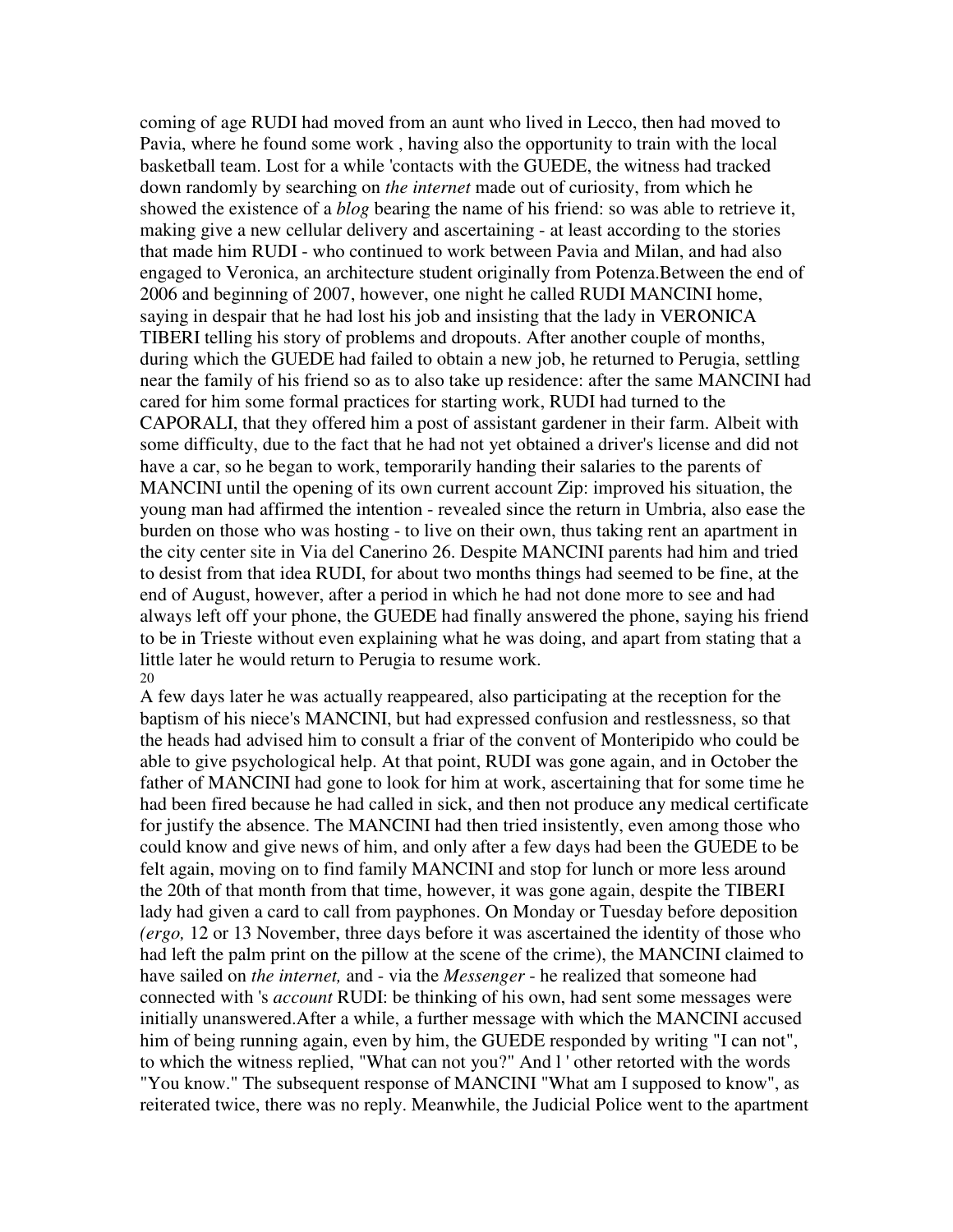of Via del Canerino by contacting the owner (MARANI RINA, a resident of Foligno): the woman spontaneously delivered the keys of the property, noting that a few days had not heard of the conductor , who had said even before the middle of October the need to go abroad, and had not complied with the request of the lady to show his new employment contract (if you want the MARANI be reassured about the possibilities of GUEDE to cope to the payment of the fee). For this reason, it was passed at the home along with a friend, and she was to enter noting that there was no one, despite the messy kitchen. GIACOMO BENEDETTI, another childhood friend of RUDI, was invited by the investigators to assume the role of auxiliary PG for searching the *web* prevented: in fact, the young man came in contact with him on November 19 using the program *Skype,* ascertaining that he was in Germany, and it followed a long conversation during which the GUEDE represented its innocence to the crime and intent to return to Italy. 21

It will come back later, illustrating the deposition of BENEDETTI to the Public Prosecutor in April 2008, the contents of that conversation, since - albeit *incidentally,* in a decision on the personal freedom of today accused, but with arguments that must certainly condividersi - the Court of Perugia appears to have declared the uselessness of the medium containing the relevant registration: the fact is that the GUEDE, convinced by BENEDETTI about the opportunity to catch a train that would take him back to Milan, with the idea to join him at the station of the capital, was put in effect on the road, then being arrested by German police before crossing the border.On 20 November 2007, the Judge issued a European arrest warrant against him, in addition to the order for custody in the meantime the PM had already sought and obtained. Due to his provisional arrest, he was invited by the Judicial Koblenz to undergo questioning, and claimed to have made contact with the BENEDETTI being in an *internet cafe* in Dusseldorf, receiving information from him on the allegations concerning him, according to what they had published the newspapers or had heard on TV. The GUEDE refuted the allegations, stating that you have known the KERCHER in an unspecified occasion in which the girl was in the company of a couple of young people with whom he had played basketball a few times: shortly before, at the "Le Chic ", had instead met KNOX. The defendant claimed to have met MEREDITH the evening of 31 October, while he was out with some Spanish friends, and on that occasion had "flirted", giving himself an appointment for the next evening at 20:30.On November 1, at around 19:30 (without being able to be more accurate because claimed to not have a watch), the GUEDE had passed earlier by a friend named ALEX, then went to the home of KERCHER, not finding, in then it was gone from the boys basketball fans, without evidence of young people if it were downstairs, but he had not even found them. So, it was moved up to the center, buying *kebab,* then return in Via della Pergola: here had waited a few minutes, after which they had come MEREDITH, who had opened the door making it into the house.After a brief interview, also because of what had happened between them the night before, the two boys had kissed, and then not come to have sexual relations before, however, it happened that the KERCHER had discovered the lack of money to a drawer next to her bed, and went into the room AMANDA - that was not there - to check if the money was there. We were derived accusations about MEREDITH against the American, especially the first complaining that the other smoked drugs (especially the GUEDE confirmed, because he happened to see the KNOX smoke on a previous occasion he had been there).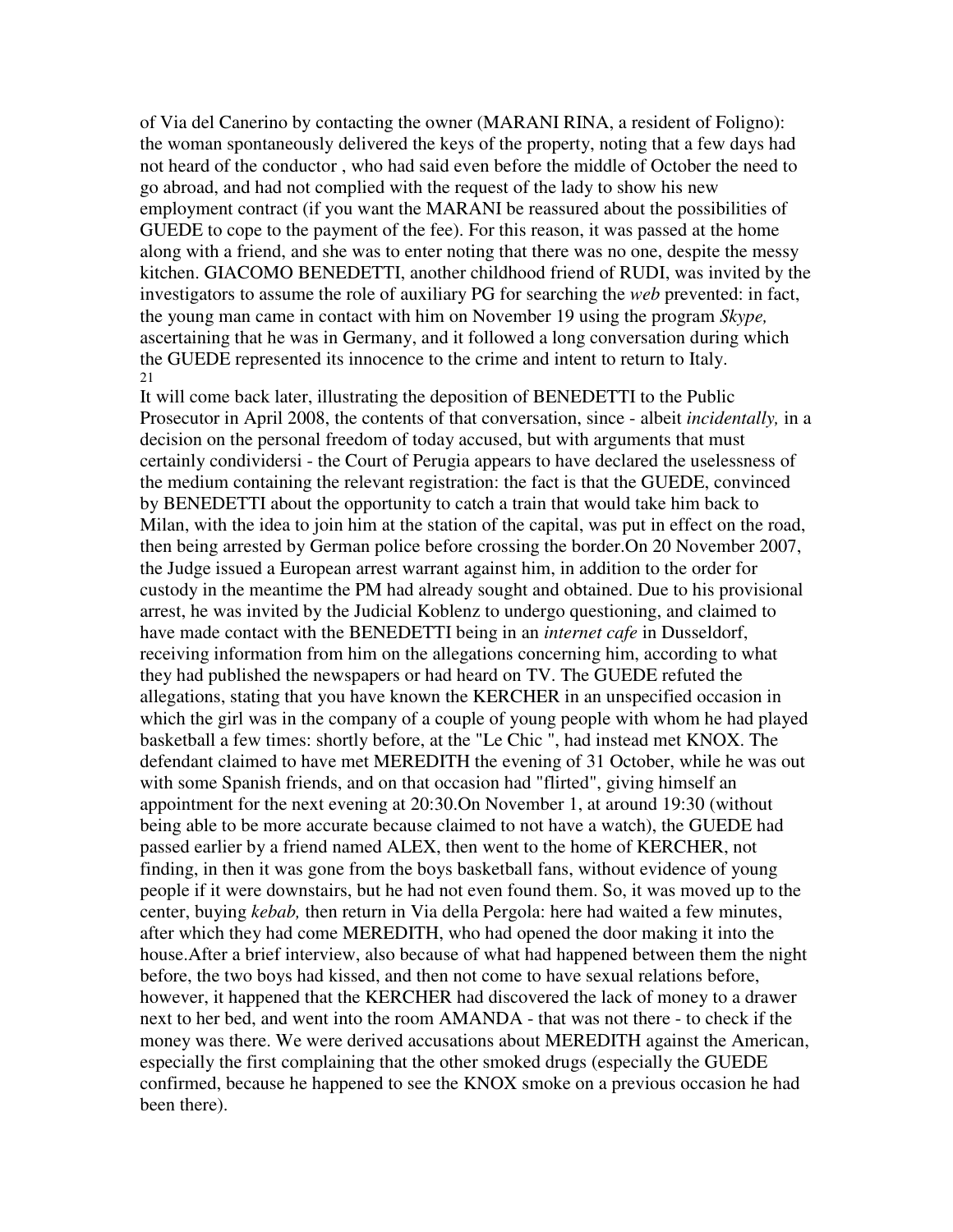## 22

Without adding further details, the biased reporting that at some point he had gone into the bathroom, and from there - despite having put the headphones of *'i-pod,* he had heard that someone had knocked on the door and entered: after about five minutes (still remembered to have heard two or three songs, one of which showed Financo titles), he had heard the cries that had exceeded the volume quite high, headphones, so that without even pulling up his pants - he was out, and found a man shoulders in front of the front door of the house, slightly lower than him.The GUEDE stated not to have recognized that person, but seeing MEREDITH bleeding on the floor, then grabbed the man, asking him what he had done, but the other had turned violently trying to hit him with a knife he had in a hand, probably the left, and in fact causing him a wound on his right hand (by some photographic surveys cared for by the German police, were really small cut injuries on the hand of biased). Trying to dodge the blows, the GUEDE had backed, however, falling to the ground in order not to have pulled out all of the pants: here he took a chair trying to defend himself, and the assailant had escaped in a few moment by saying, before leaving the apartment, the phrase "Negro found, found guilty," without, however, that the accused understood if those words were addressed to a third person present. Noticing blood in great abundance in Meredith's room, and above all a stab wound to the girl's neck from which blood gushed out, RUDI had tried to help her, taking in her bath towel to stanch the bleeding: within a few seconds, However, it was soaked in turn, so it had taken a second. On those occasions, according to statements by GUEDE, the KERCHER was still alive and moving, trying also to speak, but he understood only a word or part of a word, namely "af", so as to have tried to write those two letters on the wall. The boy, however, claimed that he found in a state of total confusion, without the clarity needed to call for help or request the assistance of a doctor, so that - perhaps he had the impression of hearing noises from downstairs - it was removed without closing the door, probably after touching almost everything inside the room of the victim. She was unable to remember if, when he had gone out, MEREDITH was still conscious, remembering however that even at that time the girl was dressed, with a dark jacket, a white *pullover* and blue *jeans.*Finally stated that when he was come into the house he had not noticed any signs of suspected theft, or broken glass in going away, had crossed the basketball court of Piazza Grimana, where the Chinese were at play.

The alleged escape in Germany, confirmed his confusion, so much so that he had given false information (on the advice of other people of color, not better specified, 23

they had also suggested to apply for asylum) in the course of checks by the police in Stuttgart; however added that he has acquired the intention of returning to Italy, after talks with the BENEDETTI, however, giving his consent to the procedure simplified extradition order to return to espresso to clarify its position, and nothing objecting in order to arrest and extradition to the same. The GUEDE was delivered to the Italian authorities in the first days of December, and 7 made questioning the GIP Previously, however, were taken information from numerous individuals who had got to know, or visit the biased, particularly with regard to more recent periods: Already on November 13, the name of RUDI had been made by TEMGOUA Ndongmo LOUIS PATRICK, a student-worker Cameroonian who had indicated generically as usual playmate during basketball games at the pitch before the University for Foreigners (where the heads ruled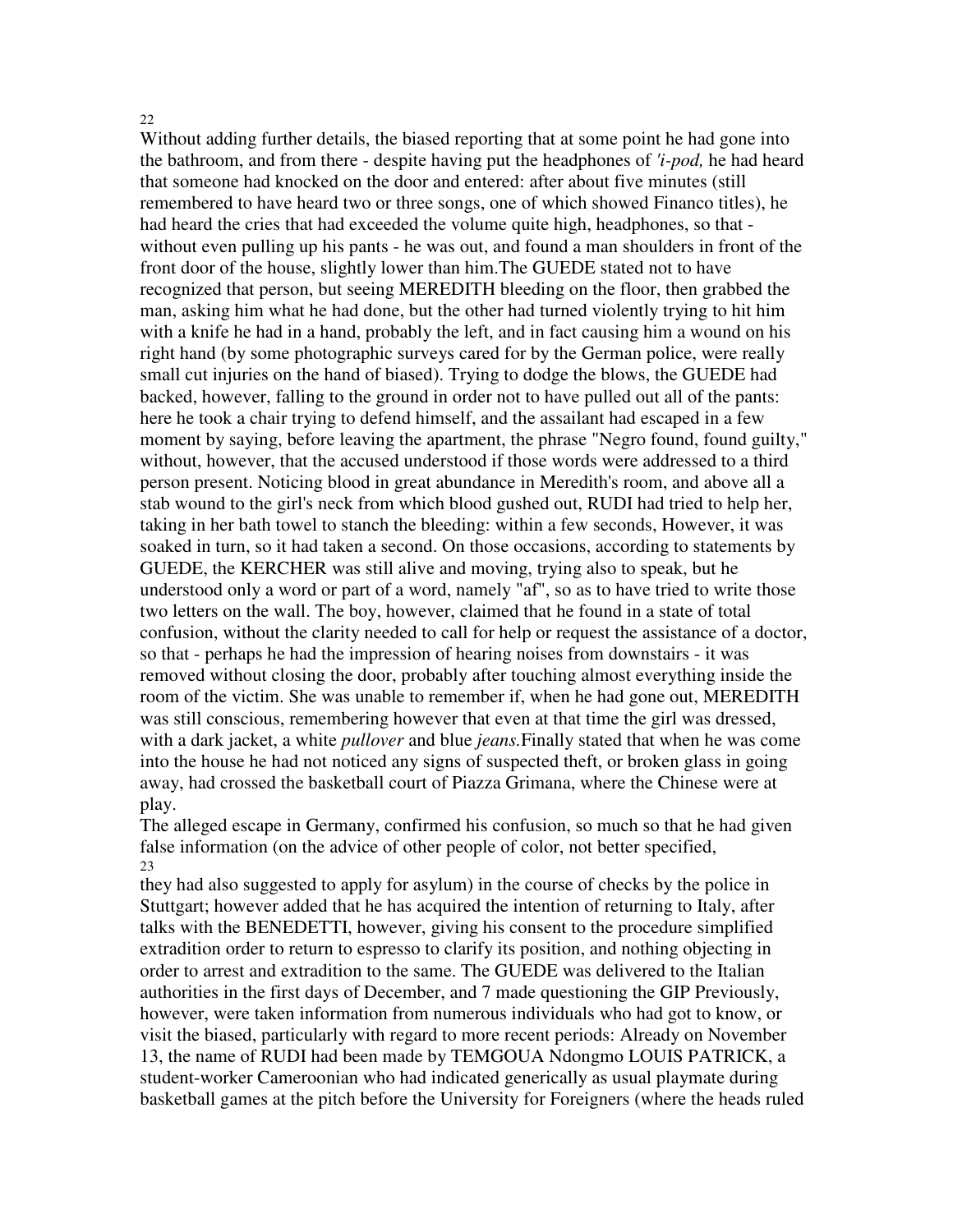that he was late in the evening of November 1, being gone no later than 19:00 without, however, having seen the GUEDE which had not played for about a month). Another basketball player, Lithuanian Rakauskas Vykintas, claimed to know the GUEDE from playing together in the team of the "Liomatic", and know that in recent times - having not heard from the phone for about three months nor seen in the last two weeks, though it was usually happen to the field of Piazza Grimana - worked as a gardener at the CAPORALI. The boy pointed to the contact phones in its possession, which were the 329/1819627 (the last one that had been reported by MANCINI, on which he had had recent contacts), the 340/7969958 and 335/5690231. With regard to the habits of RUDI, the Rakauskas claimed to have seen him sometimes "very drunk", stating, however, that he himself used to drink a lot, until about a month before, and on further specific question of PG, was to have stopped seeing because excessive drinking, so much so that the evening was often drunk, he had never known any girlfriends, except that it has heard from him that he had had an affair with a student during his stay in England, but he knew he liked to GUEDE white girls and not those of color.KEISA HEALTH, a Latvian girl, RUDI reported having met on 11 October, during an evening at the *pub* "Castle Rock", and had exchanged cell phone numbers (the GUEDE had left the address 329/1819627, but not having the telephone itself, nor a piece of paper to write it down, he said he would remember the KEISA in memory to her).

The evening was then concluded at the "Domus", and the young RUDI remembered that he had suggested to her and her friend with whom she left to go home by taxi, given the late hour,

### 24

suggestion, however, that the two girls were not collected. The day after the GUEDE had called to invite her to dinner, but she had not accepted, as it had happened a few more times later: the biased, however, had never bothered, so much so that - despite having also met in subsequent occasions - the KEISA stated to have had a good impression. The American students SAVOY REBECCA and AVITAL BENEDEK, deposing November 22, claimed to know the GUEDE for about a month, to have attended the same group of friends at the nightlife of Perugia: in particular, STATED I saw him for the last time at the "Domus" in the night between 2 and 3 November, when he was asked for a minute of silence to commemorate the murdered girl the night before. They had, however, a precise memory on the behavior of young in that circumstance, because they had drunk a bit 'all, being the birthday party of another friend: two Americans, when asked if they had ever seen RUDI drunk, however responded yes . The same day, DAVIS GIULIA, another American in Italy for study, made statements conform completely to the two compatriots, claiming, however, could not remember if he ever saw the GUEDE drunk and that he had found their intent to dance with him at the moment who had been asked by the recollection MEREDITH: at that point, while the other girl had approached him to explain what was happening, he had noticed that the DAVIS RUDI remained impassive. RAW CONCETTA SOFIA, an Australian girl law student, declared the Judicial Police to have met RUDI in October, without being able to specify where and how, he added, however, that the young man was at times to find her younger brother ALEX, and who frequented " Merlin "or the" Castle Rock ". Sometimes the GUEDE was drunk, but still after the return of RAW from a short stay in Greece to parents, October 26 to 30 - it was a bit 'I did not see him. NIETO MARTIN FERNANDEZ MARTA and espinilla CAROLINA, from Spain and domiciled in Perugia because university students of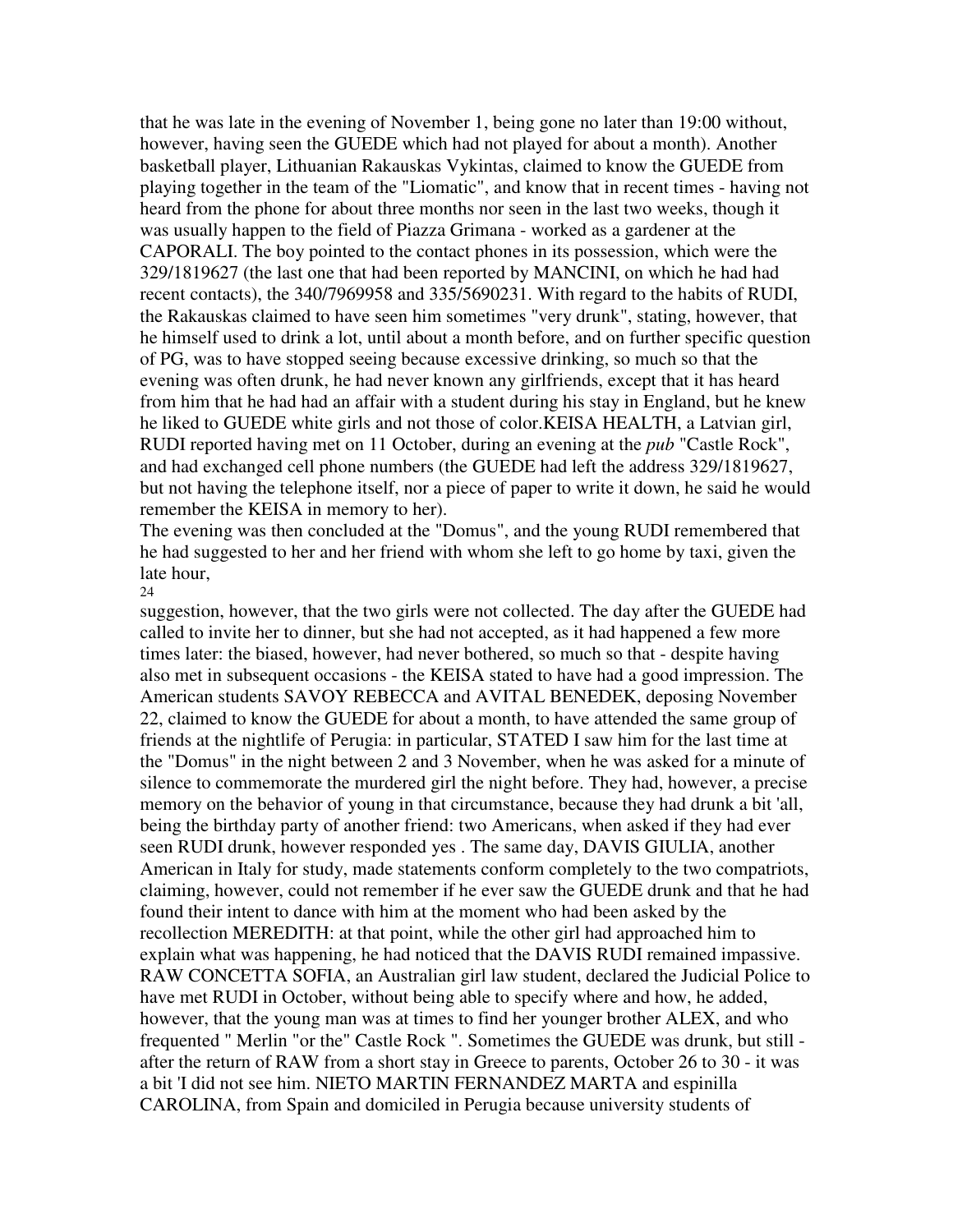Economics, reported that they had known the GUEDE in September, because occupied an apartment on Via del Canerino 26, below the one where they lived: it was derived a series of casual encounters, especially because they had shared laundry, and sometimes they went out, particularly on 29 and 31 October. In the latter case, coinciding with the celebration of *Halloween,* had gone to Via Campo di Battaglia at another girl Iberian ADRIANA that, at a party among countrymen in all, there were about thirty Spaniards, and RUDI had talks with them. 25

Around midnight, the two girls had gone to another Spaniard, named CARLOS, at his home in Piazza Italy, and RUDI had followed staying with them until about one o'clock: then MARTA had returned home, while CAROLINA - in the company the GUEDE - had continued the round of festivities by going to the "Domus", where he was being held up at half past five, without being able to say exactly what time RUDI was gone in turn. The espinilla stated that the young man had talks with Spanish friends, and had only seen dancing with a blonde girl with long straight hair. The night between the 1st and 2nd of November, again according to the story of two Spaniards, had returned to the "Domus" where they had seen once again GUEDE around 04:00, in the company of people who did not know: they were not in able to tell you, that he was present. During the interrogation, warranty, GUEDE argued first of all to know superficially DIYA LUMUMBA, and to have been no more than three or four times at the *pub* "Le Chic"; knew KNOX, seeing her for the first time that he had been in the room PATRICK, where AMANDA had approached him as a maid, and had met her a few times on the road (limited to a greeting of circumstance) and had spent an evening with her and the boys who lived downstairs in Via della Pergola.This episode went up, he said, at the beginning of October, however, to coincide with the birthday of a friend of his, a certain OWEN: after celebrating the boy with his company of friends, RUDI had met around the KNOX and two of the students on the floor below, who knew from playing basketball in the usual pitch, and those two were to invite him to go to their house. AMANDA had risen in his apartment, and it was at this juncture that the GUEDE had some praise on her (but the other guys had participated with their comments, rather heavy), while filming some "cane" from there to the little American had fallen, and was coming off a few laughs because it was the person they were talking about. The defendant also reminded that the KNOX had smoked, then stated that he felt a bit 'tired, both for drinking a lot of that due to the smoke in the house, and went to the bathroom to a need to come back from the others (excluding the falling asleep on the *toilet* and claiming to have pulled the toilet regularly).After a short time had fallen MEREDITH, the GUEDE to be stressed already been informed of the presence of an English girl in the upstairs, but no one had ever seen: sentendone accent, he understood to be her, and we had exchanged a few words, appreciating the beauty.

IPv6

Meanwhile, the KERCHER had started to smoke, but it was she who AMANDA urge to go to sleep at their house both of them, since it was late; RUDI, because of fatigue, had then asked the boys downstairs if he could sleep on the couch, and he had been allowed. The next day he woke up, due to the presence of a cat that had risen to lick your face, said goodbye to one of those young and had gone away, added to be back in that apartment a subsequent Sunday without meeting MEREDITH, at the last Grand Prix of the Formula One season, following the performance on TV with them. In a different circumstance,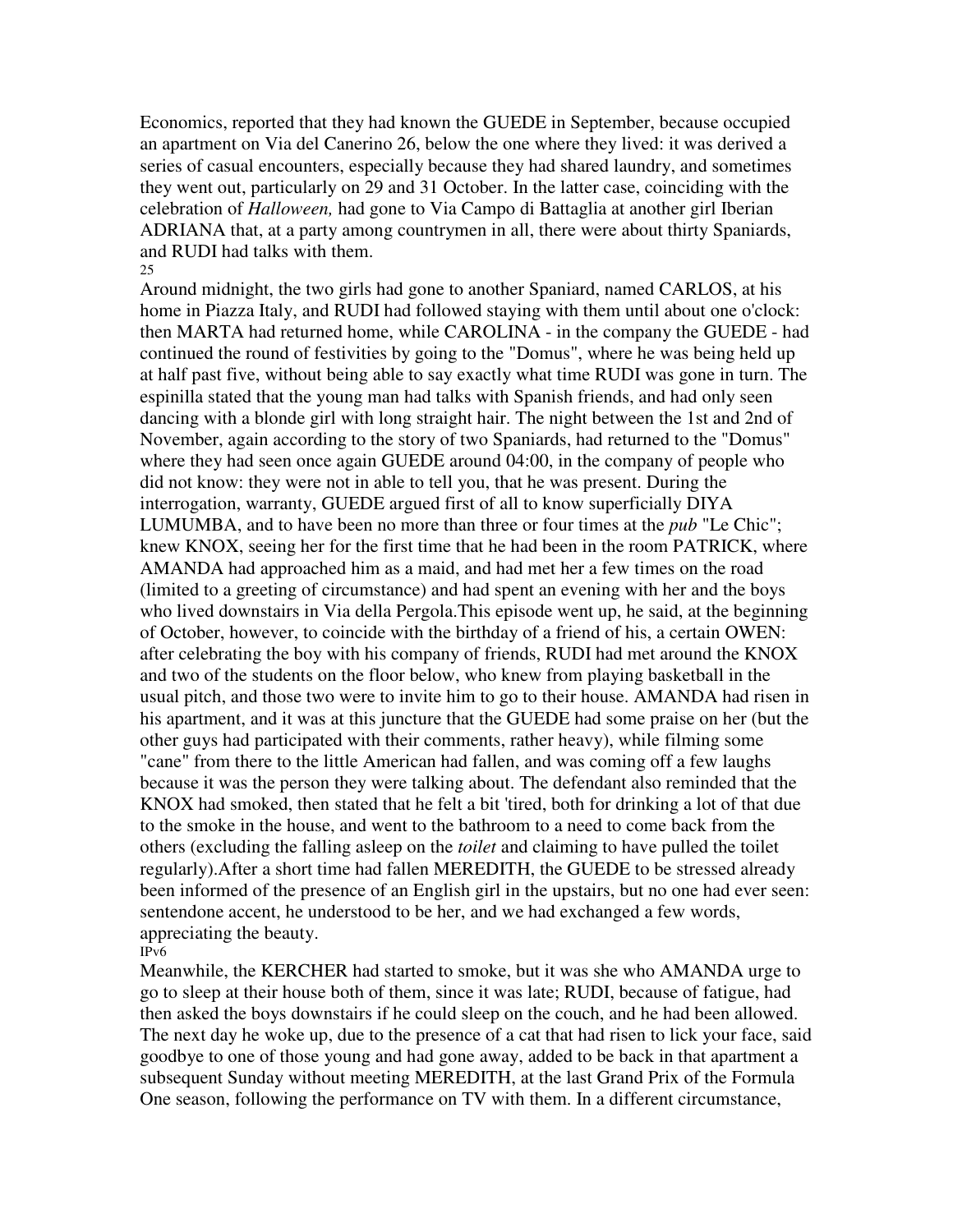however, had talked again with the KERCHER, also met occasionally to "Merlin" in or around the city: what had happened the night of the match England - South African *rugby,* which he had witnessed at the *pub* "Shamrock" in the center of Perugia, noting among those present also MEREDITH. The GUEDE, along with his friend greek ALEX, Austrian and Dutch PHILIP FREDERICK, were there to cheer South Africa, while MEREDITH was obviously part of a group of compatriots, and they were followed some nice teasing each other, until a few jokes final at the time of the defeat of the British.During the game, RUDI had often conversed with her, but without rendezvous or agree to see each other later in the evening: October 31, on the occasion of *Halloween,* had instead seen again, and this time things had gone differently.The GUEDE claimed he went to a party of Spanish friends, in a house behind the film "Peacock", and they were all masked: at one point had approached a girl dressed as a vampire, who had spoken to her without even that he realized that was exactly MEREDITH. Once recognized, had jokingly asked if he wanted to suck his blood, mo 'revenge for the defeat in *rugby,* and then we were entertained to speak: the accused also described the place of the interview, with an intermediate room between two bathrooms, and stated that he kissed the girl, telling her that he wanted to see her again the next day.So, you were given an appointment for the next evening, at eight and a half. Out of the house of the Spaniards to 02:00, the GUEDE clarified that he went to the "Domus", because more or less everyone had revealed its intention to move to that place where there was a costume party: in describing the displacement and expectations, the biased said they were "a lot of people," but stated that you have not noticed MEREDITH, who hoped to revise the "Domus". However, they had not revised: in the room, according to RUDI, there were so many people, but believed that there was KERCHER.  $\overline{27}$ 

Then examining some of the photographs already paid in the case, depicting the victim with the disguise for the party of 31, the accused did not recognize in the environments portrayed therein the house where he had held with the KERCHER, it retained its own version of the facts . Stated, however, taking note of the statements of the Spanish girls already enforced, that in fact he had spent the first part of the evening in two different homes, more and countrymen of the latter (and had met MEREDITH in the second) as he understood or remembered, the hosts were both called CARLOS. Coming to the evening of 1 November, RUDI remembered being out of the house as he began the regional TG3, then at 19:30: was passed in Via della Pergola, but still knocking did not answer anyone, either on the ground or to the girls one below. At that point, the GUEDE had decided to go find his friend ALEX, who lived not far from there: once played, waited 5 minutes before opening the door to see each other, because the other guy was in the shower, then had exchanged a few words with him reaching the agreement to meet again later, again at the home of ALEX. RUDI then went to buy a *kebab* near the cinema "Turreno", encountering along those moving the other friend PHILIP: at first he had not stopped, since PHILIP was talking to a girl, then we had entertained for some while, after telling him that they would meet again by ALEX, and that in the meantime had plans to see a person.PHILIP asked him if it was a man or a woman, and he had replied that it was a girl. Back in Via della Pergola, the GUEDE had knocked again, and once again he received no reply, within a few minutes, however, was actually arrived KERCHER, who had asked him how long he was waiting. RUDI had replied that he was there for only a minute, even if it had passed a few more, the girl smiled at him, he took the key from the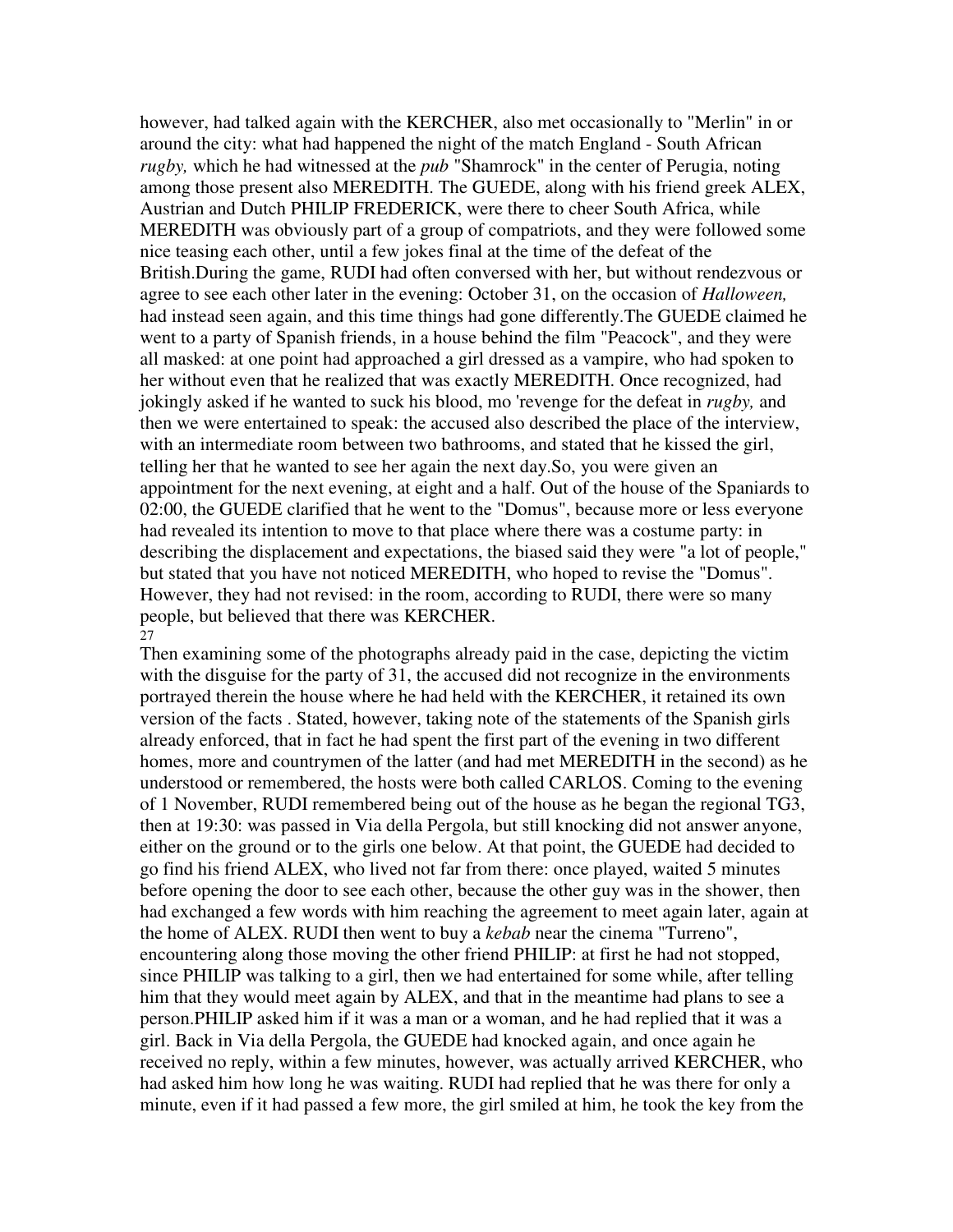bag and both were entered into the house. More or less, were 21:00. MEREDITH had said in English "I am here," to warn of its entrance, but no one had said, and indeed it was felt that there were other girls, because the rooms were closed and there were no lights or noises. The defendant, because of a little *kebab* 'spicy, had asked permission to drink, and KERCHER had told him to do as if he were at home, so that he had taken from the fridge a bit' of water and of fruit juice.While he was in the kitchen, he heard the young complain and curse, and was therefore directed towards her: MEREDITH, in his room, he found an open drawer and said that there was no more money that he had placed there, without specifying the size of the sum but making it clear that it was a substantial figure, and if it was taken immediately with AMANDA, describing it as a drug addict. 28

The GUEDE had tried to calm her, or at least tell her not to blame so KNOX, without knowing how things went, and with her had made a tour through the house, in order to verify if there were signs of forced entry, without any finding fossils, the KERCHER, for its part, had wanted to check out a drawer in the room of the American, without finding the money. A bit 'to calm her down a bit' groped for an approach, the accused had approached with the greatest tenderness, starting to talk about himself and his family at a later time, was stated to be also entered in confidence with MEREDITH, who had spoken of a sentimental story in England (not even a boyfriend or a guy in Italy). So, while they were in the living room / kitchen, he told her that he liked, starting frolicking and kissing, until they touch each other in the private parts. The GUEDE stated that it had partially penetrated the girl with just your fingers, and have them also touched her breasts (and bra) from under the shirt. At that point, after about ten minutes, MEREDITH was to ask him if he had any condoms as he had said no, and both retreated realizing that he had gone a bit 'in there. So, you were reassembled (not having been stripped completely, but just having unfastened and lowered both the pants) and RUDI had told of having to go to the bathroom because the *kebab* had given him in the stomach.He went into the bathroom with the door next to the refrigerator, on the recommendation of the girl, had loaded the *'i-pod* with the usual 25 songs he most listened to and was sitting on the *toilet* after cleaning the tablet, as usual: as indicated also the usual conduct of do his ear with headphones, hearing music.The young man also recalled the sequence of the first three tracks listened to, being the usual one, and while it was midway through the third - in spite of the very high volume - had heard a scream: dried up in a hurry, without even closing the belt tight, it was directed towards the chamber MEREDITH, finding the door (but just inside the room) a man's back was turned. At that point, the GUEDE had placed his hand on the shoulder of that individual, seeing the same instant the girl's body on earth: the other had suddenly turned, vibrating blows to his address with a knife he held in his left hand, of which he knew indicate length or other features. He described the person in question as a little shorter than he, of similar build, with light *jeans,* a black jacket brand "Napapijri" of which he had noticed the logo, a white cap bearing a red stripe in the middle and the hair - which could be seen below - pale brown: it was not able to describe them better just because of the attack in progress, which prompted him to take care not to be hurt, even if the man had drawn him to smear the hand right.Moreover, the lighting was quite low, because there was only turned on a *bedside lamp* in the room of the victim. 29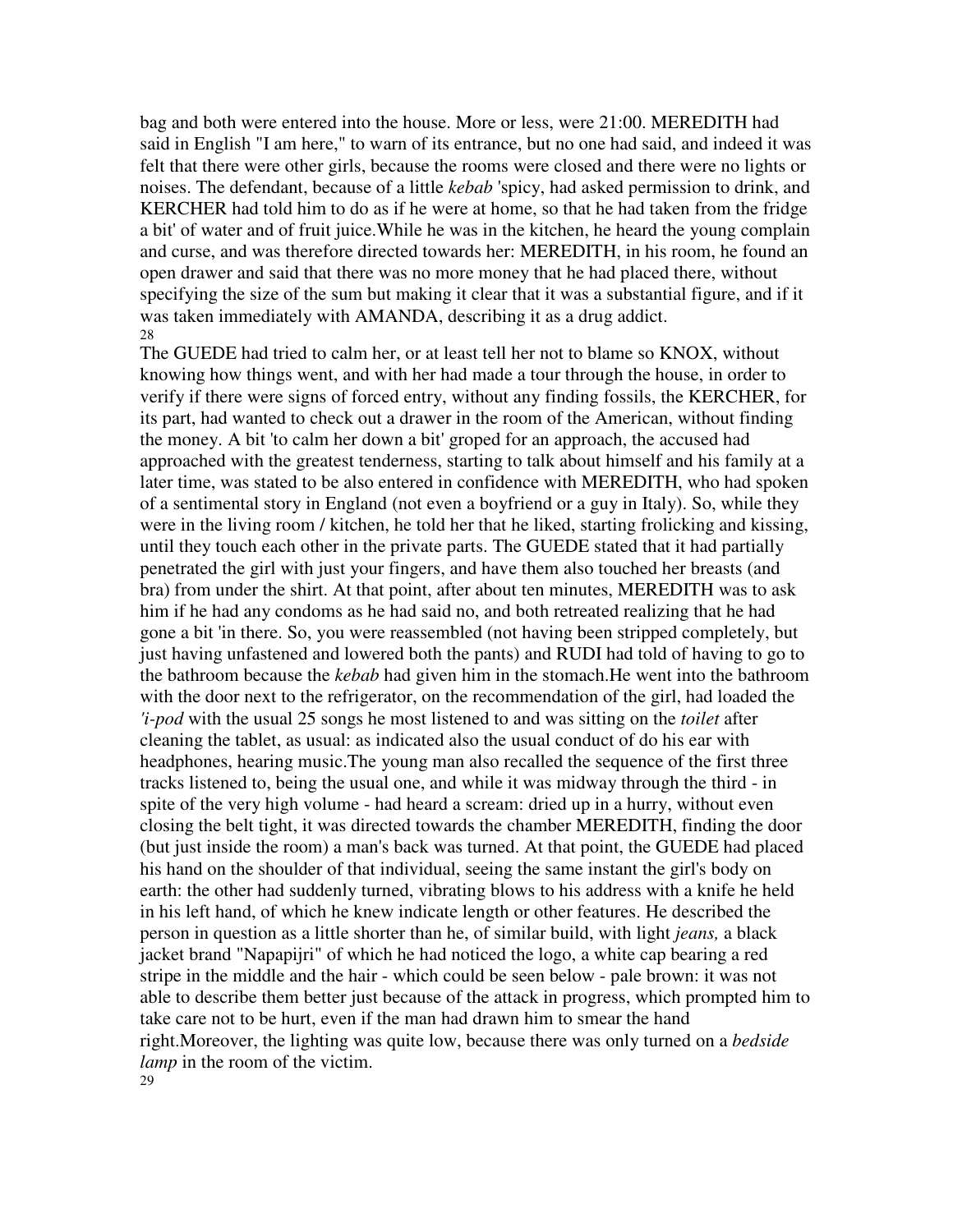In retreating backwards, the first fall was prevented by a clothesline on the floor and then came back into the kitchen, falling between the table and the refrigerator because of the invasion of his antagonist, he described him save him as a "fiercely" managed to grab a chair, pushing it against the other man, and these - after a brief moment of hesitation - he had fled, saying in perfect Italian words "is black, Negro found, found guilty, let's go." RUDI went on to explain that the story, feeling the gap in front of the house man's steps that she walked away, she heard the noise of the way of most people, receiving the distinct feeling that in addition to that subject there was someone else: sportosi the window of the room that looked out towards the street (ie the room of Romanelli), had tried to see someone on the yard or in the street, but to no avail. Back in the room MEREDITH, describing not a mess, he realized that the girl was bleeding from the neck, across the shoulder with "soggy" was wearing *jeans* and a shirt of white wool, with the breast covered.The GUEDE had then tried to lend her aid, taking a towel from the bathroom, but it turned out to be too small and left immediately soaked in blood, so he took another and resumed blot the wound at the time, the KERCHER had given him the 'impression of wanting to say something, in spite of the blood that flowed from his mouth also, and RUDI - thinking in order to distinguish the letters "a" and "f" - had taken the trouble to write on the wall with your finger, having the bloody hand. Asked by the judge why he had not thought to call someone for help, the accused replied that it did not have a phone (or had seen in the house), having been seized the cell in Milan a few days ago, in addition, because of the fear had failed to keep polished, also thinking that no one would believe him in the condition he was in, all bloody. Then reiterated that he had touched more or less everywhere in the room, even with the blood on his hands, but does not explain why his stamp lay exactly on the pillow under the corpse, when he remembered the pillow regularly over the bed, where they were the jacket and the bag that she had put into the house. The bed was, according to his description, covered with a duvet red or *beige* (but insisted much more on the first color): the pillow was out of the quilt. Feeling perhaps a noise coming from the apartment below, the GUEDE was even more scared and decided to run away, leaving the door open to both chamber MEREDITH that the door of the house (and all the glass intact) was passed through Piazza Grimana where someone was playing on the basketball court, and headed towards Via del Canerino, trying to avoid Corso Garibaldi to meet people who could not see his clothes stained with blood.

30

As for your clothing, remember that you are wearing, among other things, a sweatshirt and shoes brand "Adidas", the latter - he said - remained clean. When I got home, had washed the clothes, then - still in the grip of a strong agitation - had changed and was out again, heading for the house of ALEX: come here, there was also another friend PHILIP, beginning to exchange a few word but still feeling almost in *a trance,* making great efforts to remain calm and give an impression of normality.The defendant indicated approximately 23:30 in the time he came to the boy's home, where he was held until midnight and a half or so, and then take a stroll downtown, meet another American friend and go to the usual "Domus" (but perhaps not even ALEX, who had disagreements with the staff of the *pub):* here remained more or less up to 02:30 / 03:00, and from there they went to "Velvet", since one of his friends had to talk to someone of the *staff* of the restaurant.Going with the times back, also according to the distances covered on foot and the duration of his stay in Via del Canerino to clean up, assumed to be out of the house on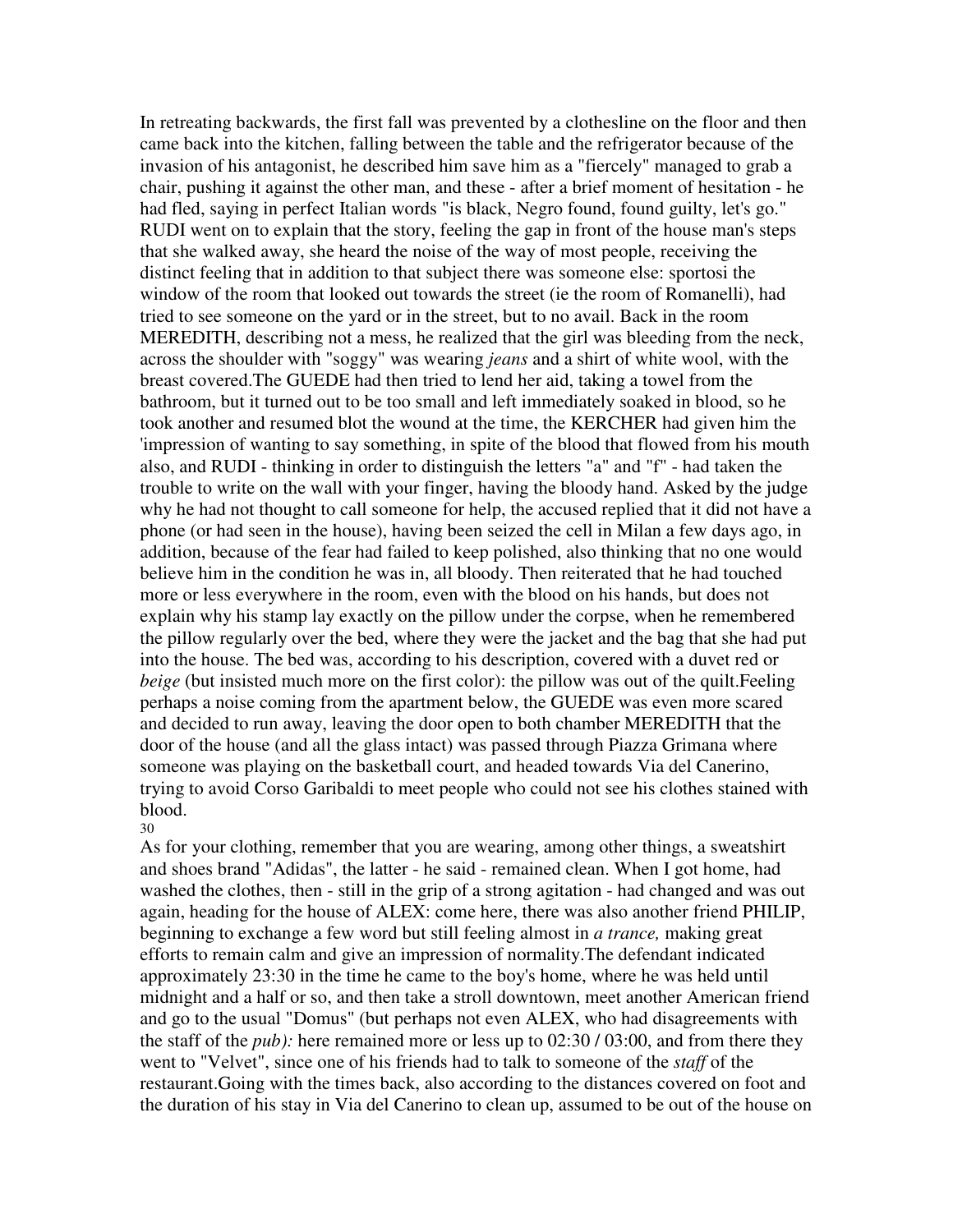Via della Pergola around 22:30, or a few minutes later. It indicated, however, in more than five or six minutes elapsed from the time when he heard the cry of the girl at the time when the unknown assailant had been away from home, wanting to emphasize that the struggle was prolonged. In a subsequent question, he remembered also to have heard, when he was still in the bathroom, the sound of the bell on the front door, as he had already stated in the first interrogation in Germany. Faced with the photos of the crime scene, the GUEDE denied that the position of the body of the girl was the one where he had left her, insisting especially the fact that she was dressed and not half-naked; exclude the possibility that, when he appeared at the window of the room ROMANELLI to see groped toward the street, the glass was broken, indicating that the interior shutters were open like the shutters. Coming to the days that followed, the defendant remembered being in the house on Nov. 2, and to be released in the afternoon to go back to ALEX: first, through the oft-mentioned pitch, basketball court, he had heard some guys talk about a student killed, and it was returned to the topic with the owner of a pizzeria nearby. A house ALEX had found his sister, as well as PHILIP, and had been the girl to talk about the crime: the whole thing was limited to a hint, without any comment from the GUEDE. Noting that RAW SOFIA CONCETTA had already declared not to have seen the end of October, the biased reiterated, however, to have met that evening. He admitted later that he was the "Domus" even in the night between 2 and 3, but - belying the supposed "impassibility" had mentioned the DAVIS - remarked that he had observed a minute's silence invoked by the *DJ* for the death of MEREDITH . 31

After another day pretty much locked up at home, had left Perugia on Saturday (while noting that Saturday was the 3rd, then on the day immediately following the last episode narrated): proceeding in a train journey a bit 'in stages, had arrived before in Florence, then in Bologna. From here he went to Milan, but without a ticket because he had little money (as a result, he also sold the *'i-pod):* surprised by the parties of Modena, had been sent down, but at the first opportunity he had taken another train coming in Milan after midnight.Here he entered a room that was already familiar with, just to let time go by, and about five o'clock he returned to the station, and was also checked by the police: he happened to get on a train to Germany, without even understanding the destination, and had carried away. After various adventures in different cities, meeting other people of color had finally told of what had happened to him, speak words of understanding and feeling that no one in Italy would have been willing to believe him, had arrived in Dusseldorf: from there he took contacts with GIACOMO BENEDETTI, being informed that the police were looking for him. She had told him his own truth, and revealed its intention to return, that his friend has been advocating: on the way to Milan, however, to the first control on the train had been found without a ticket and without documents, and proven its generality - was snapped shut down. The Judicial Police PERFORMED immediacy certain investigations to stop the declarations of GUEDE, and already on December 8, assumed to record the deposition of RAW ALEX, brother of SOFIA CONCETTA. The boy, aged 18, reported to have met RUDI "around", without being able to indicate well on what occasion: it was still a friendship and an attendance, with the other calling him often enough and went to see him at home. To tell the RAW, at least for what was made up, the defendant did not use drugs or drink excessively. About the KERCHER, ALEX confirmed the detail of the game of *rugby* view the "Shamrock" was just RUDI, after the murder, saying that the girl killed was the one who had attended the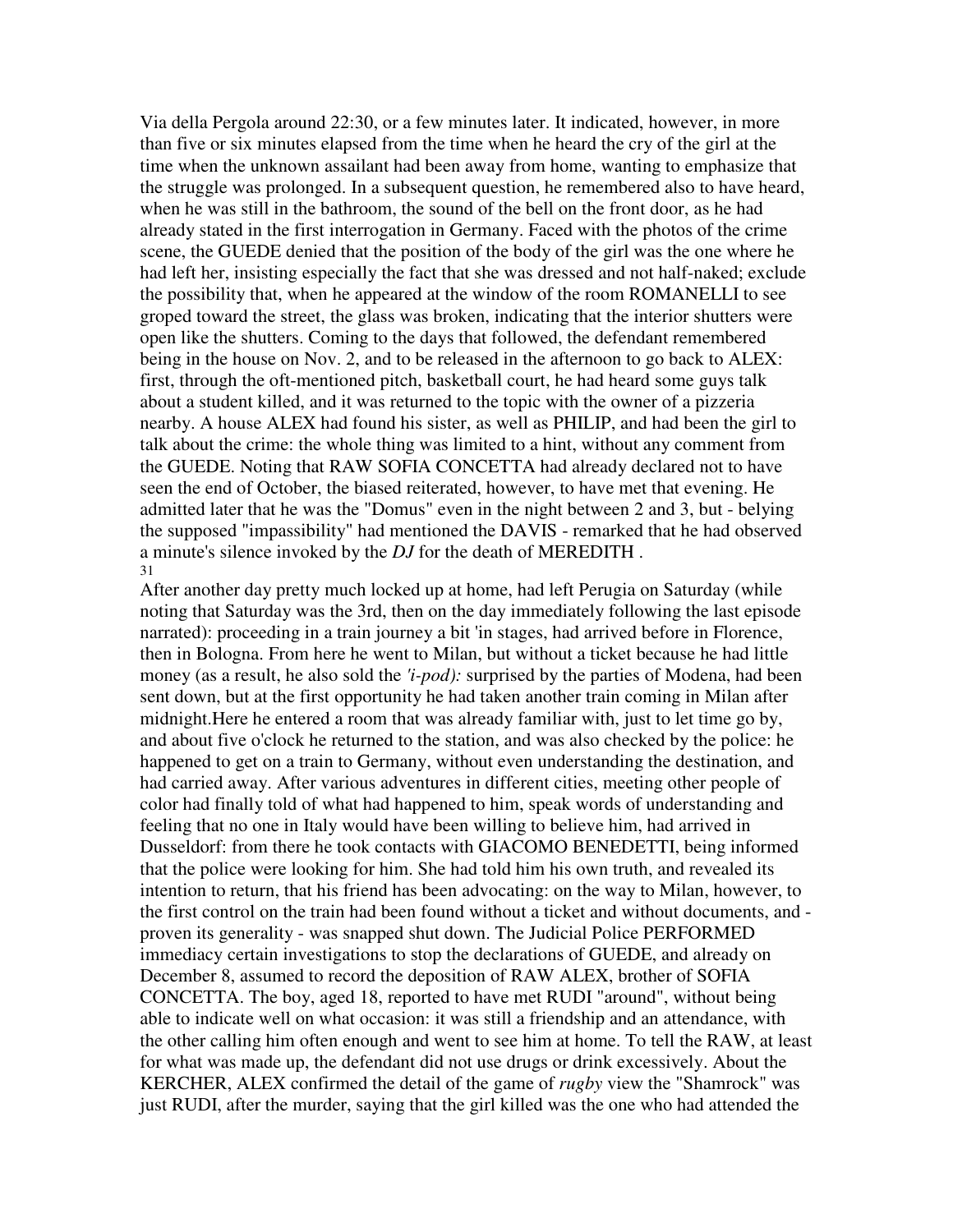meeting when there were too .However, the young man pointed out that he had never seen the GUEDE talk MEREDITH, neither had received by his confidences about the fact that this girl could please him or that he had scheduled appointments with her. When asked about how he had spent the evening of November 1, the witness replied quote: "I do not remember what I did on November 1 or the evening of that day, though I am sure that RUDI did not come to me that night, even late in the night. " 32

The RAW remembered however that the day of the murder on TV news (ie 2) RUDI had gone from him, and it was at that moment that was coming off the underlining of the identity of the subject with the girl of "Shamrock "on the same occasion, the GUEDE had announced the intention to go a few days in Milan, just to dance. The meeting - took place in the afternoon, with the defendant that was left for half an hour - this was the sister of the heads, but not others: the next evening, which ALEX could not say where he had spent, RUDI had not been his company. After learning of his involvement in the crime, the RAW had been thinking about the behavior of RUDI November 2, reaching the impression that in fact it had seemed a little quiet at the moment, however, he had not noticed anything in particular, nor was aware of any injuries on the hands of GUEDE. The young man concluded his testimony stating that the GUEDE had told him earlier to feel alone, and that he would like to find a girl. EGBARIA MOHAMMAD, Israeli student of Agricultural and boyfriend SOFIA RAW, claimed to know RUDI, but had last seen on October 24 or so, remembering that he had received a telephone call from a different number than usual on 27 October, with the GUEDE to tell him that he was in Milan and that he would be back the next day. He added also that on November 1 he had spent in the company of his girlfriend and ALEX, but could not remember what they had done. The Austrian MALY PHILIP MICHAEL claimed to have known the GUEDE around the 20th October, at the steps of the cathedral of Perugia, because he was in the company of ALEX mutual friend, and since then, never exchanged phone numbers, I had seen other 6 or 7 times, always in the company of the group (ALEX, sister, MOHAMMAD and others) and on one occasion had all had dinner at the home of RUDI. He also confirmed that he had followed the "Shamrock" England-South Africa, and that he had learned only after the murder - by some American friends - that night would have been present KERCHER: RUDI excluded, however, that, during the evening in question, we had spoken. To tell the MALY, the GUEDE had never said to be attracted by MEREDITH or had appointments with her, being a girl who did not know the young Austrian: instead had heard from RUDI he liked a certain Alessia, Germany. Asked what he had done on November 1, and when he saw the defendant the last time, the MALY replied: "The day on November 1 us have been all day in the house and maybe even in the evening, they are certain, however, had not seen RUDI either the day of or the evening of November 1 November 1 (..). I'm pretty sure that he saw for the last time RUDI 4 or 5 days before *Halloween* to take in a local *kebab* in this Way U. Rocchi. "The witness then stated that he had learned from the RAW GUEDE had passed since the Australian home the day after the murder. 33

SALIM ZAFER, Kuwaiti student and *dee-jay* in the premises of the historical center, MEREDITH claimed to have known since the early days of her arrival in Italy, have seen her several times "Merlin" or "Domus", always and only in the company of his English friends; RUDI also knew, but did not remember having seen at "Domus" on the evening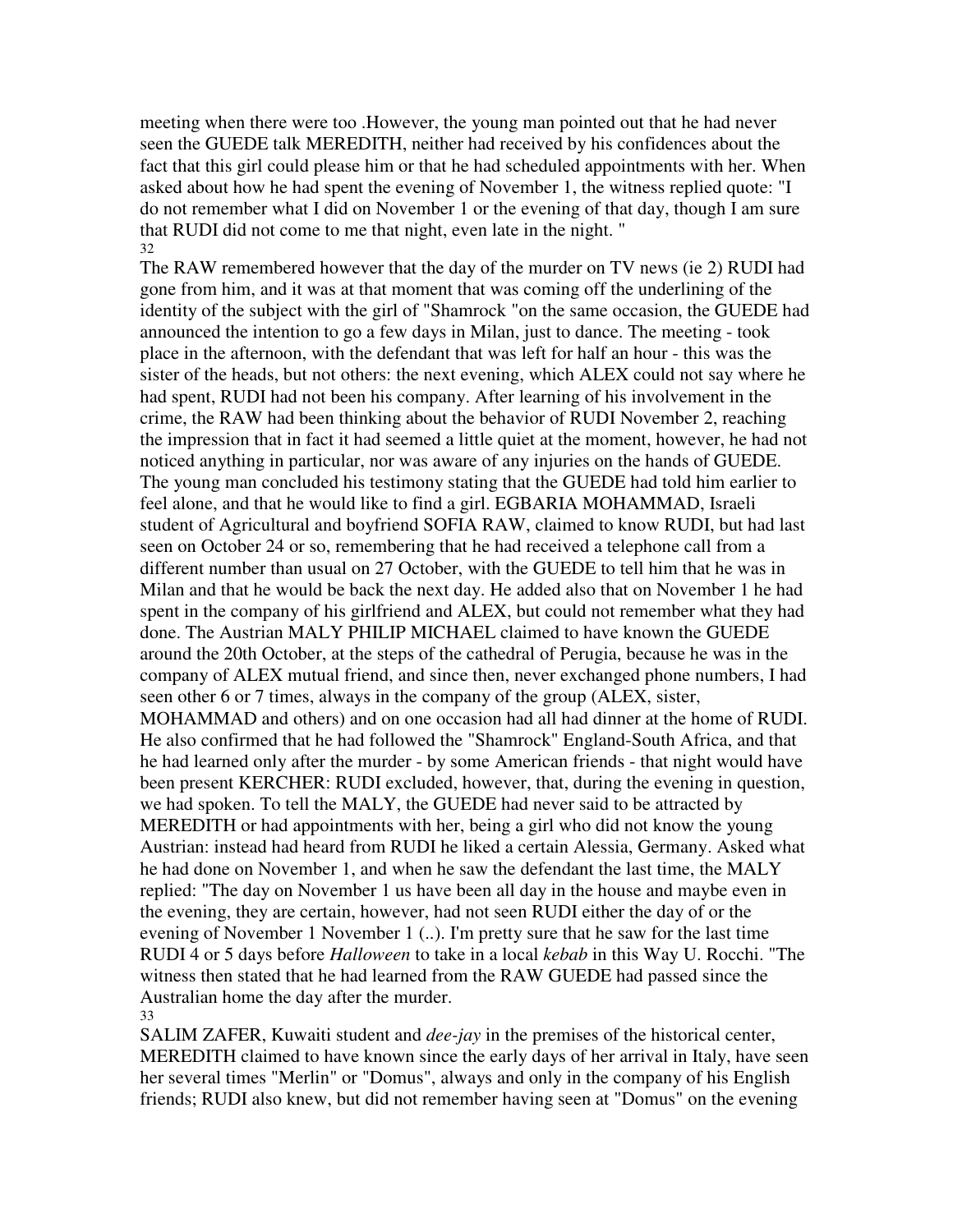of November 2.He had noticed instead to "Merlin" a few days before, he said, the GUEDE sometimes began to dance on the tables of the "Merlin" showing on those occasions to have had a little 'too. On 11 December 2007 it was then the turn of BARROW Abukar MOHAMED, nicknamed "Momi", a young Somali basketball player: the deposition of that you will have to come back later, since he was also heard as a witness during the preliminary investigation conducted in preliminary hearing . In the meantime, they were re-enforced both ROMANELLI and MEZZETTI, that the English friends of KERCHER. Between the two Italian, while the ROMANELLI claimed that he had never seen nor known the GUEDE, the other referred to the Public Prosecutor that someone among the boys downstairs had told her that one evening RUDI was at their house and, being a little 'drunk, had fallen asleep on the *toilet:* the same MEZZETTI he then saw the defendant in person, on a Sunday that had passed a moment to find the guys downstairs, and it was the day of the last race of the Ferrari.Among the compatriots MEREDITH, HAYWARD simply claimed not to know the GUEDE, saying he was certain that even the KERCHER knew him, the RODENHURST, returning to the *Halloween* party, exclude the possibility that some black guy had approached the girl who was killed during their stay to "Merlin" or "Domus", indicating a certain Farsad, Iran, the only foreigner that maybe we had exchanged a few words (however, stated that she had been at the "Domus" only for a short time, while MEREDITH and other friends were still withheld).SOPHIE Purton, after repeating the movements of the group of girls on the evening of 31, stated that during that evening MEREDITH had not received phone calls, and could not rule out that he had sms: during the stay at the "Merlin" were always together , so remember that the only guy approached the KERCHER was an Italian early 20s, with blue eyes and a little 'short in stature, he could not say anything useful about what happened later to the "Domus", because - as he had previously stated - had not remained constantly at the side of her friend. How to GUEDE, stated to have seen the picture in the newspapers after the arrest, but he had never seen before: MEREDITH excluded him that he had spoken of as a friend or acquaintance, and according to her probably did not know him at all. 34

On the evening of 1, while returning after having dinner in their homes by AMY ROBYN and the Purton claimed to have told the KERCHER of being tired, and probably the other had said the same thing: to be sure, had not spoken of appointments that they had plans or the possibility of seeing someone, even to point out that because of fatigue would not have wanted to. The behavior in general of his friend, SOPHIE held in explaining that I had never seen her kissing a guy in public, remembered in this regard also some criticism that he had had addressed towards KNOX, which said that the men wore at home to sleep together. AMY FROST recalled that on the evening of 31, in his apartment in Via Bontempi, she and MEREDITH had finished with makeup for *Halloween,* both having chosen a vampire costume: in the "Merlin" had happened that sometimes drifted apart, even at Due to the amount of people there, but still had not noticed black guys close friend.Indicated in some acquaintance with Italian youth which had been maintained, albeit recognizing that he saw the GUEDE for the first time in the pictures in the papers that he had never felt excluded KERCHER pronounce the name, or speak generally of a boy with its characteristics. The 31 had absolutely seen RUDI talk or even flirting with MEREDITH, nor to "Merlin" or the "Domus". The next evening, seeing her leave about nine o'clock, he had the feeling that - like all others, for that matter - was tired he was late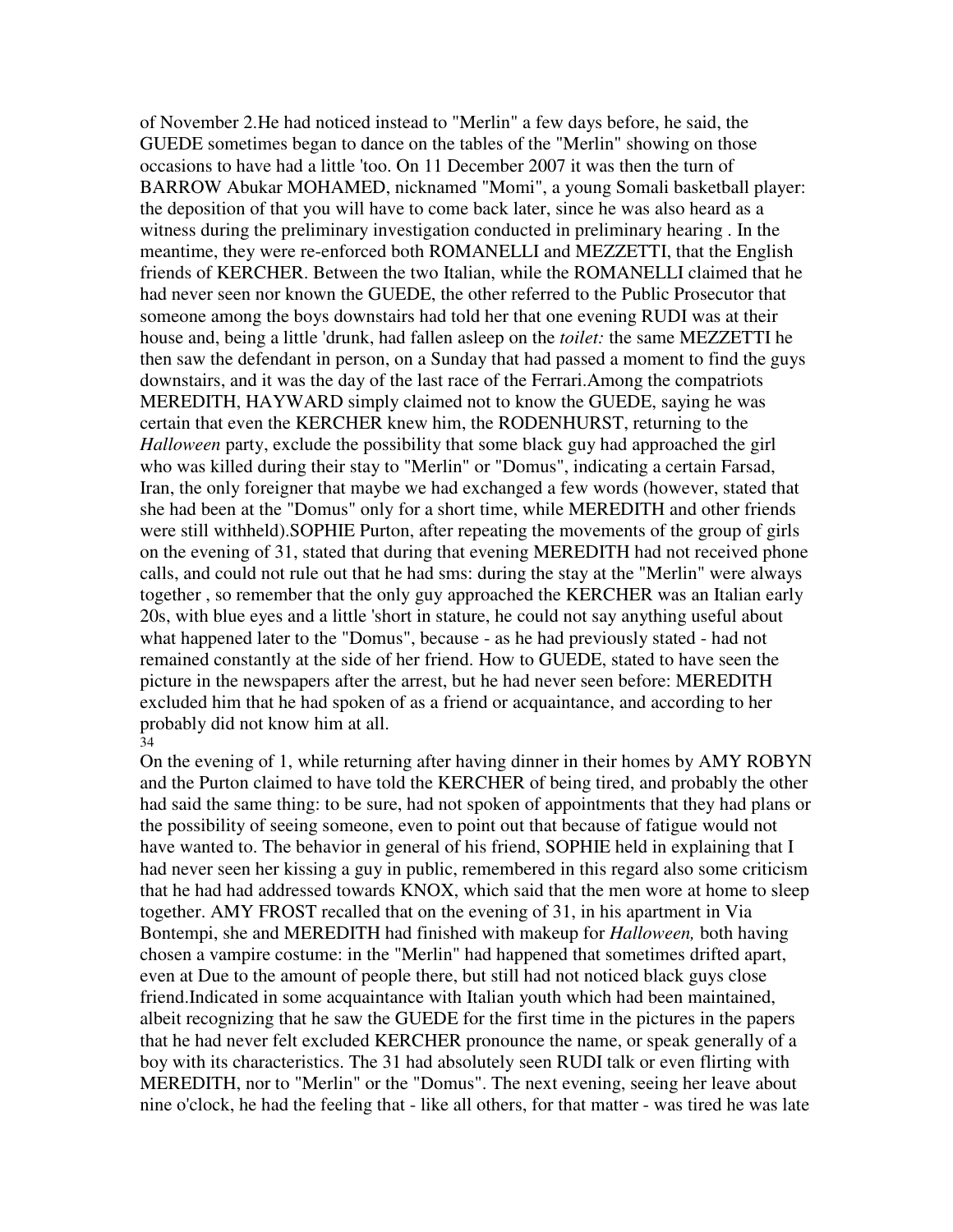the night before, and therefore intended to go to sleep. He knew, however, that the BUTTERWORTH MEREDITH had served in a history book, and thought that her friend read it meant to return it as soon as possible. As for the relationship with GIACOMO, the FROST merely point out that the history between him and MEREDITH had just begun, although they may be considered boyfriends: however, reported that her friend had told her that Knox had been saying that the boy also liked her, but (almost did a concession) had no objection to the KERCHER you put. ROBYN BUTTERWORTH finally confirmed that MEREDITH had spoken of the story with GIACOMO, started by a couple of weeks, and he knew that weekend the boy would go elsewhere, at home or skiing; confirmed also, by the evening of 31, the particular makeup of the completed house. In both places where they were, except for short interruptions because one or the other had gone to the *toilet,* had remained always together: both the "Merlin" that the "Domus" they were very busy, but no one in particular had approached to talk to the KERCHER, while showing the heads for about an hour in the "Domus", had not been close (unlike, however, AMY, which had always been with MEREDITH). 35

BUTTERWORTH also claimed that he had never seen, not even randomly on the street, the GUEDE, and their ability to recognize only because of the images appeared in newspapers or on TV: therefore ruled out ever having seen him in the company of MEREDITH, and denied that the ' friend had ever talked about some or RUDI - apart GIACOMO - a guy that he felt attracted to or who had revealed interest, while stating that he would certainly described as a black male, but simply as one who had known. The witness referred to turn the speeches made by KERCHER the behavior of AMANDA for the men who carried home, and dwelt on dress of the evening MEREDITH 1, described in: a sweatshirt blue brand "Adidas" with the stripes blue on the sleeves, a cotton shirt long-sleeved *beige* and another or maybe two more t-shirts below, with a few drawings, as well as a pair of faded *jeans* and a pair of shoes, "Puma".On 7 January 2008, meanwhile, showed up at the Flying Squad in Perugia TRAMONTANO CHRISTIAN and Aouad MUSTAPHA. The first indicated that it had suffered a robbery at his home on 1 or 2 previous September, the work of a black boy who - following the publication in the press of many photos of GUEDE - believed to recognize in today accused. In particular, the man reported that at six in the morning of that day was awakened by some noises coming from the room below the environment of the bedroom, willing to mezzanine: looking out, like his partner, who was in his company he had seen a young black man, intent to rummage through his things, so that had fallen out of bed in a hurry to try to send him away. The other, at that point, had begun to descend the spiral staircase which communicated with the downstairs, but - found the door closed - it was facing the TRAMONTANO who had followed him, before grabbing a chair to wield against him, then pulling out a switchblade: the complainant, frightened, went back upstairs, while his girlfriend called the "113", and in the meantime the thief - he had said a few words in perfect Italian, and his breath winy - could escape. Having verified the extent of what had been stolen, the man noticed the lack of a few cash and three credit cards, and the very next evening, going to the disco "Domus", it had seemed to revise the boy in question between the patrons of the restaurant. A distance of time, seeing the photos of GUEDE the newspapers, the TRAMONTANO had the impression that it was really the author of the theft.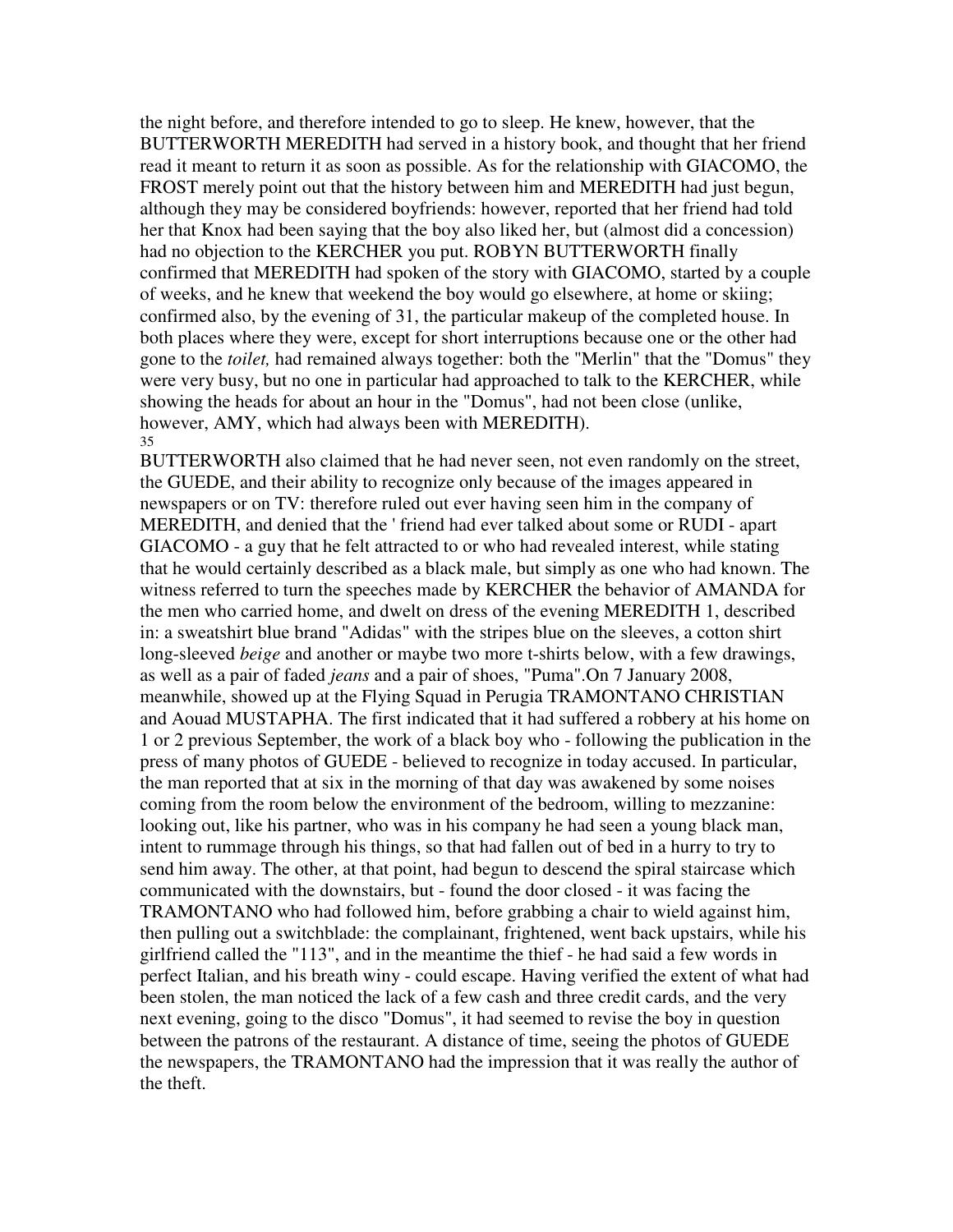The Aouad, owner of a bar and a restaurant quite popular in the city center, referring instead to the PG that he had often seen the KERCHER in its establishment, always 36

company of British girls with whom she used to go out (only once had noticed in a group which also included men, and there was also the couple KNOX-PROMPT), and seemed like a pretty reserved, which did not give confidence. Also claimed to know RUDI, but only by sight, and that he had never noticed attend MEREDITH or other girls in Britain. The investigations were continuing with the acquisition of the first results of biological tests: having been reconstructed the genetic profile of GUEDE through various samples (in particular, samples of saliva on her toothbrush, found as a result of the seizure of the apartment in Via del Canerino ), it appurava identity with those isolated on some of the findings, and in particular on one of the vaginal swabs taken from the victim's body and on a piece of toilet paper in the bathroom where they had found did not download. About the vaginal swab, in any case, was not found to have sperm, and you could make the comparison of the two profiles only in order all'aplotipo Y, characterizing the individual male and any of its ascending or descending in a straight line. On 26 March 2008, the GUEDE made a new interrogation the prosecutor. On this occasion, belied the outset that some of his acquaintances he had never called "Baron" and confirmed that in March 2007 he returned to Perugia from Lecco, going to find the family MANCINI for help in finding a job, which almost now he had found at the farm of CAPORALI, in August, however, had left that occupation, and it was dedicated to some occasional work in the catering industry, looking for new opportunities through the other friend GIACOMO BENEDETTI. Even during periods of commitment as a gardener or something else, had continued to practice basketball, going to play very often to the field of Piazza Grimana: here was more often than Chinese boys, a Cameroonian named PATRICK (probably TEMGOUA) and Lithuanian VIKI, but sometimes you capitavano also a couple of young Italians who lived in the house of KNOX and KERCHER. Repeated in the same terms the circumstances in which he had met at the *pub* AMANDA DIYA, RUDI is reported once again with the memory of the evening spent at the home of the young men, when he had met them (together with KNOX) after the party birthday OWEN: according to him, it was the 12 or 14 October.Confirmed that, once AMANDA climb to his house, and before he returned, everyone had said it was a beautiful girl, advancing fantasies more or less amateurish then - redescent the American - had turned a "cane", that the same KNOX had taken to smoking in a way that had seemed exaggerated.

After a while ', was also dropped the KERCHER, and GUEDE stressed again that this was the day that they had taken, but added that it has already 37

view in some local having sitting before him, had talked long enough between them, while AMANDA exchanged jokes with the other guys, but not that any of them will demonstrate that - either with her or with English - greater confidence in or even linked by some relationship. Unlike KNOX, MEREDITH had smoked only doing a "Kick", and it was she who first said he intended to go to sleep, and was followed immediately by AMANDA. The defendant insisted that he had slept in the house, feeling a little 'tired and disoriented from the smoke (and tipsy from drinking a lot in previous party), as well as going to the toilet, but recovered regularly where he was sitting. A home of the Marches was back for the second and last time on the afternoon of the Grand Prix, and on that occasion he had seen one of the Italian roommates KERCHER, which had fallen from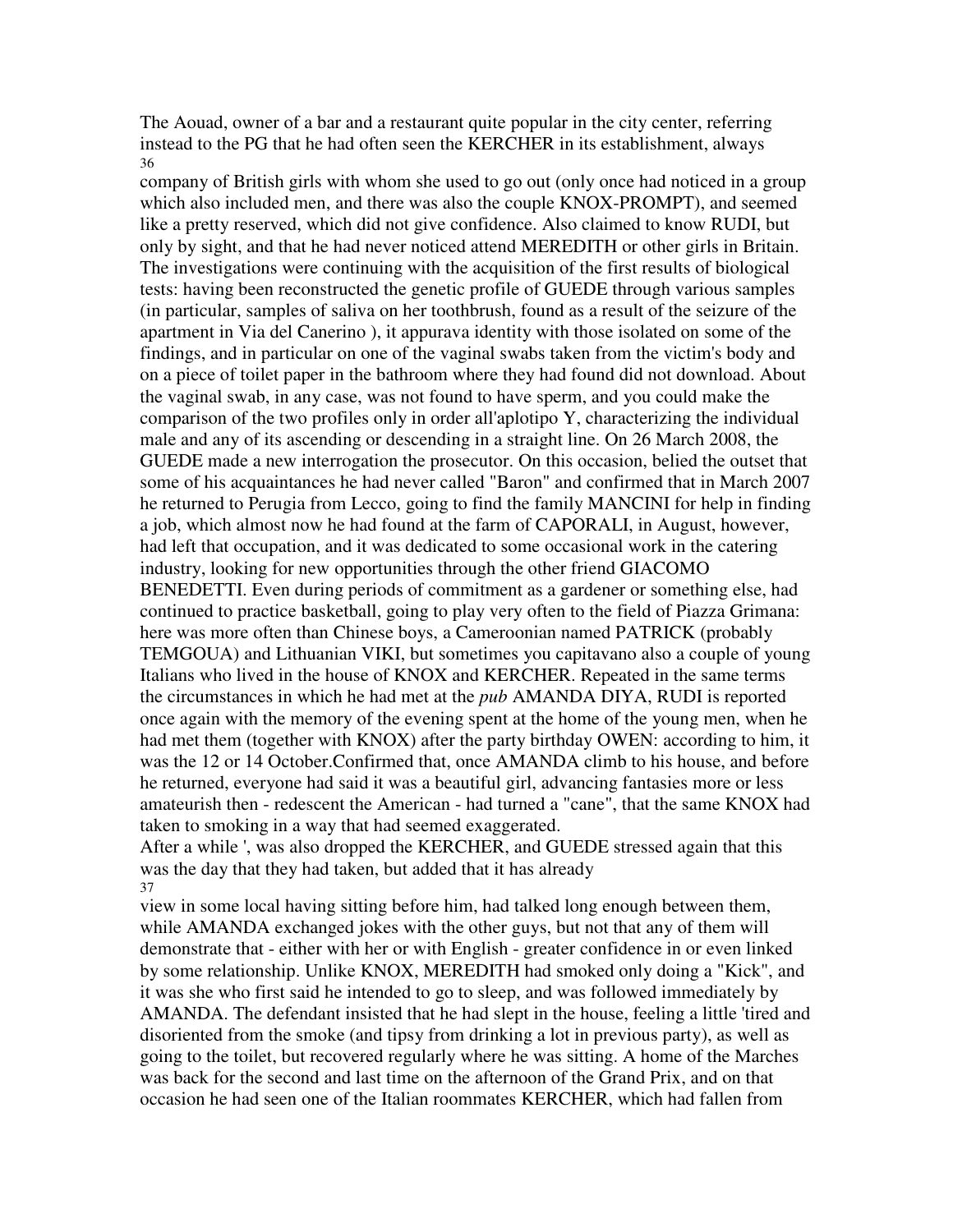those guys and had bought the "smoke" for 5.00 euro. He then revised MEREDITH at the *rugby* match, where he took the opportunity to approach her again because she had loved: the "Shamrock" had come before him, in the company of ALEX, and PHILIP FREDERICK, then l 'He had seen her come in and sit in the row right behind. To tell the GUEDE, ALEX also had greeted her because they already knew. Later, during the month of October, he met again KERCHER many times, the "Merlin": here the girl would often, always in the company of his English friends, with whom however RUDI claimed not to have had opportunities of knowledge. On the afternoon of 31, as he remembered, the GUEDE had played a little 'basketball, perhaps with the usual Chinese, and then he knew he had by the time the program go to a party of young Spaniards (in the house of some CARLOS THOMAS and , who had met a few days before) with the girls who lived in the apartment above her, and there was indeed gone, the phone before asking directions to the place, which was in Via Campo di Battaglia, and here he had seen a game football, he ate, drank and joked a bit ', then - with the rest of the party - had gone to another apartment of Spaniards, behind Via Bonazzi. Here, too, had found a lot of people, and during the party had snapped several photographs, some of which had been recovered by the defense and prevented the investigators were produced: indeed, in four or five of the images stood out the figure of GUEDE. In the reconstruction of the events, at that point, the biased claimed to have done previously some confusion, having deemed to have seen MEREDITH where in fact there was while excluding that there was where he had seen really: in fact, boys' house the Iberian KERCHER was not coming at all, but he had seen - and kissed her, as he had said by placing the encounter elsewhere - the "Domus". Around 02:00, with the same group of Spaniards, RUDI had in fact left the second house and headed towards that place, and found it chock full of 38

young people through the crowd, when he was at the bar for drinks, turning to a bow and a room, he found himself in front MEREDITH dressed as a vampire, and he made the joke about the fear that would suck the blood because the his team had lost the game of *rugby.*Again described the condition of the premises, the defendant stated that he had spoken with the girl for about ten minutes, the outcome of which had asked her to see her again the next day, and she had consented: without specifying whether they had made an appointment or if it were one's own conviction on the time that can pass from you, the GUEDE added that the program was to see her again the next night at half past eight, even at the 1 had a further appointment with our Spanish friends, to nine or ten o'clock and by CARLOS THOMAS, in Via Campo di Battaglia. The defenders also produced some photographs taken inside the "Domus" on the evening in question, which showed that the same guys portrayed in the other photos of the house of the Spaniards found themselves with the same clothing and attitude even in that space, designed to meet the statements of their client. The first, according to the version of the biased, had slept until 18:00, and in conjunction with the start of the regional news on RAI 3 came out of the house in a few minutes, even less than ten, had arrived in Via della Pergola but had found no one, nor seen lights on (even downstairs). Then, as already told, had gone from ALEX where he had stopped for a short time, confirming the particular fact that the Australian had to wait a while ', finding himself in the bathroom, so he had taken leave from RAW, saying generally that would be seen later, and rose to the Duomo. Reiterated that he saw PHILIP who spoke with a girl, and she had not disturbed, then we had exchanged a few jokes when he was already in the hands of the sandwich with the *kebab,* and even he had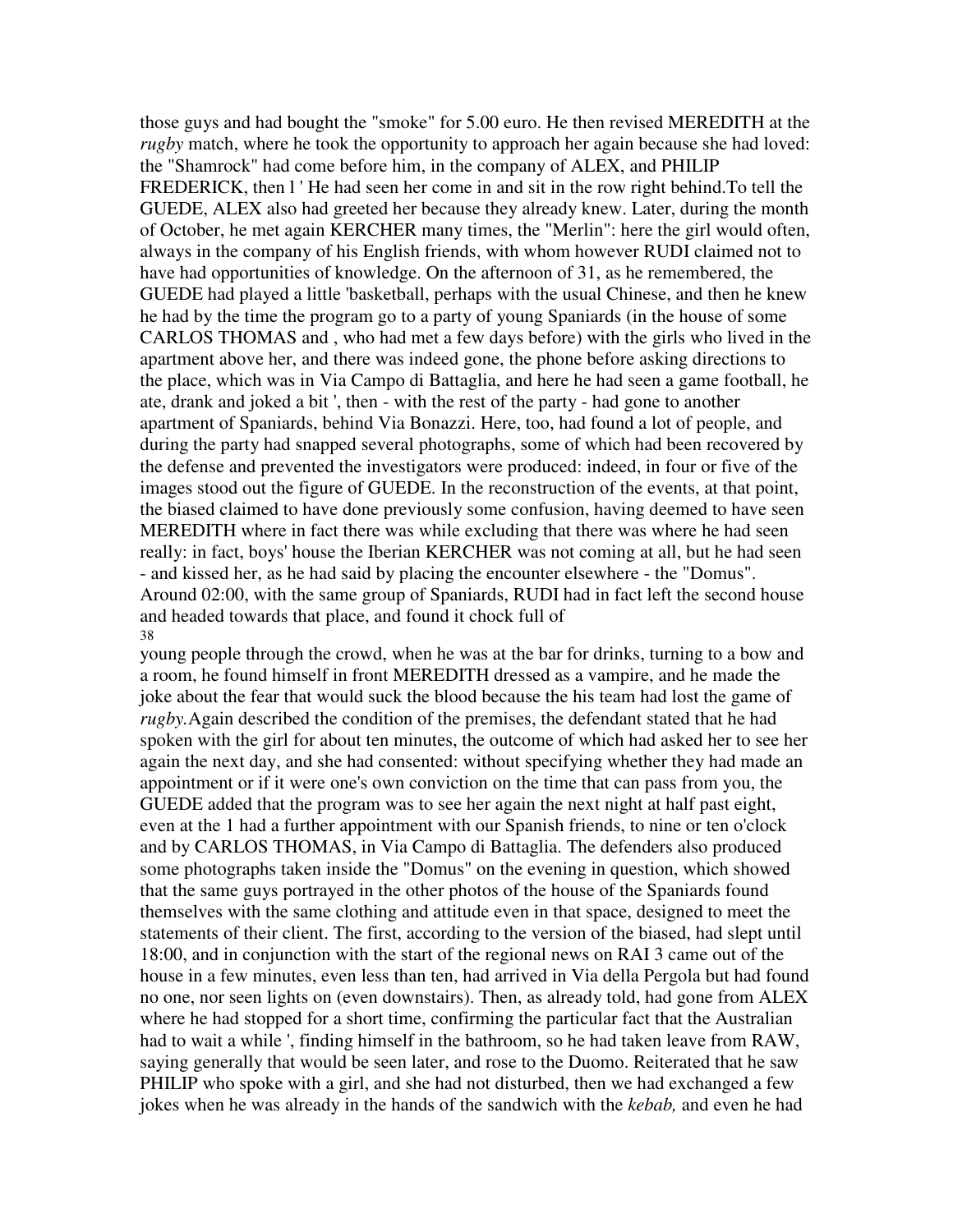said that you could see later, because first was to meet with a girl, perhaps the Austrian had also asked the time, and it was just before eight and a half.Stated that MEREDITH had not given him the cell phone number and he had not felt the need to ask him, because so much is encountered in the usual places, either because they did not have more than one phone since he was kidnapped on October 27 in Milan The GUEDE claimed to be returned in Via della Pergola around the time assumed for the meeting, noting also a subcompact car type just outside the gate of the house and a Moroccan, a kind of scruffy vagabond, not far away. He knocked, after finding the gate open, and had not been answered in the retrace his steps toward the street, he noticed the onset KERCHER, just remembered as the car was no longer there. 39

In a few moments to talk with the girl out of the house, RUDI remembered hearing someone who talked on the outside of the car park above: instead of seeing excluded in Piazza Grimana buses to the clubs or bums who were stationed on some bench: MEREDITH observing him, asked him what he did, and he had replied that the past, taking care to point out that it was waiting for long. In any case, the girl was not at all scared trovandoselo before, and had invited him to enter, and the biased confirmed that the KERCHER had said aloud to be back, as well as the particular drinking water and fruit juice from the fridge After that had happened that MEREDITH had noticed the alleged theft of money. More or less, could be 21:20. We were derived accusations and invective against AMANDA word of which he had already done, and among other things he had heard that he was sick of the guys who brought home the KNOX and his way of doing: seeing the strong anger, RUDI had understood that the missing money had to be not just English. The result had calmed down, making her a compliment that was a beautiful girl, and the angry wrinkles would come: at that point, had begun to speak, still a little 'of the difficulties that MEREDITH had with the U.S. (the who said that it did not take even cleaned the bathroom), then the most intimate and personal things. The GUEDE had told her not to have a mother, however, had the good fortune in life music together with others, and KERCHER had seized an opportunity to talk about her, telling him she was sick (although the defendant had been able to understand, a kidney cancer) and that he was afraid of losing it. Then the girl, when asked if she was engaged, had spoken of "someone special" in England, and he had made the conclusion that in Italy no ties. In that context, there was the approach, all natural: RUDI had kissed her on the lips, then had caressed each other, even on the genitals, and after a while 'had come out of the qualms about the lack of MEREDITH a condom, so they stopped and picked up his pants. All this was done in the living room, with the two young people sitting on chairs nearby. Feeling disturbed stomach, GUEDE had gone to the bathroom, the girl asking permission to do so and indicate the closest feeling, not just come in, with MEREDITH who was heading towards his room but it was still in that kind of living room, someone rang the bell. RUDI had heard the KERCHER ask who he was, after which - without having heard the answer of who was playing - he heard her say in English and altered tone the words "we need to talk" or something like that, ie "we need to talk." 40

The answer, this time, was incorporated by the accused (who still had the bathroom door open), because the person in the meantime entered the house, with a female voice that he considered to recognize that AMANDA KNOX, had replied, still in English, "what's happening?" that is, "what happens?" or "what is the problem?". The GUEDE had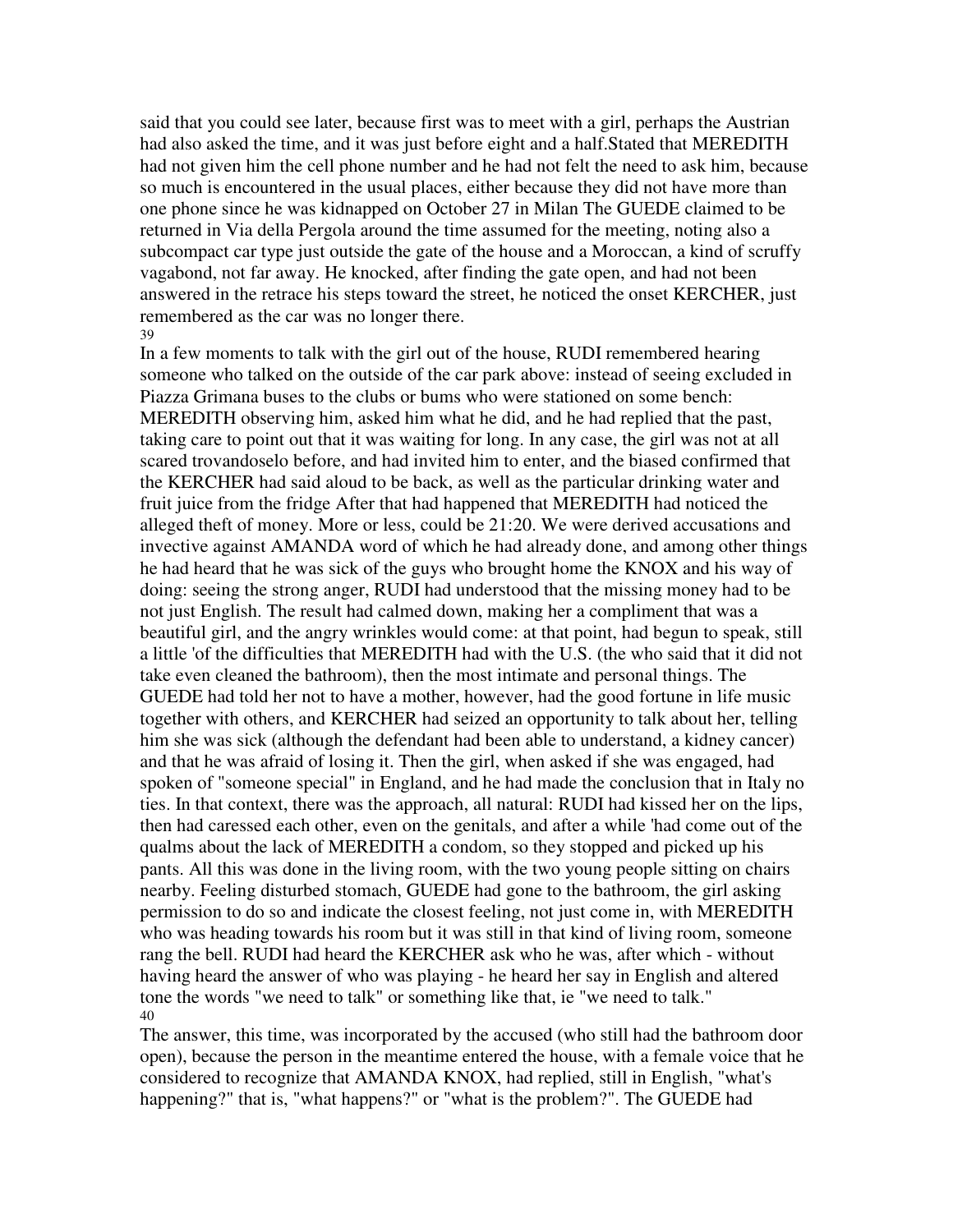decided not to worry, and that they were not his business: thus, he began to listen to the music of *'i-pod,* while doing his needs.As already reported in the first interrogation, he had heard during the third song a cry louder than the volume in the headphones, and had then tried to go to see what was happening with a rush that will not heal to dress well, nor to flush the *toilet* .RUDI stated in the remainder of the record that, even with headphones on his head, he kept hearing a rumor among women, always considering this MEREDITH and AMANDA, but not in terms as to make him think that there was something serious in place. Out of the bathroom, the young man was surprised to find the lights off in the kitchen, since shortly before it was turned on, then it was directed towards the corridor that led to the chamber MEREDITH, and repeated the story on the individual who had seen behind the door, and that he had shot shooting with a knife in his left hand, as soon as the GUEDE had come close to him and he saw the body of the injured girl on the floor. Compared to the previous interrogation, he added that the man had pronounced cheekbones and a kind of double chin: not wearing glasses, and could have been about the same age. RUDI, who also claimed to have heard the voice of KNOX, AMANDA had not seen in the house, which is just in front of the subject with the knife, which had forced him to back up to fall to the ground when he came back into the living room, so as to have taken tirargliela against a chair and try to pull it away from: corrected the first, a little 'hasty and far-fetched, indication at the time that sort of scuffle, defining "lightning" attack in December that he had thought it lasted five minutes or more. Again, the alleged phrase that was repeated the young man had said, at someone else, about having found a "black" and "guilty", which had been followed by the additional phrase "let's go" and - soon - the footsteps of several persons in the breach: the novelty, however, was that, in the interrogation to the Public Prosecutor, the GUEDE claimed to have seen from the bedroom window of ROMANELLI a female figure with her hair down, in which had recognized the silhouette of AMANDA KNOX. The girl, next to which there was no one else, was - according to RUDI - up to the gate to the driveway, practically already on the way: at the same time, the sound of footsteps toward the back of the house had made him think that someone was heading towards the entrance of the house below.

# 41

There were no changes in version instead about the ways in which he tried to rescue MEREDITH, nor about the conditions in which he found the victim or the room: confirmed, among other things, the impression that the duvet on the bed was red, and insisted that at that time there was the whole mess which then had found in the photographs of the visit. As for his shoes, confirmed to have worn the "Adidas" green. He explained that you have not yet seen the KERCHER use the phone, or cellular seen around the house, adding that if he had noticed one certainly would have called the "118". Repeated the detail of the alleged noise heard coming from the floor below, which prompted him to run away, the GUEDE was stated to be left passing through the stairs next to the basketball court, where he noticed that someone was playing: ruled that he had collided with someone , as well as being denied never crossed ladders of metal from the car park in Via Pinturicchio (stating that know how to reach the area of the parking lot without necessarily use those stairs) and confirmed that it was arrived at home avoiding Corso Garibaldi, then it was changed and had come out again. On his subsequent movements, confirmed that it was gone from ALEX, while stating that he was with him, to PHILIP and others (including MJ, initials designed to clarify the boyfriend of the sister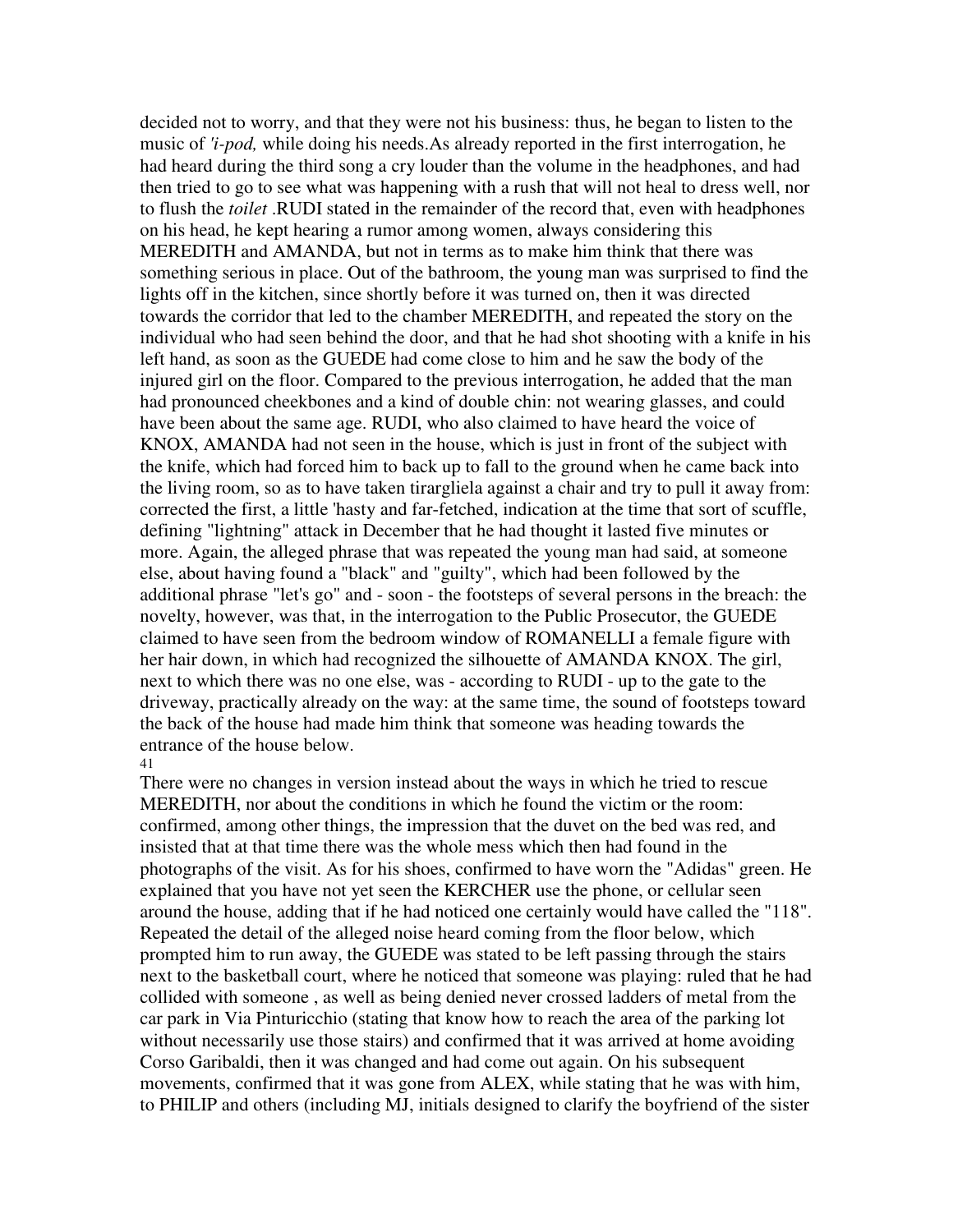of RAW), but was not sure of being right went to the home of the Australian: ALEX was just to leave the group of friends, after they had gone to the "Domus", because he had had a discussion earlier with the staff of that place, and they had not come. For the rest of the night, RUDI was therefore left with PHILIP and others, including traveling to the "Velvet". Pressed by investigators on the description of the man with the knife, especially in a possible chance that it was Raffaele Sollecito, the GUEDE stated to have been a bit 'put up for seeing pictures and photographs, and have therefore found something ( evidently, as regards the assessment of similarity, if not full reconnaissance) of the unsub in people who had ever seen, without referring specifically to REMINDER: thought it preferable to try to make a *sketch,* precisely because of those suggestions, which persisted even in the face of more direct questions.In any case, the accent of the young man in question, it was definitely excluded from Perugia or Northern Italy. Speaking via *Skype* finally had the interview with the BENEDETTI, the defendant claimed to have answered questions of GIACOMO, sometimes a bit 'in a hurry and because conditioned by the situation: when the friend asked him if he had been to kill AMANDA MEREDITH, had said no, because in those moments it clear that his mind was focused only on the male figure with a knife.

## 42

The GUEDE concluded representing the minutes to feel responsible for not saving the life of a dying girl, but to be completely unrelated to the murder, hoping that it would give the course to all the necessary comparisons. On April 4, GIACOMO BENEDETTI was to make a statement to the public prosecutor: the young man, aged 21, described himself as probably the best friend of the accused, with whom he had attended middle school in Ponte San Giovanni, in the same class, and had also shared the same passion for basketball, while militating in different teams. The witness's personal GUEDE reconstructed events, including in relation to the different periods in which he had been entrusted to some families, referring in particular that, as far as consisted, RUDI had decided to go by his aunt in Lecco because he was no longer in his CAPORALI comfortable with, without, however, that his friend had never said that he was not treated well, just to lifestyles not very compatible. After the transfer in Lombardy, the two had not seen for a year and a half or so, and when he returned in the spring of 2007, they had instead re-established relations, as well as with the group of boys of Ponte San Giovanni, which had tried - helped by their families - to help the GUEDE to look for work. Occupation who had arrived in a very short time, with the offer at the farm of CAPORALI: the BENEDETTI RUDI claimed that at that time he began to work commitment, getting up early in the morning, but during the summer ( however, in correspondence with its leave, he had not had many opportunities to hear him) had had some problems, absenting by the company for unspecified health reasons, and - lost his job - he fell into depression. Asked if, as far as I know, RUDI made use of drugs, the young replied that he had never even seen smoking, and also in its presence had never drunk enough to get drunk, but in those months was put a little '"to earth, "do you want for the lack of money you want to make it impossible to do what he really liked, ie being around people and attend environments where there are always new people to meet. Towards September, BENEDETTI had begun to stimulate a bit ', calling the evening to go out and seeing what to do to find him somewhere else, but because of the concurrent study commitments had not been possible to meet with diligence: so that, l' had largely lost sight of it again, and apart from a few phone calls (also indicated as the address of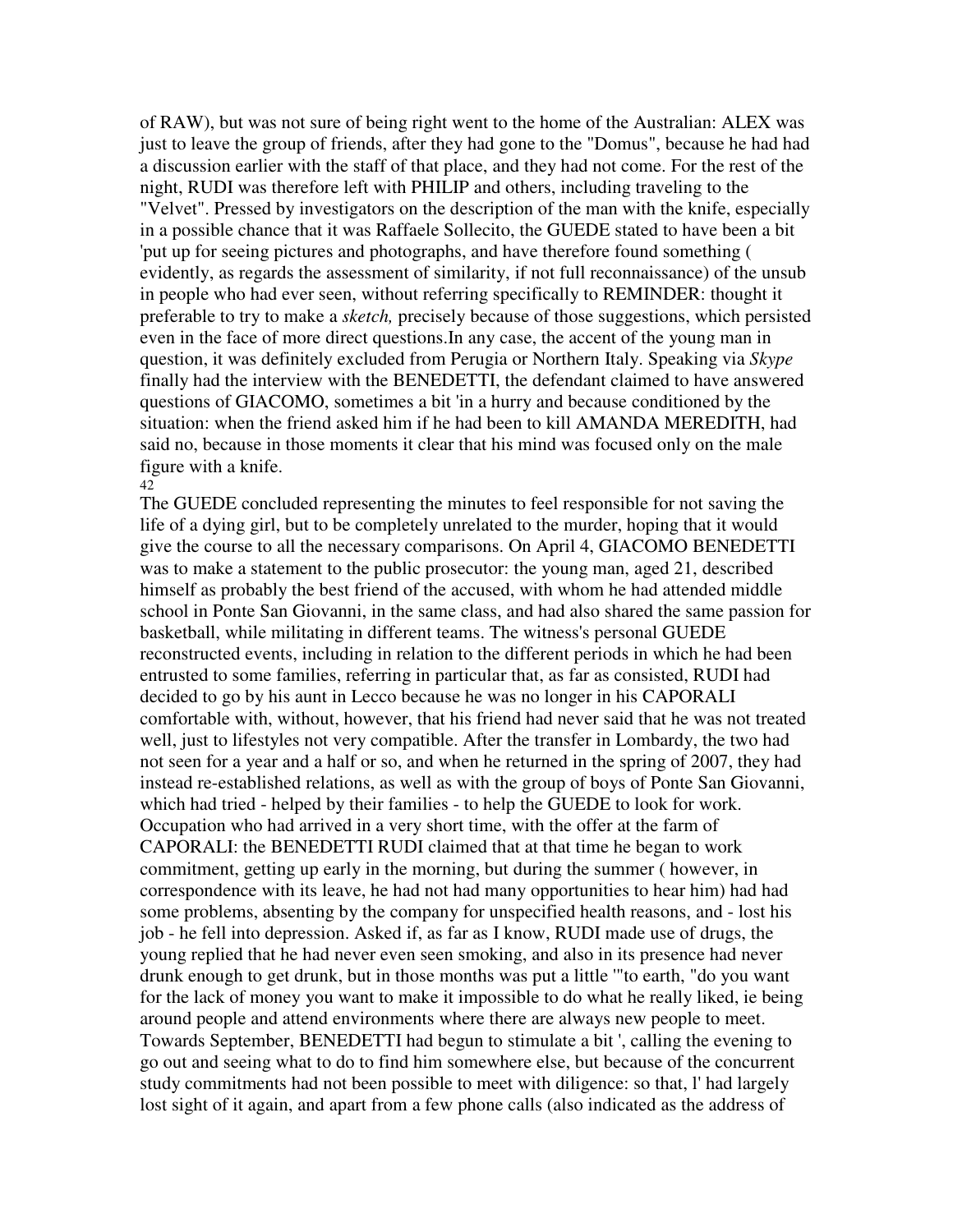the friend no. 329/1819627) had not had a chance to really talk. The witness pointed more or less in the October 31, but perhaps for some days before, the last telephone contact with the GUEDE, quite tentative, but do not feel it for a while 'did not entail him cause for concern, given that to disappear every now and then was a feature of RUDI. 43

On 16 November, when the agents of the State Police had come to him, he understood BENEDETTI in a short time the situation: 19, verified by RUDI *Messenger* that was connected, there had been a long talk between them that he had then brought the prevented the determination to return to Italy.The witness reported that in the course of that conversation the GUEDE she had specified that he had nothing to do with the murder, given that there had been arrests of other people, BENEDETTI had asked if they had been AMANDA - having understood RUDI who knew her - or LUMUMBA, and the other had written him not, for the girl using the expression "nothing to do" and that the Congolese enhanced "nothing to do shit." The manager, for what the defendant said, was a young Italian, and when asked if it was the PROMPT (whose picture was in all the newspapers, and certainly downloadable via *internet)* he answered in vague terms, more or less with a phrase like "Dunno, I do not know, I think so", repeating several times, however, in feeling repeat the question, that "I think so".At that point, instead of being written questions and answers on the *chat,* the BENEDETTI had suggested a telephone via *Skype,* sending money with the *money transfer* system and thus allowing them to pay the station to *'internet point* where it was: it was derived a chat so real, especially focused on the decision - which according to the witness had already been acquired by RUDI - to return to clarify its position.Returning to describe what had happened the night of the murder, Guede had said that there had been a meeting with MEREDITH, and they had met at the home of her: after a while, there had been effusions, and RUDI had also touched intimate parts, bangs with your fingers (he had also stated that they would probably find the traces of that penetration), thus excluding a sexual intercourse but stressing that the KERCHER was consenting. So he went to the bathroom and he heard a scream coming out "as a start" without even wipe or flush the *toilet,* and had thus found in front of a man (definitely Italian, although he had not stopped to talk about accents or dialects), with whom he had taken to shoving or something.The prevented had insisted on the particular alleged theft that MEREDITH had suffered before their entry into the house, and on the fact that there was no sign of forced entry or broken glass, in contrast to what had been found by the police: *ergo,* he said someone had mystified the crime scene, suggesting unknown thieves who had smuggled into the house.And according to what he had said RUDI, the girl was still alive when he was out of the house, after trying to blot the wound.

44

Over the next talks in prison, to say the BENEDETTI, the GUEDE had represented that they have produced most of their memories, concluding that he had also seen AMANDA, but the witness stated that it did not have to give too many details, and it invited to speak at greater length with their lawyers: RUDI had dwelt on the kind of life that was KNOX, describing it as a girl who "sfasciava" drug, though not heavy type, stating instead that he had never known the REMINDER. Finally, he also expressed the belief that the false accusation against the American PATRICK could stem from the fact that the Italian surprised by him, having seen a black boy who did not know, had reported the presence in the house, and AMANDA had derived the conclusion that this could be the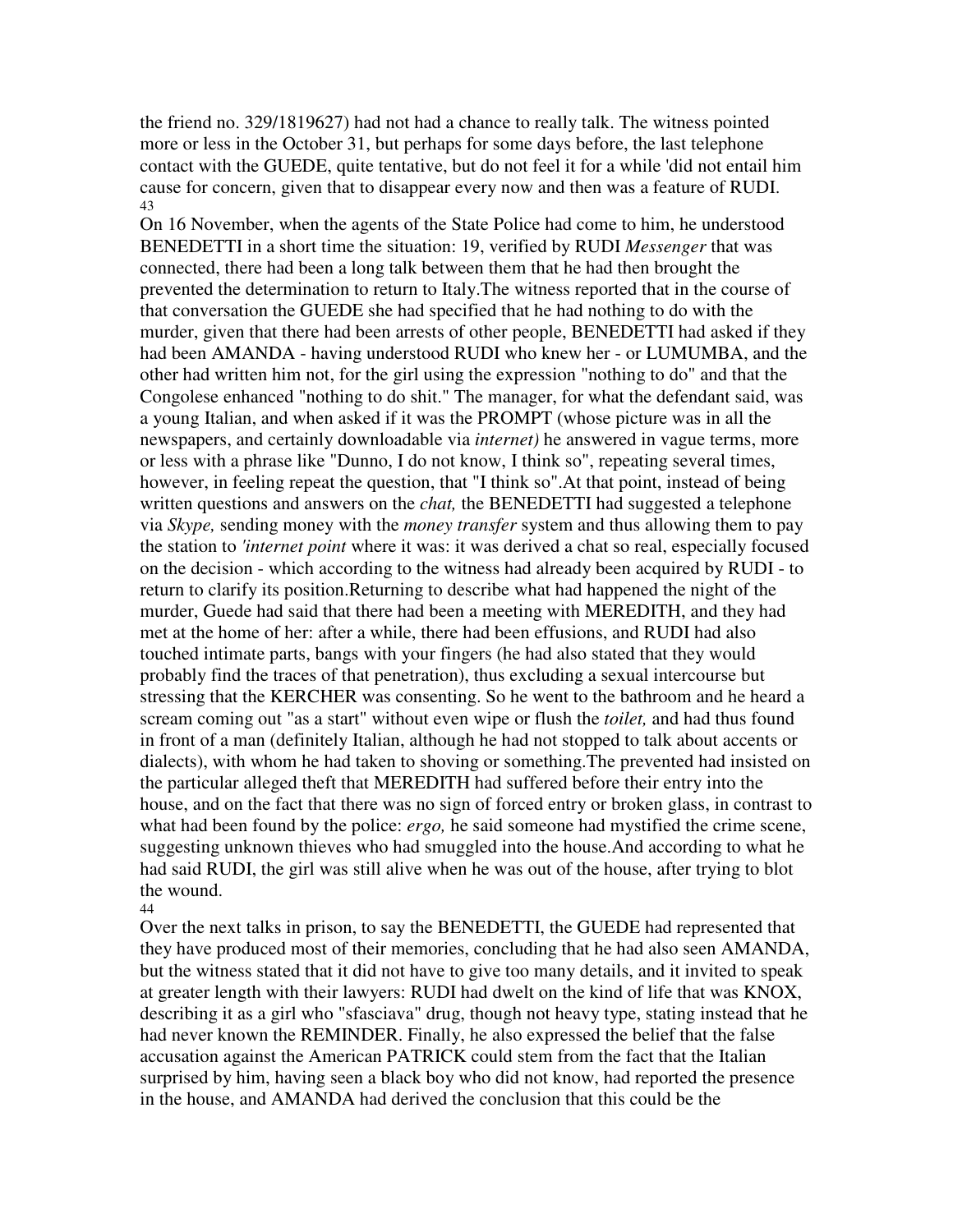LUMUMBA. On May 15, having asked to make new statements to investigators, the GUEDE signed a new record: taking a cue from some passages of the measure *de libertate* in the meantime filed by the Supreme Court against him, he intended to point out that the night of the murder was not wearing a pair of "Adidas", but of "Nike", also corresponding to the model of footwear *(Outbreak 2,* size 11) of which had been found empty box in the house on Via del Canerino.The fact assumed a particular importance, since some sports shoe prints found in it in the house on Via della Pergola, and especially in the vicinity of a corpse, had originally been traced to a different model of "Nike" *(Air Force)* found in the availability the PROMPT, then instead evaluated Incompatible following comparisons carried indeed to bring the issue to footwear impressions indicated by GUEDE, that the defendant claimed to have thrown in a dumpster during their stay in Germany.Then reiterated the version already exhibited recently, returning to describe the young man saw him and stating - and a willingness to respect any - that he made a "conviction seeing the photos in the papers"; finally added that as far as he could remember, the black lamp he had seen in some photographs of the pleadings, placed on the ground in Meredith's room, probably was not there when he had lent her aid, having had the impression that the light beam coming from a different direction. The lamp in question, meanwhile, had been recognized by ROMANELLI and MEZZETTI as part of the budget of furniture in the room KNOX, which was devoid of light points (and in fact, at the time of inspection, were not found other sources of lighting in that room). 45

Meanwhile, the scientific investigations were pursued: on the one hand, was given over to recording evidence for the medico-legal determination of the causes of the death of KERCHER, with simultaneous verification of the fact whether or not the victim had made sexual activity in the run death (and if it had been allowed or violent sexual activity), and second, the biological investigations carried to acquire additional data about traceability to GUEDE of traces found at the crime scene. Returning to continuing the discussion of the results of the debate between experts and consultants part in the trial evidence, as to the analysis of DNA technicians were received by the Scientific Police Service to identify the genotypic profile of the accused - as well as on the vaginal swab of the girl and on residues of toilet paper in the bathroom where they had found did not download, as already mentioned - even traces of biological material on the right side of the bra found at the foot of KERCHER, found on the bag above the bed of the room (in this case , it was a mixture with the DNA of the victim) and the left cuff of the sweatshirt blue that at the time of inspection it was described as a "mesh with zipper," smeared with blood because the substance found near the corpse and partially beneath it . For some time, however, it was found that on the blade of a kitchen knife seized in the home of SOLLECITO there was a trace of biological material attributable to KERCHER, while on the handle of the same knife, near the hairline of the blade and therefore, at the point where those who impugnasse would have to exercise in theory greater pressure, there was a distinct track, from which it was possible to extract DNA of KNOX. On the other hand, on the hooks of the bra clasp, sticking to the strip of cloth torn from the garment and recovered only after removing the body (as shown in the first inspection report), you riscontravano other tracks, bearing mixture of DNA of the victim and PROMPT results, these, held by the respective defenses particularly controversial want for the possible unreliability of research due to the small biological material available, you want to complain risk of contamination of the exhibits (especially grievance relates to the flap of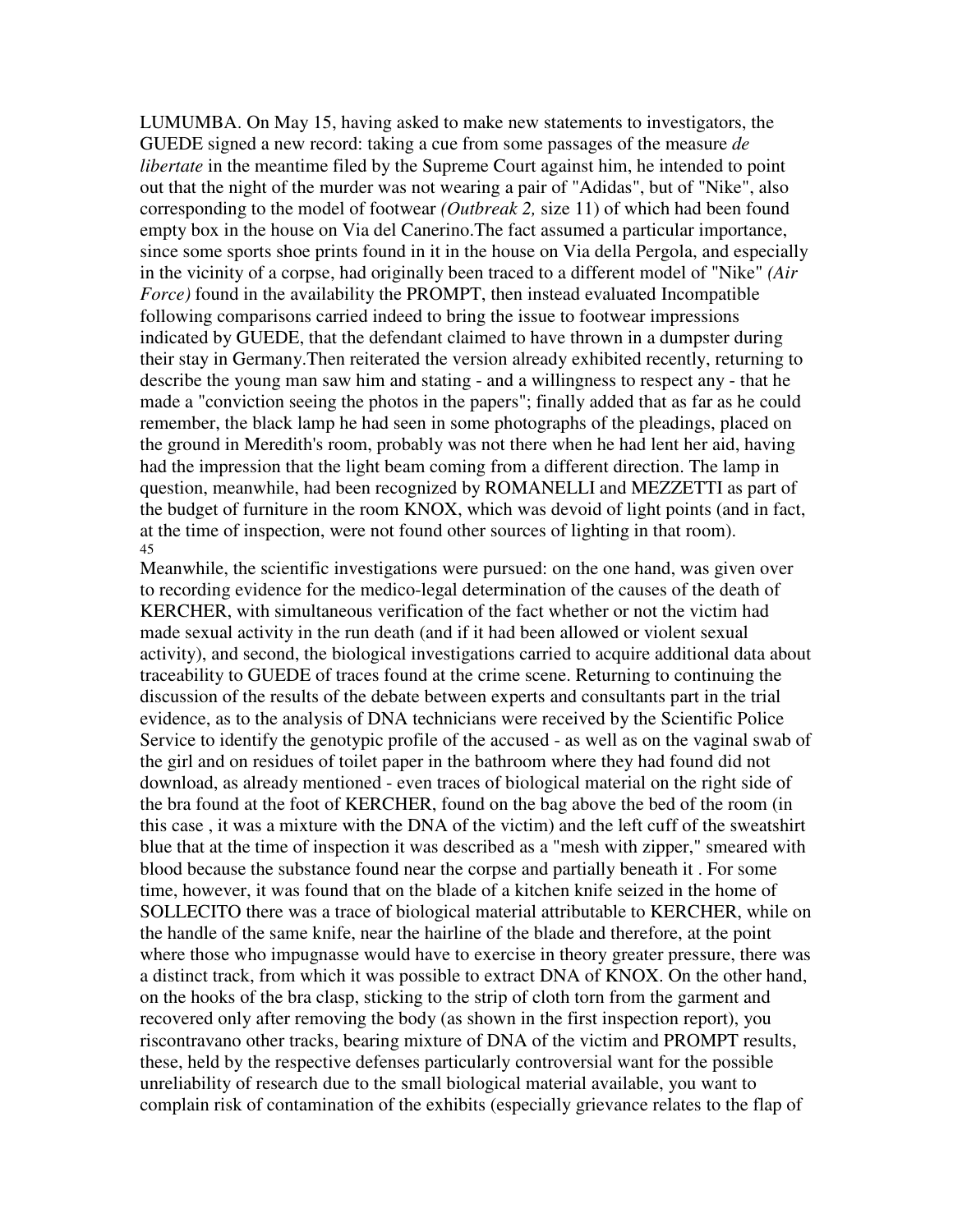bra, identified by the Scientific Police already in the night between 2 and 3 November but actually picked up and examined only after a second visit on 18 December 2007). Exercised by the PM with the prosecution request for indictment, before the hearing of 16 September 2007 was filed an application for summary judgment in the interest of GUEDE, affected the enforcement of three witnesses and documentary productions. 46

In addition to Ms. TIBERI and the already mentioned GABRIELE MANCINI, the defense of the accused requested that there be called to testify Kokomani Hekuran, an Albanian national, already heard as a witness several times in the course of the preliminary investigation, it appeared to be the only one to have seen along the GUEDE, the KNOX and PROMPT, just near the house in Via della Pergola and on a day that was either October 31 or the evening of the crime, otherwise in circumstances rather nebulous; document production was closely related with the deposition, in resolving claims of meteorological company on the detection or less of rainfall during the two days aforesaid (having already reported the heads of a rain in place at the time of the encounter with the three). Attached, as an act of investigation *pursuant to* art. 391 - *bis* cpp, the defenders of GUEDE offered in a production record of obtaining information from that ENZO Pula, owner of a farm with a restaurant where the Kokomani had represented to have worked in the past, and in which he would have been seen from GUEDE, occasional customer: in the minutes, the Pula denied that the witness had been in his employment during the period indicated by him, and excluded, however, that had never been used as a job as a waiter.In the preliminary hearing intervened as plaintiffs some of the victim's relatives (parents and siblings), the owner of the property in Via della Pergola and DIYA LUMUMBA, the latter only in respect of KNOX, accused of slander against him ; after certain formal issues and disregarded several exceptions defensive, was admitted to summary proceedings within the terms of the application, subject to decide on the request of texts in rebuttal advanced by the PM, but the same was available, even *art.* 441 co. 5 cpp in the trial of GUEDE, taking the testimony of Dr. PATRIZIA STEFANONI, in service at the Scientific Police of Rome and head of the Investigation Section Forensic Genetics.On 26 September 2008, then took the testimony of TIBERI IVANA, he remembered to have known the accused hearing was the teacher in elementary school, from the second onwards: view his personal situation, since RUDI lived with his father but he spent most of the day alone and also had to manage themselves without saying, the lady had become an active part - together with a colleague and some other moms students - to allow the child to spend the afternoon at his home or with other families. Had thus become, in virtue of which proved to have good education, a friend of many people in the context of Ponte San Giovanni, and those relationships remained even after the passage of the boy in junior high and Hospitality Institute of Assisi, although decreasing in number of opportunities to meet. 47

During the second year of high school, there had been some problems with the father of RUDI, who had gone in the Ivory Coast but still had difficulty or delays in returning to Italy, so that - in agreement with the social services - is it was considered appropriate that the young she moved with an aunt in Lecco, the father returned, the situation had not been ironed out, saw that the boy was not happy with him, so much so that it was derived the intervention of the Juvenile Court and RUDI custody of a family of Perugia. Continuing to attend, the boy confided to *former* teacher school difficulties or personal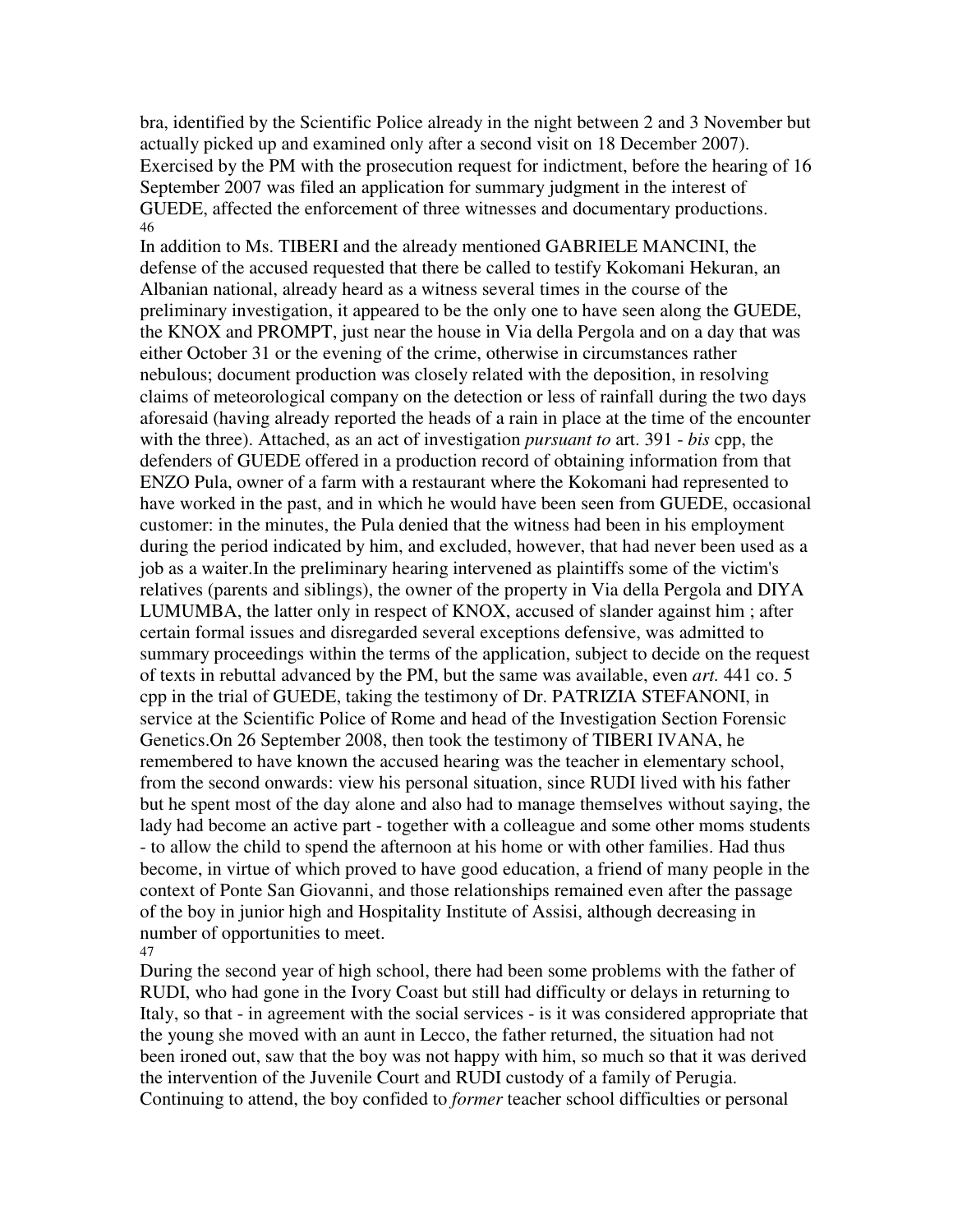problems he had, but at some point it was gone, disappearing without trace itself even GABRIELE (the son of the head) that he had repeatedly tried to phone.Phone reappeared in late 2006, had made it known that lie between Pavia and Milan, and have also found a job and a girl, and after that initial enthusiasm, however, as early as January of 2007, was made to feel that they no longer communicating the work, and that his girlfriend had difficulty host. The TIBERI, with his son, had convinced him of the opportunity to return to Perugia, where it would be easier to find him a job, so RUDI had settled among them, remaining there from 18 February until early July, and getting in Meanwhile a job thanks to the previous foster family. Aware of the aim of consolidating the job with a permanent contract, the young man had also sought a solution independent housing, finding the apartment in Via del Canerino for which the same TIBERI had helped in organizing the move, as well as in the first accommodation: after a couple of months of apparent normality, contacts with RUDI had thinned out again, until the lady's husband had found that the young man had lost his job, apparently because it does not send a medical certificate stating that a tonsillitis had prevented him from going to work. Tracked, and When asked why he had concealed the loss of a job, he had spoken broadly of new employment opportunities, ricapitando to lunch with them in mid-October, after which the witness claimed that he no longer had contact with him. Responding to specific questions, the TIBERI stated that the conduct of the GUEDE towards people he met was quite normal, and never had happened to attend (or to receive news about it) to violent acts of the boy, not even in terms of quarrels among children, indicating that indeed RUDI always showed a sudden polite and considerate. About the short stay of the accused in Germany, the witness stated that he had received a phone call from him on the night of 19 November, then later in the interview he had had with the BENEDETTI, and GUEDE had told her to be waiting for the train that would take him to Italy, after which the TIBERI had passed the phone to his son. 48

About the relationship with the girls, the witness could not remember episodes of difficulty in relationships RUDI, and excluded finally I ever saw him take drugs or have not been able to in any other way that he could Dispense according. The MANCINI, heard in particular on the facts of 2007 and also on the relationship of friendship with the GUEDE matured over the years, about which he had already made extensive deposition in the course of the preliminary investigation, confirmed the statement to investigators, excluding in its Once the prevented had anything to do with drugs and stating that he had recently RUDI job opportunities with various firms, even for occasional jobs. As for the loss of a gardener, the witness explained the failure to communicate the fact to her family as if you arrabbiassero RUDI could fear that, given the commitment to trovarglielo; confirmed finally received the phone call at home on the night of 19 November, stating that the GUEDE had only said to be have been so afraid to run away, so he had paused to describe to him the route he should have done on the train, as agreed with GIACOMO BENEDETTI. The witness then added that the question asked in RUDI years ago, about the possibility that the father might have abused him, was not depended on particular facts or findings, but the only evidence of the difficulty of the relationship between the parent and the child, for example, that he used to get angry a lot when the boy - as often happened - did not meet the times that were imposed: trend, however, that the defendant had maintained for years to come, and sometimes also revealed during the stay at the MANCINI family. Only with regard to non-compliance of these hours or promised,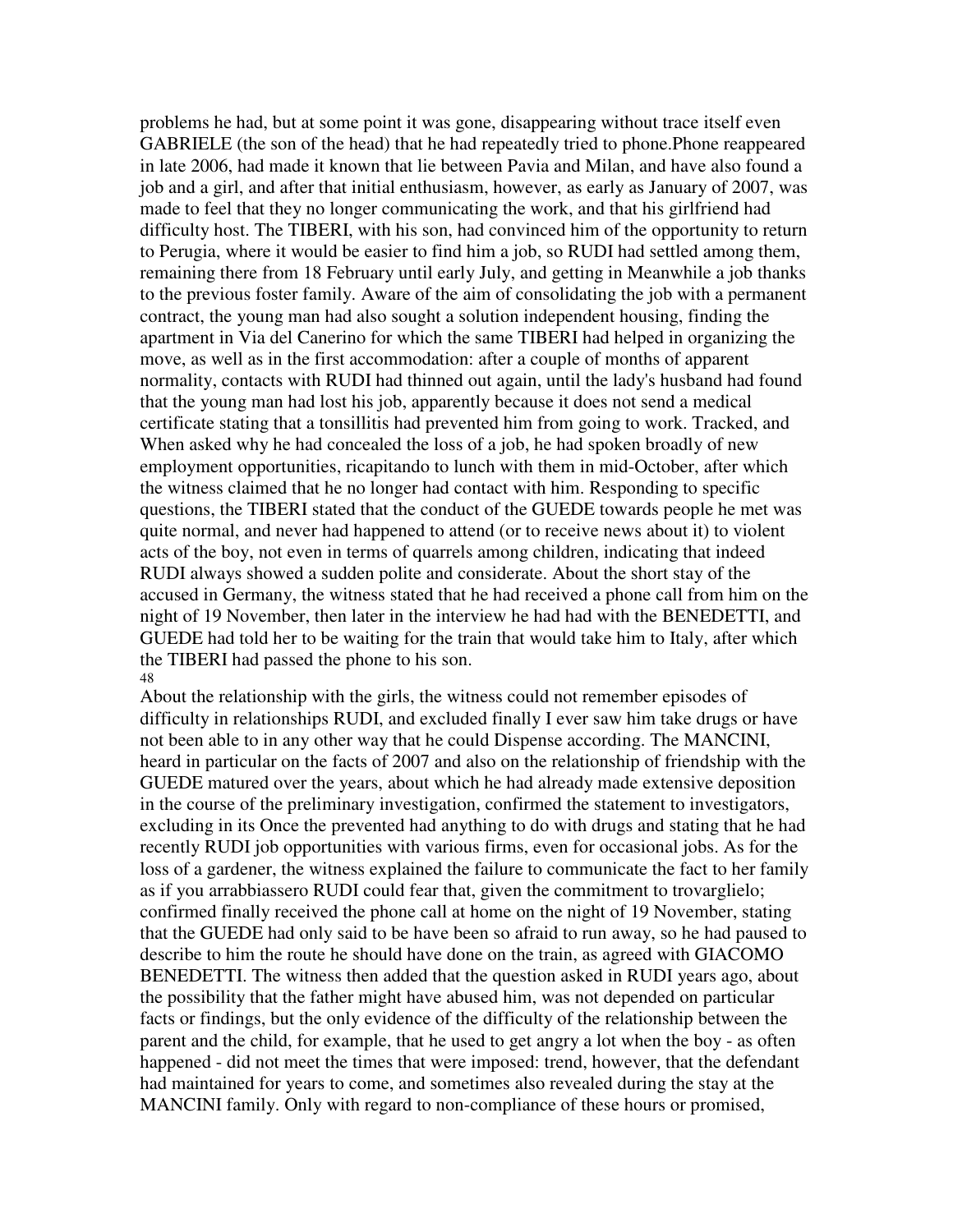among other things, the witness stated that he could see that the GUEDE not telling the truth: he said, he had never heard him lie in the strict sense, but only to say that would be home at a certain time and then do otherwise. On personal habits, stated that RUDI was certainly accustomed to flush the *toilet,* and it was also the shower every day; Finally, it argued that the defendant had never had a problem getting along with the girls, being contrary to the one that normally exercised a certain charm.He then gave the course of the enforcement Kokomani Hekuran, which was previously requested to clarify whether or not he had been invited to participate in television after his admission as a witness. On the merits of the facts, Albanian substantially confirmed the essential core of the statements already made to investigators, with some additional integrations or corrective: in practice, he reported that on the evening of a day that maybe it was October 31 or maybe the next day ( in the first instance, appearing in Attorney January 19, 2008, had indicated the time in 18:30) had seen a kind of black bag in the middle of the street, right in Via della Pergola and a short distance from the house of the crime. 49

Going slowly to touch that bag with the nose of the "Golf" conducted by him (he braked, but was unable to stop the slippery asphalt, given the rain started), however, had realized that it was a boy and a girl crouched, who immediately stood up and had begun to speak to him in threatening terms, making him think that they wanted to pick on him because he went at them. While the Kokomani faced the two, giving a punch in the face to the guy who approached him on the driver's side of the "Golf", and pulling a handful of olives to the girl (diligent to challenge a knife holding it with both hands from the handle for the blade) through the window on the other side, had come out of a young black man, who was ahead on the same road, almost up to the house at n. 7 where they came from noises: while the heads saying to leave him alone, and to be Albanian (formerly the Kokomani had instead said she had been the girl to warn the newcomer that there was an Albanian), they had replied to be black, not Tunisian, so that he would not stand a chance, and the other had begun to recommend to the young blonde next to her (before he had said that the girl had turned to both cronies) not to show up in face, otherwise man would have been able to recognize. At one point started a conversation with the most cordial African boy (especially the Kokomani had mentioned only in the second deposition to the PM, where, however, reaffirmed the findings that had gone before him on purpose to touch the alleged black bag in the street to see what it was, not to finish us off on him for failing to curb), and they told him to recognize him because he had seen a couple of years ago on a farm where Albanian was a waiter, reminding him well of us exchanged a few words and represented to be called RUDI, as a cousin of Kokomani. It had come out of a huddle for noleggiargli the machine, that is to say the self-styled RUDI could help him the next day to load furniture. In the meantime, had stopped a car whose driver was looking for signs for Cesena, and did not understand exactly if it was a van, a car *breakdown* or directly to an emergency vehicle (the witness had always talked about, until that moment, a tow truck, speaking at the hearing instead of a van); finally seeing the white boy who was returning to him with a knife in his hand, in the rearview mirror, the Kokomani had finally moved away.The same evening, he began to comment with some compatriots in a bar that strange episode, but being urged to give up: some of the patrons, seeing a couple of pictures that the witness had taken with the phone, perhaps he recognized the people there portrayed (particularly, but this, not mentioned above), and had weighed in on the advice mind their own business, ribaditogli by another Albanian two nights later, when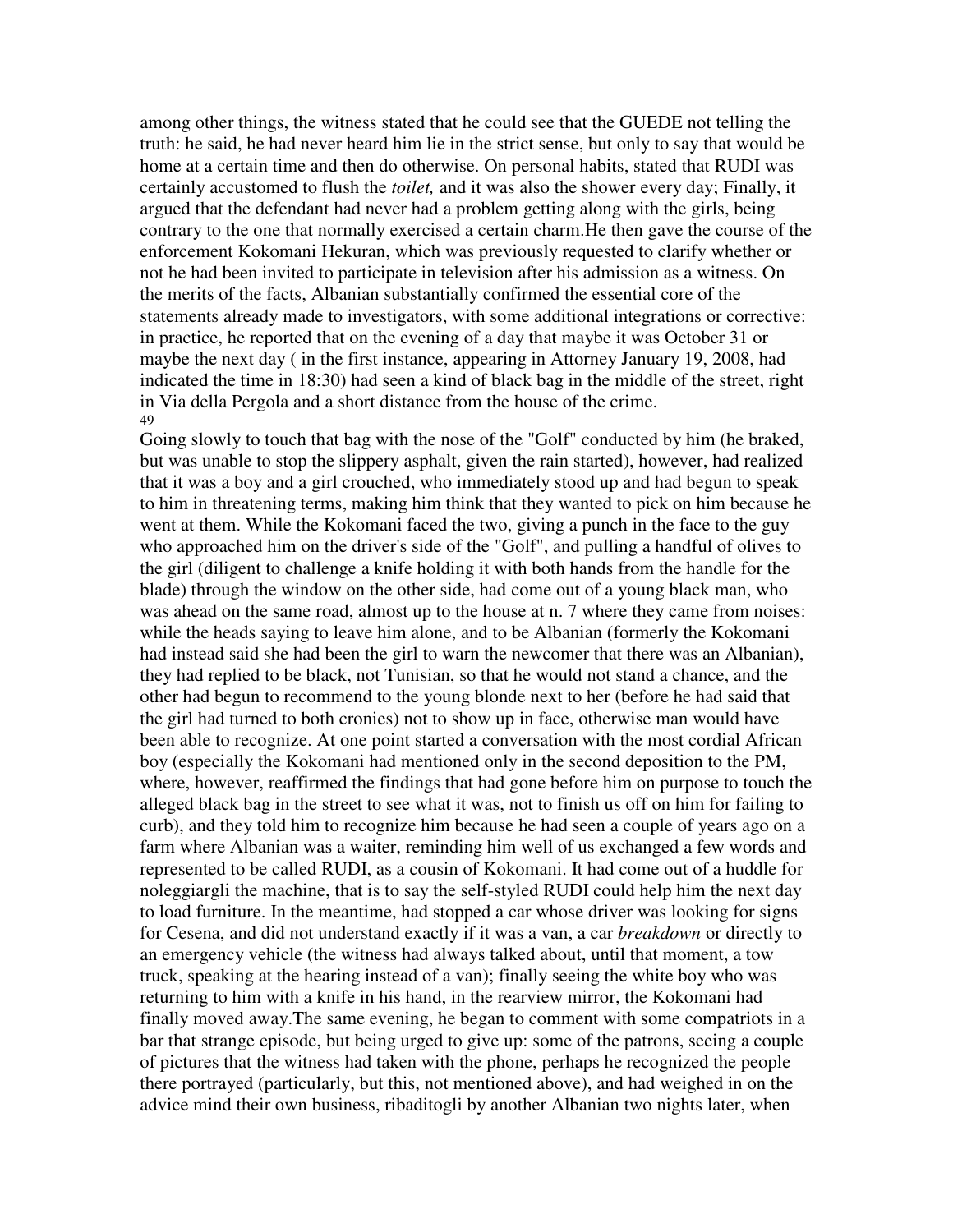he went to a party and was returned to the subject (party placed however, on November 2, so as to give the impression that the facts had been held on March 31). 50

After a while ', however, was coming off the news of the murder, and Kokomani had recognized the three defendants (including GUEDE, which, however, had already recognized sharing with him the memory of the encounter farm) in the photographs that appeared in the newspapers had also been rumored that someone was trying to offer him money, but he had thought it might be a trap to eliminate it, so he took advantage of still having to return to Albania to calm the waters. Back in Italy, he was advised by his lawyer and decided to report the news to those who had been investigating; stated then, and even that was new, you've seen the American girl and her boyfriend Puglia (so he was shown) walk in front of a bar in the area Dell'Elce, early summer, while he was in the company of a mysterious uncle Italian American KNOX, sipping beer. Responding to specific questions, the Kokomani claimed to have been treated in a hospital, on one occasion, due to problems of ulcer, which would have been told to deal with a drug that he thought was aspirin; disputed that, but the particular resulted documented, that he had abused alcohol.With the dissolution of the reserve on the witnesses in rebuttal, he admitted two out of a total demand of six: the already mentioned Bonassi and BARROW, whose examination gave the course on September 27. Bonassi STEFANO had already been heard three times in the course of the preliminary investigation, between 2 and 4 November: only the third occasion, as already mentioned, had reported that his house (downstairs in Via della Pergola 7, which divided with the villagers SILENCE, MARZAN and LUCIANI) was frequented by a guy nicknamed the "baron" of South African origin, remembering that he was in the apartment with his friends one evening when the witness had returned. The Bonassi claimed to have noticed that the "Baron" was very drunk, so that before long he had slept on the *toilet:* he had added that the boy in question "had a physical attraction to Amanda."Spawning at the hearing, the witness recalled having already seen the GUEDE at the basketball court, before the episode narrated, then placed it in the house the night of the presence of RUDI about a week before the murder, stating that occasion - unless error - there were also AMANDA, MEREDITH, the MARZAN and the previously reported Cocciaretto (hereinafter the narrative, but also indicated the Bonassi GIACOMO SILENCE). However corrected the previous version at the point where he reported finding that group into the house: in fact, he was asleep, and was awakened by the noise of their return from the other, so it was overlooking the living room.

51

A specific questions, the witness claimed to not have noticed if the GUEDE entertain you talk to someone in particular, remembering instead of seeing him staggering and sleepy, while he was leaning against a column: I had deduced that he had abused alcohol, while not being able to say with certainty whether he was drunk because he did not know what and how much he had drunk, or having perceived the breath. The others present, however, had given him the impression that he had a little 'elbow, while the witness could not remember if it was filmed a few "cane", as is sometimes admitted that happen. After a while, RUDI had gone to the bathroom, but within a few minutes the MARZAN, probably realizing that the accused had retired there without asking anything to anyone, and therefore wanting to give an account of where he was, he had called the Bonassi, to let him see that the defendant had fallen asleep on the *toilet:* the witness remembered that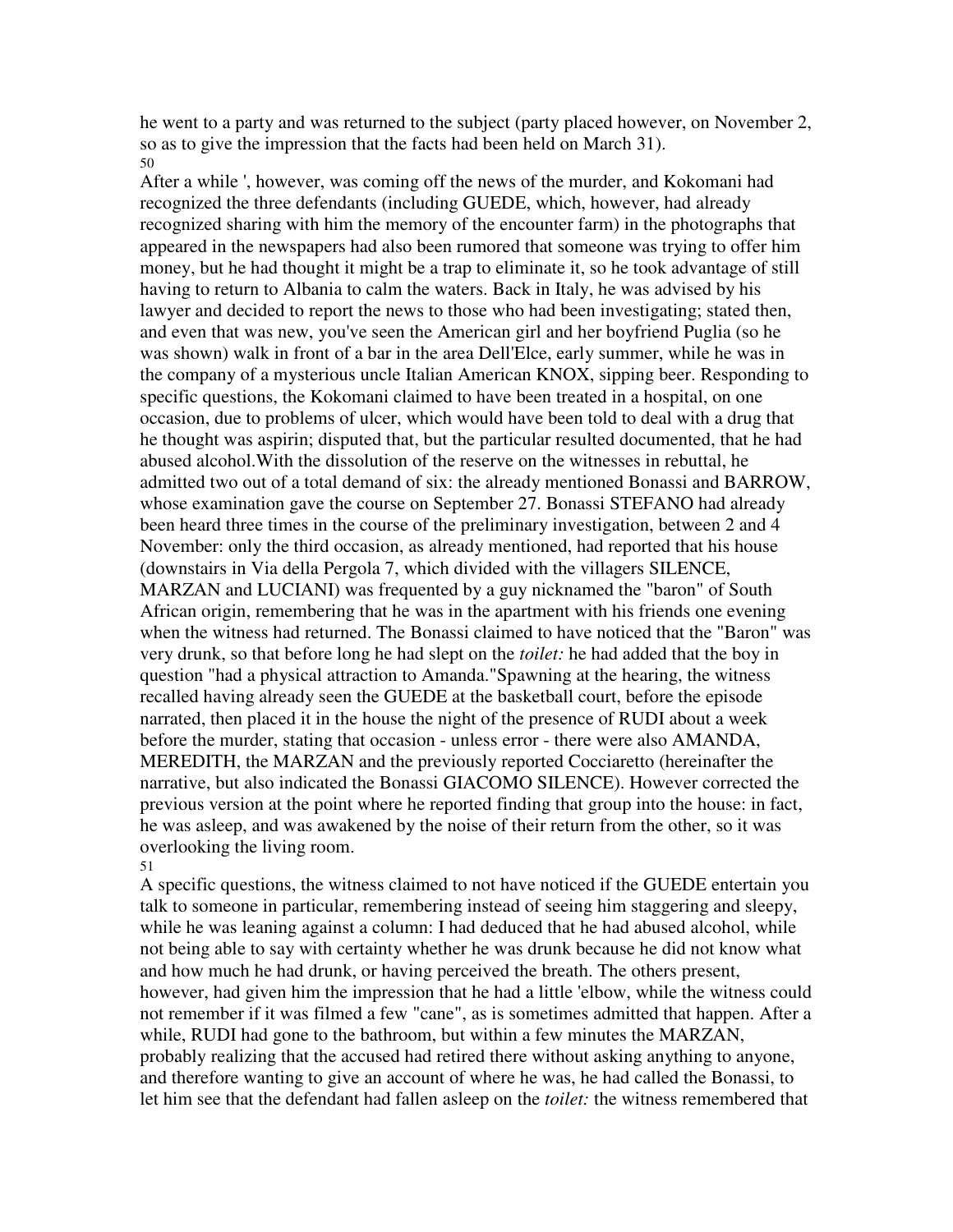the black guy was aroused at that point alone, without the other had awakened or called up, and was back among them, putting to sleep.Always a direct question about whether RUDI had pulled the toilet, the Bonassi said no, having personally seen: however, stated to have reached the conclusion that the GUEDE was drunk also because of the strange behavior of not flush the *toilet.*Later, Marco and Giacomo had told him that the defendant was attracted by AMANDA, using the dialect expression "the taste", probably *pour parler* without even having the MARZAN or SILENCE knew about the engagement of KNOX with PROMPT. After a short time since that night, maybe the next day or later, the Bonassi had reviewed RUDI at home, at the last Grand Prix Formula One, for all he knew, the young man had passed through a greeting, without an invitation , then stopped to watch the race on TV. Describing the behavior and character of MEREDITH, the witness remembered her as a girl very private, self-confident enough but a bit 'closed: believed, as he had known for, which is unlikely she would open the door to let a stranger in the house .The SILENCE, according to the Bonassi, it was well with her, but he did not think that could be a lasting relationship, and nothing he could say instead on the expectations of the girl and the way we understand that relationship, nor on whether the KERCHER could have revised after RUDI the meeting at his home. For all he knew, however, MEREDITH used to go out only with his countrymen. The BARROW, already seek payment from PG on 11 December 2007, ie a few days after the return of the GUEDE from Germany, claimed to know the GUEDE few years, avendoci often played basketball. On that occasion, however, stated he had never shared the way we do, to be RUDI a habitual liar, who prefers to consume alcohol and drugs, as well as to annoy the girls molestandole in public and trying to kiss them. 52

As for the KERCHER, which defined shy and reserved, the BARROW had said to meet the common frequenting nightclubs of downtown, and in fact had noticed the night of *Halloween* at "Domus", where - according to him - certainly not RUDI There was, not even appeared that the accused knew MEREDITH, and according to him it was not true that there had spoken or had met her.At the hearing, the BARROW scaled down their assumptions, saying for example that the GUEDE drank but a bit 'as they used to do all the guys, even though he had often seen drunk, instead of being denied the use of certain drugs by of RUDI, whose word had only heard about. Also in order to harassment, and corrected the shot remembering only once prevented had struck up a conversation with a girl, not knowing that it was indeed the girl BARROW, and had come of a pun: on other occasions, he had seen pull towards some girl while she spoke, however, describing it as a gesture common to many other peers. On the lies of RUDI, the witness merely to say that once the GUEDE had been accused of stealing something from her purse in the disco of a girl, the accused had been denied, but then it was coming off the talk that he certainly was , on the supposed certainty that the GUEDE it was at the "Domus" in the evening of 31 October, he said finally (and in fact could not say anything else, *ab initio)* who had not seen it, without being able to rule out that there really was.The witness, who almost did not bring anything significant to acquire, was then interrupted by the emergence profiles of the offense BARROW, concerning economic negotiations with a journalistic television, against whom he had filed a complaint for trespassing (when had actually received those reporters asking for money for an interview), and then appeared to have put forward new demands of money to replace things. On October 4, finally, we proceeded to a long and detailed examination of Dr. STEFANONI, but it related to most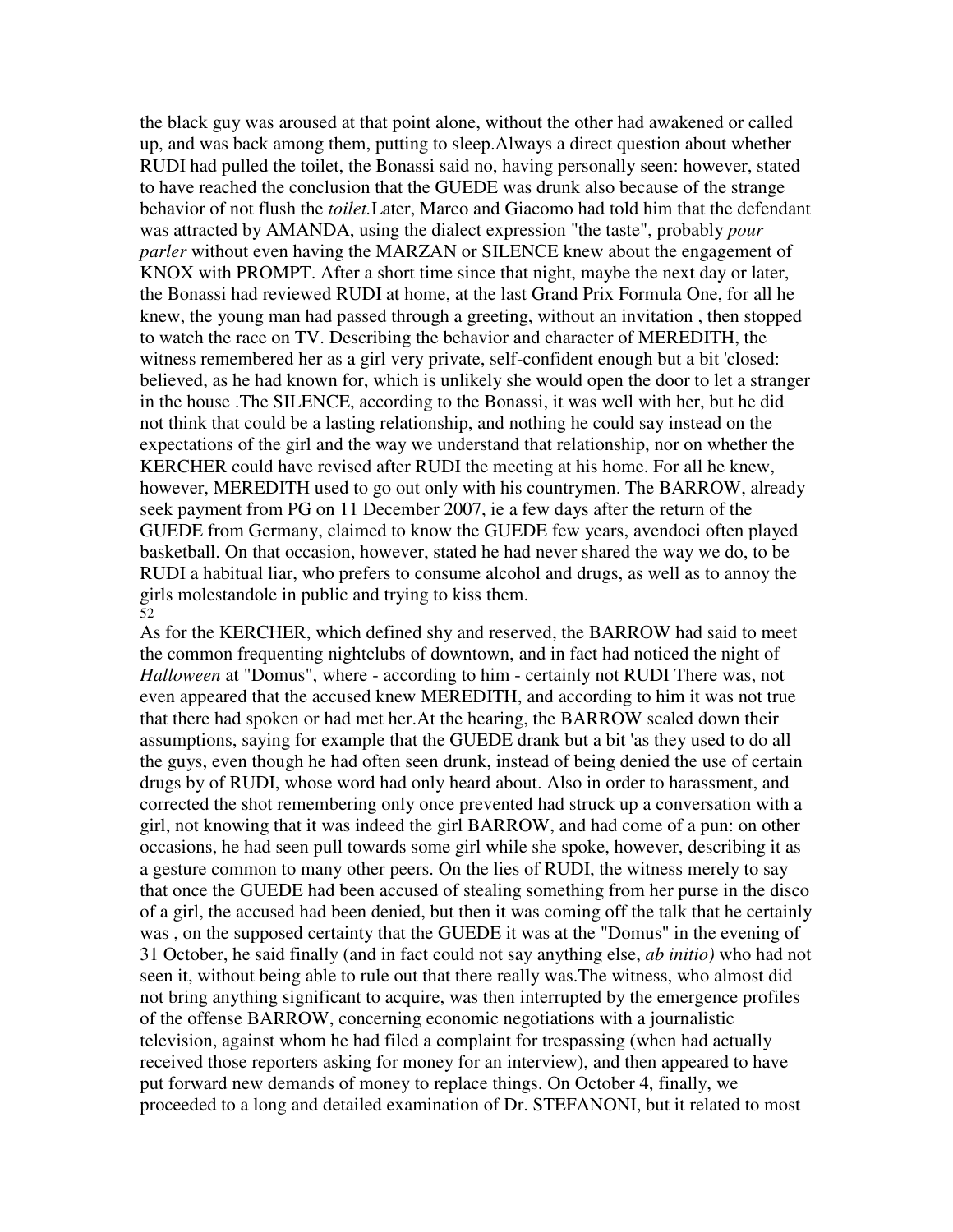of the evidence collected against the KNOX and PROMPT. The heads, after a precise indication of the meaning of some technical concepts set out in processed already deposited, stated that there is no immediate correlation between the height of the peak measured in electropherogram and expressed in RFU (relative fluorescence units) and reliability the survey result organic: in line approximation, represented that statistically the given dell'RFU is in most cases directly proportional to the possibility of a certain interpretation of the result of the analysis, however, many existing cases of "high peak" but difficult to read (because of "background noise" of the apparatus, or whatever) and examples of "low peak" objectively irrefutable, with the consequent need to proceed to also examine the data apparently meager and not consider them unreliable *a priori* . 53

The doctor further noted that, by agreement, could be defined as low a value of less than 50 RFU, for example, gave note that the *locus* due to KERCHER and identified in a biological traces on the blade of the knife seized at REMINDER had genetic characteristics with values RFU equal to 41 and 28 (also stating that it has undertaken in that exam to get noticed *visually* a streak on the surface of the blade, and that the *test* on the nature of that track, to ascertain if it was blood, gave negative results: outcome, however, is not definitive, although it has been a particularly sensitive *test,* opening the possibility that the biological material reperted was too little in order to make certain the result).After a long examination of the mode of evidence collection and analysis, with the purpose to refute the hypothesis of contamination in advanced developed their consultants, the witness caught hold upon other findings, including the plush blue on the left cuff which had been found DNA of 'defendant: in this regard, Dr. STEFANONI argued that the epithelial cells of disintegration, in principle, can not easily be left on a surface touched, except through a narrow or a pressure rather forceful: touch something would make it impossible, according to the thinking exhibited by the biologist, leave cells of any kind. Prompted later by defense counsel, the specialist agreed that the amount of biological material could be considered attributable to the defendant actually minimal: this is because the DNA found therein as nuclear genetic profile was that of the victim, not a mixture, in the face instead of the simultaneous presence of Y haplotype, featuring the male chromosome. In such situations, where there is a clear disproportion between the quantitative data of two DNA that must be considered, however, coexisting in a track, it is reasonable to infer that the reproduction procedure chemistry (PCR) to amplify the DNA alone is more abundant (assumption shared by Dr. . ssa STEFANONI and ctp, Dr. BARBARIAN) with the conclusion that biological material of KERCHER there was quite a lot, and very little - in proportion - the GUEDE. The heads also stated, however, that the search dell'aplotipo Y is accomplished by analyzing peaks and RFU, which had been given in the present case results fairly high (in a *locus,* 164, 838 in another, in the one with the lowest peak 132 ).On the bag was found instead is a mixture genetic accused and the victim, with peak overall very high (even more than 1,000, and still higher values at 300), is the same haplotype Y: the biological material had been taken more or less the center of the zipper, on one of the two sides. As to the bra, the track due to GUEDE was present on one side of the garment, to the rear: also in this case, there was the connotation of the male chromosome, with RFU values from 113 to 687. After a schedule of hearings held for discussion is, in their respective conclusions and replicas, this retired Judge in chambers, for the decision. 54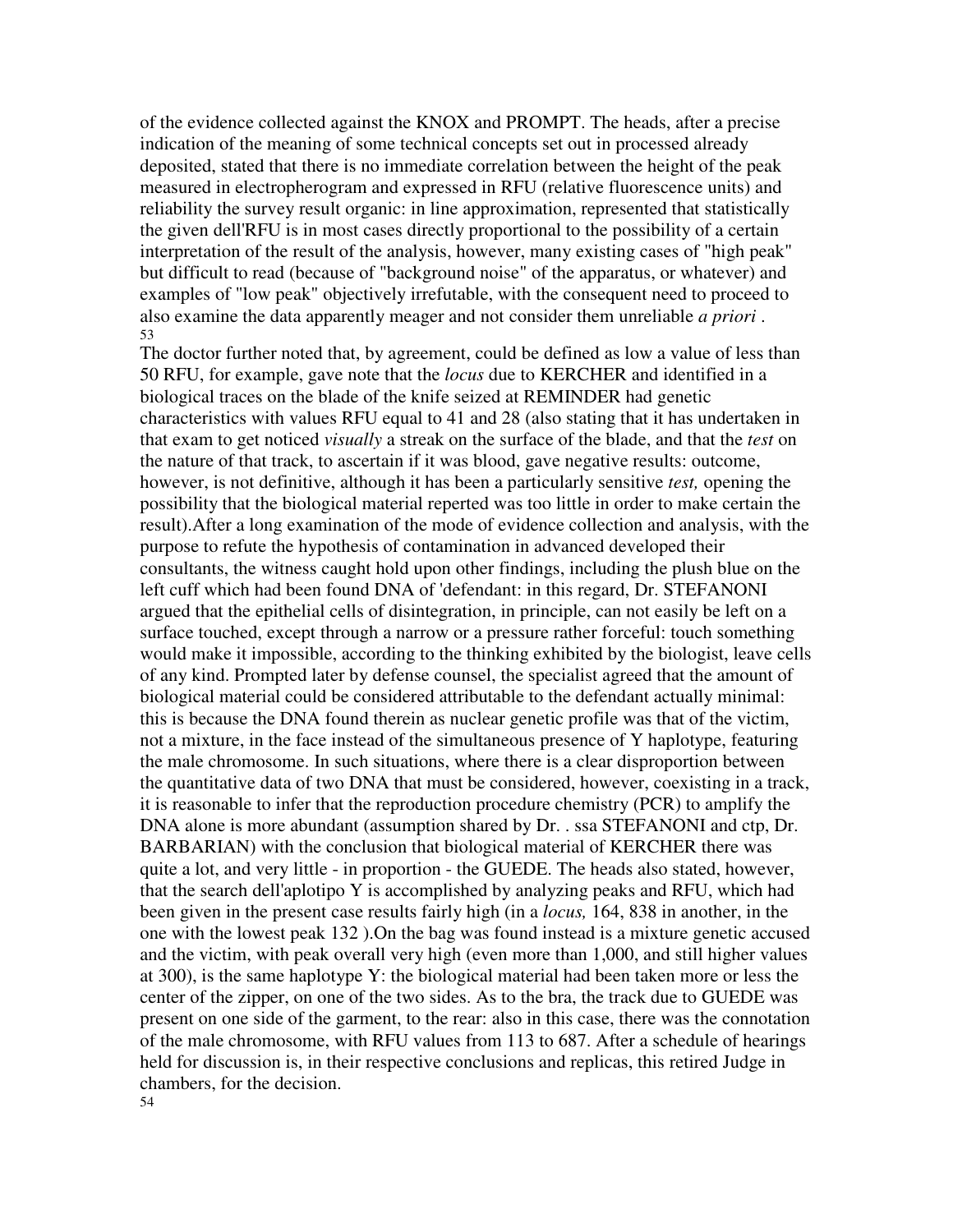As previously warned, a starting point for evaluating the results of the investigation referred to above may be made of what has been shown in the order *of libertate* issued by this Office together with the completion of the preliminary hearing in the ordinary forms celebratasi borne by the other two defendants, having their defense made requests pursuant to art. 299 cppApart of course from the part of the order devoted to the illustration of the dangers that are believed still discernible, the text of the decision is reproduced below, to be an integral part of this judgment and in order to give cognizance of the arguments followed by the judging of those aspects - partitamente underlined - that are specifically relevant also to the GUEDE, for example with reference to the problem of status, or lack, in its factual context, the conduct of sexual violence. Only when necessary, as a necessary preliminary warning, the development of this judgment will go beyond the ideas that were the subject of discussion at that meeting, being understood otherwise already addressed - and solved the terms already known to the parties - the topics for discussion. Supervision order, the writer observed:

"The first element to be highlighted, and that - in the comparison between the different arguments put forward by counsel for the defendants in these proceedings - *ictu oculi* appears thicker towards Knox and Sollecito to the position of GUEDE, covers the objective of emergency homicidal action carried out by more people, rather than by a single author.On this point, in order of relevance to the data forensic, you must record the initial position of dr. LALLI, CT of the Public Ministry, according to which there would be no findings in support of either hypothesis. The report of the Scientific Police (UACV) filed at the preliminary hearing focuses instead on the presence of typical defensive wounds on the palmar region and on the thumb of the right hand of the victim, apparently came into contact with the blade of the knife, that fact, to reconnect to bruise from withholding, does suggest "an action of violent coercion by multiple attackers, also in order to prevent the woman to oppose the blade of the weapon."

#### 55

\_\_\_\_\_\_\_\_\_\_\_\_\_\_\_\_\_

The technical note submitted by the Consultants defense KNOX argues instead that the condition of the premises and of the corpse revealed lesions "fully compatible with the action perpetrated by one person": the ones on the face and neck can be produced by an agent that grab the victim "with his bare hands to strangle, suffocate it or acknowledge it, and then (or simultaneously) with the knife wounds it"; those elsewhere (right elbow and forearm on both sides of the pelvis, left thigh and right leg) " are just as peacefully to report a violent contact (face to hold, immobilize) between the victim and aggressor ", assuming that the latter had stood higher while supine on the ground, and so could cause her bruising even with body parts (knees, legs) different from his hands. In the opinion of those consultants, "are missing altogether, however, traces of grasping or constriction of the wrists or ankles, potentially indicative of action and immobilizing containment operated by more than one subject." Especially in the face of injury so variously placed, finance at both sides, and with one hand and likely to be to wield the knife, still appears rather bold claim that the attacker is in essence "rose above" the girl, and traces of grasping a pulse, albeit on the basis of data derived from *a different aspect,* it seems that they exist.As is known, on the left cuff of the sweatshirt found in the room of KERCHER, was found a track which showed the DNA of GUEDE: for reasons that will be explained in the judgment concerning him (and also on the basis of arguments which we will return in below), this court does not believe the thesis of contamination of the find, nor do they seem completely unconvinced by the arguments that should be considered that the sweatshirt was not just worn at the time of the assault. It 'been said that if the sweater had been worn, the blood stains on his left hand - when sweatshirt was then the parade, as it was found on the left side of the body - would have to be characterized by striping and signs of slipping, instead are clear: the measurement is not conclusive, since the photographs taken in the immediacy of the hand of the discovery indicate some sharp spots and other more "streaks", but (according to the subsequent report of dr. LALLI which shows only a small wound on the one hand, the ulnar side of the first phalanx of the second finger) certainly do not derive from lesions situated therein, and are therefore attributable to the touch with the blood that was on the left side of the body, for direct casting. *Ergo,* the bloodstains, as objectively showy, it is not produced at the same time aggressive action if not in small part, resulting from subsequent contact of the hand with blood pouring profusely from another source: the problem, then, is to understand when the sweatshirt was the parade, and if this happened immediately after the death blow of blood on the hand still there was, as well as - if it happened later, which is likely - the blood could be dried on a par with what the Police Scientific highlights for the spots on the bust of KERCHER, not riprodottesi lying on the duvet over her. 56

Should also be noted, to the extent that interest for the purpose of this provision, that if the left hand has indeed a possible injury defense (the one cited above), they constitute a wound alone, while on the right hand there are : one in the palm of cm. 0.6, bruise just below, another wound smaller nearby, one on the tip of the first finger, and two bruising at the elbow and forearm, always right. Hence, in all likelihood, that the left upper limb was placed in conditions not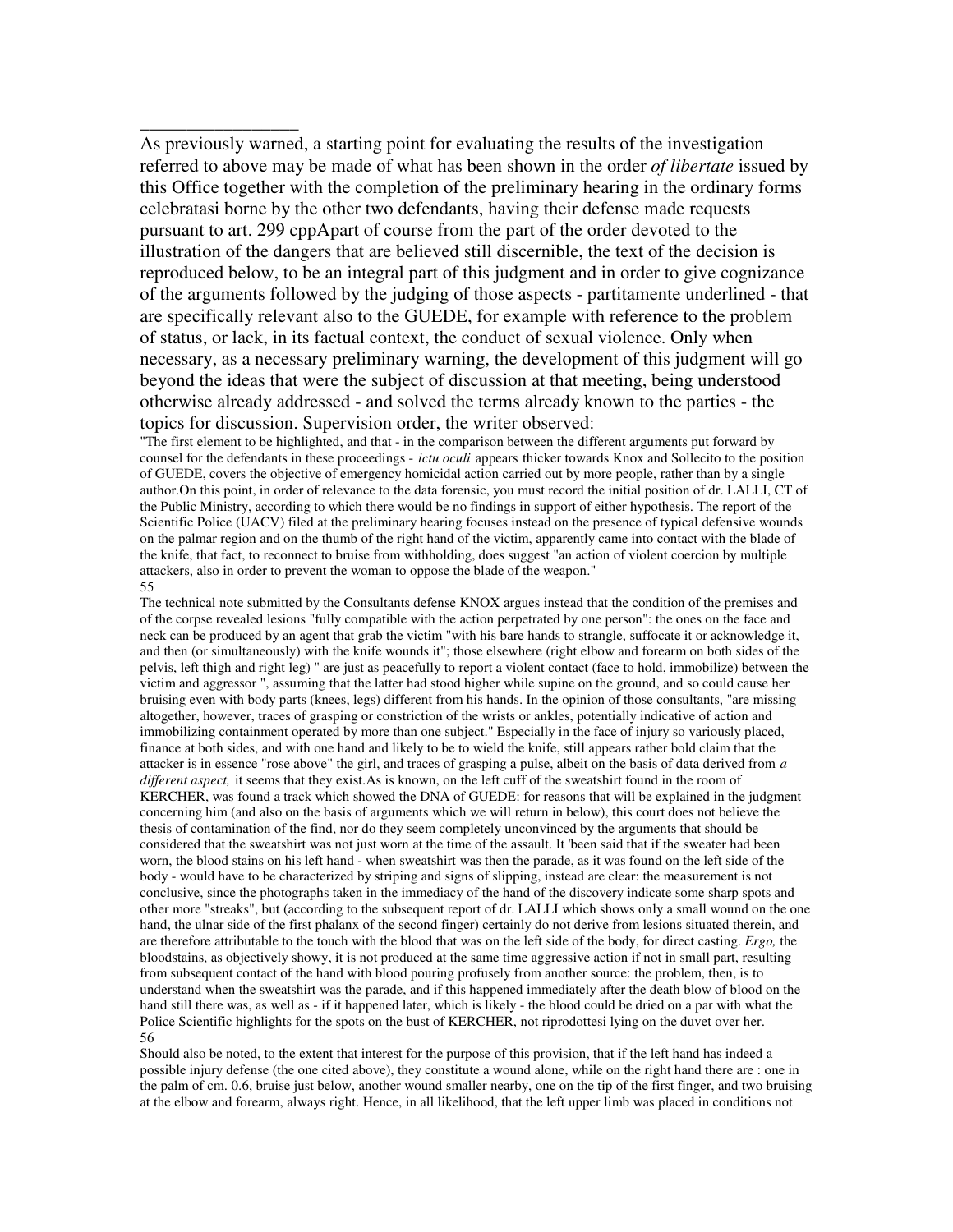move freely, unlike the other (while logic suggests that a person, sensing physically violent acts taken with the use of a weapon by point-and-cut, door instinctively in his defense both hands and arms, if able). We also note that - will have to decide the issue on which the trial judge - the footprints orthotics would not be worth anything, because the most of the PM advisers speak of probable identity between two of those with the feet of PROMPT and other two with the feet of KNOX , but after very different circumstances on the usefulness of the footprints for positive comparisons: the observation has its own weight, but if - and I will check the Assize Court can be said to be certain, however-whether it's footprints, different from each other enough to bring to relate them to different persons (whether or not the accused), it is interesting to note that more people turned to those rooms barefoot after the crime. Finally, we must not forget the contribution testimony offered by Ms. bolsters (witness, incidentally, that the writer has not considered essential by way of rebuttal as part of the summary judgment requested by GUEDE, but that it would be in a hypothetical special ritual proposed by the other two). The witness, whose statements also offer insights with regard time of the murder, where weighted at those ANT ALESSANDRA that confirm one aspect of the dynamics related to her, she heard a horrifying scream of a woman: after a period of time described by some approximation ("two seconds and a minute"), but the evidence volendone understand the brevity, he perceived the sound of footsteps, certainly more people, on the gravel and leaves the square in front of the house on Via della Pergola. According to the bolsters, someone took the direction of Via del Bulagaio and Piazza Grimana, and someone came up the stairs towards Via del Melo and Via Pinturicchio: not important here to dwell on how many were actually those subjects (she said that he felt one on iron staircases and "someone else", that always only one could be on the other side), but rather to emphasize that we are referring to a person particularly reliable, because - as the Court pointed out in its time for the Review - is a woman who lives there for a long time, and knows how to distinguish the typical sounds that can be produced nearby, and identifying the different paths traveled by stairs or fugitives. And I heard, it is confirmed, at least two. 57

It has been argued by the defense, that the lady of the house is about 70 meters from where the crime was consummated, that it was a cold evening and the bolsters had double glazing, but the perception of the scream - Also in the story that the woman makes the PM concerning the state of turmoil that led to, and you do not see just why should invent some particular - was clear and sharp, it is also said that the reference to more people follows a technique rather insistent of those who questioned her, almost as if wanting to suggest the answers, but it was the lady to say immediately that someone was here and someone there (if anything, the investigators would have liked the clarification on the total number); least, not has no merit the consideration that the poor victim was in a position, with the airway open with a knife and peppered with blood, to anything but cry. A person cries in despair when he sees that someone is about to hit, or even merely to threaten her, maybe punzecchiandola before the definitive lesion, with a large knife: it is indeed extremely reasonable to assume that the blow was struck in deadly precisely because of the scream and cry for help immanent that the cry entailed. The existence of converged data about the plurality of managers is also apparent, *in contrast,* offer dall'inconsistenza of the thesis about the entrance of an alleged thief from the bedroom window in occasional use Filomena Romanelli. According to the defense of PROMPT, the glass of the window was broken by a stone thrown from the embankment in front, located about 3 meters away, inside the window had the blackout, but it was not attached to the leaf, and therefore was chipped due to the blow received by the stone (in fact there are also fragments outside on the window sill, which confirm the rebound floating sull'oscurante).As regards the choice of that input a little 'uncomfortable, but still easier for an athletic person, the thief did not think to come from behind because he did not like the fact the building on the other side, or at least felt that that possibility already did to his case; demonstrating illegal entry, also, are found two fragments of glass inside the house that would never be repertati, one of which would also have a shape similar to a hallmark of many of the footprints left by shoes "Nike" referable to GUEDE. He also makes sense, in this way, the conduct of the latter to not flush the toilet: he would enter from the window, he began to rummage around and then go to the bathroom, so it would be returned the girl and the man in the bathroom would not have downloaded the *water* to not reveal its presence.In truth, this court believes that to get out of that window there really wanted *Spiderman,* as claimed by the Review Tribunal for wanting to dismiss the hypothesis: we wanted a man physically agile, as it certainly was and how the GUEDE certainly are thieves who visit the apartments of people at night.

### 58

Neither one had to climb with the stone in his hand, being able to actually launch from that sort of parapet (and not from below, as he wanted to argue the PM, with the risk to fall under the head of the pitcher). However, the choice of the window in a certain word revealed itself gambling, where a thief hardly occurs: according to the statements of ROMANELLI, she had left taxes virtually narrowed, even a bound to the sill due to the expansion of the wood over time, and nothing, since there is certainly light inside, might reveal the man with the dark stone in his hand that was not hooked behind the leaf, with the risk of throwing the stone and having it bounce back downstairs. Not to mention that the biggest gamble was to have chosen the window facing towards the street and towards the headlights of passing cars. Assuming then that this unknown thief had to give yourself the name of RUDI GUEDE, he appeared - with the dynamic - a thief even less likely, from his point of view, why not groped to steal first downstairs, where it was likely not to find anyone who knew because he had more confidence with those guys and was aware of them come from other region, so perhaps he had been told (or should have known, however, from them, asking them on purpose) that the parties would return home ? How did you take it for granted that the upstairs would not find anyone or no one would come back during his action, as an American and an Englishman lived in that apartment, certainly not Go home for the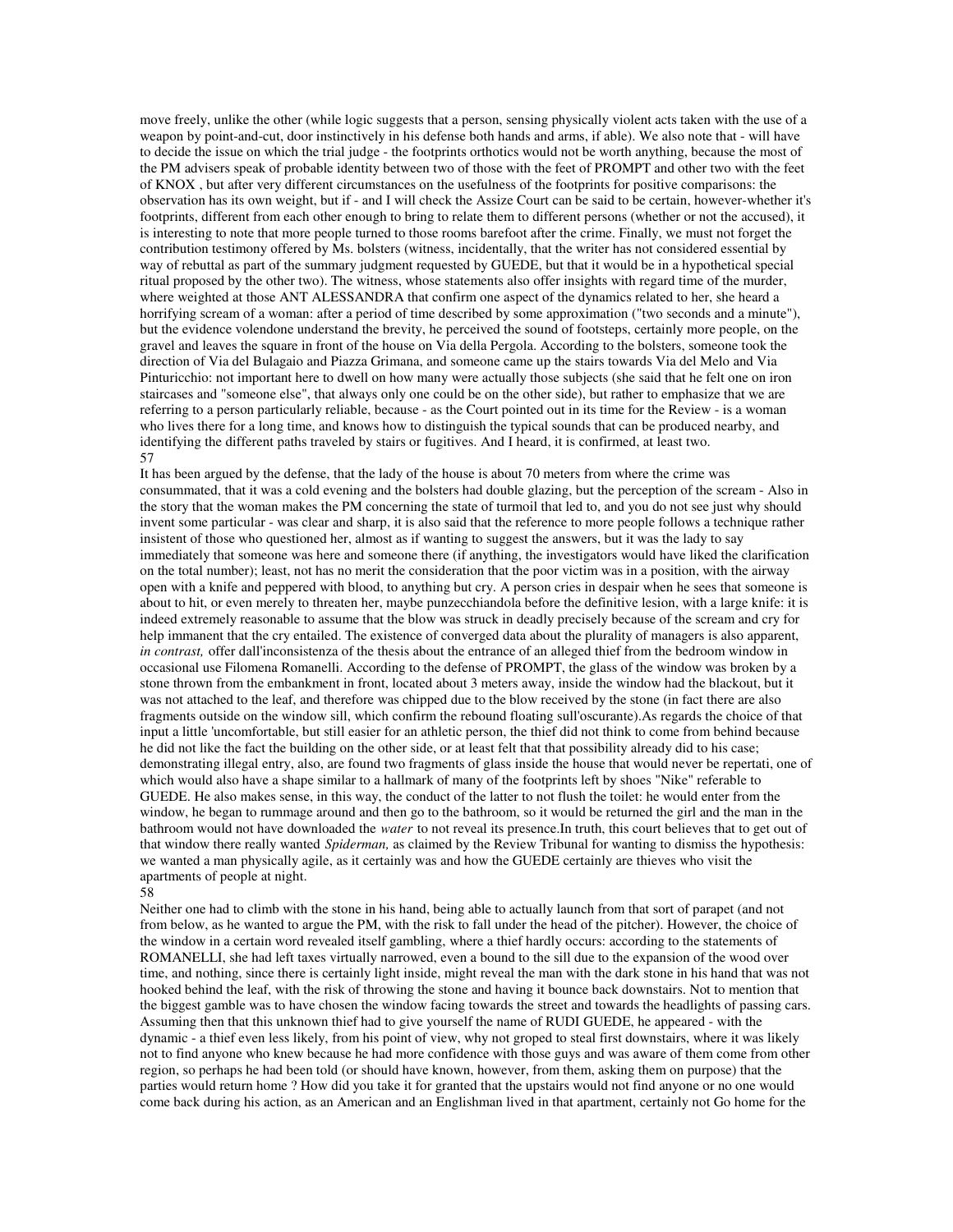*weekend?*Going to see in the first instance below, he might even find the easiest access upstairs, admitted that if he had not already realized during at least two occasions (the evening of appreciation of AMANDA and sleep in the bathroom, then the day of the last Grand Prix) it was in the past to find the boys Marche. Totally inconsistent is also the argument that the GUEDE (but the major concern any more or less cunning thief) would have to stay on hold for over half an hour, making portray in bits and pieces from the cameras in the parking lot with the risk - increasing with the passage of time - that Taluno fell, and again, if RUDI came through the window, wanting only to steal, so much so that he began to rummage through the bags ROMANELLI, then go into the bathroom and realize the return of MEREDITH (clearly, not pulling the toilet to not reveal its presence), because it ran away rather than deciding to go and to attack the other side of the house?

The observation, which also has to deal with the blatant contradiction of the assumption defensive (on the one hand it is assumed the thief who enters illegally, on the other hand is 59

denies that there is evidence of sexual violence) means that the GUEDE - except that he met the victim and assaulted in another environment, because there are no signs of a struggle - it would have been taken by some kind of a *rampage* to admit right away l ' eventuality of killing a girl who had feared until a moment before stealing some money in a drawer, for he was not a stranger to MEREDITH, yet he decided to cross the whole apartment just to touch her (with the idea of a sexual act allowed that, at that point, would go to hell in a hand gallop).And if it is unacceptable - and the case knows several episodes - the idea of a thief who takes the opportunity to rape the lady of the house, what happens when the criminal knows he can not be shown to the police dall'aggredita . The GUEDE, it is confirmed from the bathroom where she was in was very close to the front door and in the same room he had entered, and could not leave without being noticed: even if he tried to walk out the door but found it locked from the inside (because you always had to discharge, according to state witnesses) that problem would have been an athlete like him to escape from the same window he had entered? Considering his stature, leaving dangling from the ledge it would have been easy to jump a couple of feet on the grass. As for the glass fragments, that the subsequent clarification of the PM (but already the time of the shooting stopped in the video frame, ie 1:03:12 on November 3) put in the kitchen and not in the room of KERCHER, they appear much less significant traces enhanced with *luminol* in Romanelli's room, from which it is derived DNA of the victim. A thief or any person who wanted to sneak into the house, once able to do it from there with some difficulty - or not he would try to steal something and then he would go into the other rooms, he would have committed the murder, but then it would go away from the door, coincidentally found open in the morning from KNOX (to want to give credence to the version of the defendant), who made him do it thrown back in the window, or to brush up that room leaving all valuables? *Ergo,* the DNA - with all the necessary checks on the precise nature and future of the track, given the multiplicity of substances called *luminol-positive,* in addition to the blood - is now likely to certify with reasonable that those who went into that room when he did MEREDITH was already been affected, and therefore (from within, not from outside) broke the glass.The issue just discussed is related, at this point, that of the alteration of the crime scene, and especially to that - allowed any alteration - of the people who could have an interest in performing this procedure.

The first element of mystification was just mentioned: the glass was broken from the inside, and made him in that room who took the DNA of the girl already killed. The ROMANELLI, in one of its reports containing statements, remember that the windows of

60

window over the clothes were thrown on the ground, which would confirm that the breaking of the glass was next to the activity of those who rummaged in the room, even if the inspection report and photographs from this particular does not seem to be, it is significant to record what was once the perception of the girl. There is no doubt also that objects of a certain value remained quietly in plain sight and in the other rooms (but this figure can be misleading, since a thief planned, became a murderer, well understands that it is not worth take away items through the ownership of which could be traced as responsible for a most serious offense). Then there are logical arguments in support of the cleanup task, given the lack of any fingerprint KNOX throughout the house, as if he lived there (except for one, in a glass found in the kitchen) and despite the defendant has represented that she went around the room that morning, making the shower in spite of the signs of violent conduct that should have noticed. Neither the relief is offset by the fact that 14 fingerprints were found related to non-identified, as if in other words the hypothetical cleaner would clean very little, in particular since the fingerprints in question, concerning the room KERCHER, are reduced to the on the pillow (later attributed to GUEDE), two out of a plastic bag placed to cover a Chinese calendar (completely irrelevant and certainly out of the ordinary perceptions of a party to remove the marks of his presence by an environment) and a in the vicinity of the door jamb (probably left there by some of those who tried to knock it down, the next morning murder). The same state of the corpse reveals signs of changing the initial. Taking the relationship of Advisors medico-legal defense KNOX, it reads that are found on the body of MEREDITH "point-minute specks to the front face of the chest, undoubtedly originated directly from the source of bleeding in the neck (their sizes suggest that they have been projected for respiratory activity in airway littered with blood). Their appearance (small and round) tells us that they were projected upward to substantially victim supine (face up) to fall back, therefore, on his chest "; similar spots there are in the upper part of the chest, covered evidently T-shirt rolled up, so that "when those spots were produced her bra was no longer worn: there is no shielding wrought by this garment, and droplets smeared the skin areas that originally they were covered." We can not agree with the assumption just mentioned.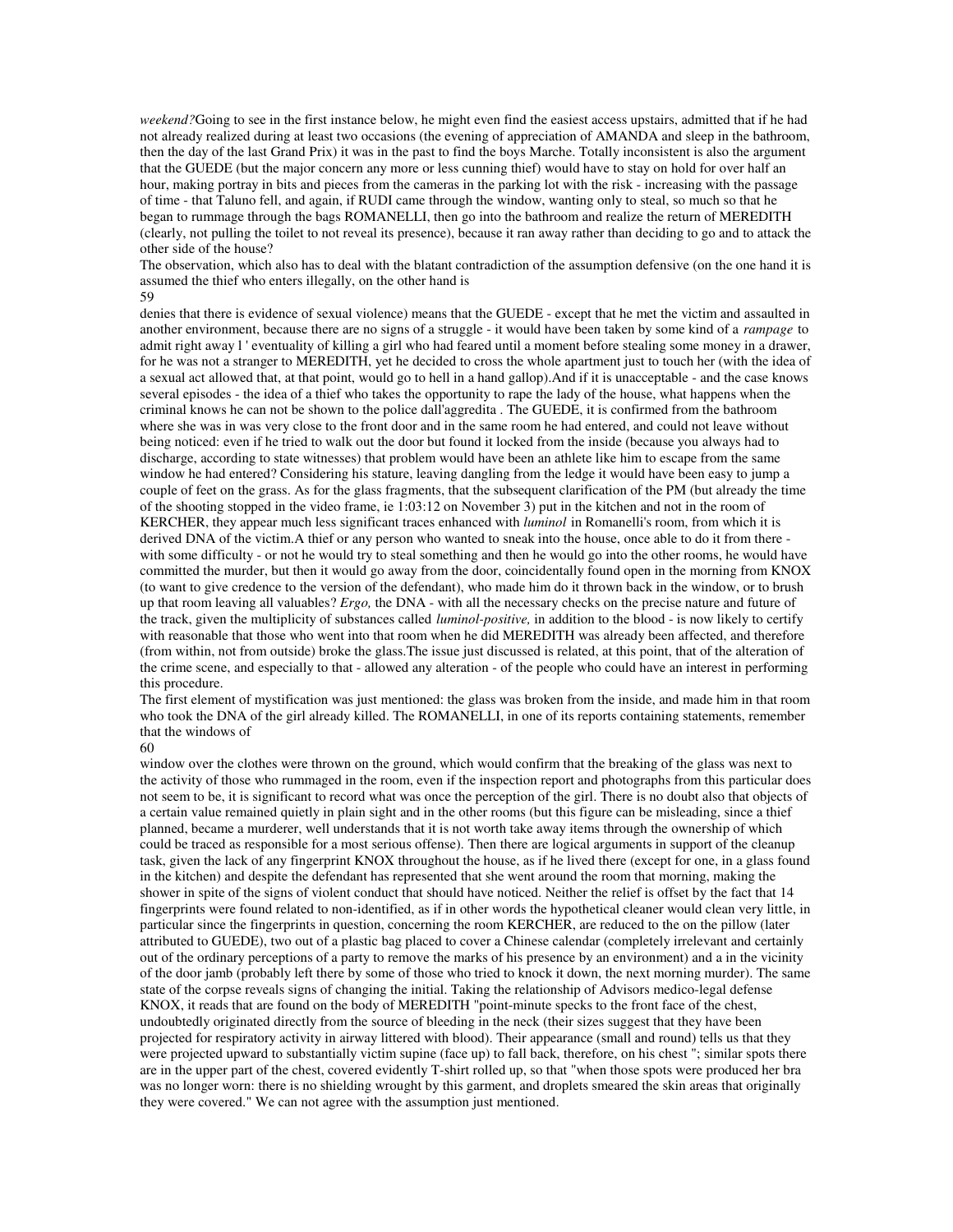The bra, and the finding is objective, rivenuto was a few inches away from the right foot of the girl, in an area for anything drawn from blood, yet the right shoulder resulting thoroughly soaked; also, coincidentally, the cups are seen with clear evidence the same kind of point-like spots found on the bust. This means that the victim had indeed his shirt rolled up towards the neck when it was hit (as 61

see, this is an empirical observation of fundamental importance to give a sexual connotation aggression), otherwise you would not see the spots on either the skin or on the bra, but the latter had regularly wear. The pictures nn. 268 and 770, amply illustrated by the defense of GUEDE, then clearly reveal the signs of that piece of linen (a vertical strip, rather sharp) on both the body of the young man on the floor below: a further demonstration that the bra was removed after the blood had the opportunity to be of interest for an appreciable time the shoulder, turned out to be precisely that soaked the time of discovery. Regardless of the purpose of intimate maneuvers of this kind, it is not fail to see how they were intended, however, and inevitably, to accredit the idea that a stranger had entered, and alteration of the locations useful to make people believe a thief, or however, to admit an unauthorized entry could have an interest in it only those who lived in that house. Excluding the victim, as well as MEZZETTI who was Montefiascone and ROMANELLI who spent the night quietly with her boyfriend, the only party interested in that skit is the KNOX. KNOX shows that even if the meaning of any particular point deduction in the preparation of the crime or even hypothetical aggravating (a little 'lighted up by the PM, while not asserting, in the descriptive to say the least imaginative reconstruction of rituals, feasts of *Halloween,* publications and *manga* opportunities not to be missed, perhaps after a pantomime rehearsal in front of the victim Kokomani), it was still the only person able to know that tonight MEREDITH was alone in the house.The hypothesis you want to organize the best they could and at the last moment a visit to KERCHER to fathom, even if it means resorting to violence, the willingness to sexual practices group is therefore not a mere inference of the Public Prosecutor (if, it is stressed, deprived of the implications comic and decidedly out of place dotted over the indictment and appropriately abandoned in the reply). It seems, in fact, having to encounter in this case serious circumstantial evidence of guilt about the contested sexual abuse, to be considered as absorbed nell'addebito of murder as special aggravating. On the issue of sexual violence, in this process everything has been said and the exact opposite, we have seen the PM Consultants say that perhaps was not there, replaced by others the opposite opinion, until having to detect the strangeness of subjects would be interested to support the configurability (except chiamarne outside their patients) and instead contest the charge as material fact. Never as in this case, perhaps, it is necessary to resort to logic and empirical data, rather than the findings of medical science (that everyone, in the opposite reconstruction, goes round and round in their own use, in spite of a law mistreated for cliché, but probably also more reliable because it is based on common sense.) Particular fury, and in the final discussions already in the recording evidence, it was found on 62

matter concerning an alleged bruising in the genital area and perianal Taluno to become a hypostasis, for tal'altro something different again. Dr. LALLI - also on the basis of indications provided by the gynecologist dr. EPICOCO refers in his essay that "the kind of purplish spots ecchimotico present on the inner surface of the labia minora have characteristics and location as to suggest a sexual relationship, or attempted, before the female subject had taken the time to properly lubricate the vaginal canal (..) does not have emerged in the course of investigations on the corpse, 'external signs' of traumatic nature which give a sense of rape itself (..) is also no doubt that it is not possible to indicate the' occurrence of a possible psychological coercion (eg., threat) that could have led to the young 'suffer' a relationship not wanted, in this case not opposing a valid physical resistance. " I Experts GIP conclude its report claiming that there is evidence of prior sexual activity and recent than murder, without being able to say that they were not permitted activities, stating, however, that "the objectivity of the victims of genital and anal sexual abuse is frequently devoid of significant findings even when the medical examination is carried out by an expert and in age range than the episode of violence, "as well as" consensual sex can also give rise to cause injury traumatic ano-genital ". In the discussion of expertise in recording evidence, prof. HUMAN Ronchi assumed survey data, however indirect, with respect to Action detrimental with the cutting edge, deeming it "began with a very minor injury that is to be borne by the left cheek, then, this could be a reconstruction, the first lesion almost that you want to threaten someone (..), it would almost seem that there has been an *escalation* in the action of this .. This violent action that may have been preceded by a series of threats. "In this regard, a subsequent intervention of Dr. Liviero (responding to demand defender of civil correlatability on the *escalation* of threats related to sexual activity) clarifies that: "if she asks a question in terms of compatibility, the answer is certainly yes (..), but if your question says, given the technical and biological allows you to tighten this connection, it is certainly not. "That prof. HUMAN Ronchi is obviously a hypothesis, which, however, is supported by logic, what meaning can never have a tagliettino struck on the cheek to a victim already affected in depth and with such violence as to achieve a true bleeding with? If this is true, just as already noted is a measure of the absolute evanescence of the problem, if approached exclusively in terms of medico-legal: it is clear that the typical signs of violence in the genital region there will be when a person has been induced to undergo sexual practices behind the threat of a knife. But, and even before, it is important to solve the problem of whether or not there was a bruising level 63

of the labia minora, maybe not confirmed at a later date by a histological examination carried out in a wrong because it no longer characterized by discoloration (hardly conceivable eventuality, as logically objected at the time of recording evidence by prof. FORTUNI): this is because the lack of bruising is not proof of sexual activity permitted, as well as the presence of bruising is not evidence of violent sexual activity. Professor April, evidentiary hearing of the incident,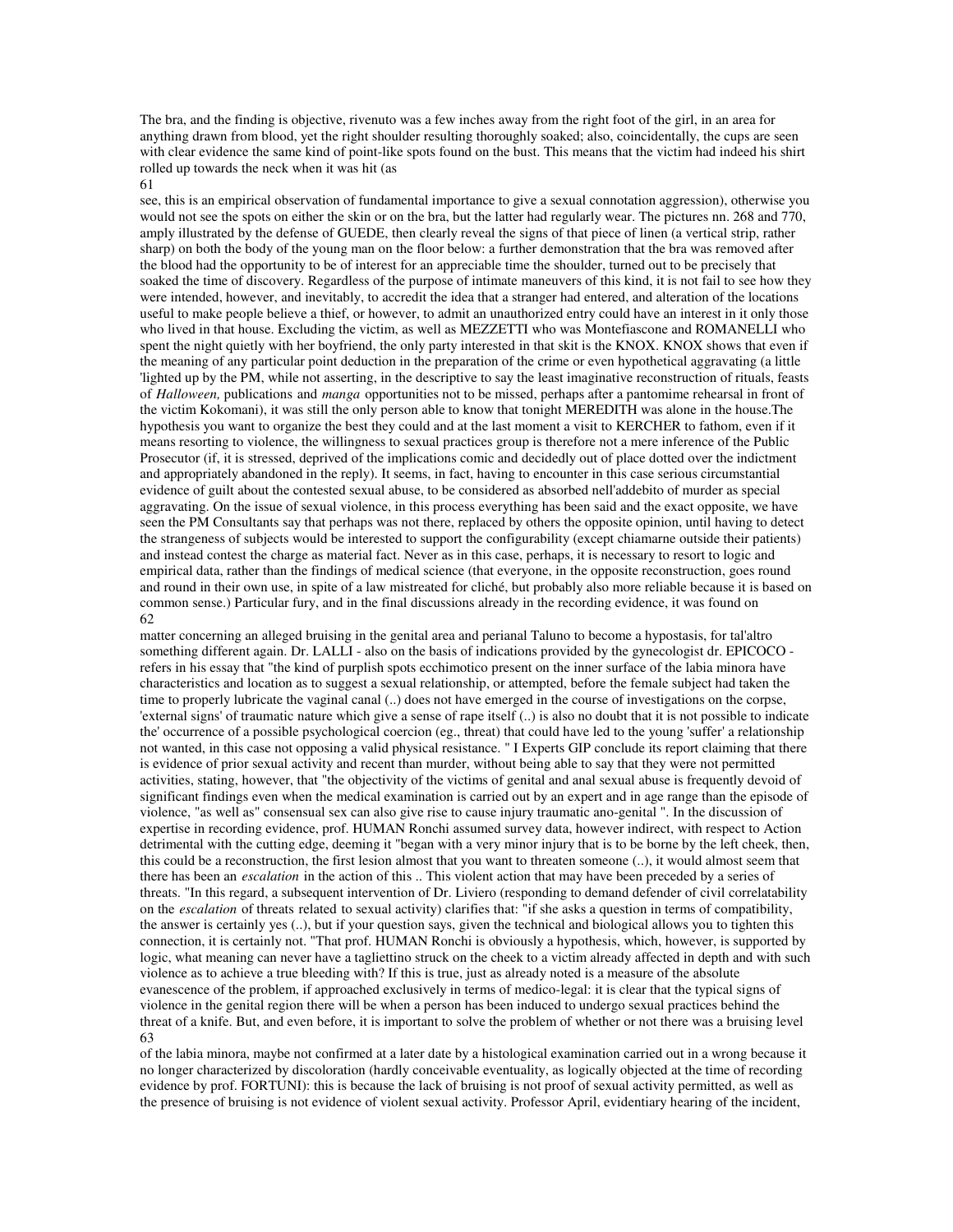had this to confirm that, in the series, in many situations of sexual violence is ascertained they come only to be indicative of general violence (for containment, compression, grasping), then - a question Judge - pointed out that "the data collected indicate that there has been activity in recent sexual content than death. The fact that this activity has been conducted in order to thwart the will of MEREDITH it can be seen, but by all the data available to the general story, and not a specification technical competence organic "signs referring to actions containment of the arts "are indicative of grasping maneuvers, and are frequently found in the dynamics of sexual homicide or sexual offenses." And that was that. It will be in an appropriate forum - namely, in the judgment on the summary procedure defined in relation to the GUEDE - the lack of credibility of the accused in presenting his own sexual encounter with KERCHER allowed, but, in general, is the objective context of the crime scene that gives evidence of violent sexual activity. It 's true that, in principle, three people armed with knife (including two guys in full force) engaged to be right for a girl who declares his willingness to have sex with them, they could easily overcome his resistance, and conjunctions consume the flesh of all sorts, but in the present case, the undeniable sexual connotation of aggression can not be overturned by an abrupt cessation of respect, in all likelihood resulting from the strong cry of despair and MEREDITH, the attackers found it necessary to stop carrying out the murder. Finally, and most importantly, do not forget that girl t shirt was certainly pulled up, until you discover the entire torso and bra (otherwise there would be blood stains punctate) and where you have never seen a thief or a robber who, just to take a look at those who want to steal linen, he begins to undress her victim, if it is still animated by the desire to take advantage of sexually?

This is enough to document sexual violence *by documentary,* made by the then GUEDE with the principle of penetration that did remain traces of his DNA in the vaginal swab of KERCHER, so far as relevant for the purposes hereof, it is not fail to see how a girl (standing or kneeling, 64

little changes) and immediately put her back here overwhelmed is in a position that, whether or not wearing pants, but with his shirt pulled up and the belly discovered, makes it easy to take advantage of those who want to disengage *jeans* or simply slip them a hand below to have it both ways.The writer, but the theme will be developed in the judgment on the summary judgment, does not really believe the position kneeling married by the prosecutor to describe a scene suggestive of orgiastic contexts: it was a sexual assault rough and coarse, and the penetration was probably not made with the penis of GUEDE (perpetrator, according to the same section). But it is always of sexual violence. In the development of argumentative face looking serious indications of guilt borne by the biased, one must now deal - having just called the alleged perpetrator of violence - the theme of the competition of KNOX and PROMPT with GUEDE. Clearing the field of misunderstandings, but having already exposed their thoughts nell'ometterne the call between the sources of evidence relevant to the indictment, it must be said that the deposition of Kokomani Hekuran does not contribute either to demonstrate the competition in word, nor to others. In an attempt some 'patched up in a *corner* to save the poor outcome of his testimony, the prosecutor wished to emphasize that the Kokomani do not know how to express in Italian, but for carelessness think you may be able to do it: in any case that says that he would want to resize in order to be deducted as "Supertest", since he was referring to events of October 31 and November 1 (but it was also suggested that the placement of the 31 black bag that comes to life or launch Olive could still prove that the night before the murder the three defendants were doing a kind of inspection).The prosecutors also said that the Kokomani is Albanian, has nothing to do with the story and its characters, would have an interest to remain a little 'shadow also because it has some small previous: he then related a story that is so unique and seemingly incredible that it can not be accused of falsehood, and it is only when he thinks he has become important because they are the newspapers and the TV to emphasize the extent that it becomes investigation leading man, even rejecting the ' using the interpreter and then entering likely confusion between similar concepts type van or tow truck.

Things are not so, because the contradictions in the story of the witness, from the same time slot of the episode, but regardless of the day, go back to the first deposition, in addition, a person who is familiar with cars so as to admit of making trade can - all want to grant - on the wrong notion of the tow truck, but not when he says that we are inside a woman and a child. Finally, aside from the strangeness of a scene in which the protagonist is 65

threatened with a knife and asks for a moment's pause to give directions to Cesena to a passer-by, or in which the olives are used as a weapon, or perhaps a mobile phone with which you take a photo or perhaps a video, or maybe the girl to the boy The Kokomani is also the one who remembers seeing the KNOX and PROMPT in the summer, while he was drinking beer with a mysterious uncle American ready to submit to the boy as the "Apulian boyfriend" of his niece (a few months before the two knew each other) . From the ramblings of Kokomani not extract therefore unremarkable, and you must record that he in fact was the only person to have claimed to have seen along the three defendants: at this point, in a case file that does not show telephone contact arose between the monads KNOX-PROMPT GUEDE on one side and on the other, and showing that the latter had seen the KNOX sometimes (but never her new boyfriend), you should derive the conclusion that the conditions of the Agreement criminal remain fatally devoid of probative examination. Even more so in a context in which - except, however, that the night before there was the "dress rehearsal" - the alleged feast or at least a willingness to go to tease MEREDITH for purposes of lust would be organized to force all ' last moment, given that up at 20:18 (now sms DIYA LUMUMBA) the KNOX knew he had to go to work and up at 20:40 (when Popovic warns him of the change of plans) on REMINDER knew he had to accompany friend Station. However, the problem must be overturned. Starting from the certain fact established by direct evidence against the accused (which will be discussed shortly), and especially of their presence and GUEDE the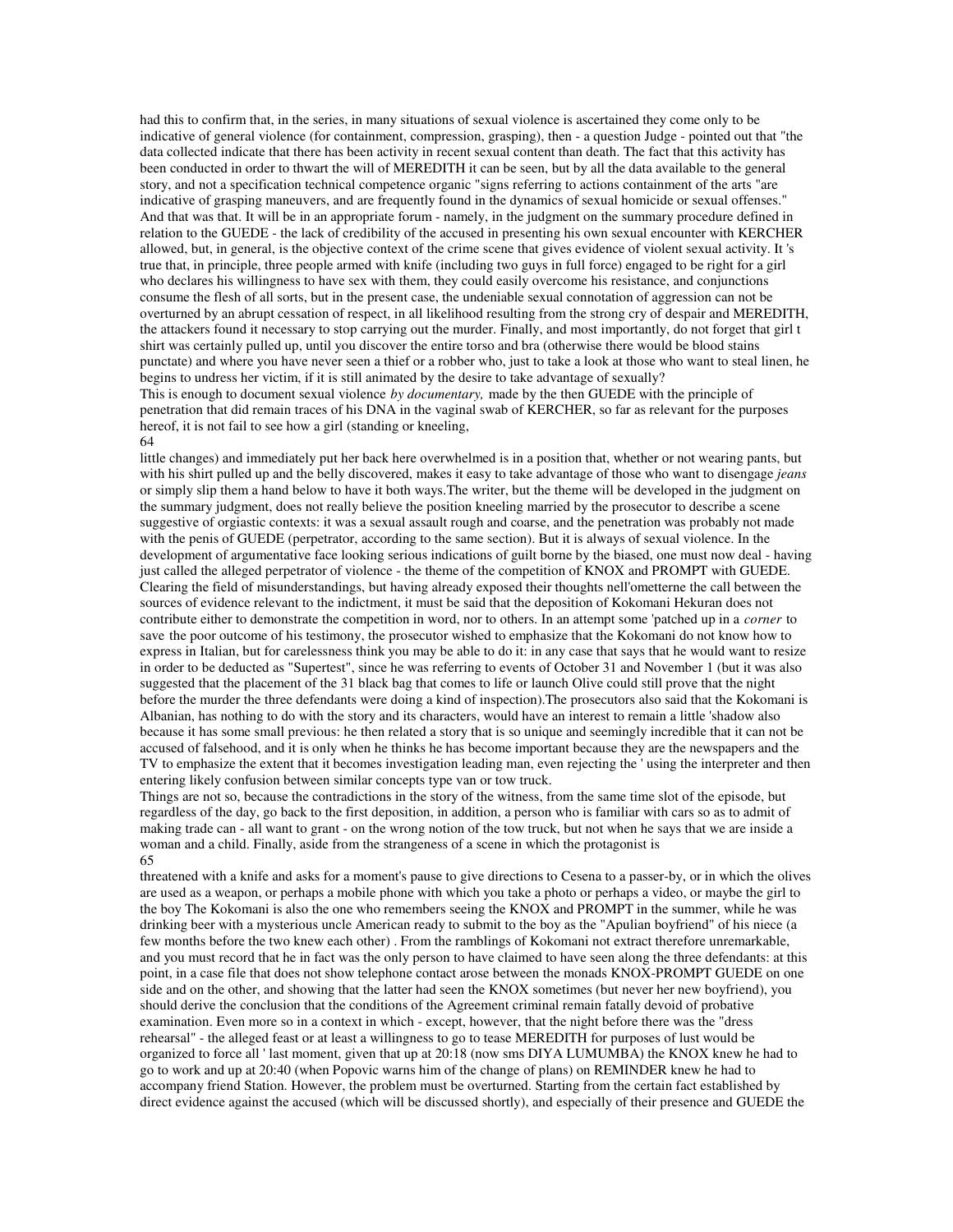crime scene (deduced from the same elements as direct evidence, and by logical data exposed in the introduction about the number and identity of the attackers KERCHER the interest of the persons entitled to alter the scene), the unknown facts which constitute the necessary condition does not necessarily have to be tested with the rigor of an additional direct evidence, but it is enough to to logic and common sense. In other words, if you have to give to the KNOX and also stated that the PROMPT were in the house on Via della Pergola (and has been), it is essential to find the call of the appointment agreed with the GUEDE (phone here that could not be there anyway, since RUDI the phone just did not have it), nor the witness who has remembered or photographed the meeting.

Just as highlighted a bit 'late (in reply), but most appropriately by the PM, to acknowledge that these were young people who lived within walking distance of each other, that the GUEDE a few days before had been involved in an evening Via della Pergola crossing the street and the boys KNOX the Marches, which is normal among twentysomethings in a university meeting in the usual places without having to do an act before the notary. 66

It should also be pointed out, logically, that emergencies borne by the GUEDE lay for a denial of the evidence of his behavior, suggestive of the relevant details will be silent. In fact, he is refuted by his friends and PHILIP ALEX about the movements of November 1, before and after the time of the crime: the first just says not to have seen more than a few days, but the second - in the face of 'assumption RUDI, which argues in great detail to seeing him after 19:45 ALEX had just taken a shower, going later in the evening with him in a couple of places for people to talk with the *staff,* as well as the evening of the next day - confirmed they saw him on the evening of 2, not the afternoon or the evening of the day before.It could be argued that those guys wanted to distance itself suspected of aiding and abetting against one they knew to be escaped and involved in matters of blood, but then RAW ALEX could not deny even having seen the 2, but later than that date, as well as could admit to having met him in the afternoon 1 when still nothing had happened, if that was the truth. Although the question has to be rescheduled before the Court of Assizes, you have to wonder why the GUEDE mint also on his travels before 20:30 / 21:00 on November 1. Logic suggests that the reason lies in the fact that he can not afford to tell the truth, and the only truth that can not admit (since it could also simply be said to be left at home without seeing anyone) is precisely that he had met with the other two just in case anything but reasonable and bizarre, as set out above. Reversing the problem, then, starting from the elements and direct against the accused, the most important result - as is now very well known - from the results of scientific studies. On this point, it is necessary to address the issue of the possible unreliability of the results of these analyzes, as well as of the alleged contamination of the exhibits. On the first point, as emerged during the examination of Dr. STEFANONI, must assert that the hypothesis of contamination but not for bogus result for unreliability of the discoveries are very imaginative, if benchmarked to the peculiarities of the case. And 'no doubt that, if the quantity of DNA obtained from a biological trace is insufficient and at risk (perhaps because it is a *Low Copy Number)* it may be that the processes of "photocopying" or other scans to yield results of the survey to be taken with the springs, and come out a DNA actually wrong.

But, in general, the result should be compared with the autonomous and further results of the investigation: if the DNA resulting in a murder case in Rome is a criminal Milan, it may be that we should trust to a certain point that result, unless you have other evidence to suggest the presence in England of that person on a given day. In the present case, the possibility that the DNA came out

#### 67

REMINDER on the hook (coincidentally, the boyfriend of a roommate of the owner of the bra) or that of Meredith Kercher on the knife (coincidentally, the roommate's girlfriend of the owner) was statistically identical to that which proves the DNA of the Judge or the President of the Republic, and then the objection - founded in a scientific conference - loses much of its weight in a criminal trial. Coming to the contamination, is significantly discussing finds absolutely unrelated to each other: the knife n. 36 was at the home of PROMPT (where MEREDITH had never entered, as reminiscent of the MEZZETTI) and the bra clasp n. 165 was in the room of the victim (in which the PROMPT had nothing to do, so much so that its DNA, in the rest of the house, it recovers only in a cigarette butt found in the kitchen). So, there is certainly the risk of decay of a relic (here amplified by the gross neglect of the flap of cloth with the hook, while the outcome of a survey and analytical activities repertazione), but affects in the first instance on the progressive difficulty to derive useful traces from a finding that otherwise would have given, certainly not on the prospect of getting a DNA for another. If we assume instead contamination, you should imagine that the DNA of the PROMPT (from another source and does not suspect) have "touched" the hook in the chamber MEREDITH, and that the latter has contaminated the knife home of the accused; but, as mentioned, neither the one nor the other had to do with each other's environments. It makes no sense to imagine that there was contamination during repertazione, or even while waiting (which, unfortunately, should not be there as the hook) between the inspection of November 2 and that of 18 December: even if you can think of that in lean times disposable gloves are reused, gloves or boots were definitely changed, moving from one house to another, and in any case the inspections were treated at different times and by different subjects. Analysing the documents, it is clear that the searches carried out by different personnel from the Scientific Police in succession (in truth, at the same time) between Via della Pergola 7 and Corso Garibaldi 110 there were only two, November 6, 2007: at 09:40 that the murder house, and tax inspectors are Profazio, NAPOLEONI, Bigini, Gubbins, and Barbadori Zugarini, at 10:00 at the home of PROMPT, edited by CHATS, FINZI, SPARROWS, Ranauro, CAMARDA, RED and Sisani. Where is the source, or even the suspicion of contamination?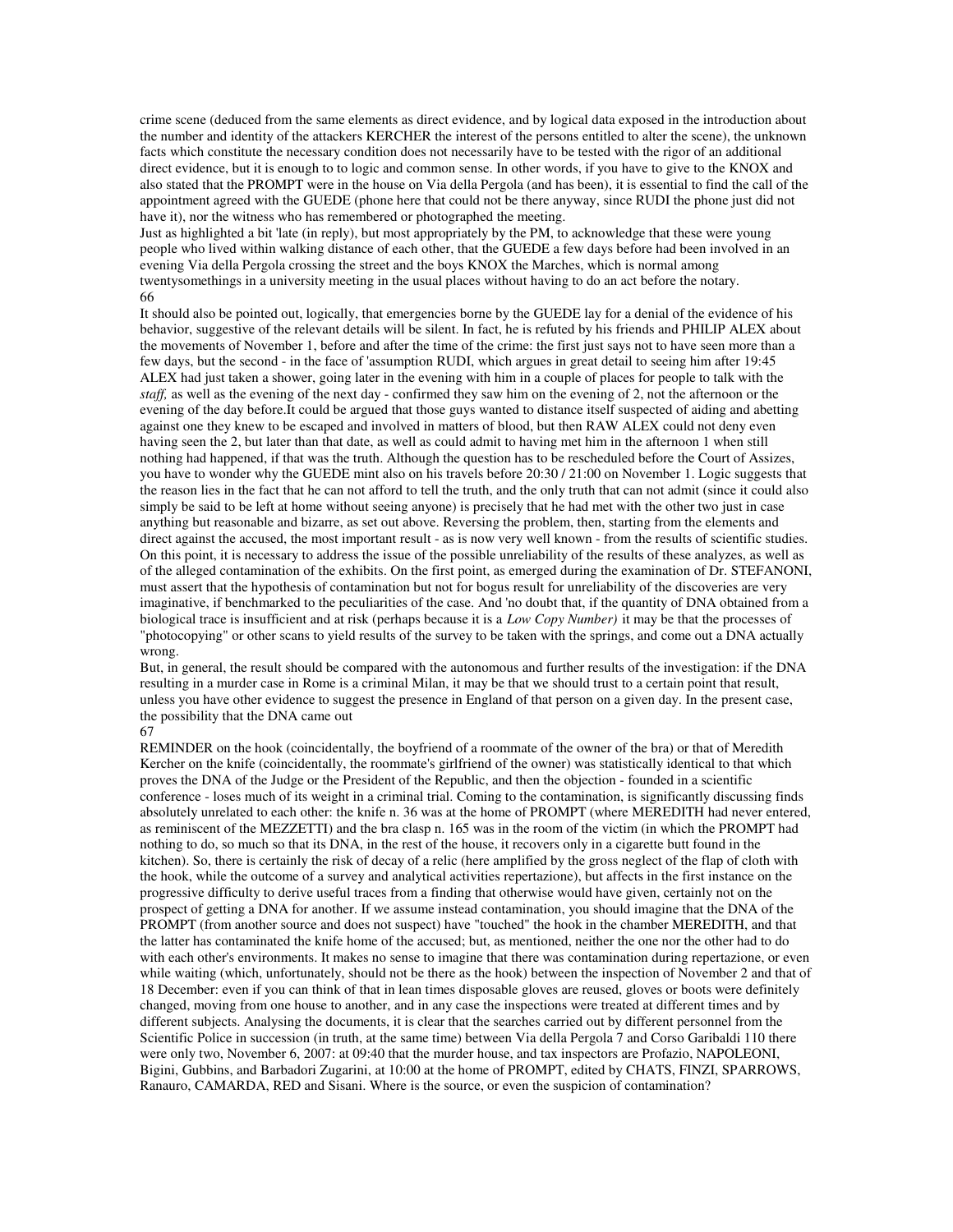It should be remarked that surely forget the flap of cloth for 46 days, however, before a scene with evidence of sexual assault and after reperted bra, constituted a serious light, but with just as much significance should be remembered that the risk could be resulting in the loss of traces found there, not the discovery of traces arisen somehow. 68

It is not correct to say that there are things that flow out of the room of the victim, they returned after being placed elsewhere, perhaps in places where they could be (somehow, then) biological traces of REMINDER: It is true that the black lamp (belonging at KNOX, and see if this chamber MEREDITH) on November 2, was close to the bed, with cable and plug the door, like with the plug turned inward, you want the outside he found himself on December 18 the desk, and the wire was going to end just below the mat, next to the famous strip of cloth with the hook, but - seeing the same images - it is understood that the cable was a few inches from the hook, not above or in contact. How could that happen that cable supported for physical reasons only on some parts of the floor, not being morphologically uniform, was able to make from paper towels DNA of the accused? It 'true that the two cabinet doors were moved, supported and given out inside the room, but - and, once again, just look at the pictures-this happens entirely in the second survey of 18 December, as attested times at the bottom of the video. Watch case, also, the time in which the doors are shown inside - constituting, therefore, a factor of potential contamination, since there is some contamination in the bearing off - is conclusive, after which the operations had lasted over an hour, while the hook had been found, and found in it already for thirty minutes. Or again, as you can imagine that in a shirt box, where it was found in it more or less in a workmanlike manner the knife, went to the very end of the DNA KERCHER? About finally the correctness of results, which certainly the Assize Court may make any investigation of the case, you must take note of a profile circumstantial undoubtedly serious, however arising dall'aplotipo Y highlighted by the Scientific Police: in the course of the dialectic between Consultants, was made an impressive theory of objections on the pairs of alleles, discussing *stutters,* peak areas and other issues to be initiated, while there has been limited to pointing out that the investigation of the male chromosome - and it is the result of a different and further analysis - could lead to misleading results for possible common ancestry between two different subjects.Subjects who do not know if they exist, where they live and if you have never set foot in Perugia not only, but also in Italy and in Europe. Another topic on which also the Justice of the hearing will be called to take decisions but that the state becomes the serious circumstantial element, is the identification of the previously mentioned knife as the murder weapon: said that the DNA of the victim (and that of KNOX, in a position which coincides precisely with the side of the handle where it exerts more force) is there, and to say the least far-fetched that it was a mistake because if the track was unreliable could become second genetic profile than anyone else , and stated that the small size of the track may well justify the negative results of the *test* 69

carried out to determine the nature of blood, in relation to the problem of the length of by prof. CINGOLANI noted at the hearing: "the only problem is that the blade of the knife is 17.5 cm long, here is long by 8 and stops, because we do not know on the other hand, is not an area of strength in the which has stopped, however, it can be stopped by the action of the agent or for any reason or another because the weapon was retracted ", the second lesion coincides because at 2 cm. from the tip of the knife is 1.5 cm wide., exactly as the width of the wound (precisely 2 cm deep.), and the third apparently leads to different results because the via is 4 cm., and the knife at that distance from the tip has a width of 3, but the injury is more than 1.5 cm., though - always say the Perito - "realized through the path that the blade is inside the body, and we will evaluate in a static situation, whereas when there is penetration of the weapon was in a dynamic situation (..), there may have been a compression of the skin to the depth, there may have been a twist of the neck in a certain manner, for which it is not possible this data indicate that at first glance it would seem as incompatible as of absolute incompatibility ". The Professor puts down the phone and dials another number. HUMAN Ronchi precise correctly (by the way escoriative superficial lesions greater than the wound), "a knife that maybe .. he had a back more often and had irregularities such as to cause these formations, here, perhaps it would be more appropriate to the situation. " Exposed to such data, prof. TORRE stated that it shared the possibility of compression of the skin, the wound greater, then observed that "the bottom of the wound (..) is a kind of maciullamento deep tissue processing as a blade back and forth with persistent and prolonged action always within the same lesion "on the possibility that we have moved the victim's neck, he added:" Yes, but you have to be moved so many times to do an injury so mangled ", specifying instead by Professor April that "it takes two movements." Thus, the inferred "maciullamento", prof. HUMAN Ronchi added: "This radial (..) of small erythematous areas escoriative I. .. convinced me, confirmed my belief that it could be due to the fact that the blade is introduced in this way, with the coast say adhering to the skin, by movements of the wrist of the aggressor or the victim's reactions, can be explained without going to think about a different weapon ". This is the "state of the art" and logic, once again, requires the detection of: certainly that the blade of the knife assailant lingered in the neck of the victim, given the width of the wound - really unusual, even in the eyes of those who has seen several - who had to procure, and that certainly the neck of the poor MEREDITH move, as it could not defend himself with his hands, at least not with both. Barely significant, all want to grant, is the contribution of Advisors medico-legal defense REMINDER about the imprint of a knife on 70

mattress, which those experts considered a double impression, almost parallel: a part of the relief that the blade of the knife elusive would be about 13-14 cm., also well above the means, the hypothesis that was supported twice in almost parallel is unrealistic to say the least (it would have been more reasonable to be confronted with a knife placed therein and then crawled or bumped up to take a different position), as well as difficult to explain by the action of having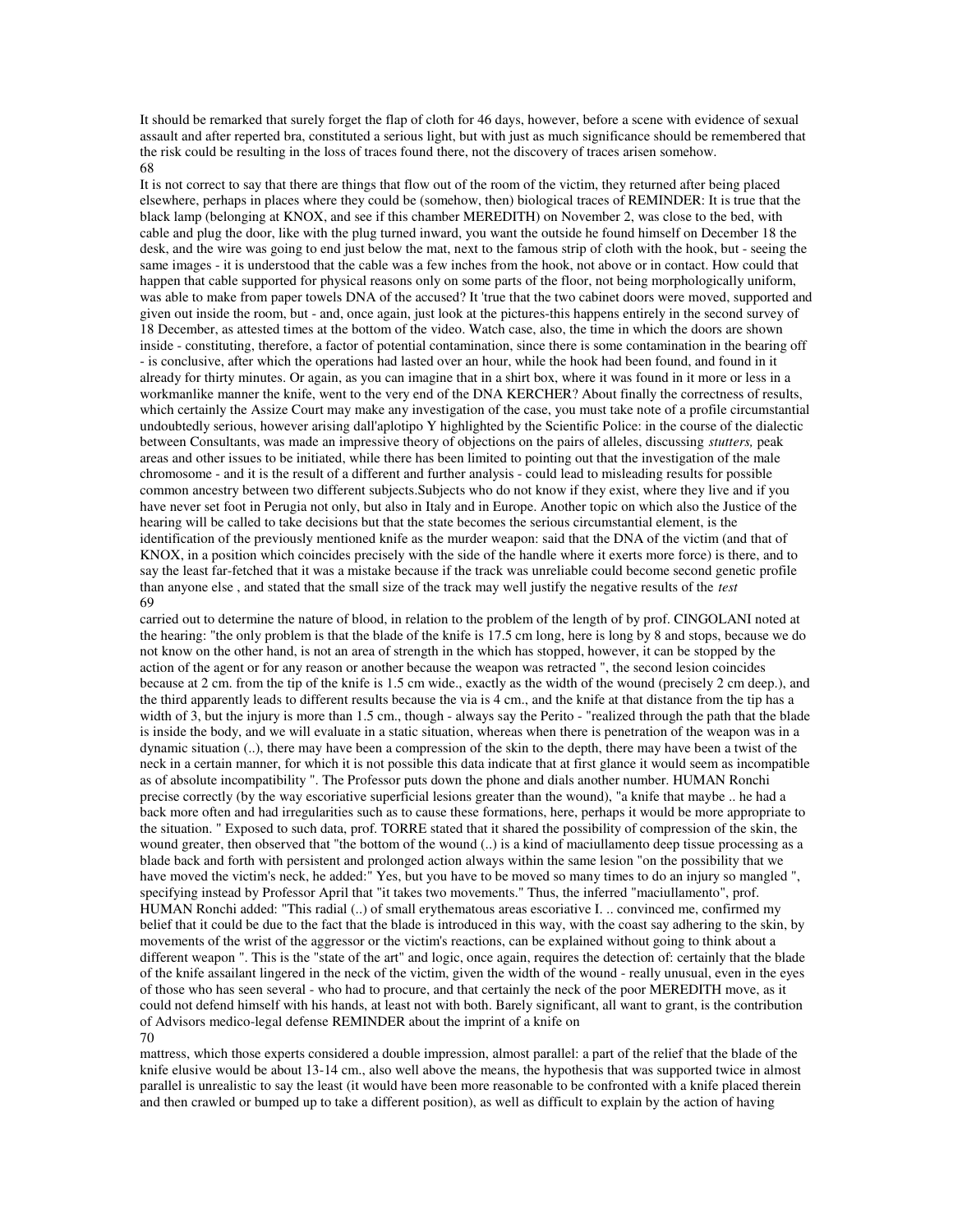placed it and a sort of "rebound "for having Taluno immediately after sitting on the mattress. In addition to scientific data, already more than significant quite apart from the need to deepen the theme of plantar footprints, there is then the other. Not that the other findings referred to in biological surveys in use in the bathroom to the victim and KNOX: the possible contemporaneity affixing of the tracks can not be proved with certainty, since it is certainly an environment rich in diverse biological substances, nor is it important to take note that there is blood on the switch wish to rule by force that the light was turned on in the morning (can not be excluded, because the bathroom has no window). Not that the issues on the misconduct of the defendants outside the house (a mere suggestion), that they knew that MEREDITH had been slaughtered (certainly constituted a chat or at least guess) or about being the PROMPT went to report the alleged disappearance stool (quite insignificant). Nor are eavesdropping, with the KNOX to say that it was there but not being able to effectively state that meant the house on Via della Pergola rather than that of her boyfriend. It 'important, however, the contribution of witness Antonio Curatolo: he (and there is no reason to think it *outright* unreliable, for the mere fact that he lives as a tramp) claims to have seen the two defendants together in Piazza Grimana to 23:00 - 23:30 PM and the second one would be on 31 October, when he saw the buses leaving for the nightclubs. To tell you the truth, between the verbal summary and transcript there is some discrepancy: the first speaks of masks and witches, but the transcript shows that the witch was not spoken at all, only with masks and people who joked. With respect to this particular a little 'hazy, and taking into account that on the evening of 31 is the REMINDER *aliunde* and KNOX were elsewhere, it must however be noted that according to the CURATOLO it was the night before the murder, because it reminds us that the day after the Police were in the streets to ask questions about who had seen something useful about the crime (and it is a detail that is certainly more impressed with a *Halloween* mask).

If, then, was the evening of November 1 (incidentally, in the case of summary proceedings requested by the other two defendants would have this court ordered the testimony of CURATOLO even ex officio, to resolve the doubt), the presence of Knox and Sollecito in Piazza Grimana later than murder would assume great importance: on the one hand, it was one of the directions in which the bolsters heard 71

head people fleeing the other, the same CURATOLO specification have not seen the boys come from his left, and taking into account that had the entire square in front - infers that were not passed in front of him, that is, coming from Via Pinturicchio, Arc Etrusco Palace Gallenga or from above but from below. Similarly, after noticing the boy the couple who occasionally looked towards Via della Pergola, remember not seeing them again without having realized their removal, and derives from it the conclusion that they were riscesi the same side from where they came. This confirms the hypothesis that the two defendants had escaped ran from the house after the murder, because they are forced to do so because of the scream MEREDITH, remained in the area - or they returned after a sufficient time to erase any traces on their people - to check if the police arrived or not, in the event alerted by those who had heard the cry instrumental check to see if they were allowed back in the house to make sure they performed during the alteration. The alternative between the hypothesis that wants REMINDER enter the scene immediately (and thus participate in the crime) or just at this time (called by his girlfriend, only to help in the next step, bearing in mind that his DNA on the bra clasp may being left during the activity of alteration saw the marks of 268 and 770 photos remember that document how the bra was removed from the body after an appreciable period of time) must necessarily be resolved in the first direction: not even considering for ' Once again the results of the investigations into the plantar footprints, his cell phone and that of KNOX were in fact inactive for a while ', and the data can only be read in the sense that the two parties were together. It should also be taken into account, also in respect of the serious indications of guilt and while *arguing the contrary,* that the two defendants have made versions objectively unsupported by objective evidence or credible.The fact of the failure memory or the state of confusion, maybe invoked with references (of convenience) at pressures suggestive one hand, or fogging for drug use on the other hand, has no real value.

As for Knox, his toying at home and take a shower with all that blood around, the back with the "mop" in tow to worry about wanting to dry out the house of PROMPT before remembering that in Via della Pergola something was wrong, the reassure the Zaroli and ALTIERI on normality of the fact that the door of Meredith's room could be closed (when the ROMANELLI a little later would have said the exact opposite) draw a picture that does not deserve other investigations, even without wanting to consider the significance of his conduct on November 6 for the purpose of slander to the detriment of the DIYA.

#### 72

The PROMPT is refuted by the above Popovic on his walks in the afternoon, and claims to have us believe can not recall whether and at what time the KNOX was out of the house express, even if you did have sex with her or not (and, at 20 years, certain things you do not forget), then, after having long insisted on using *your computer* until late at night, then on the reproduction of the movie *Amélie* from 21:10 (when it was over at that time), has finally reduced its stationed in front of the *monitor* in the range between 21:26 and 21:46, because pledged to watch a cartoon, so finally confirming that the film above was really finished, otherwise he would have watch two different things at the same time.Allegation that, in any case, does not offer an *alibi* real because it shows in concrete interaction with the *pc* at 21:26, and not until the end: this in the face of an hour of death that absolutely can not be specified in the terms that defense derives from the cellular telephone traffic.Given that the only significant finding resulting from the phones is the inoperability of one of the defendants starting at about 20:40 in the evening of November 1 (that of PROMPT is down from earlier times only three times in the entire month of October, the 2 from 19:32, 9 and 22 from 18:58 from 19:32, otherwise often working late into the night, the KNOX was not at all accustomed to quickly turn off the phone to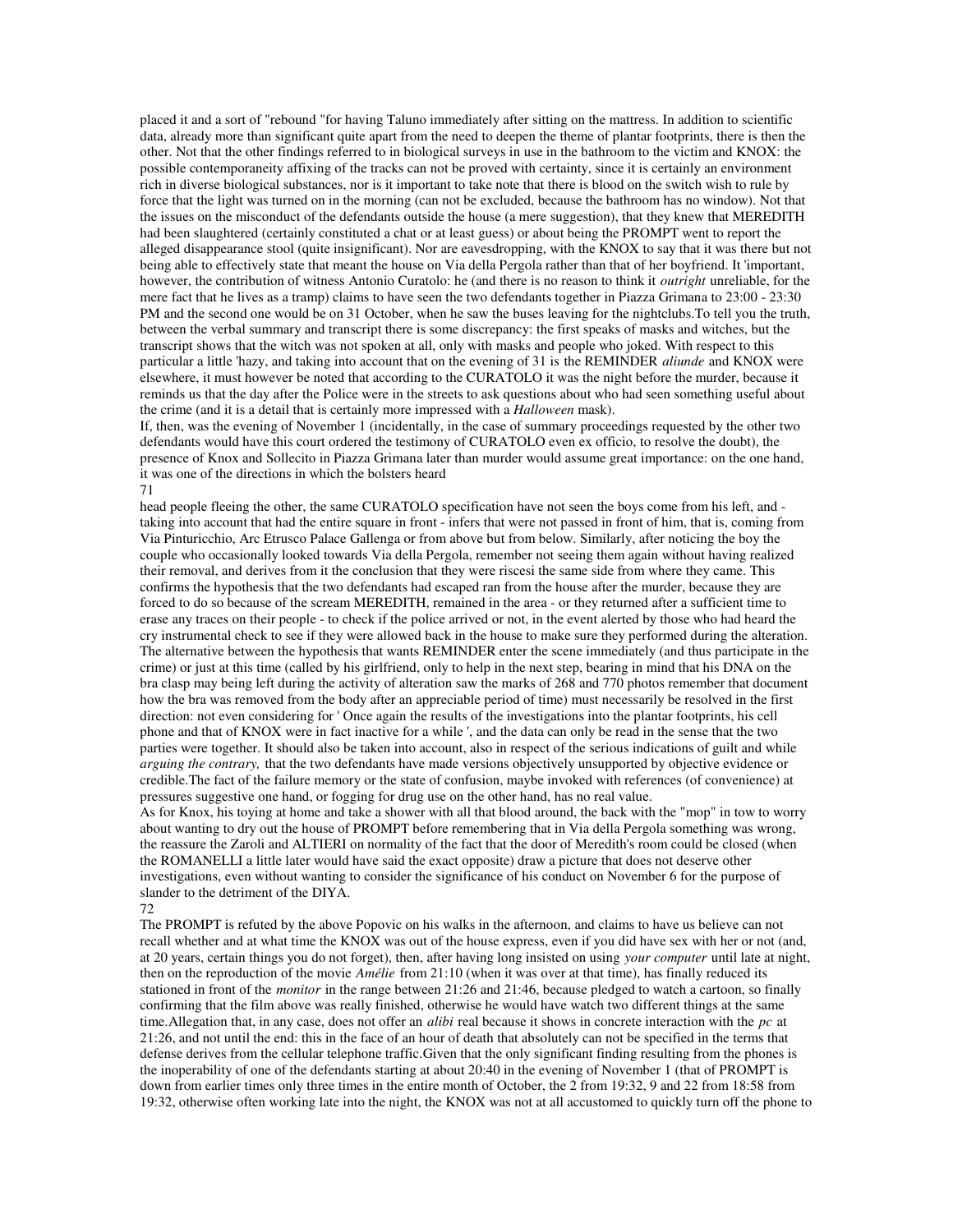conserve the battery, since no later the previous night he had used it until 01:04), the call without a prefix to the *Abbey Bank* around 22:00 does not document the KERCHER necessarily that the phone was picked up by those who had no familiarity with international calls.And 'possible, and indeed is more likely that this was an accidental call, highlighting the same CT of the defense that it was the first directory number in the phone memory Alphabetical: accidental phone call that lasted only the time of the recorded communication' inability to take the line and that, very easily, can start from a device to always resulted in a trouser pocket by those who do not intend to break away to keep in touch with his ailing mother (as indicated by the ROMANELLI), when it is attacked and thrown back, much to slam the back of his head, with desire to dominate.

Similarly, the incoming MMS at 22:13, which is the cell phone English in the area of Ponte Rio - Montelaguardia, gives no way demonstrates that the apparatus at that time he was already near the home of Mrs. WOOL BISCARINI: the records of the previous days, as regularly observed by the PM, documenting the contrary that many of the communications relating to that device were to commit the same cell, which means that there was a normal bounce between cells are most closely concerned area Via dela Pergola and the cell in question (but speculate, out of logic, which MEREDITH him to go for a walk in Via Sperandio every time I had to call their family members). 73

Finally, it has not even merit a series of arguments made to refute the call of the PROMPT "112" only after the arrival of the Postal Police. Apart from the content of the calls in question, where the PROMPT says that it was not stolen anything, while there was a locked door with the occupant sought but did not answer, in front of which there were blood stains (in theory, he could trust what he was saying the KNOX on the apparent condition of the premises, to suppose that nothing was missing), it is undisputed that he called his sister - Official Carabinieri - at 12:50, so the "112" at 12 51 and at 12:54. The annotation of the Postal Police, signed by the ISP. BATTISTELLI, indicating the arrival of the crew at 12:35, and according to St. Anthony parking lot cameras, bearing a time to round, perhaps even before the agents arrived. E 'has been argued that in the reports of that intervention the police say they have not identified immediately present or that he immediately qualified, but certainly it is inconceivable that a quarter of an hour or more they're gone for a walk or remain in look, then, it was claimed that the BATTISTELLI relates that he went *on the spot* because they were found two mobile phones, but the lady LANA is taken in the minutes on the second phone found only at 12:46, and finally, according to ALTIERI LUCA agents were in the kitchen , with the two phones resting on the table.In support of these assumptions, it is acknowledged that the disclosure of the Postal Police Officer states that Ms. WOOL had come to deliver a second cell and in the light of the findings, it was decided to send staff in Via della Pergola. In fact, the sequence of events is as follows: 10:58 - there is the first complaint collection by dr. BARTOLOZZI (and we read that the first phone is delivered at the same time) 11:38 - checks are performed on membership, which shows the name of the ROMANELLI 11:50 - according to the minutes with the LANA (probably remained in those offices) which shows that for her and her family the ROMANELLI was a perfect stranger; verbalized yet BARTOLOZZI 24:46 - the second complaint, always collected by BARTOLOZZI, with the simultaneous delivery of the other cellular 13:00 - there is the activation of the cell corresponding to the command Postal Police (Road Borghetto Prepo) from the users of the English KERCHER 13:50 - seizure of the two phones, verbalized - from the usual BARTOLOZZI - 14:00 The data now reported, however, must be integrated with the statements made by BISCARINI FIAMMETTA, daughter Ms. WOOL, according to which she was called by her mother to ask if he knew a certain ROMANELLI (before 11:50, it must be considered) and a little later he found the maid with the second cell, at which point, called the BISCARINI now her mother, who at that point was probably more at the Postal Police, not having 74

reason to stay and not imagining the rest of the story, and soon after the Police Headquarters, where he was told that it was necessary to bring the other device. Thus, the BISCARINI went to get his mother near the WFP and went, just before 24:46, at the Police. It follows that the Postal Police knew of the second cell already around noon, under the call of the daughter of LANA, and probably it was decided to send BATTISTELLI in Via della Pergola only upon receiving the news (in fact, the inspector says he brought on the spot because of the discovery of two mobile phones, not to have it done after the formalization of the second complaint or bringing with it both the appliances in question). The only discordant note is then the story of ALTIERI, saying "there were these two police officers always standing at the kitchen table, with the two phones resting on the table, a piece of paper, I always think of the police, with written numbers on cell phones ", but it is possible that cell phones were brought from other staff, or that the BATTISTELLI had placed on the table the first phone-that the name of the ROMANELLI, which certainly could have - and another, perhaps its confusing the heads. So how is it that the ALTIERI was wrong in remembering there were also the phones, and not just the paper, as if cell phones were seized at 13:50 at the Command - by tax inspectors different ISP. BATTISTELLI - you may never moved from there, because the people who were in Via della Pergola had more to think about than to worry about bringing back the phones to proceed to a formal seizure. "

It must be acknowledged that in reproducing the order they have been maintained the parties relating to the evidence of guilt more specifically charged to the defendants, but only for the sake of completeness and in the terms already announced in the introduction, being still the objections raised to GUEDE disputed in competition shape. Conversely, it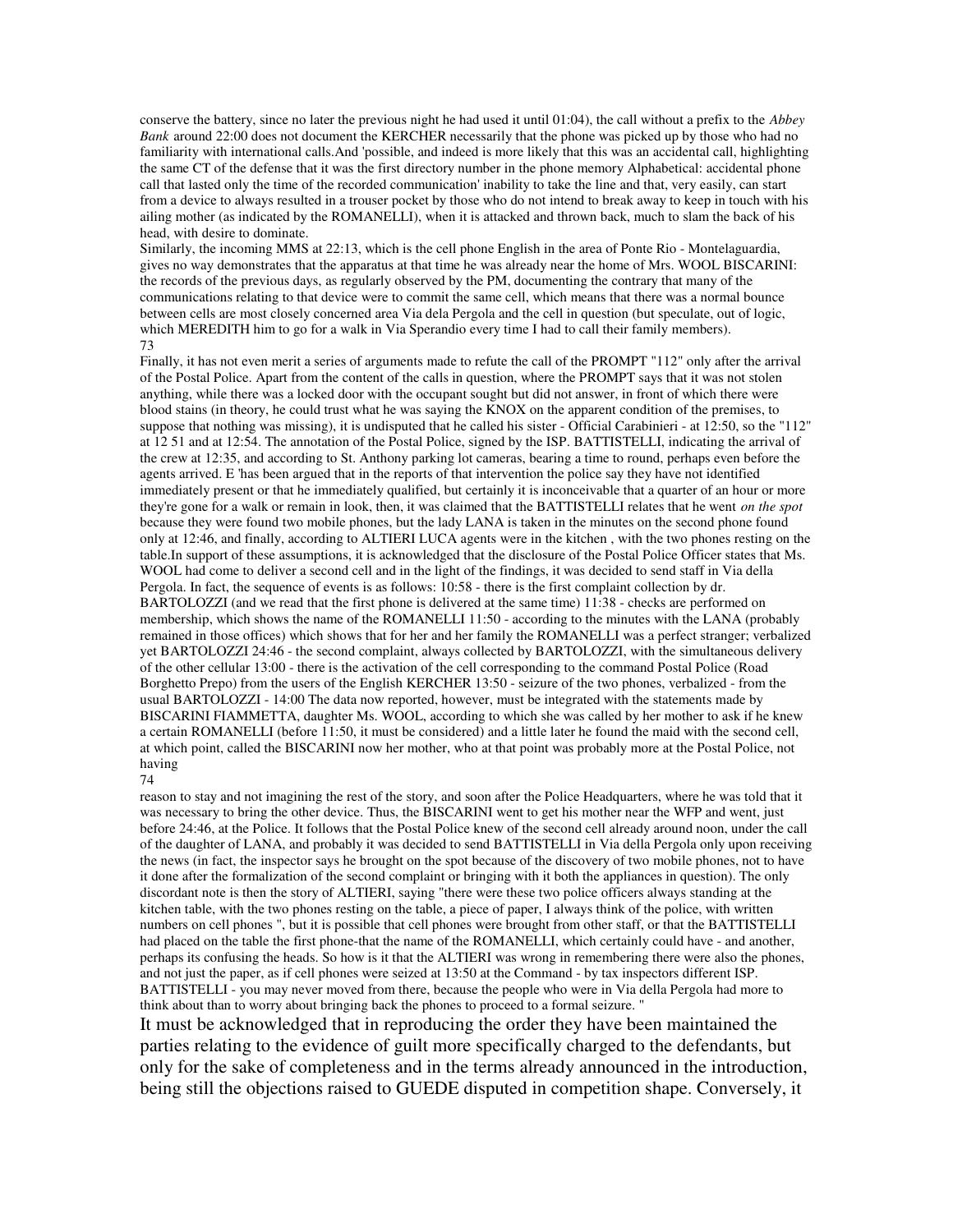should be noted that some of the above considerations have also taken account of allegations that the other parties have introduced as part of the process after the accused had exercised the option in the epigraph for summary judgment.

This refers in particular to technical consultancies respectively filed by the defenses of Knox and Sollecito in terms of reconstruction of the dynamics of the homicidal and data processing of cellular telephone traffic, as well as on the alleged presence of traces due to the use of a knife characteristics differ from the seizure in: however, must also clearly establish that enter into the body of this judgment on the arguments made by the Judge does not involve any violation of the rights of defense of the GUEDE. As shown evidence showed, also because of the peculiarities of a process where the other defendants - in more or less explicit - have intended to defend themselves by accusing the 75

third, and vice versa, those elements were highlighted in order to indicate their primary GUEDE in the sole and actual murderer, and - as oriented in that direction - were all deemed inconclusive. Thus moving from the data that must be understood already analyzed and developed, will not escape just remembered that occasion he had anticipated the need to address the central problem of the credibility of RUDI GUEDE: his presence in the house on Via della Pergola when the KERCHER was attacked and killed is out of the question, and was also admitted by him, and we must therefore understand whether he told the truth or not when intended justify it. At the outset, it must also be clear that admit to being in the scene of the crime was, for the defendant, however inevitable: already the first investigation that led to its identification, namely the palm print on the pillow, was a test overwhelming, which was followed by the equally unequivocal results of the DNA analysis relating to the vaginal swab, the toilet paper, the bra, the bag and the sweater, and the latest fingerprint comparisons of its model of shoes "Nike" with those imprinted on the floor chamber MEREDITH. The GUEDE, when he decided to make his own version of the fact, already knew that belie his *presence* there would have been to deny the evidence: and, as an additional finding of fact, we can not forget that, from the date of ' murder to that in which he told someone how things had gone, spent nearly twenty days.Finding that, however, lends itself to different interpretations: on the one hand you might think that during that time he was useful to reflect on and develop a story that was as much as possible acconcio to his interest, in order to exclude or resize the significance of 'he found himself in that place, on the other hand could move the objection that a period of reflection (if you really ponder RUDI had intended his sentences, in the awareness of being involved in the crime) would suggest a less imaginative reconstruction and "ramshackle" as its defenders themselves have sought to describe it, but to emphasize the intrinsic authenticity.

In this regard, it should also be noted that the core of that story did not change, comparing what he said via *chat* or *Skype* to BENEDETTI - and that, regardless dall'inutilizzabilità of data media, it was still reported to investigators from his interlocutor - with the content of the interrogations: When RUDI JAMES spoke with his friend, and can not be considered likely that he suspected of being intercepted, it began to concert with him what could be the reconstruction less awkward to offer the Police Authority or judicial, but merely to tell what, in his opinion, had been scanning the facts.It can not be read in terms of the content of the suspect interview, again via *Messenger,* that the GUEDE had had with some GABRIELE MANCINI 76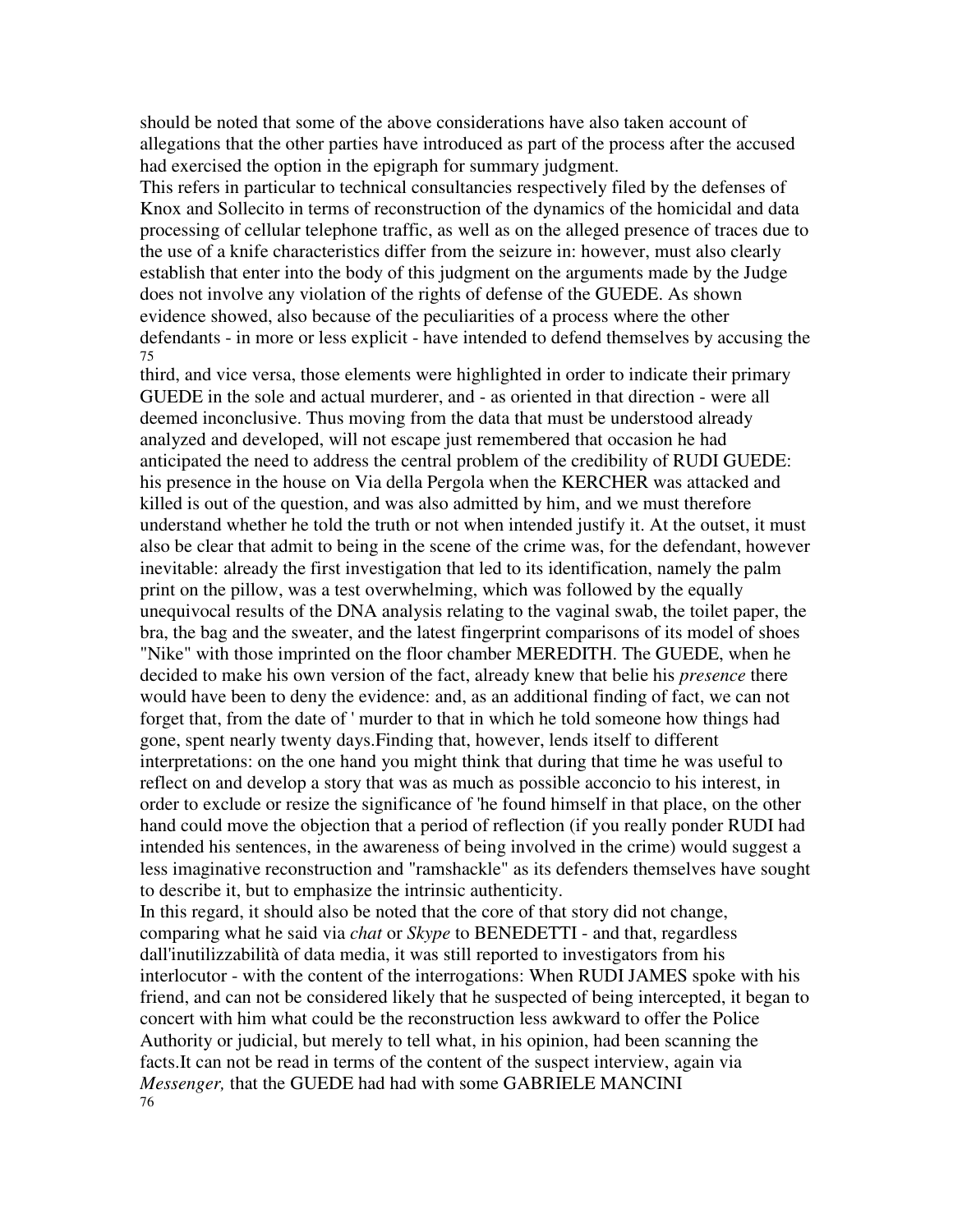day before the prosecutor pointed out that the MANCINI was taken on record on November 18, which was Sunday, and only two days before had been informed that RUDI could have something to do with the murder, but even on a Monday or Tuesday before - *ergo,* 12 or 13 - the friend replied "you know" to his question "why do you run away as usual?", However, that response may be understood in line with the attitude of those who want to get away from something they knew to be entered without guilt, especially being able to imagine that they were looking for him in Italy even if the print or TV did not know anything yet. It should also be cleared away some data instructors which, taken separately, they would be worth much less that circumstantial: it has great value to note that, according to the young Lithuanian basketball player, RUDI had a predilection for white girls, or that at home Marche had expressed compliments from the barracks to the KNOX, when it would be rather strange that he did not say anything, because all the kids were put to fantasize sex scenes with her or to comment on (maybe someone sognarsela) availability. Rather, on the subject and you will have reason to return, it is indicative to note that there were witnesses to an appreciation of the accused revealed against AMANDA, while no one - not even his friends, to whom would happen to witness moments of conversation between him and the KERCHER, as at the *rugby* match - never heard him say anything on behalf of English.Still, the fact that TRAMONTANO CHRISTIAN has decided to recognize in GUEDE the young black man surprises during the home burglary, leave things as they are, while not wishing to consider the fact - put forward by the defense, and that can be considered admissible even if undocumented - which has been in turn a witness "mediated" by television: the survey is in fact expressed in terms skeptical, with a repeated "it seems to me," even reportedly already at the time when the TRAMONTANO RUDI would have seen the "Domus" the next night to steal, and even less justifiable when he got comfortable and way of seeing the photograph of all the press and television.

That therefore GUEDE could have confidence with knives, since according to the TRAMONTANO the unknown thief he brandished one, it can not be admitted on the basis of that evidence, the content of which is acceptable to assume the incidence of suggestive readings of news story : to tell the robbed, RUDI would take the knife after threatening him with a chair (and do not understand why a man who knows he has a knife in his pocket should get to pick chairs, far less intimidating power tools and, moreover, awkward to handling), but it would be a strange behavior comparable to that - not already offensive, but the defense - that the defendant 77

claimed to have adopted before the alleged murderer of KERCHER, and which the press had largely given cognizance. Similarly, have little weight in the events of 27 October in Milan, except to demonstrate that in the last days the GUEDE moved a bit 'as a drifter: on that occasion, while the bulky kitchen knife that was seized was not his, but belonged to the structure where he had taken refuge, so that the staff recognized him asylum and if the shooting. Ultimately, apart from the abundant evidence mentioned above, as an element of circumstantial evidence against the accused thickness is added only substantial but minutes of summary information made by the ANT, which saw between 22:30 and 22:40 (but probably later, as soon after he noticed the tow truck, who arrived in Via della Pergola at 23:00) a black man run out the door on the stairs adjacent to the parking lot: the fact that, superimposed on the story of the bolsters, that someone else (do not know if one or more, but is expressed by the term "scappavono") ran towards Via del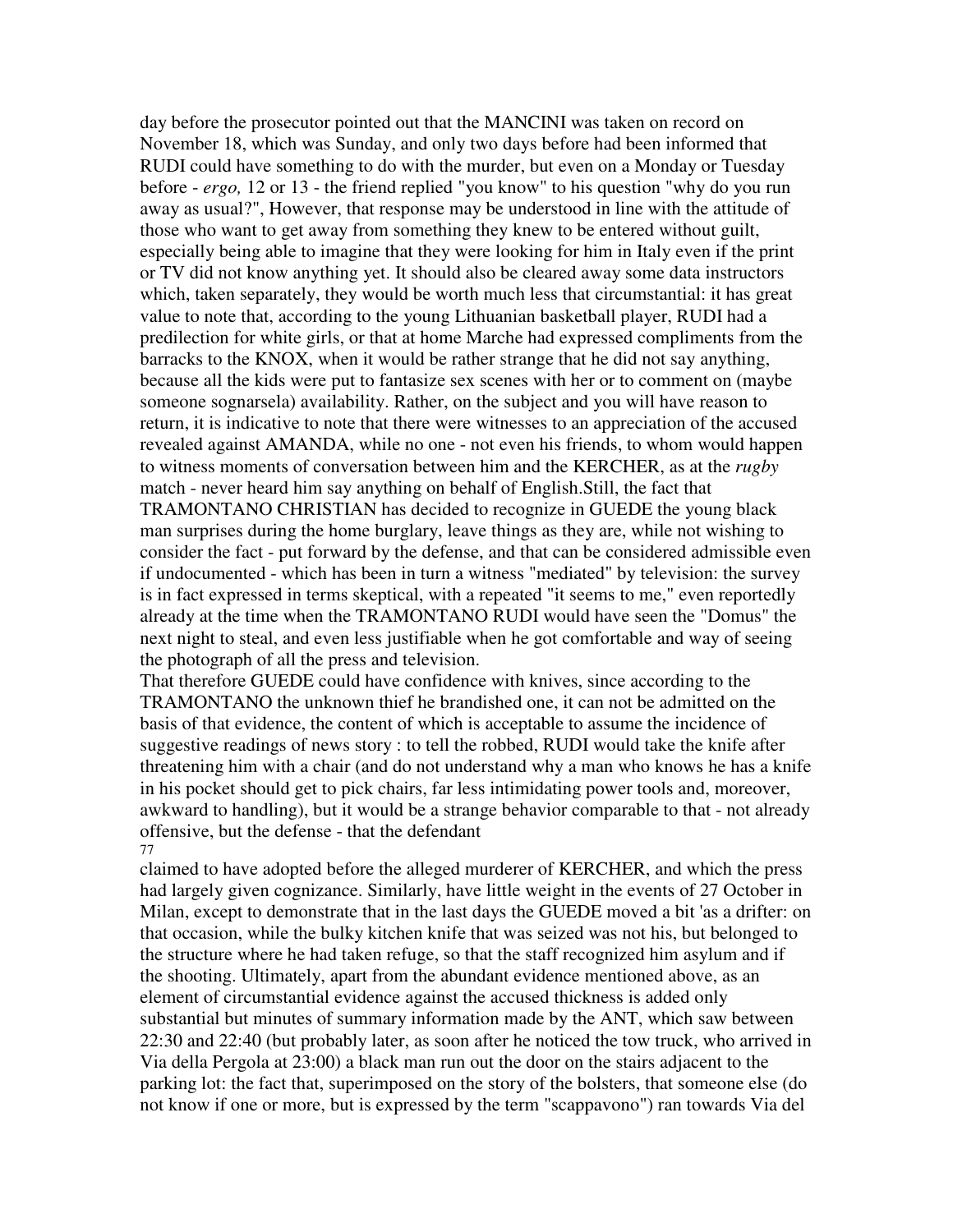Bulagaio, is likely to take an important snapshot of what was happening in the area immediately after the murder. Coming to the story of GUEDE, the comparison between their assessments and the defense has obviously led to the emergence of opinions in opposition: According to the PM, the version of the accused would describe a wrongfulfetched, with an attack of colitis as sudden and unlikely (given the context of effusions that would be realized between RUDI and the girl) as providential, in the interest of the young to disappear from the scene for a suitable period of time to allow someone else to enter and rise to the protagonist in addition, the GUEDE would largely adapted the content of his statements to the parallel and progressive evolution of the investigation, indicating the presence of KNOX in the house on Via della Pergola not before the interrogation of March 26, or admitting only in that case that actually would not have had an appointment with real MEREDITH, finally correcting the shot on the shoes worn only with the last spontaneous presentation. Conversely, its patrons have instead insisted on the credibility of the story, you want based on some topics of common sense, you want to standardizing the conduct which the GUEDE would assume (escape after finding a dying girl, but hopelessly confused once tried to help her ) on the peculiar experience of their client. On the first point, apart from some pads contour to the fact that the concrete experience or the same fiction film abounds with cases of people fleeing a while veiled risk of being accused of acts of violence, it was noted that a murderer , intending to escape, he would do it immediately, without going around for 48 hours or so waiting for you do not know what, that behavior, however, prove the good faith of RUDI, which 78

would put on a botched attempt to escape their pursuers just noting that the prophecy addressed to the unknown armed with a knife about having found a culprit began to assume concreteness, as the newspapers did not mention any results of the police in the search for truth murderess. On the other hand, the personal stories of these were surely prevented from an early age, leading him to develop a strong self-preservation instinct: if you correlate the given character to the fact that, of course, would not be normal to expect from someone like the GUEDE a respectful demeanor of formal rules and convenience (think that he would not have even been able to document the employer to have had the flu for a few days, so to be fired), here the evening of November 1 the vast majority of people would call "113" and waited for the police, but not him. As for the interrogation rendered, there was, according to the defendants, no retraction or correction of shooting: the defendant did not admit out of time that an appointment with the KERCHER not had it, but it is limited to simply explain that What could understand - and what can normally be understood in the context of acquaintances among twentysomethings in a college town - claiming that he was in agreement with her on seeing the next evening. His sincerity would be out of the question, because the fact that he had touched the girl bra was peacefully accepted by the accused when he still did not know that on that piece of linen was found his DNA, and the only change was the version in relate to the alleged meeting with MEREDITH *Halloween* night, that instead of taking place in the house of the Spaniards had taken place at the "Domus": in any case, it had been a mere confusion in memory, and was able to document through photographs have been really into the nightclub.Finally, he would not have even pulled out the name of the late KNOX, since the interrogation guarantee the GIP ends with the apparent availability of RUDI to provide further clarification, and they were only the timing of the prosecutor to make the new program statements four months later. In fact, there is some discrepancy and how,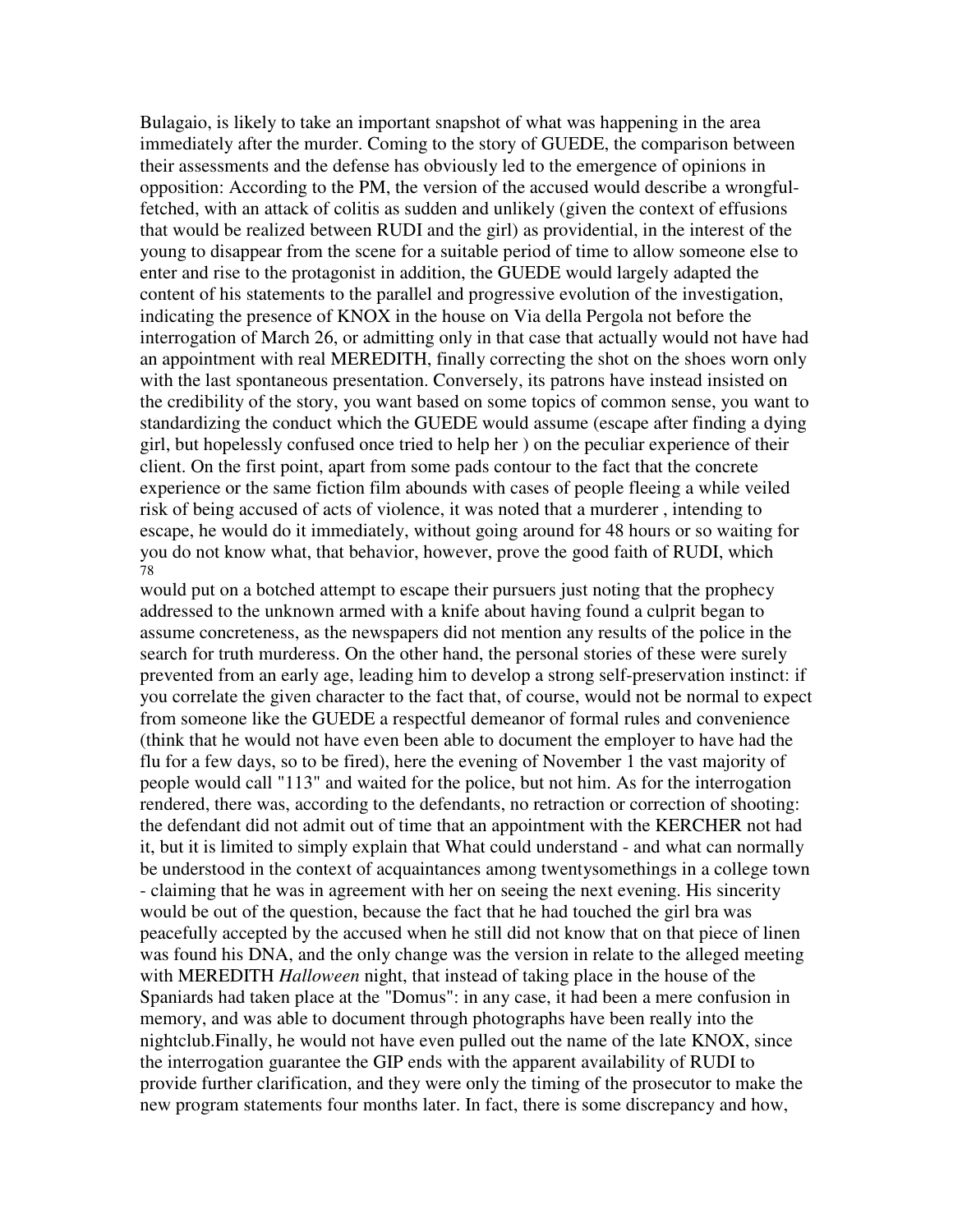and it is not true that the omission of references to the KNOX can be explained in the terms put forward by the defense, as it is not possible to argue that placing the kiss given to MEREDITH between a room in the middle of two bathrooms in a private home rather than near the counter pouring of the "Domus", is the result of a trivial confusion. By analyzing the narratives of the accused, as far as we are about to explain it, it must inevitably reach the conclusion that he is not credible because his version: 1) is inherently unreliable, 2) is both radical denials of fundamental aspects, which even on very marginal points and contour.

### 79

To retain the GUEDE not reliable, in fact, do not apply some of the considerations set out by the Prosecutor of the Republic: it is true that a sudden need to go bad body goes together with the idea of a guy who is kissing and caressing (for the first time) from which a girl is attracted, but just in case *if the former* is not absurd, and not even worth that much argue that a simple *kebab* can determine those effects, as well as the representative of the prosecution argued with a lot of appeal to the ingredients.Apart from the relief that now, in common terminology, we define each cibaria *kebab* served in a room that is a little '"ethnic" looking (maybe fake) other than an exercise of groceries or pizzeria, to have disorders of that kind could be enough a frozen drink: and whatever crap there was or was not in the *kebab,* RUDI pointed out that he had downed before a "Fanta", along with the sandwich, then you attacked "a thud" to water bottles and fruit juice, taken from the refrigerator of the house of MEREDITH. There may also be, therefore, that during the outpourings he felt unwell stomach: there is a bit 'less, however, that those kisses and tokens were interrupted suddenly discovering both do not have condoms.As will be discussed shortly, that - in the terms described by the accused - was not a date, and it has great value to argue different or more informal customs of the last generation: an event in which he had managed the situation 24 hours before to tell her how much she liked, giving her a kiss and give the feeling availability to meet again the next evening at eight-thirty. The so he had to imagine, or at least hope, that she was really there, eliciting what could serve as needed: it may be objected, it is true, that RUDI was a boy a little *'sui generis,* ready to improvise evenings without be there so much to think about (for that day, it seems that he still plans to go to and CARLOS THOMAS at nine, and remained to be seen, however, in agreement with ALEX PHILIP and who knows at what time), he had not done much rely on his prospects of seduction, in addition, had no money, and buy a pack of condoms could not be at the top of its priorities.However, according to the story of GUEDE MEREDITH was talking about contraception, not him, and he should therefore draw the conclusion that the girl, if she felt the accused say that condoms had them, would be willing to indulge: *ergo,* it must be assumed that the young Englishman was particularly taken with him.The negative response of RUDI, however, would unexpectedly pulled the curtain.MEREDITH would close its doors without any willingness to continue in the same practices *petting* (taking into account that the two had gone far enough, however, for as described by biased), or assuming to go to peek between the bags of AMANDA, where he knew or could think of to find a species 80

of samples of articles of this kind, though they have - apparently - complained to his countrymen. Here, too, could it be objected that this is perhaps not the type of merchandise that a girl puts herself quietly to steal the purse of a friend, but it should be remembered that just a few minutes before the KERCHER had gone to the address of the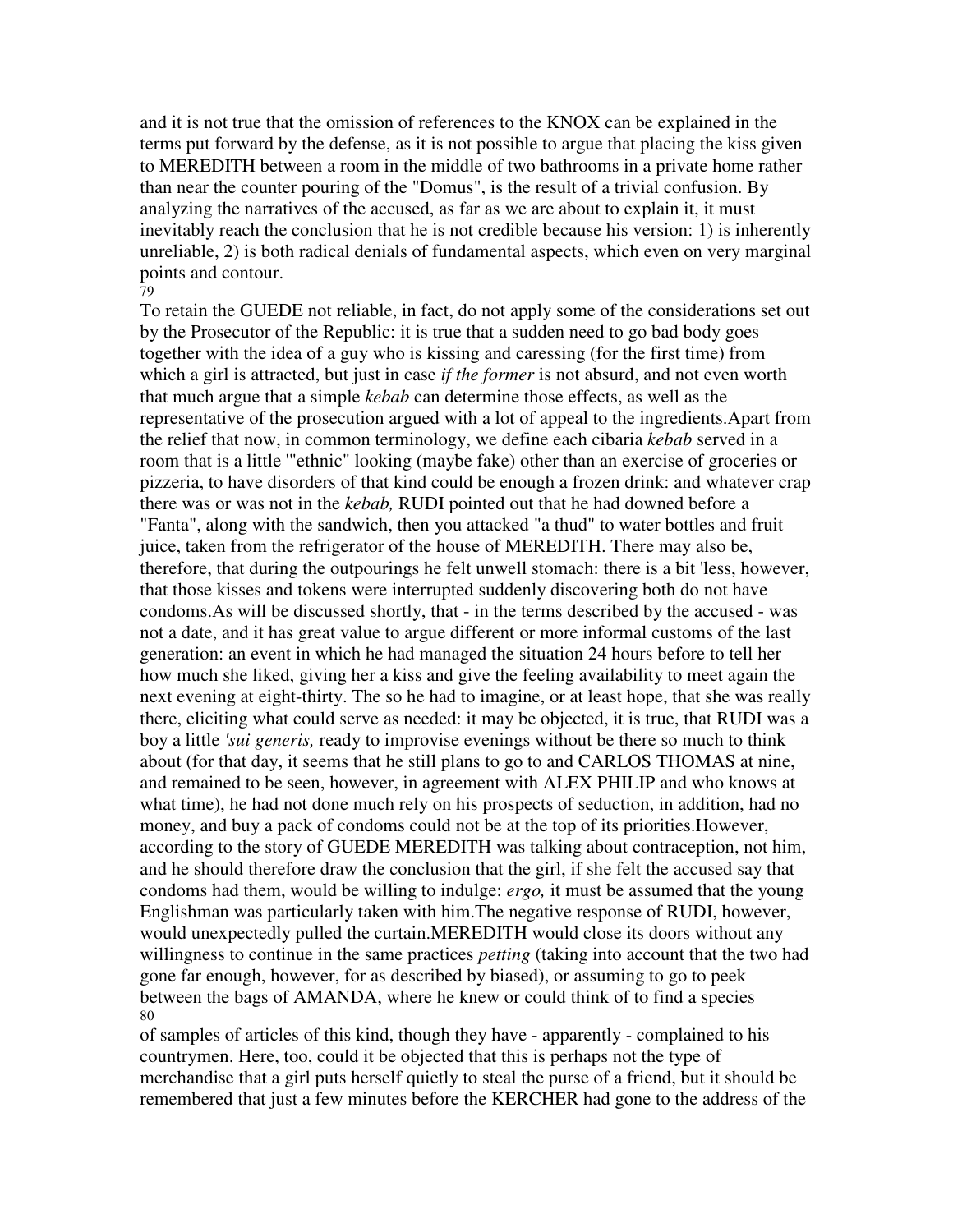sacramentare KNOX, thinking that he stole the money, so it would be to make them tit for tat, without even the pretense of even the score. But this is still nothing. Taking a step back, and coming to the meeting the night before, the interrogation before the GIP GUEDE said to have exchanged words - and a kiss - with MEREDITH boys in the house of Iberian origin behind the "Peacock", also describing the dislocation of environments ("a bath here, one here, one room") to indicate the place where they kissed, he added that he had made an agreement with the KERCHER to see each other the next day at eightthirty at her house, confirming also taken on the specific question of the PM, so as to add that the next night he left the house in advance of the agreed time. Later in that same interview, as can be seen from the transcript, he claimed that he went to the "Domus" with the hope of seeing MEREDITH, thinking that she would go too, but she did not see her (".. we went to the two from the house and head to the 'Domus', after which I lost sight "). On March 26, 2008, however, explained to the PM RUDI photographs of the hand that the group invited to the home of the Spanish moved almost en bloc to the "Domus", but it was in the nightclub that he met KERCHER, and not before; also offering in that case a description of the place, he said, "there is a bar for drinks and then there's a room, there is an arch and a room. I'm turning there, that's where I met MEREDITH. " The context of the meeting, and the content of the interview, pointed out: "I started to talk to MEREDITH .. speaking, however, I gave her a kiss .. after which I expressed how much I liked and I said if the next day, in all the confusion, however, if we would meet the next day and she said yes (..), we'd meet in the evening at about eight and a half, like that. " While not having to pursue the matter, essentially irrelevant, if the two had agreed to a specific time or less (having confirmed the indication of 20:30 in both verbal still leaves suggests that the second GUEDE an appointment l ' had), catches the eye the blatant dystonia of the two versions. The context of a room between two bathrooms, in an apartment, is radically different from that of a bar for drinks and a bow, in a *pub,* all want to grant, then, you can not go wrong in place in one rather than in 'other the last time we both ran into a friend, never the first time in which there was an exchange of a kiss with a girl to whom you feel attraction.Mind you, however, that it is the accused himself emotionally strong to describe in terms of its 8

feelings of that time, because, although it intends that kiss as a gesture rather superficial, the GUEDE dwells in his first reconstruction to GIP that he could see again MEREDITH at "Domus" despite harbored the inner expectation that she, too, aggregasse the group in moving from the house of the Spaniards: expectation that disappears by magic in the second version offered to the Public Prosecutor on March 26. How is it that RUDI remember Dec. 7 in the fact that he had confided to review the KERCHER at "Domus", after a kiss at home and CARLOS THOMAS, and therefore sought to have her at the club without success, when in fact it had only met the "Domus" and not before? And, conversely, how is it possible not to feel instead that his change of course - except that he at "Domus" was really gone, as stated by some witnesses beyond the photographs produced - depended on the fact that he realized inability to support the presence of MEREDITH by the Spanish, in denial root of all the girls who had spent the evening with her? Already at this point, it appears that for GUEDE believe we should make a superhuman act of faith: but other data still in fact and for logical reasons combine to make this act of faith, as this court has warned the duty technician and moral to be ready to do it, absolutely impassable. Returning in the evening of 1, once RUDI went into the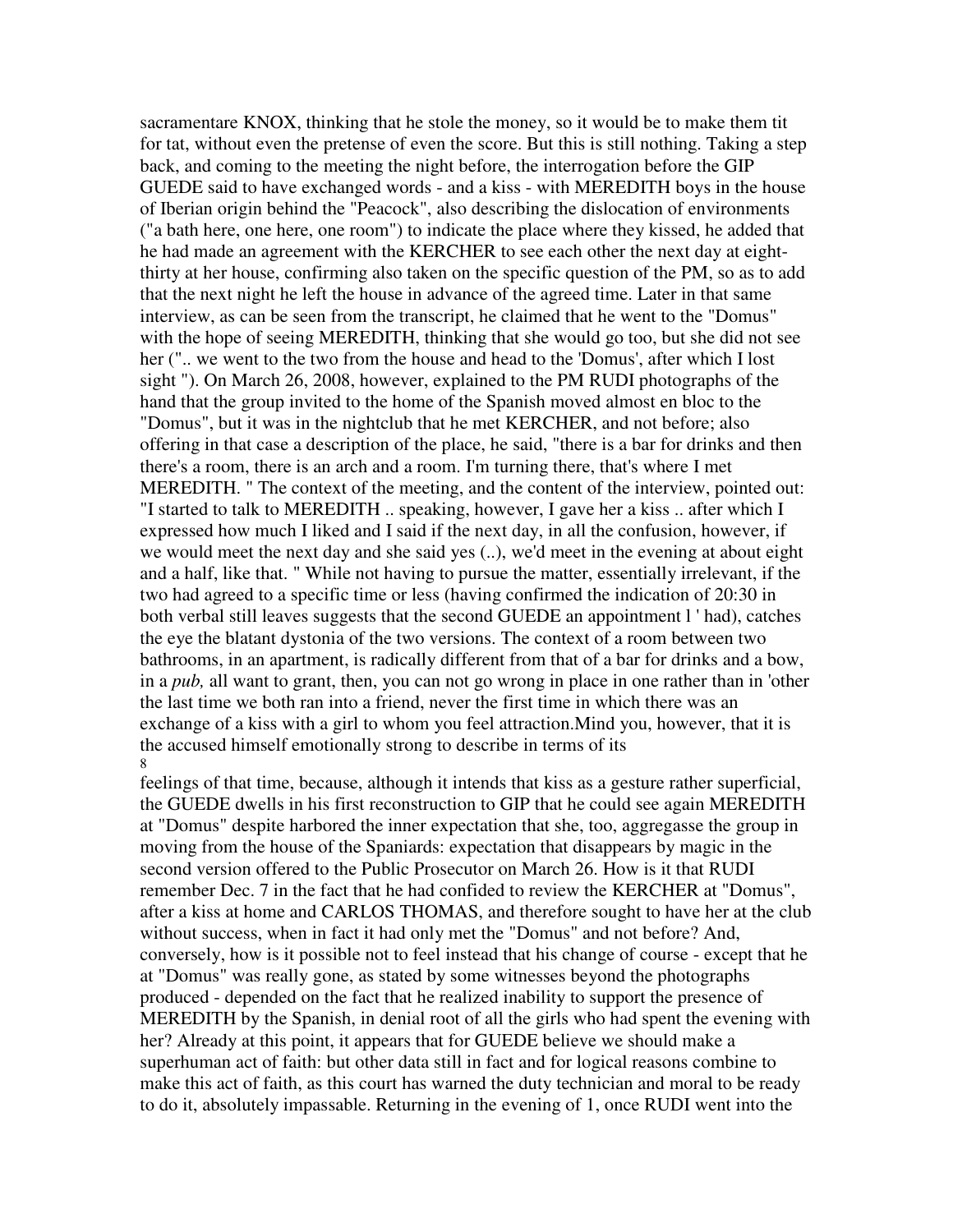bathroom, he would put the *'i-pod,* and with the loud music in the headphones, you would be entertained for a few minutes to do their business.It seems that he was in the habit of behaving like that, and you can also accept though that *'i-pod* were untraceable, having prevented the attachment position of being forced to sell it during the brief disappearance from the fact: there it can not fail, however, to note that from those headphones and the loud music (perfect to make plausible the rest of the story and justify the isolation in which the defendant would be found while someone else killed the girl) were not part of the customs of GUEDE further in the only occasion on which he had witnesses to leave his body, that is to say during the evening the boys Marche.

As it happens, that time there were those who noticed another detail the applicant, or the fact that the young man had pulled the drain, but no one saw the earphones "ball", which is actually impossible that conciliassero with the fact that he fell asleep sitting on the *toilet.*Before you even isolate themselves, in any case, RUDI heard someone ring the doorbell: interrogation warranty, did not say anything to bring the voice he heard that of KNOX, but in the version of the facts exposed to the PM he expressed the conviction that I recognized the voice of the American. 82

At this point, the act of faith should exceed the above announced yet another obstacle to justify why AMANDA he rang the bell, since we lived in that house and had clear keys. The alternatives, in addition to taking the high road that leads to the belief that the GUEDE not tell the truth, they are all quite winding: you should imagine that the KNOX had forgotten the keys somewhere, or felt - because he carried something heavy and unwieldy ? - Not to use them, or that he had found in the lock keys MEREDITH, she had been prevented from opening. Possibility, even this, to say the least remote: it is true that in that lock the latch was defective and had to always give the flow, but precisely because of that need, and the fact that all the girls were unaware of each he should use caution not to leave the keys in the ignition. Perhaps the KERCHER had done that night, knowing that none of the other would be back that night, and thus to ensure greater security than unwelcome intrusion? And how could she be sure that someone did not change the program, admitted that they had communicated their intentions, or had not, however, need to go home early in the morning of the next day? In addition, she had just entered the GUEDE, which - with the reasonable expectation of the moment when he had opened and closed the door behind him - could not appear to her as one who would surely have spent the night with her, and then, at least to him, would reopen. Ultimately, the question "Why KNOX was supposed to play, since he had the keys?" seems fated to remain without a plausible answer. Another, and even more important question, however, is a direct consequence of the relief - empirical and obvious - that the name of KNOX comes out only remembered, according to interrogation (better to say, the third, if you count the one issued in Koblenz) .

On 7 December 2007, before the examining magistrate, he said that he went to the bathroom after the approach taken with MEREDITH, and added: "I heard the doorbell ring, the bell, and though after I put the volume up and I made the my needs ", without any reference to AMANDA, describing the moment when you looked out the window of Romanelli's room to look out, after the escape of the unknown armed with a knife, said," there was a room, I joined the room because the window was visible, and you could see the courtyard and the street, I saw no one, "and then confirm that you have not seen or even less recognized anyone. One can not say, therefore, that March 26, 2008 statements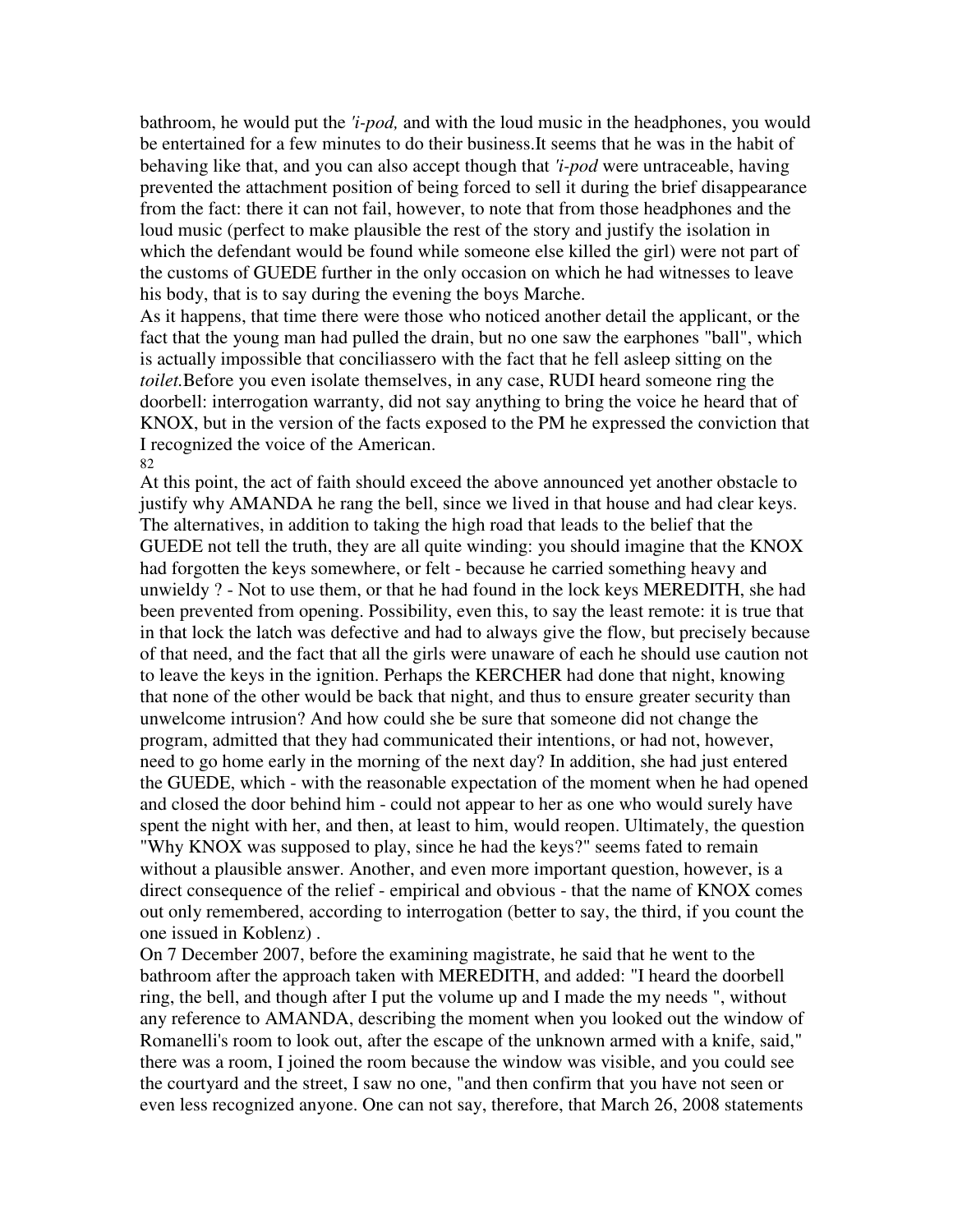about having recognized the voice of AMANDA sull'averne the door and saw the figure at the gate were a kind of completion of the preceding narrative, perhaps 83

because it was particular that there had not been time to ask and that would clear GUEDE even if the second interview he had given during the 8th of December, however, were a radical change of course, of which we must also take into account to comprehensively assess the reliability of the defendant. The question, implicitly announced a few lines ago, in fact, if the truth is, that is to say if the door and the gate was really AMANDA and RUDI recognized her, because he did not say so? To respond to the comments of the defense in order to the natural instinct of self-preservation that characterizes the actions of the GUEDE, and justifying his choice to escape from the house on Via della Pergola without calling for help, it must be observed here that you're just talking about that instinct , of which the defendant has shown blatantly do not know how to use the occasion more important that ever happened. Not the pandects or rules of convenience, but instinct, elementary logic, the same attitude of RUDI when he fled, knowing that the murderess had fled before him leaving him in that room bloody, they should have let him know that the first thing to do, having to explain his presence there and convince his listeners that he never killed anyone, was to say, "yes, I was there and I will not deny it, but I also saw someone else." It was an allegation fundamental to a subject in its position, co-essential to the need to defend (repeats itself, in the sense of defensive instinct for selfpreservation, certainly not the case of technique), of at least equal importance compared to that of highlighting the reasons licit of his being in the house with the victim: instead, nothing. A silence all the more inexplicable, if you think that - in the face of difficulties guessed that the defendant would have had, like anyone else, to describe or provide elements of unknown people, where he found himself in front of strangers - he had had the good fortune to see and recognize a girl that not only knew your name, but you knew that already otherwise have been accused of that crime, and he was already in jail for that reason.

The GUEDE had not, therefore, even the natural qualms that a witness felt in cases of uncertainty, knowing that someone put in trouble the day of reckoning may be unconnected with the facts: on the one hand, there was little room to imagine that he wrong person, because he knew and it was - for height measurement - just the girl to which the victim had started to throw insults a few minutes before the other, did not even have the burden of feeling responsible for her involved in investigation, because there was already up to his neck and with the handcuffs, with identity and photo appeared in newspapers around the world and widely accessible via *the Internet,* means by which RUDI had strong confidence.

84

The profiles of non-credibility inherent in the version of GUEDE are not yet finished, because it must be remembered another detail: according to the reconstruction offered by him, it is clear that the attackers acted MEREDITH RUDI not knowing what was in the house, maybe the outcome a quarrel immediately degenerate, then you would be faced with surprise to a black guy out of the bathroom, with the consequent need to deal with it or run away. In this regard, it should be considered that in the first place - except for the entry of thieves or otherwise of persons to which the victim would not have spontaneously opened the door, given that the defendant remembers the sound of the bell, and points out that when he went away there were no signs of forced entry or broken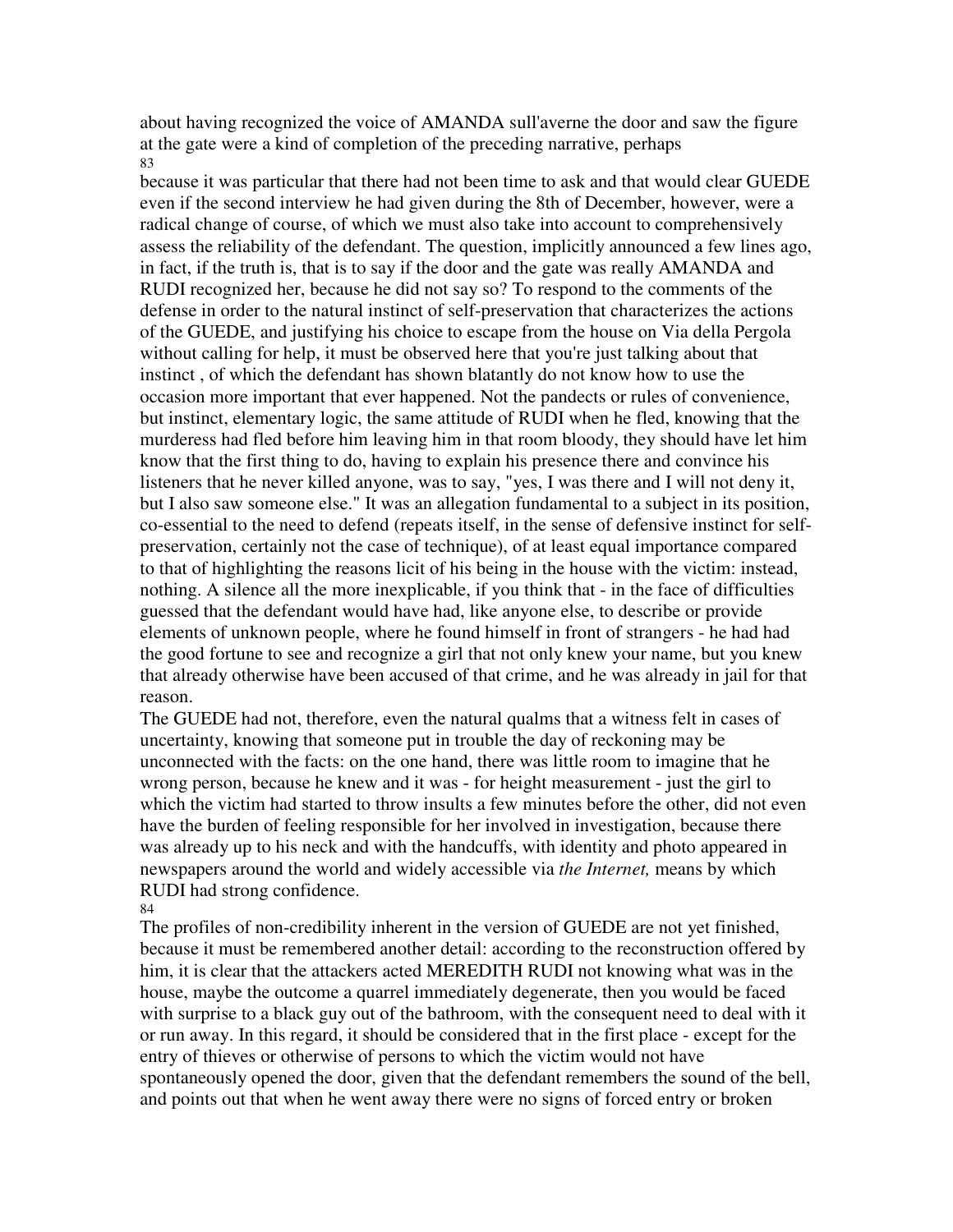glass - hardly be a sudden discussion between people who know each other, one of which is a girl, he was able in just ten minutes to be born and grow up to take a turn that lead to the use knives, and it is still more likely to be resolved in an isolated shot to oppression or defense, rather than a prolonged wrongful conduct, such as that forensic doctors have given cognizance. Therefore, even under the profile in question, the act of faith mentioned above should distinguish itself of dogmatic adherence: to believe in the GUEDE should be given for granted that, coincidentally, the KERCHER found nothing better than to pass suddenly from a tender moment and passion with him to a violent quarrel with someone else, come to that place precisely at the moment when you RUDI defilava in the bathroom. In addition, and more importantly, what could be a surprise for murderers, namely its presence in the house, it was certainly not for the other party in the dispute: MEREDITH, unlike those who attacked, was well aware that in *toilet* there was a person that she herself had authorized to enter and ritirarvisi, therefore, faced with someone who had begun to raise their voices, rising to hold her by the arms and ending with brandishing a knife and throw it on the ground, because it would not could warn him immediately saying that there was in the house who could help you? And why, in particular, could not get right to cry aloud, invoking the name of your RUDI to come through in his help, rather than relying on a chatter among women voices a little 'altered, such as the defendant claims to have perceived without even had a worrying tone? The same data medico-legal findings indicate a more than likely progression of violence, to which the victim certainly tried to react, and then - if it is reasonable to think that a lady residing at 70 meters away could hear only the last and most desperate scream of the girl - it is very difficult to admit that the headphones into the ears of GUEDE, 4-5 feet away, prevented him from hearing other cries, or noises above. 85

The biased, however, did not hear anything until that cry, which brought him out of the bathroom without thinking to compose himself or to flush the toilet, and he would have been a stranger who's back was turned, standing in the doorway of the room KERCHER or just inside. Apart from the improbability of a prolonged struggle with a knife-wielding man who decides to run away when his contender tries his best with a chair or a drying rack, you do not understand what would have been to make that guy on the door of the room: o aggression was still in place, and then the murderess was supposed to be bent over his victim, or it was all over, and the young man with the shirt of "Napapjiri" should have been intent to leave, not stay there before strutting up to be touched by a shoulder GUEDE trying to figure out what happened. The behavior of the alleged assailant, and in particular the phrase that he would turn to the address you do not know who (AMANDA, you should not assume, remained in the shade inside the house but reappeared on the path in the context of escape), is then turn unreasonable: said the imbalance of power between the knife and the chair, and then to escape the strangeness that is who holds the first rather than the second, say something like "negro found, here is the culprit" makes no sense. The only person who could see a meaning in that sentence was, coincidentally, the same RUDI, because he needed to justify his attitude reluctant to summoning assistance, and the subsequent hue and tents in his story, which at this point must considered of convenience, that sentence there is a brush, because - even in terms a bit 'pathetic - it may be to describe and explain his state of mind and his behavior after the fact, but from the point of view of the pronounced was an incomprehensible nonsense. At the most, who was deciding to escape, after he realized the unexpected presence of someone in the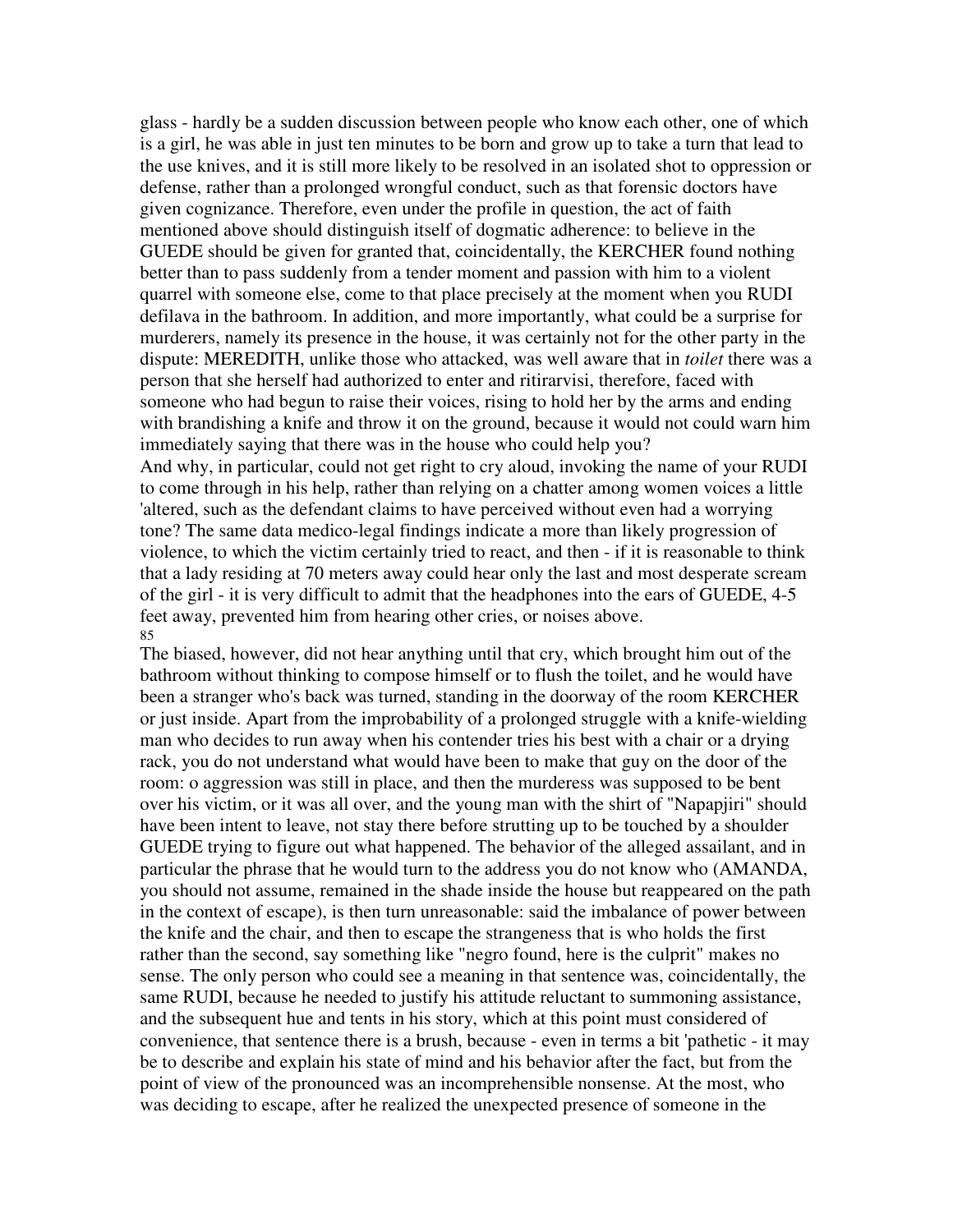house where he had just committed a murder, he could instinctively tell the accomplice to be careful, because he had found someone, maybe even specifying the color of the skin not knowing how otherwise it: it is one thing to say "there's a nigger, run away!", it is quite another to start planning future strategies ("There's a nigger, we have the guilty"). "Guilty" is not even a common *slang* word, let alone if he uses it who has just been surprised with a lot of knife in hand, and can legitimately think that the person in front of him, black, yellow or turquoise that is, grab a phone and call the Police: anyone, caught in a lie in whatever manner, would have thought instinctively RUDI heavy and annoying as a prosecution witness, never as someone you can easily download the burden of responsibility.That, in effect, would have been the normal and expected behavior: to stay, call for help immediately and tell the police what had happened. A behavior that, picking up the provocation, was also adopted by dr. RICHARD KIMBLE fiction film in which the defense wanted to make 86

reference: that character became "The Fugitive" after being charged and convicted, but the immediacy of the fact - coming home and finding his wife's body - had asked for help and called the police. RUDI, in the face of what he says would have happened, he did not, but if, admitting that he was telling the truth, his escape could still be understandable because he knew he had to make that there may be traces of a sexual contact occurred shortly before , it certainly would not have been understood or predictable, in the eyes of the alleged murderess. Exhausted so the profile of non-credibility *ex if* the reconstruction offered by the biased, can now be analyzed according to the aspects outlined above, namely the existence of a large number of subjects who refute the assumptions.On the basis of the many witness statements, you must take note that the GUEDE told the truth by reporting that he had been at "Domus" the night of 31: from photographs is not it except on the basis of deductive (he is in the company of some boys in the early photos, taken in the house of the Spaniards, and some of those guys also appear in images of the interior of the room, even if it is not given back to the days of the exact number of times), but the espinilla claimed to have seen him in the *pub,* so overcoming the bad memories of SALIM ZAFER and nonsense BARROW. But no one remembers seeing him talk to the KERCHER, nor to the "Domus" or anywhere else, and no one among the friends of the girl refers to have never heard mention RUDI as a friend, acquaintance, or occasional attendance of one evening, just as no Friends of GUEDE remember confidences or appreciation on behalf of MEREDITH (as it did, albeit with others, of AMANDA).It is an indisputable fact, which must be taken into due consideration: can not be regarded in itself impossible that on October 31 the defendant had had an opportunity to strike up a conversation with the girl, who - as linked to SILENCE - was not certainly bound to him by a promise of marriage; simply, no one noticed, and still no one came to know from KERCHER later, although *Halloween* did not end there, and although there was a whole afternoon, from 16: 00 to 21:00, at the disposal of the four English friends to comment on the previous evening.The defendants intended to represent that MEREDITH was probably not so reserved and selective in frequent visits, as some would have wanted to describe, and it is likely that they are right, but if he intended to live in fullness and joy his 20 years, it is then natural to assume that for her was normal to know people, and it was just as normal a word to the friends with whom he had confidence. Aside from the previous days, where maybe RUDI could it merely a greeting more or less returned on the evening of 31 at the "Domus" he entertained (to him) with MEREDITH for some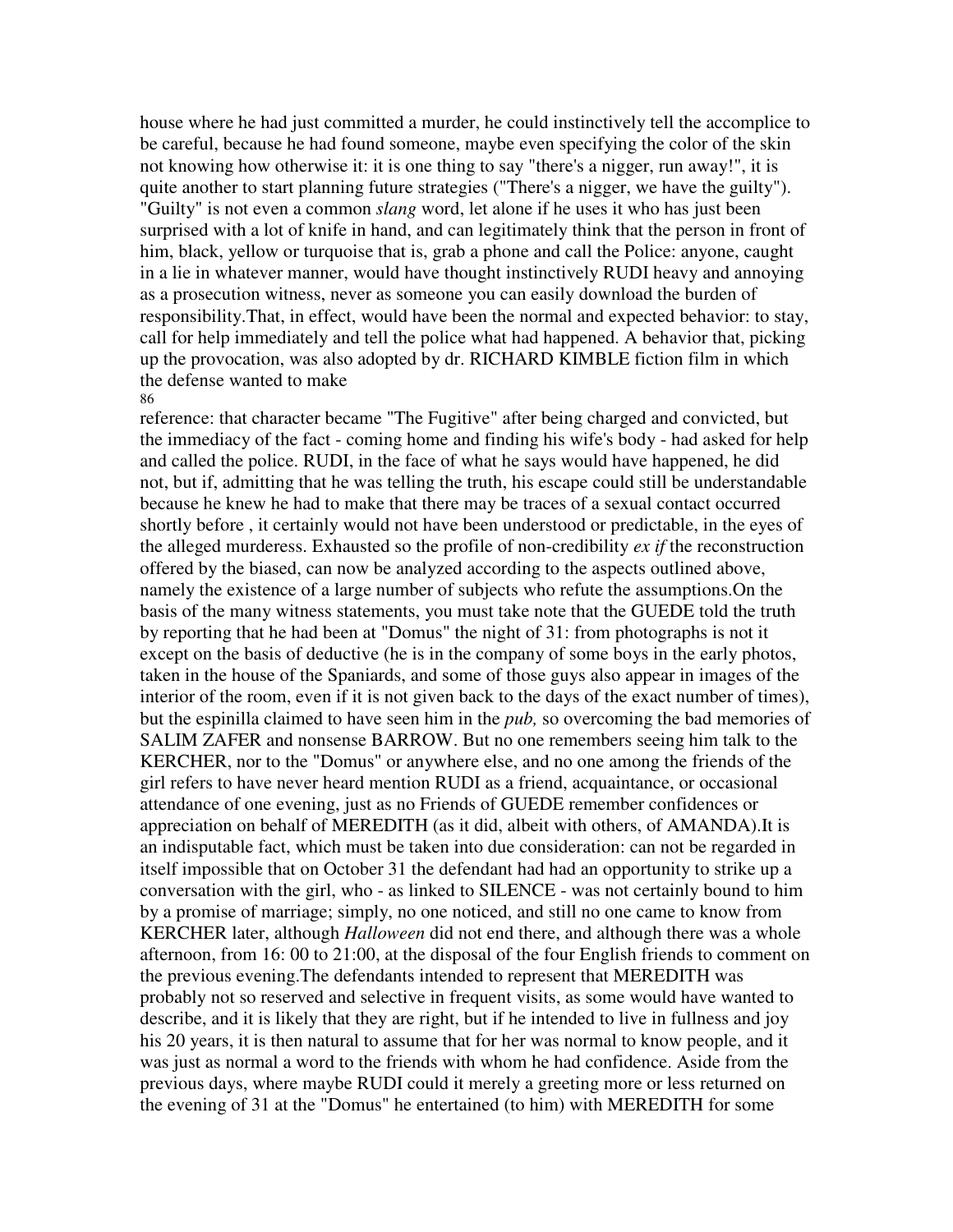good minutes, not enough time to be taking a photo improvised: that nobody noticed them can be accepted because of the crowd and the fact that perhaps the specially GUEDE advantage of a moment in which the other English 87

were dancing or in the bathroom (but, as it happens, in spite of the confusion was noted by his friend RUDI Spanish only in the company of a blonde girl), is much less likely that the KERCHER could have reasons for reluctance to mention it to AMY, ROBYN or SOPHIE. The four friends were just out to have fun, and - of course - any male acquaintances interesting were the expectation and the outlet of physiological evenings of that type, and yet she felt drawn to the Financo and having kissed a boy would not have led to any MEREDITH comment, in spite of the time spent on the day following looked upon in the photographs poured on the *web.*Mind you, moreover, that there is no reason to imagine that the KERCHER not want to be judged by others because, girlfriend with GIACOMO, had been kissing by the first comer, or even less because they did not want to let people know that the boy was interested in a color. The link with the SILENCE had lived with a commitment, and if both claimed to be good in that history is also common ground that neither of them felt obliged to absolute fidelity, or even prevented in addressing the word to others, and the ROMANELLI the MEZZETTI said, in one of the last few minutes of information made simultaneously, which MEREDITH would be expressed in terms of everything negative about the possibility of betraying a boyfriend or a partner, something he had never done it, but it was a declaration of ' intent, especially considering that on GIACOMO (as indicated by the BIDWELL) had happened to express some reservations. As for the fact that RUDI was of African origin, just take note that the same mother MEREDITH is not white skin, to clear up any suspicion malicious. On the other hand, if he could not claim to be a KERCHER that would open with her friends about everything, you can not assume, for example, the fact that the reserve HAYWARD she had not been informed by an occasional use of *cannabis,* as noted by the defense: that is certainly not something that is said at all, unlike the possible sympathy for a guy met at a party.

The kiss given to RUDI would instead remained a state secret, although the BUTTERWORTH, the Purton and FROST (the latter, according to his testimony and those of the other on *Halloween* night, they would always remain in the company of the MEREDITH " Merlin "and" Domus ", except for a break of a few minutes but only in the first room) they had come the next day to gossip with her on the progress of the party.Likewise, the Purton would greet her friend to 21:00 almost reciprocal with yawning, having both the firm conviction to go to bed as soon as possible, in spite of the fact that he saw MEREDITH already half an hour late on the supposed time of the dreaded meeting with the defendant.

88

Even more important then is the contradiction that is GUEDE by his friends and ALEX PHILIP, as already mentioned in *de libertate* measure which involved the co-defendants: the RAW claimed not to have seen it for a few days, only to receive a visit at home on November 2, coinciding with the news of the murder (without notice if he was hurt at the hands), while the MALY - which, like ALEX confirmed their presence at the KERCHER "Shamrock" to have told some American friends after the murder, but denies that there had spoken RUDI - recalls that the last time he saw the defendant four or five days before *Halloween.*Version, the latter, which is not inconsistent with other findings of the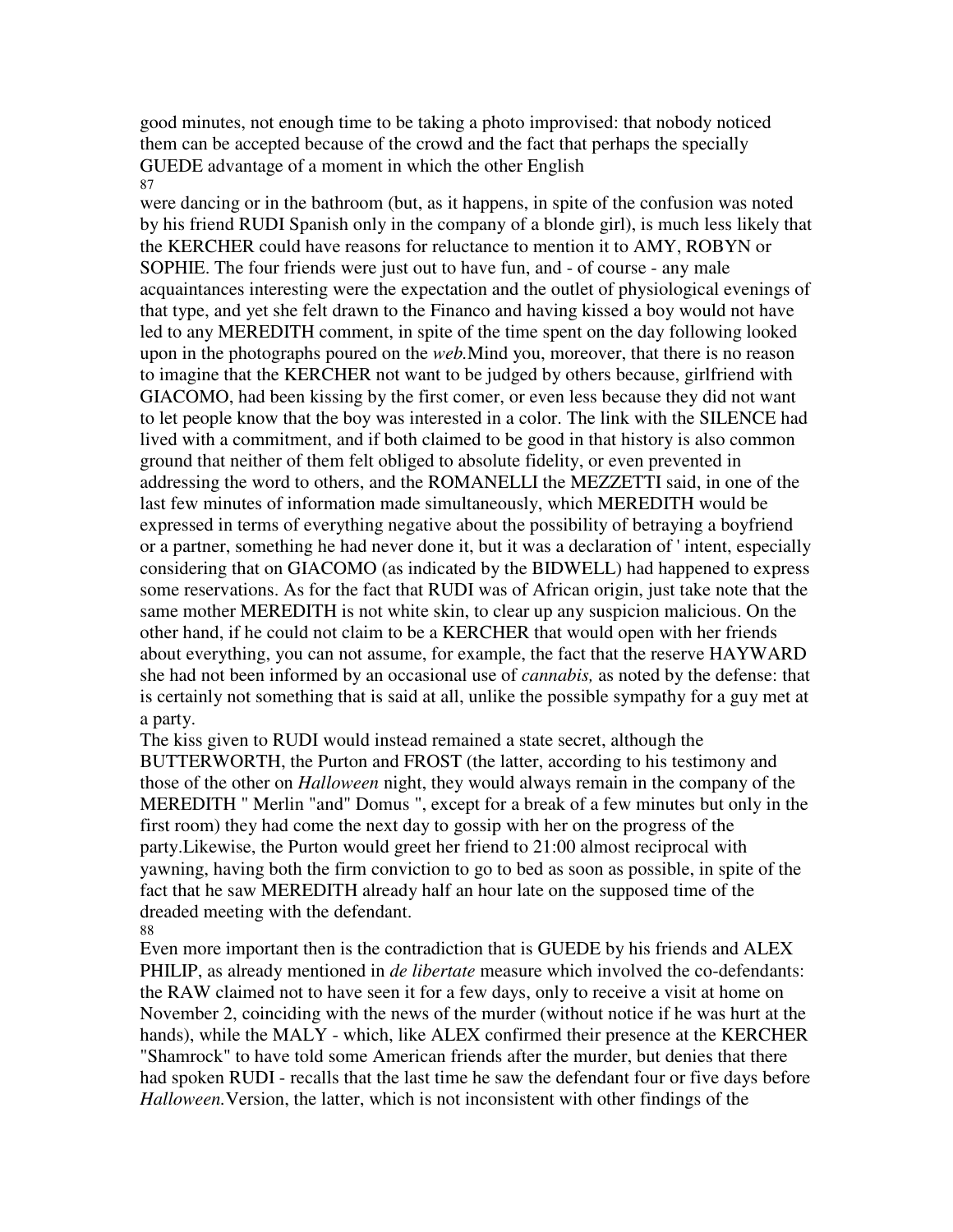inquiry: the defense argued that on October 27 the defendant was definitely in Milan, thereby seeking to demonstrate that the Austrian may have been wrong, but five days before 31 October means increased up to 26. Therefore, on the evening of 1 never saw neither one nor the other, with all due respect of the details mentioned by GUEDE about their meetings, for example, in order that the expectation ALEX came out of the bathroom or to the fact that it was PHILIP he had been informed by RUDI be seen with a girl. As already noted, it is not reasonable to charge two friends of the suspects prevented reticence, for wanting to remove some potential charges of aiding and abetting, having attended a person known to have fled to Germany or somewhere: if so, would ALEX RAW easy game to deny having seen the 2, however, when the murder had been there before, and it would cost him nothing to admit to having seen the afternoon of the day before, a crime not yet consumed. Last, but not least, an element that *aliunde* rejects the argument of the defendant is obtained by repeatedly reminded deposition lady bolsters, which heard nothing more after the cry and the simultaneous flight of more people in the space of a minute: the So the woman heard someone walking on gravel once, and all together (even if subsequently directed towards different directions), contradicting the GUEDE who claims to have gone away after an appreciable time from the scene of the young man armed with a knife , that he had spent time doing back and forth from the bathroom with towels.

It 'true that the witness did not say specifically that she had been listening, but pointed out, however, that you have not taken sleep right away, as a result of those noises that had troubled: and something would have had to perceive with senses alert for that reason, when you consider that the alleged agitated and stay in that house RUDI finished within a few minutes, plus the fact that he assumed that he had departed with some haste, frightened by a noise which was intended to come from the floor of below. Therefore, it is reasonable to assume that he did not pay too much attention to where you put your feet. 89

The end point of the line of argument, thus completed the analysis of the interrogations of GUEDE, it is therefore only one: the accused can not believe, and can not achieve even those who would do so. He did not even thick concrete observation of its defenders, while commendable in an attempt to provide an interpretation consistent with the assumptions of their client, according to which knowledge demonstrated by RUDI concerning the state of health of the mother of the victim can only be explained by giving for granted that he received the confidences of MEREDITH: the story of the murder had such prominence in the media, around the world, to be given the status notorious fact aspects will also outline, such as the illness of Mrs KERCHER. From the beginning, it was definitely emerged the particular who had been found of its handsets, from which her friends said she did not never separated because anxious about the health of the mother, and these are aspects that journalists are never escape: and it is now well-known fact, especially for people aduse to surf on *the internet,* as the accused, who spoke in those days even that theme (a simple search shows that already November 4th aunt MEREDITH released statements concerned on the need for a kidney transplant for his sister).On closer inspection, one of the few things that have been confirmed, with regard to GUEDE, does not refer to his prayers of familiarity with the victim or the movements *before* and *after delictum* that aimed to describe, but rather to the fact that he wished to exclude as its characteristic of behavior: RUDI not dumped the *water* at the home of MEREDITH, and he had not even in the apartment below a few days before, as witnessed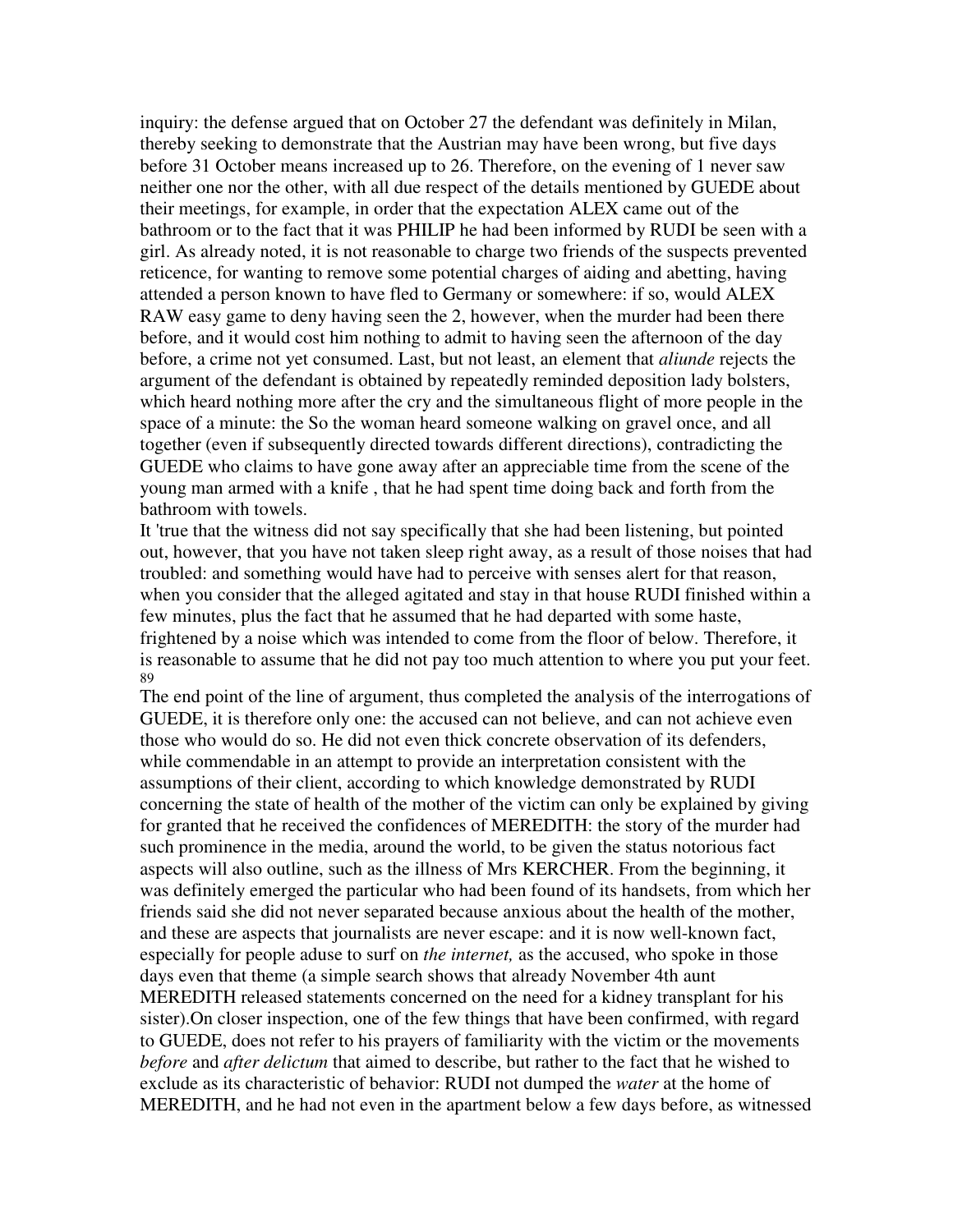with the safety Bonassi. Thus, despite he wished to draw a justification to forgetfulness, the night of the murder, with the urgent need to get out of the bathroom to go and see what had happened, does not hold the denial of the same special for the evening spent in the company of the Marches and of two girls: his was a sort of *habit,* and if the first time that had happened not pulled the toilet as bewildered by drunkenness this may be evidence that on the evening of 1 November he was under the same conditions.Conditions that looks just were not unusual for him, since - even wanting to consider the BARROW, who pulled his hand only in the first version and can they felt quite unreliable - many of the people close to him remember that he drank a bit 'too much or I saw him drunk, more or less often. In a peculiar process like this, however, it is the story of RUDI to assume central importance, and not to permit the adoption of any halfmeasure: dell'incontestabilità said of his presence in the house, and the fact that he had a contact sexual intercourse with the victim, the only alternative is that it is entirely unconnected with the facts (where it has said is true) or that he committed the murder (if he lied). There is no chance, logic and concrete, to assume that the biased he said maybe a part 90

of truth, because it was there and he knows how things went, but had no role in the dynamics of the events that led to the death of KERCHER: this would mean that today he remains firm on its untenable positions to cover someone. But, on the contrary, it was the beginning that he chose not to involve other, finding no explanation otherwise his belated reminder of the presence of KNOX, and evidently changed his attitude when he realized that it was someone else to want to let go alone in front of his destiny. So if the GUEDE committed the murder, and it is not true that MEREDITH brought him into the house by virtue of tenderness or winks the night before, sexual contact mentioned above was not to be correlated to an intimate moment above all ' murderous action, but was on the contrary the latter context, resolving even the obvious objective pursued by those who gave the course (for the reasons already stated in the above mentioned measure *pursuant to* Art. 299 cpp), and it is necessary at this point to reiterate again that the elements instructors lay not already collected for a case of single-party liability, but indicate - as already warned the occasion just mentioned, without the need to repeat arguments thoroughly gutted - that the criminal conduct was put in place in the competition among multiple authors.It 'also reasonable to assume that, after the realization of the murder, he spent a certain amount of time before the activities of alteration of the crime scene, and - yes here - you can not take it for evidence that in this second phase was attended by more people, or that it was the same that had been present at the time of the attack KERCHER. That someone came in the house, taking care to baste the pantomime illegal entry of thieves or other casual hackers, has also been stated, and it is again sufficient to refer supervision order, in that same context, the authors of the hoax also intervened in the victim's room, and maybe they took off from the body of the bra MEREDITH, if they had not already done immediately after the girl had fallen on the ground. The theme is of indirect interest, dealing with here the position of a defendant who is not called to answer for simulation of crime, but it must be addressed because - contrary to the view taken up by the defense of GUEDE - that someone went in and sat Commitment to believe that in that room there was a sexual assault, aiming to falsely accuse the defendant and not content just to even suggest the idea of a robbery resulted in an uncontrolled epilogue lethal. Starting alteration, and then working backward, it is undisputed that the bra was worn at the time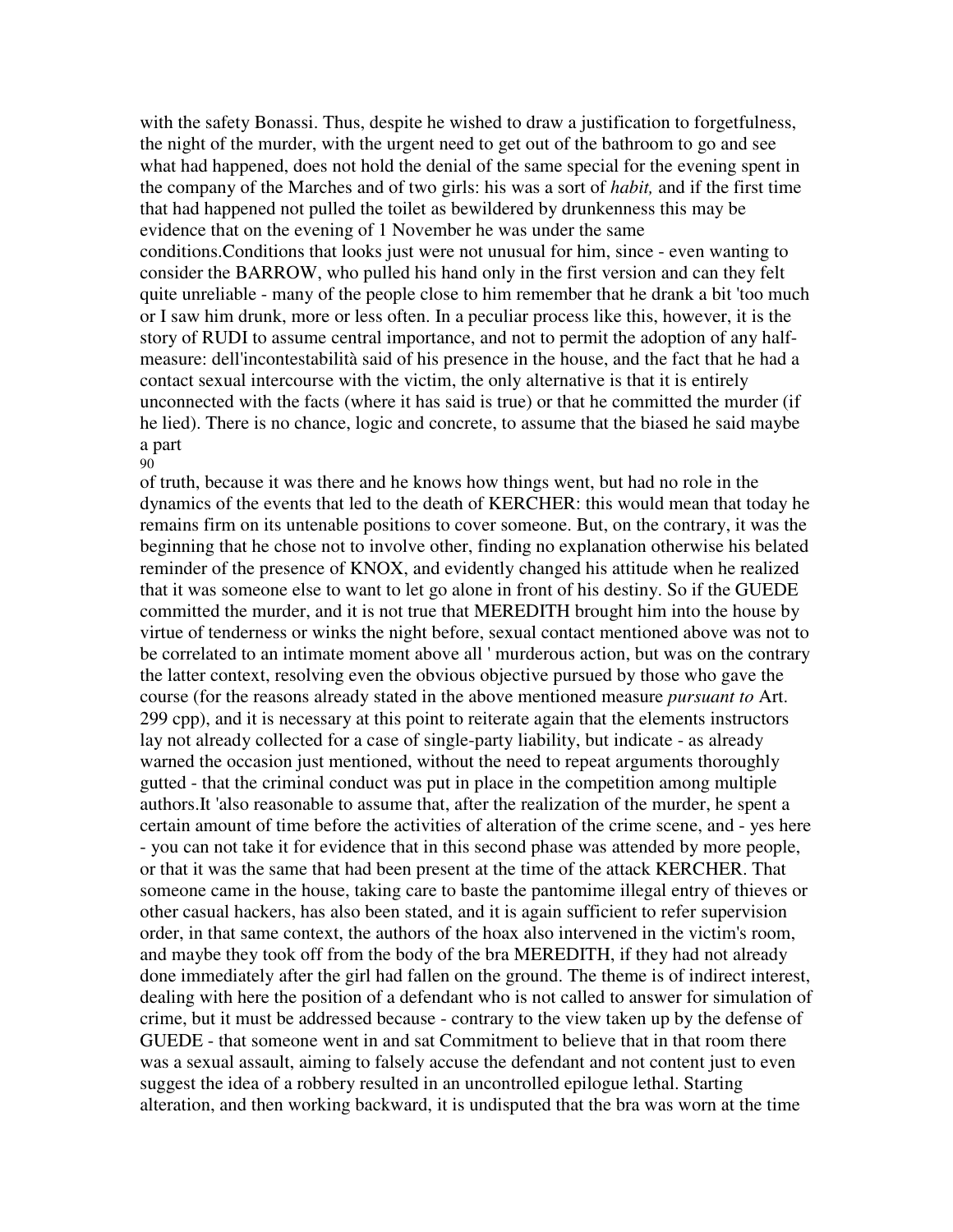of the blows received, otherwise it will not provide the same punctate spots of blood found on the girl's breast, it is equally 91

evident that the victim was removed when he was past the time, you do not know in what terms to quantify, but still good enough for production, on the back of MEREDITH, signs made manifest in the photographs nos. 268 and 770, corresponding to the shoulder pads. However, with equal undeniability, those spots were able to pinpoint occur just because the bra was the only garment she had on the bust, otherwise they would have drawn the sweatshirt or a mesh, which instead were rolled up under his neck. At the same time, it was simulated that someone had broken into the house through the window of Romanelli's room (probably to steal, but not even seized a *laptop* on the desk, or easily accessible jewelry in a drawer) and performed a more or less rudimentary cleaning activities, enough to get rid of the whole house, except on a glass plate racks in the fingerprints of a girl who spent days and nights.It follows that there was an alteration, they certainly someone's interest to return to the site (which was determined to leave in a hurry) to baste artificial scenarios and get rid of any trace compromising, but not sufficient to produce such results to be imposed alone, the conclusion that there had been sexual violence: the conclusion was already apparent from the context, since it would be found, however, that the girl was half-naked when she was attacked. In addition, taking the considerations of a few pages ago, do not see why the unknown simulators, wanting to converge on that very suspicious black boy who had found their way as a culprit to offer a mo 'sacrificial lamb, should have been straining to set up a pretense of sexual violence: what they knew, their, RUDI who had gone to the bathroom in the throes of colitis after having had an intimate approach with MEREDITH, and therefore the vaginal swab or other investigations would emerge evidence of a *petting* or something between the victim and the student killed, so as to make it necessary to support the argument that it had been sexual contact allowed?Why should not settle for a theft progressed to believe in evil, because their fundamental interest was still directing the investigation to parties unrelated to that house? The activity of the so-called screening, which took place at a later time, it was not oriented on purpose to trap the GUEDE. It 'still likely to hold that the GUEDE did not take part, in accordance with the assumption accusatory: after all, if he had the opportunity and reason to return to that house, you would be concerned with a minimum of caution to get rid of the feces from the *toilet* , which constituted a kind of signature of its presence.And it may seem strange that there is someone back just under the circumstances excited - the cry contextual perceived by Mrs. bolsters, that all those present to be realized potential factor of arrival of curious or law enforcement - which led to the 'removal of the attackers: as repeatedly pointed out, the witness heard the sound of running footsteps on the path, then down the stairs 92

of metal and in the other direction, in a matter of "two seconds, one minute" by the URL that made her skin crawl, a very short time which certainly could not permit the performance of the whole charade in Romanelli's room, or the likely cleanup tasks. It follows that the decision was made to go back in the house when those who had escaped had already separated from the other fugitives, because he had brought in one of those directions, while others had gone in the second: and, if we had gone in the second direction RUDI own, others did not even have a cell phone to warn his address the idea of return, assuming that those who had decided to involve interest. A further consequence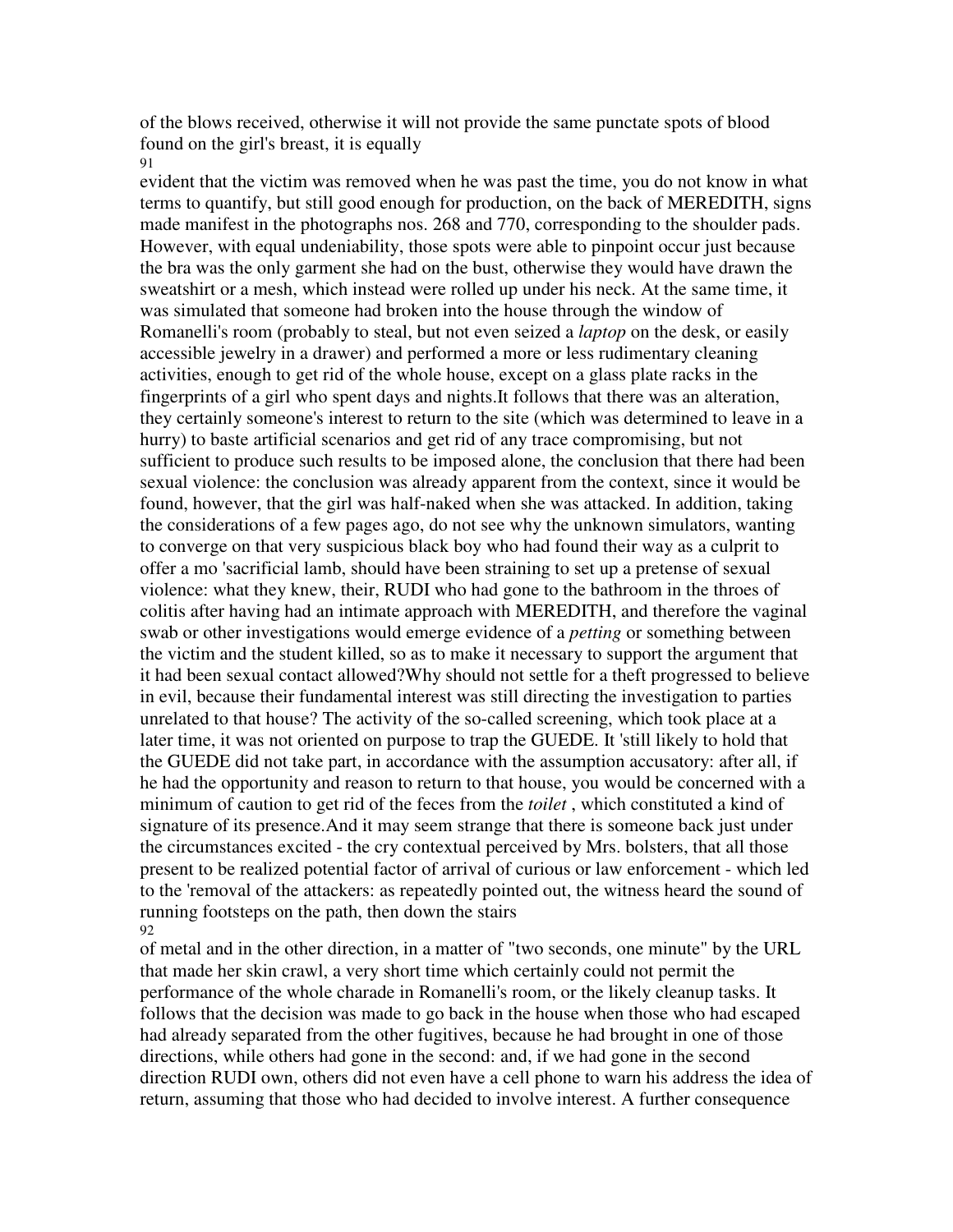logical-deductive, however, is the inability to place in one rather than another of those moments subtraction of mobile phones and money of the victim: the possibility that what happened when all fled after the cry (and RUDI was part of the group) has the same value as the one that wants the loot stolen in the same context of the cleaning industry, the breaking of the window and the manipulations of the corpse. In practice, indeed, the ultimate thesis is revealed more likely, since the time of the initial flight was necessarily characterized by precipitation, and conduct so thoughtful as to take the phones were not for profit but to make them disappear is difficult to reconcile with haste: the findings of the proceedings to come to believe that impose the GUEDE guilty of conspiring to murder aggravated by sexual violence can not, therefore, be regarded as sufficient to declare the criminal responsibility in order to further crime against property, to which he objects. Neither can prove crucial to this end, the fact of the discovery of the mixture of DNA prevented, along with that of the victim, the bag she: Based on the evidence gathered, it seems that MEREDITH had the custom of keeping at least one of the phones in a pocket pants or wear it anyway, and it's not written anywhere that they were removed from 300,00 EUR hypothetically, in turn, in that bag.

The friends of the girl, in fact, remember it used to go around with a much lower amount of cash, and she had no reason to go out with that kind of money in tow, being able to keep it in the house with greater care. Without neglecting a very important piece, suggested by the questions formulated by Dr. ctp BARBARIAN to Dr. STEFANONI: Unlike the findings for the sweatshirt, where it was identified the Y haplotype of the accused but not a mixture of DNA in the form the nuclear genetic profile, you are both on the bag, and if a PCR can not play two DNAs coexisting when one is in numbers clearly 69

inferior to the other, thus being amplified only the most abundant, this means that on this finding, there was a lot of biological material, also referable to GUEDE. The localization of the track, more or less half of the hinge, is then assumed that the socket energetic most likely of the bag served to lift and to move it (to that, it is not necessary to prove it), as can be done by tightening in the middle of the closure flash rather than grasp the handles, not to open it to delve into, neither inside the bag in question have been found other tracks, or blood stains. Returning to the main charges, also to affirm the responsibility of GUEDE by way of competition - and of course apart from what will be the outcome of the trial against the defendants - the considerations carried out as a precautionary measure. In admitting the testimony of Kokomani, had stated that he had only said that one evening (but then so was not certain) that the three individuals were in the company, and therefore his testimony was the only one to support a prior knowledge among all players in the process, so as to make himself indispensable, even if no one had requested: the witness had mentioned the outcome, and does not deserve more comments than the acknowledgment of the term "rant" has already been adopted to define the contribution of Kokomani, but that does not mean that the challenging *art.* 110 of the Criminal remain deprived of the necessary evidentiary support.The source of direct evidence is not there, or if you prefer there but has failed, but the fact uncertain (the meeting of GUEDE with the other two defendants) did not need a rigorous and timely assessment at the point of mode, occasion or time, especially if certain facts which are a physiological consequence of that assumption unknown (the presence of the three to the crime scene) there are in abundance, and all thoroughly tested: the image used in the provision *of libertate,* that in a context of twentysomethings in a university town and the young people meet without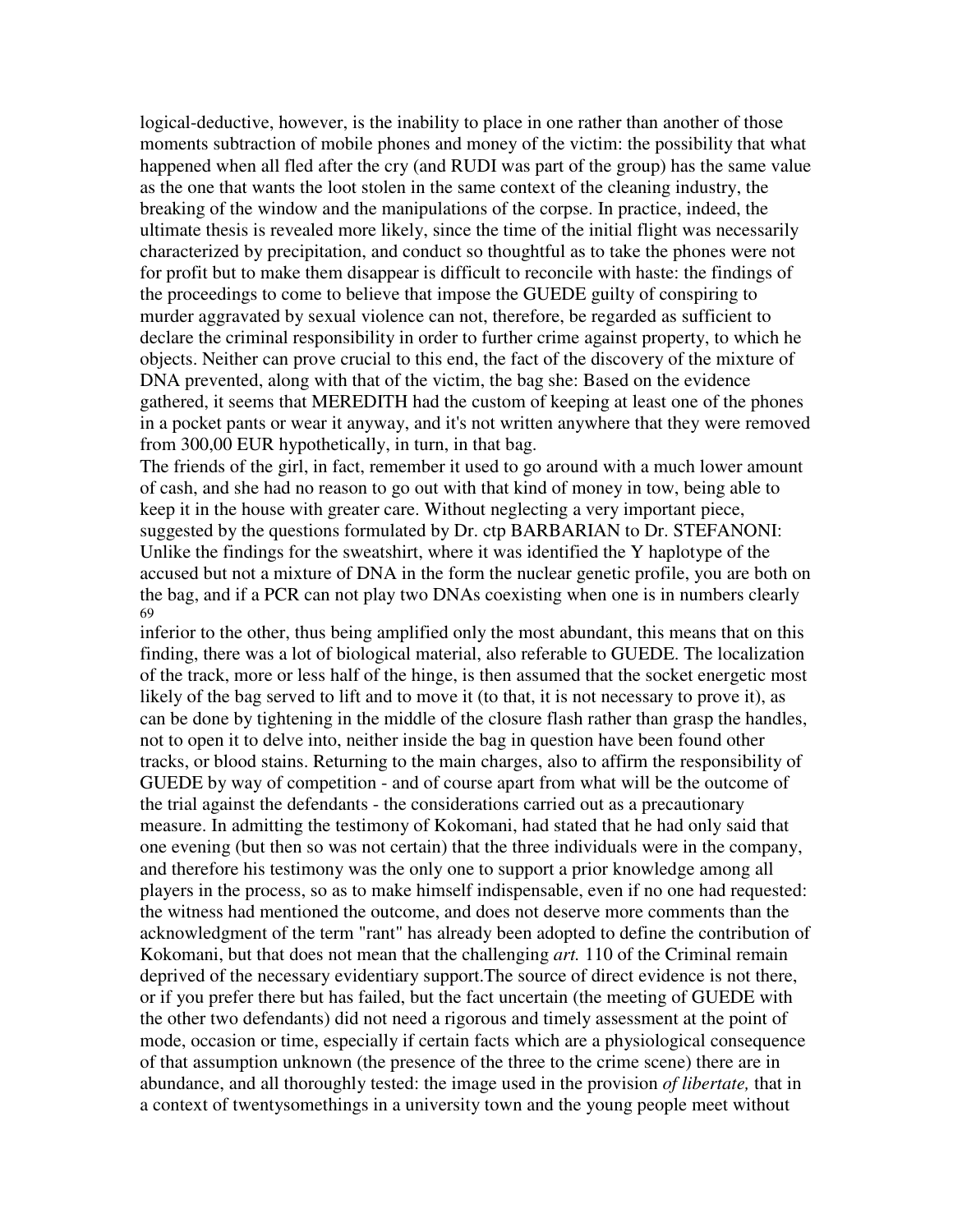the prior deed, also applies here.Neither would be weary in search of cell phone contacts for that evening, since the GUEDE a phone had not just in those days. RUDI lived a short distance from the house of KERCHER, as well as from Corso Garibaldi, where he lived the PROMPT, and Via Sperandio; had already happened to be invited in Via della Pergola (the evening nap on the *toilet,* after the birthday of OWEN ) or pass to take a look (21 October: this meaning also a well-known fact, easily acquired via *the web,* is the date in which was held the last Formula One race of the season, by the way, the match England - South African *rugby* was played the night before, but the 21 - despite the fresh memories of pleasant conversation that he had with MEREDITH - it was not at all to say goodbye, either before or after the Grand Prix).So the possibility of a meeting you were all right, and - as already warned - it is singular record that he has not told the truth in order to

### 94

his movements in the range of time immediately preceding the murder, having been denied by the root in RAW and MALY, with the only consequence of having to assume that the truth has not been told to hide something that we can afford to let you know . At the same time, it is not credible RUDI along the entire path of reconstruction, including the detail of his entrance into the house with the approval of the KERCHER, which would greet him after *rendez-vous* or maybe just trovandoselo before, because of the tender moment complicity and shared the night before, and if it is not true that he felt extend an invitation to enter by MEREDITH, if signs of forced entry were following the death of the girl, RUDI if he was in that house in the same context in which there was someone who would later expressed an interest in make believe to an input of unknown criminals, the only conclusion is that the GUEDE entered in Via della Pergola 7 because we let him in someone else, the owner of the interest described above (which others can not be if not the KNOX).Coming to the dynamics of the attack, the certain facts, to the extent of interest in relation to the position of the accused, are: the discovery of more blood stains in the area of the desk (where there are two that seem to result from direct casting) and the cabinet (where the traces are much more numerous, for the most part by sketch), the multiplicity of the injuries caused thereby to KERCHER, some of them on his right hand which was evidently, at least for a few moments, brought by the girl in his defense and the presence of DNA GUEDE on the left cuff of his sweatshirt. It is not certain however the alleged bruising in the anogenital region, which is perhaps a hypostasis (if only for the symmetrical distribution of the assumed injury, unusual when you think of a violent action but normal when it is assumed that the signs are derived the posture of the body), because imagine that the levy histological made after a long time has not affected the area ecchymotic is a pure speculation, but this, as already noted, has no value to exclude that there was sexual violence, peacefully achievable behind the threat of a knife and leave you without bruising whatsoever.

The location and characteristics of the blood stains do not appear to testify with absolute certainty to a prone position forward MEREDITH when it was drawn from the knife where the girl had been forced to take by force the kneeling posture, a few more sign in the lower limbs would even be there. E 'instead reasonable to assume that she was still standing, as suggested by the blood stains on the desk sharper, and soon after it was pushed back until it assumed a supine position, as it was recorded at autopsy also to bruise Nape: in the latter position she received the shot 95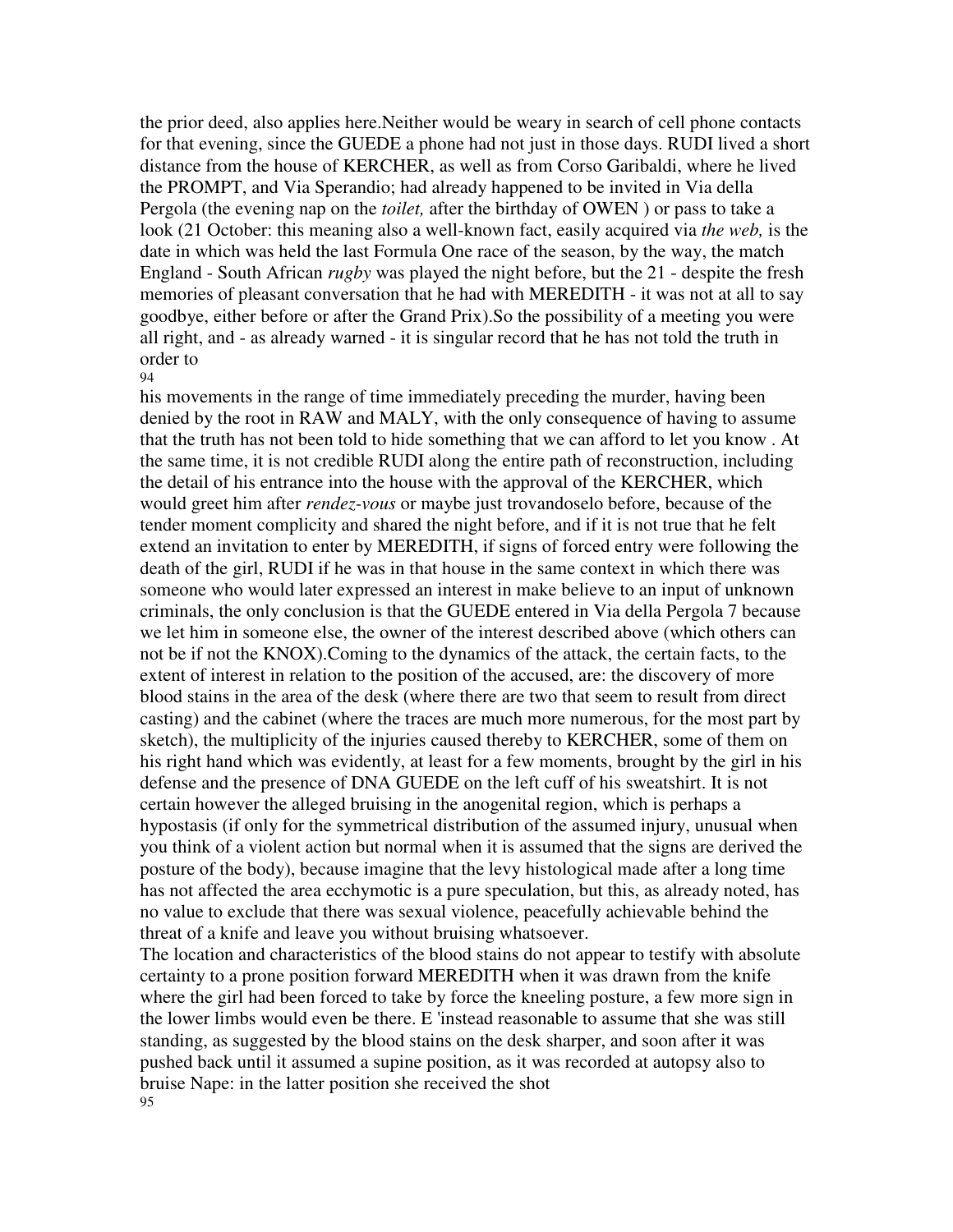lethal on the side of the neck, until he was peppered with the airway of blood, and producing speckles espirarlo out to rain on the chest and on the bra. Sexual assault, however peaceful (affirming) because an occasional thief, surprised by the lady of the house, does not pull any knife with one hand while the other hand starts to pull on the shirt of the victim, is not denied by the dynamic: the objective pursued, with the power to induce the KERCHER to give consent or to submit to sexual practices, could certainly occur with an initial appeal to the knife likely seriously to the girl a superficial wound (but capable of producing the first drops of blood ), then give way to an *escalation* of violence no longer controlled before the reaction or the cries of MEREDITH. The one that produced the spots on the desk was not, of course, the fatal stab wound, that if it had been inflicted at that point of the room and the girl standing would cause a rush of blood to much greater distance, not leaking drops of vertical and at that time no one had even begun to toy with T-shirt, with linen or on the genitals of the victim, which had only been made evident, *for facta concludentia,* what was the plan of the evening that his attackers wanted to accomplish.Soon after, the girl on the ground, began the series of touchings, materially from its report to GUEDE, who left biological traces on both the bra into the vagina of KERCHER: and it was, once again, already found that the supine position the taxable person is the most convenient to allow touchings of the genre, including the assumed maneuver to divaricarle legs, documented by the sign of grasping on the left thigh. Therefore, it is pure fantasy that the prosecution indictment in assuming that RUDI was given the task of "preparing" MEREDITH, while others were engaged in reciprocal play games, then the same MEREDITH would have been put on all fours with someone trying to shove the penis or your fingers until someone else would have sunk the blade into the neck: fantasy is not supported by the findings of the proceedings, and in any case unnecessary to reach the affirmation of the criminal responsibility of today accused. He was there, and actively participated in the attack, both by touching it with the methods described that blocking a coat of MEREDITH. The various injuries on his right hand, while on the left there's only one and it is much smaller, documenting that the girl had the right free to move, and with that he tried to defend himself, even for a short time but definitely above He enjoyed the freedom of the left: that until then the right hand was not blocked (there is definitely a bruise here, and it is interpreted as a consequence of further violent act of grasping). As it happens, the DNA of the GUEDE is found right on the left cuff of the sweatshirt, 96

namely at the area where it is most natural to tighten an arm which intend prevent movements: and not validly argue that that garment was not worn by the victim in the time of the attack, nor that to leave traces of biological material would have been enough if toccamento surface, nor, finally, it seems likely that contamination of the specimen. Under the first aspect, the fact that the left hand of MEREDITH proves abundantly stained with blood in the photographic surveys is not in contrast with the assumption that want the sweatshirt worn at the time or at least at the beginning of the aggression: the blood is not derived, as already noted, from wounds on the same hand, but from a subsequent contact with the area most affected limb dall'emorragia, which continued well beyond the death of the young. Before touching all the blood that dripped on by mere force of gravity, the hand had already passed through the cuff and the sleeve of the sweatshirt, at a time when it was still pretty clean: or, just as likely eventuality, the sweatshirt was parade when the blood was already dried on hand, as was the case for the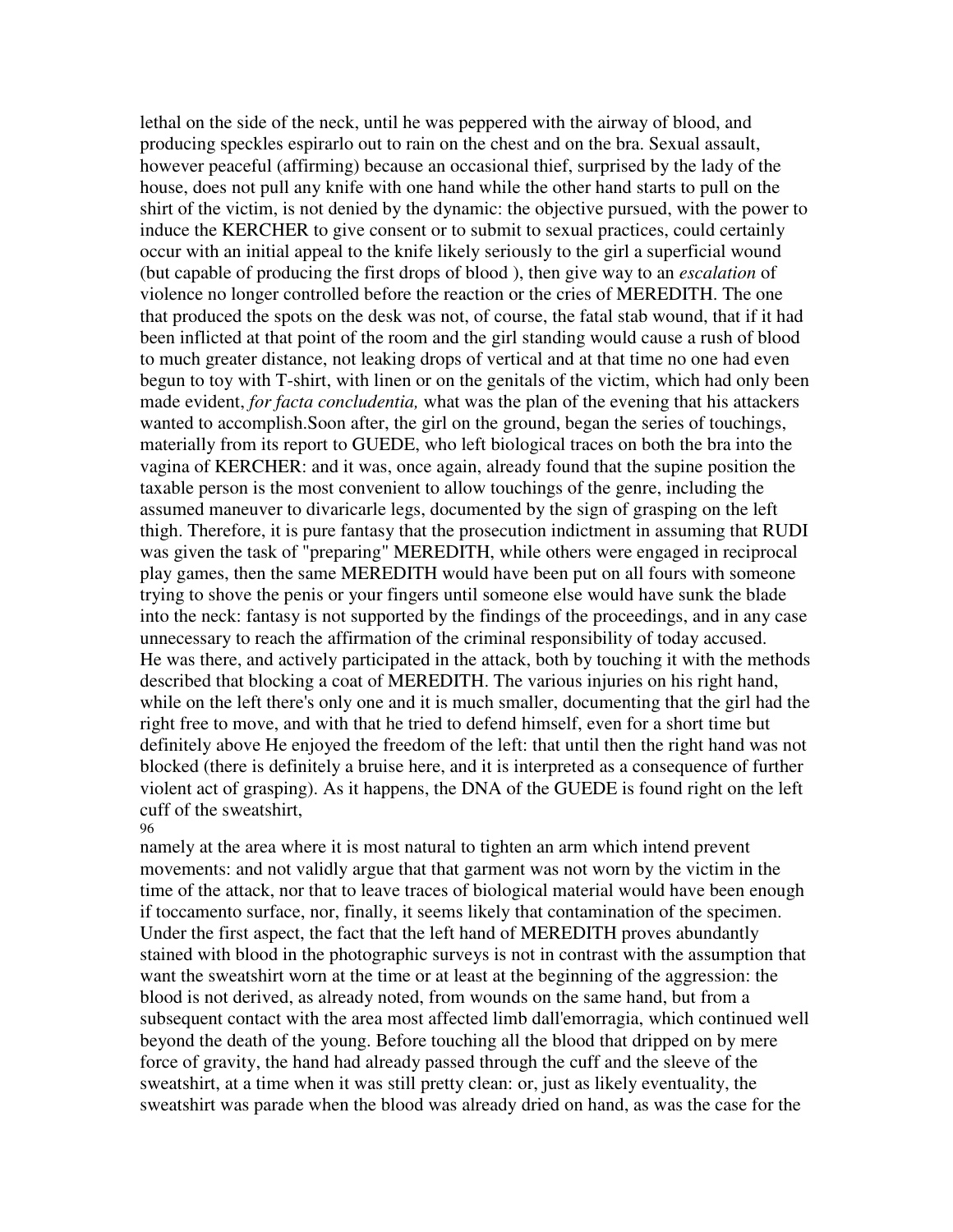spots on the bust which is not reproduced on the duvet. It is not correct, in addition, the assumption that the defensive sweatshirt resulted soaked only because in contact with the girl's body: it is true that the most amount of blood spots is detected in a kind of double swiping on the part of the back, as No documents the photo. 241 photo book edited by the Scientific Police, but on both sleeves pictures immediately following - nn. 242 and 243 also show punctate spots in the diagram or dripping. In order to more or less force of the contact, in order to justify the results of the examinations organic, the hypothesis of a toccamento surface or the so-called "secondary storage" are scientifically decent, but not actually plausible in this case: because this is another way , which is based on the substantial lack of defensive injuries on his left hand, reached the conclusion that that hand was impeded in their movements, then subjected to a vigorous action constrictive, and it just happens in the typical point of a supply of grasping that DNA is found due to the defendant.

In point of actual probabilities, not of abstract academic debates, what is the most reasonable reconstruction, the one who wants RUDI having touched the sweatshirt (I wonder how, in a context of effusions which is certainly not suggested that her wrist was an area erogenous) or the one that refers to it as a participant in the violent? Moreover, if it is true that the biological material on the sweatshirt RUDI - in contrast to the findings for the bag - was not much, or rather was much less than that coexists and related to the victim, keep in mind the amount has not been expressed 97

by Dr. STEFANONI in terms of absolute value, but in proportion to what there was attributable to another DNA genetic profile: therefore, it is one thing to make such a remark on the bag, and found still on the bed where blood MEREDITH there was none at all except the one brought there from the hands of the defendant, it is quite another to maintain that proportion of a garment, especially for staying in contact with the body in the hours after his death, was far more blood-stained. Not to mention that, little or much that was DNA on the track, the RFU useful to identify the profile of the Y chromosome of GUEDE were all greater than 100. The same idea of the contamination, loosely covered also in the interest of the accused in the wake of the attitude taken by other defensive lines, leaving things as they are. It 'been said that the DNA of GUEDE, in that room, there was a lot (according to the reconstruction offered by him), he having touched a little' everywhere, therefore, it is possible that there has been a transfer of biological material for mere contact of the hoodie with other objects or surfaces: as proof, were shown the images of the second inspection of the Scientific Police, December 18, 2007, indicating that the garment in question he was in a laundry basket on one side of the room , along with other clothing, only to be grabbed by operators that do not change the gloves immediately after that the same had lingered considerable traces of blood. In reality, however, the DNA of the accused is not that he's found a lot: as mentioned earlier, there was - as well as on the popular cuff - the girl's body and on the bra (taken out of that room, and then no more contamination factors), on toilet paper (but it was in the bathroom) and on the bag. Ultimately, there is no indication that there was biological material RUDI in abundance, almost as if it might fly into the room you stand inside or on the floor, by the way, there was not even two of the three towels (not the third was found anything useful for scientific purposes, for the decay of the find) who also claimed to have prevented the widespread handled.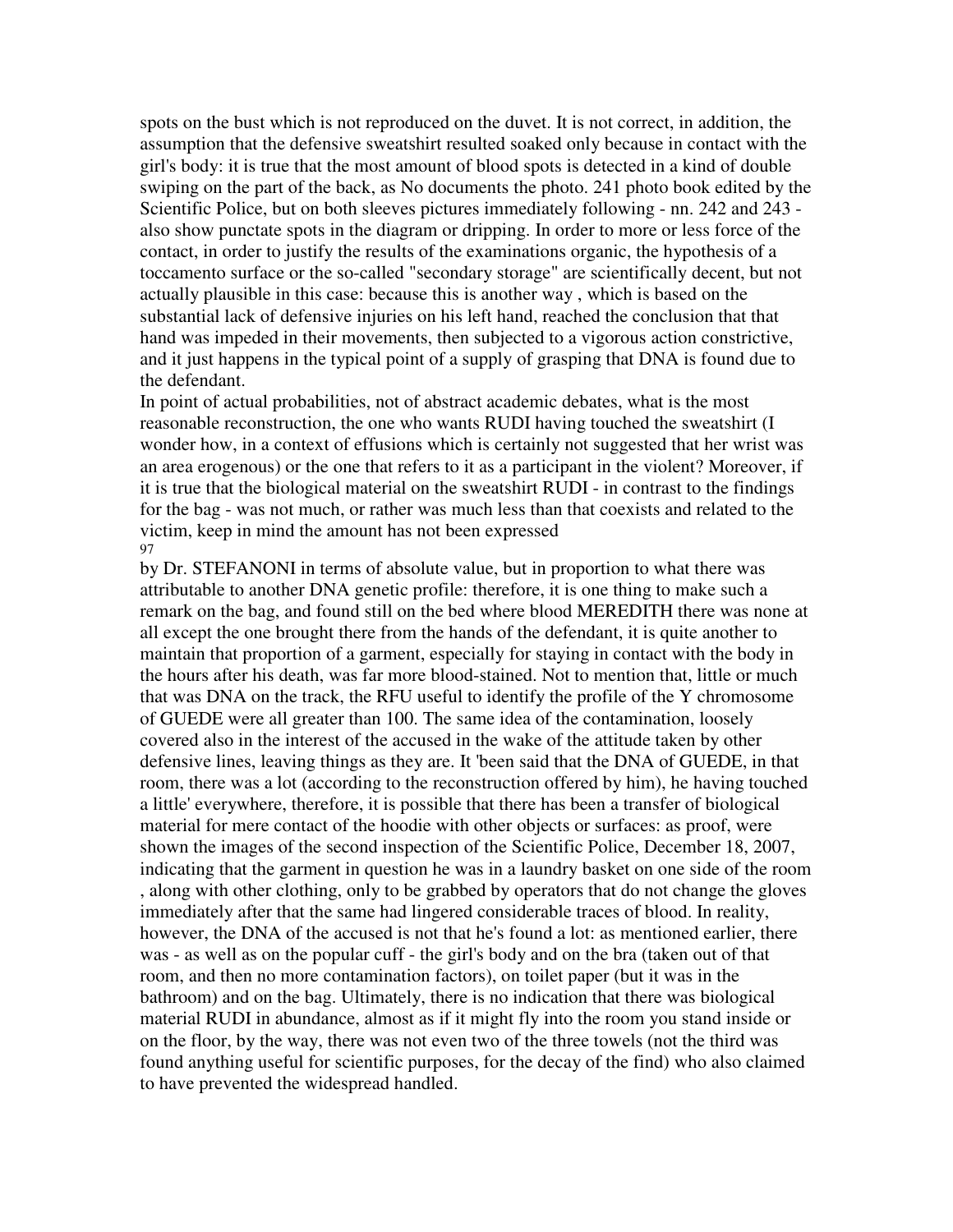So, like what has already been observed through other positions, the thesis of the contamination was sustained with energy worthy of a better cause. Ultimately, the GUEDE participated in terms absolutely active joint action of multiple assailants, even though he was not physically deliver a mortal blow: even though it was described in heading the role actually taken by each of the defendants, it was clarified in a forum for discussion by the PM - and it was already evident, however, based on the findings of the proceedings - that you do not charge him to have held the knife. This finding, incidentally, exempts here 98

from the burden of tackling the problem if its the knife in seizure can be characterized as the murder weapon, because nothing moves the perspective of those who, in all likelihood, he saw other while drawing a weapon evolved, and fell, a plan programmed otherwise. The problem to be addressed, with reference to the position of GUEDE, concerns the impact of the evolution of the criminal plan about whether to maintain the fullness of the competition in the initiatives of the accused from time to time acquired: first the idea of engaging in MEREDITH an extended sexual play, even at the cost of the use of force, therefore, getting heavy play in the sexual violence itself, and finally the murder, before the persistent resistance of the victim.An issue that, in technical terms of substantive law, implies the need to assess whether its factual context is apparent whether or not a case of so-called "competition anomalous" *pursuant to* art. 116 cpIn a murder case resulting in robbery planned, statistically the most frequent in the potential application of the provision just cited, the Court's legitimacy has stated that "the foundation of the special case of the crime of art. 116 cp must be identified in the fact that, while the one who commits the crime alone is able, at all times, to control the development of his conduct and direct the same to the event planned and wanted, instead of the one who is joining with others to engage in criminal activity is forced to rely even the conduct and wishes of the accomplices, regardless of its degree of participation and the role for the fulfillment of the action itself. It follows that in such a situation he should not underestimate the danger that the sharers or some of them do have to deviate from the main action with the take action to deal with any difficulties that have arisen suddenly, thus exceeding the limits of the agreed contest, create an offense other than and more serious than initially wanted "(Court of Cassation, Sec. I, June 25-September 22, 1999, RV 214 113).

More recently, in a different factual context, the Supreme Court held that "the responsibility for competition abnormal is apparent only when the event different and more serious than that desired by the shared constitutes a development which can logically foreseeable consequence of the conduct agreed by a person of normal intelligence and culture media, according to the rules of ordinary consistency of the unfolding of human events, not interrupted by accidental and unpredictable factors. They then need two negative conditions: that the event was not even want different in terms of fraud or possible alternative, because otherwise there would be the responsibility of art. 110 pc, and that the most serious event 99

concretely realized is not the result of exceptional factors, that have occurred, merely occasional and not etiologically explicable by the criminal conduct basic, not predictable by the agent "(Court of Cassation, Sec. I, 24 October to 17 November 2006 RV 235427). In essence, for there to be competition and consequent abnormal reduction of sentence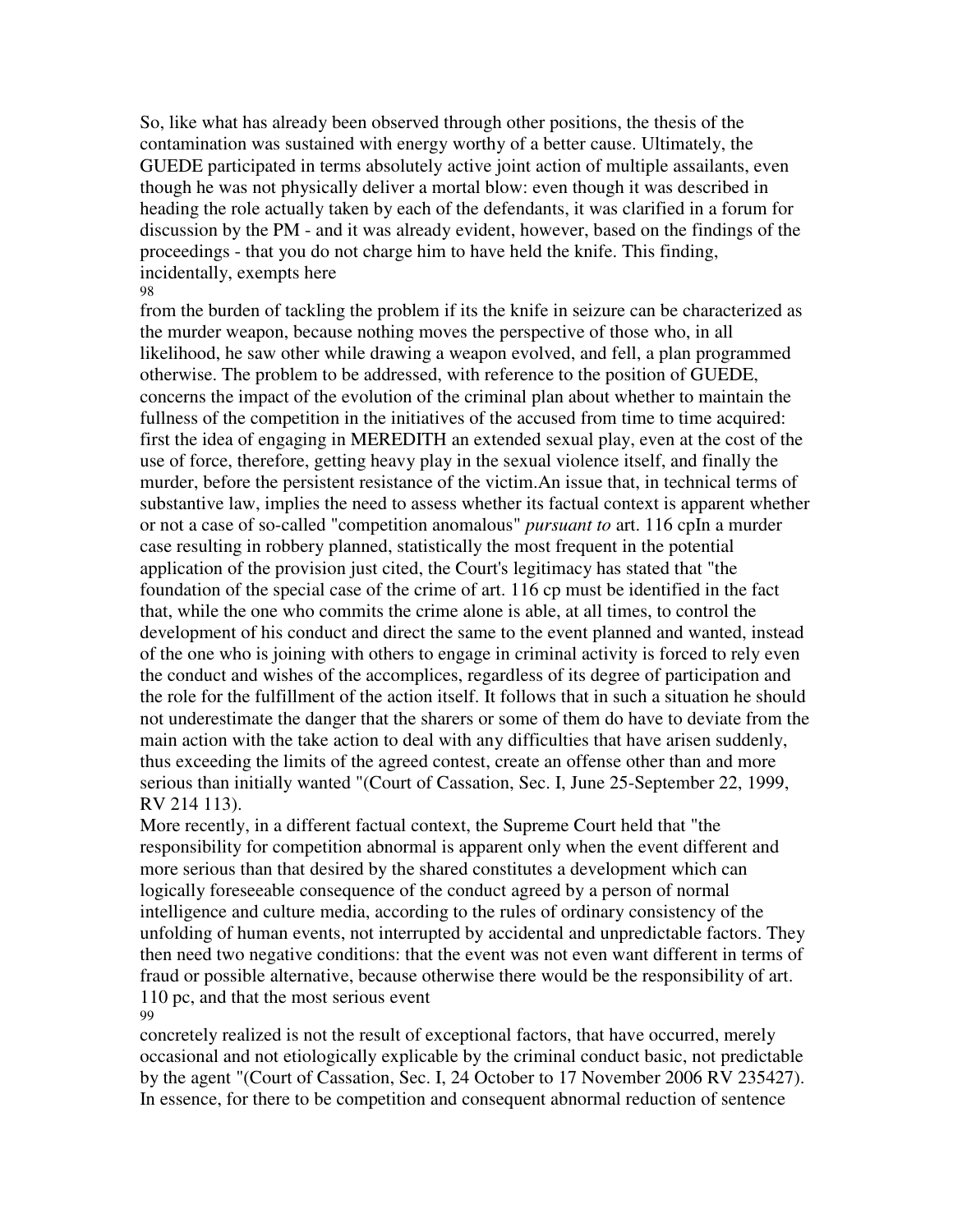must not met even the extremes of acceptance, on the part of the subject is assumed that he wanted to compete for a certain fact of crime, the risk that - through a predictable initiative of another competitor - an event occurring further and more serious, but if just the minimal intent, what possible, to discuss having to already full competition *under* art. 110 pc, it is not fail to see how, in this case in point, the will of the guilty GUEDE go beyond those boundaries.Assuming he is to be appended to an initiative more or less improvised by others, rather than have it processed in the first person (if in doubt, moreover, could only optarsi for the most favorable solution to the biased), you may actually assume that RUDI knew nothing of the knife, or maybe paventasse not in any way that there could be a resort to violence to induce the girl not to oppose: at some point in the action, however, the knife came out, and someone else made repeated and prolonged use. The predictability that the weapon were used not to hurt or threaten, but even to kill, was built in the very moment when the knife was revealed, and it became more and more present with the progress of the *'excursus* criminal, characterized by the constant resistance of the victim and together by the ongoing and increasingly insistent illegal activity affecting the perpetrators.Faced with so many injuries, even if largely of defense and containment, and however numerous gunshot wounds and cutting tip, even those who were to participate in the action with one hand to prevent the girl some movements, and committing the other to satisfy his lust, he could not be a mere spectator, unable to realize what was about to happen: the same time, not least, that it was necessary to carry out that activity letifera, *former* must be understood *if* relevant factor for unlikely that a competitor sheltered (and GUEDE was not) were watching something that was outside his control.

The clear evidence of violent action, at least from a certain point onwards, it was clear also manifests itself in the eyes of those who had taken into account and wanted to participate in something much less brutal: at the beginning it must be held that there was an agreed plan to satisfy sexual instincts, but then the programming changes to the murderous intention (which undoubtedly occurred at a later stage in the entrance of the knife used in the first instance for purposes of threat, the emergence of the reaction of the victim) was received, accepted and pursued by all, since all were maintained co-stars of conduct that lasted well beyond

### 100

the appearance of the weapon, no one ran before or tried to stop the others, or to request assistance, or expressed disagreement with that progression crime. Attending repeated stab wounds, as the initial ones could have connotations of threat, by those who made a commitment to hold the taxpayer does not indicate that he has been able to predict and, at most, accepted the risk they were waged a deadly, but makes clear the participation of that subject to the objective pursued by those who wield the instrument detrimental. The biological surveys and data are frequently voiced witness (the escape unitary more people together, according to the Bedside) unequivocally lay in the sense just described. There is therefore faced with a criminal agreement to be considered as genetic sexual violence, and occurring in the course of further work towards the event constituted by the death of KERCHER; agreements, however, for both crimes carried out, describing actual cases to bankruptcy pursuant to art. 110 of the Criminal-in-Chief at all perpetrators and, as today of interest, specifically the ends of the GUEDE. The duplicity of the criminal cases in place do not, however, involves concurrence of offenses, neither material (assuming, as the offense continued) nor formal precise as the Supreme Court, in accordance with the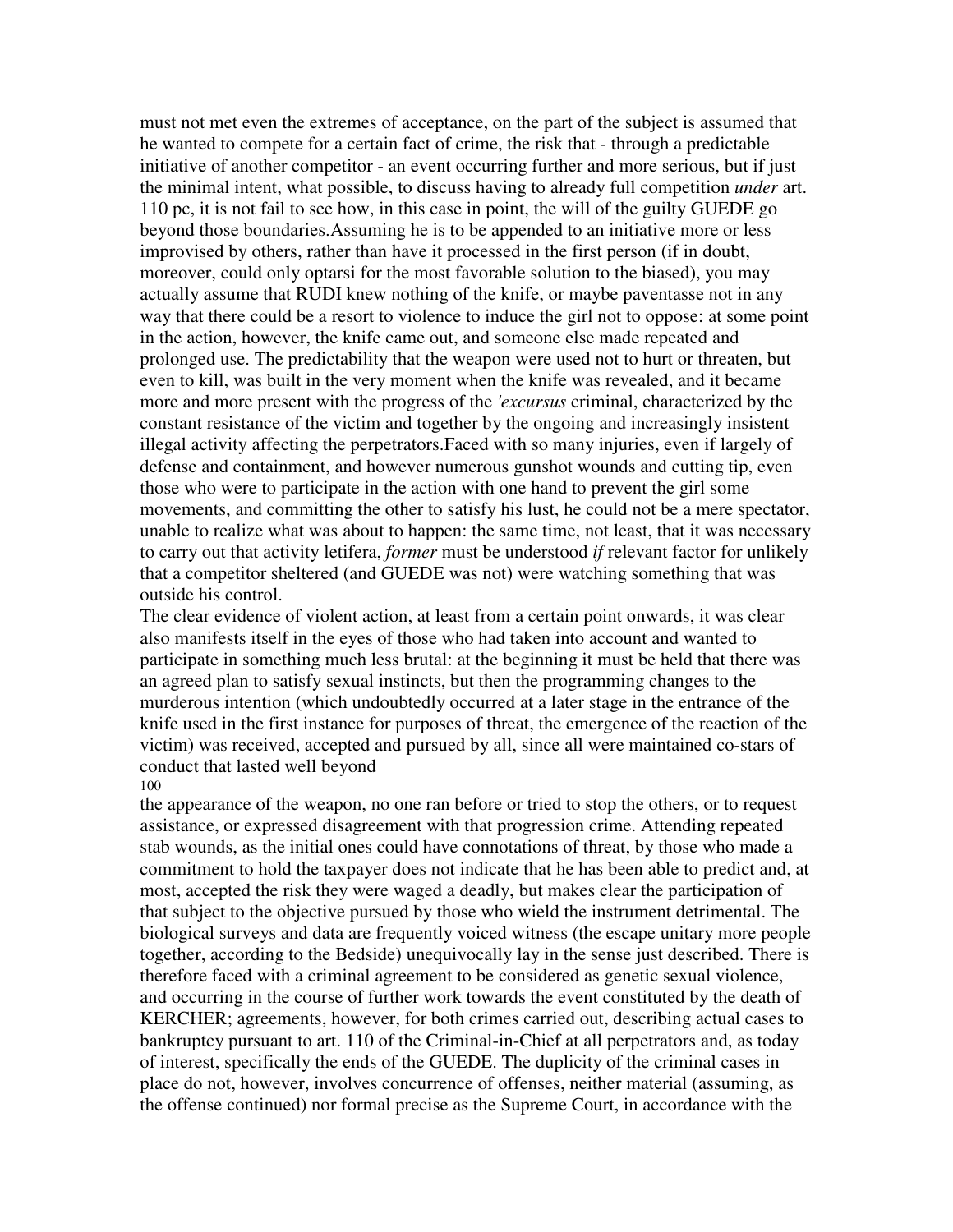rest of the forms of order sought by the PM on the point, is excluded formal competition between the crimes of murder and sexual violence committed at the same time, the latter remaining absorbed in the first *sub species* of aggravating circumstance *pursuant to* art. 576, first paragraph, no. 5, cp, without even requiring any type of purposeful connection between the two crimes "(Court of Cassation, Sec.I, 29 January-25 March 2008 RV 239365), and similar indications were also expressed regarding the particular crime under Article. 609 - *g* cp, when there is gang rape (Court of Cassation, Sec.I, 28 January-22 February 2005 RV 230149). It therefore requires an adhesive solution to the structure and discipline of the complex offense, pursuant to art. 84 cp, remaining absorbed the sexual offense, as an aggravating factor, in the most serious crime of murder art. 576 co. 1 n. 5 cp, and it remains to be seen, however, being made worse case, if there may be circumstances to the contrary, likely to be relevant in an eventual judgment of comparison.

The only potential mitigating circumstances, *ictu oculi* are those generic *art.* 62 - *bis,* but can not be considered, in the opinion of the writer, that it is worthy GUEDE: and in any case, in the event that you wish to recognize such mitigating factors in favor of biased, would be consistent with justice prevailing consider the aggravating circumstance reported above, which connotes the same reasons of the action of all those responsible for the murder, and in particular those who materially during the conduct of sexual violence. 101

This judge does not consider granting extenuating circumstances, because the elements to be considered in favor of the defendant would still not be suitable to move in the opposite perspective, nor the gravity of the criminal conduct disconcerting, nor the weight of the specific behavior of the *post delictum* GUEDE, especially when taking into account that he, given the unreliability on which we have focused largely, has not only made false declarations, but it has literally invented a seemingly endless series of lies.There would be biased in favor of: incensuratezza the past, in the face of a personal rather problematic, and the fact that he would not be in gripping the knife that struck the girl, the possibility that the KERCHER was, however, provided relief, not being able to explain otherwise the presence of three towels near the body more or less completely soaked in blood. However, the cleanliness of the certificate of Filing (apparent, since only a few days before the fact the GUEDE turned to Milan with stolen goods) can not always be a kind of *bonus* to be presented for payment, especially when we are discussing crimes that reveal absolute lack of inhibitions and tendency to oppression of the weakest, the personal stories of RUDI are then read in parallel with the many opportunities given to him, unselfishly, several families willing to help, which already offered the possibility of redemption and construction of a normal and active life, respect for others, but without finding nell'imputato seriousness of purpose, and the fact that he was not the handle the knife is not enough to relegate him to the second floor on the scene of the crime , since it was he who offend same sexual freedom of the young.It is the particular of the towels, which is of uncertain reading if you do not stick (and you can not, as shown) to the statements of the accused, if served, however, to improvise some emergency intervention in respect of MEREDITH, both as loose as useless, it is possible to take those towels was just him, or that they did all aggressors, once they realized they had crossed the line. But it is possible that this late turnaround, when already the amplitude of the potential prejudice to the victim's neck wound made manifest failure of the attempt, serves to overcome the extreme gravity of the charge, with a 20 year old girl's private good of life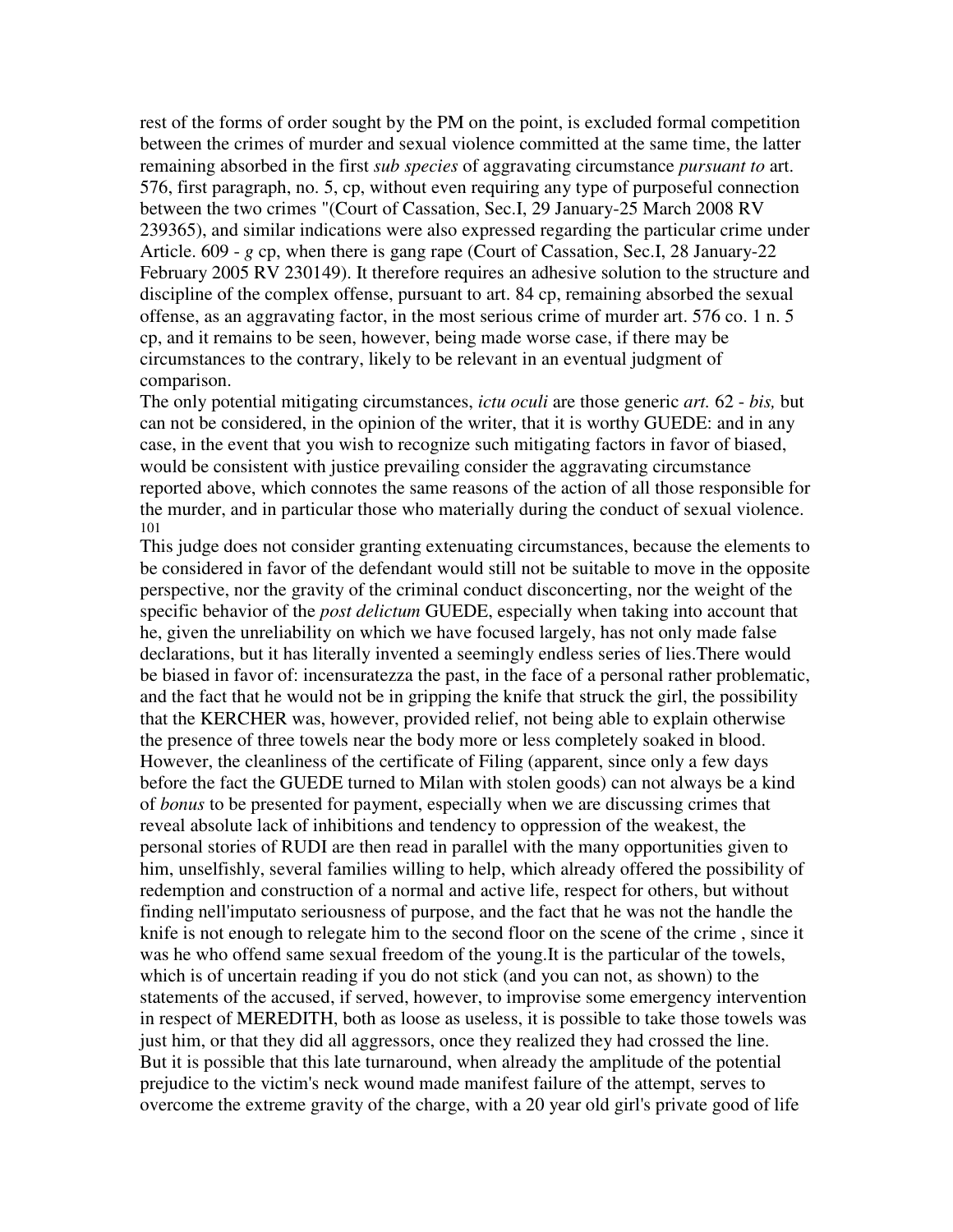in circumstances so bleak (and those were because of who he had determined to commit crimes with such superficiality and lightness), and to which were enormous suffering caused thereby only to the annoyance of having been rejected claims ignoble, as MEREDITH had the right to do. 102

Coming, then, and finally to the sanctioning treatment, due dell'aggravante challenged it must be sent to life imprisonment, without the recurrence of additional charges that may result in the daytime isolation, resulting replacement with the penalty of 30 years imprisonment, given the option for summary judgment. Achieve by law for costs of the proceedings and to pay the costs of continued detention in custody, as well as the accessory penalties provided for in Articles. 29 and 32 cp, because of the extent of the penalty imposed, and art. 609 - *h* cp, given the acknowledged responsibility for the crime of sexual violence, even when absorbed in the most serious challenge.There is no need to adjudicate here on assets in the judicial seizure, by virtue of the continuation of the trial of co-defendants. As a result of the plaintiffs, Ms. Tattanelli Aldalia has right to be paid the cost thereof, as well as to see its claim in the main point of damages (to be quantified separately, as requested by the sponsor, not being yet ascertained the actual extent of the financial loss suffered by it, if only in respect of the costs necessary to cope with the deterioration of the property, which was an immediate consequence of the murderous. As for the notula, seems appropriate move back to the indications of the defender, with slight rounding down. Similarly, but on a higher tragically, must assume determinations for the next joint of Meredith Kercher. The costs of establishing, for their defense, may be calculated on a partially shared, then increasing the amount by which the sponsor has concluded for most people, as a percentage of the number of persons receiving care, it is estimated in accordance with the indication justice expenditures in the amount of 18,000.00 as to the location of ARLINE STEPHANIE LARA KERCHER (net of lumpsum reimbursement indicated, to be considered as an accessory, and suitably reducing the amount outstanding) and 21,000.00 as at other locations, in which the defender has played since previous era formal activity, resulting in increased entry of examination and study. The latter amount must be added the amount of 3,000.00 for each of the parties further assists, in addition to the first, to a limited extent under the 20% limit. With regard to the main question, of course, there is no question of pecuniary damages: and the defenders of the civil parties have expressly concluded that a liquidation is prepared according to principles of fairness, *pursuant to* art. 113 Code of Civil ProcedureIn this perspective, the discretion of the judges is very broad, as taught by the Supreme Court, according to which "the equitable assessment of non-pecuniary damage is left to the discretion of the trial court and is not 103

sindacabile in the legitimacy, if it has satisfied the requirement of reasonable correlation between the severity of the damage and the actual amount of compensation, correlation motivated through the concrete elements that can contribute to the process of formation of free conviction "(Court of Cassation, Sec. V, 27 October to 24 November 2006 RV 235024). It is also claimed that "the victim of the crime which calls for a criminal investigation of the constitutive element of his right to compensation or refund is not exempt from the obligation to prove detrimental to the scope of the act, the kind and extent of the injury suffered, the amenability of the injury done to the offense and to provide the necessary elements for the assessment of damage. In relation to the non-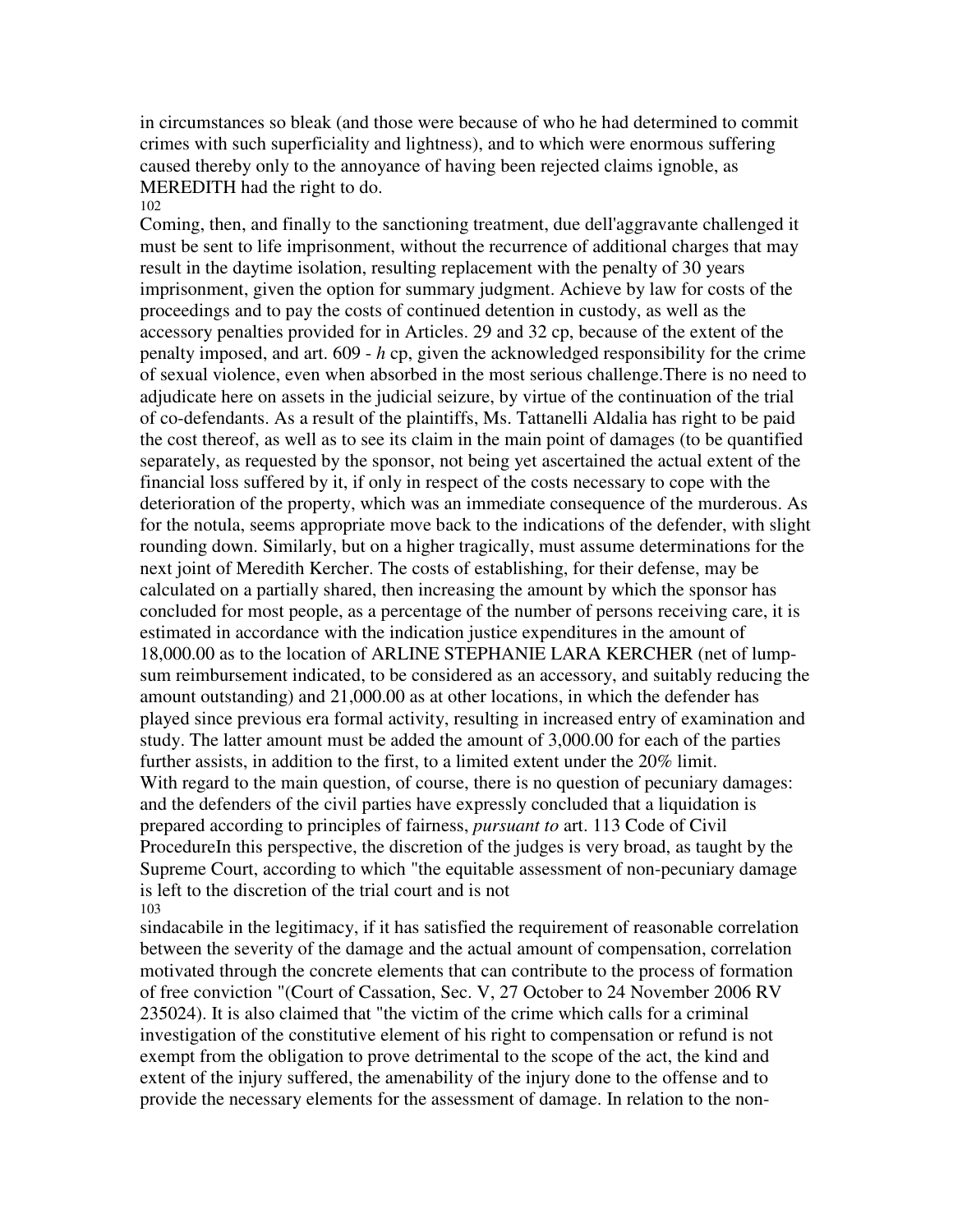pecuniary damage, however, the assessment of the trial judge can not be analytical but is forgiven, in equity, at his discretion and can not be discussed in the legitimacy if it contains the indication of adequate, although summary , reasons for the logical process adopted "(Court of Cassation, Sec. V, 31 January to 2 March 2007 RV 236262). In a situation such as the present, there has been confronted with cases of physical injury or material damage only traditionally understood in the sense of injury mental and physical health of the person who invokes him, the damage for which compensation was neither in line with the state of suffering that naturally follows the loss of a close relative. The family was shocked KERCHER interests - legally worthy of protection, and headed all its components - the inviolability of the reciprocal sphere of affection and mutual solidarity and it is not necessary to believe that interest affected dramatically, provide evidence of a relationship in practice, including each of the plaintiffs and the deceased MEREDITH, characterized by affection, foster care and attendance, because those who invoke his demand for justice is a parent, brother or sister of the murdered girl. A girl of just 20 years, which affects both the drama of the suffering inflicted on those who lost a daughter or sister, both on the likely relevance of the confidence of affection between brothers also, unlike what might happen when the destinies of one to separate from those of the other, at older ages.

The criteria for the equitable settlement *under* Articles. 1226 and 2056 cc, moreover, are based on matters of substantive justice, not mathematicians, and can not fail to take into account, in a situation such as this, the fact that a girl was killed in a brutal manner after saying goodbye to those same family , going to live an overseas study experience that everyone, her first, figured it would be a source of satisfaction, never tragedies.It therefore considers deserving of quantification particularly high, in the terms referred to in the device, by diversifying its holdings of 104

parents from those of the brothers because of that common feeling that wants even more unbridgeable for a father or a mother the void left by the loss of a child. The objective complexity of the process makes it ultimately required the expansion of the deadline for filing the grounds of this judgment, to a maximum of ninety days allowed by the Code of Procedure.

# **FOR THESE REASONS**

The Judge for the Preliminary Hearing, having regard to Articles. 442, 533 and 535 cpp **DECLARE**

*GUEDE RUDI HERMANN* guilty of the crimes ascribed to him the heads A) and C), considering this violation absorbed in the crime of aggravated murder, and - with the expected reduction for the choice of the rite - the

# **CONDEMNATION**

punishable by **30 years' imprisonment,** and to pay court costs and to pay the costs of continued detention in custody suffered;

having regard to Articles. 29 and 32, 609 - *h* cp 105

# **DECLARE**

*GUEDE RUDI HERMANN* disqualified in perpetuity from holding public office and of any services related to the protection and guardianship, as well as Legal disqualification while serving the sentence; having regard to Articles. 538, 539, 541 Code of Criminal Procedure

### **CONDEMNATION**

*GUEDE RUDI HERMANN* - to recover damages suffered by the plaintiff constituted Tattanelli Aldalia, as in separate proceedings, as well as payment of the related costs, which liquidates 2,800.00 in